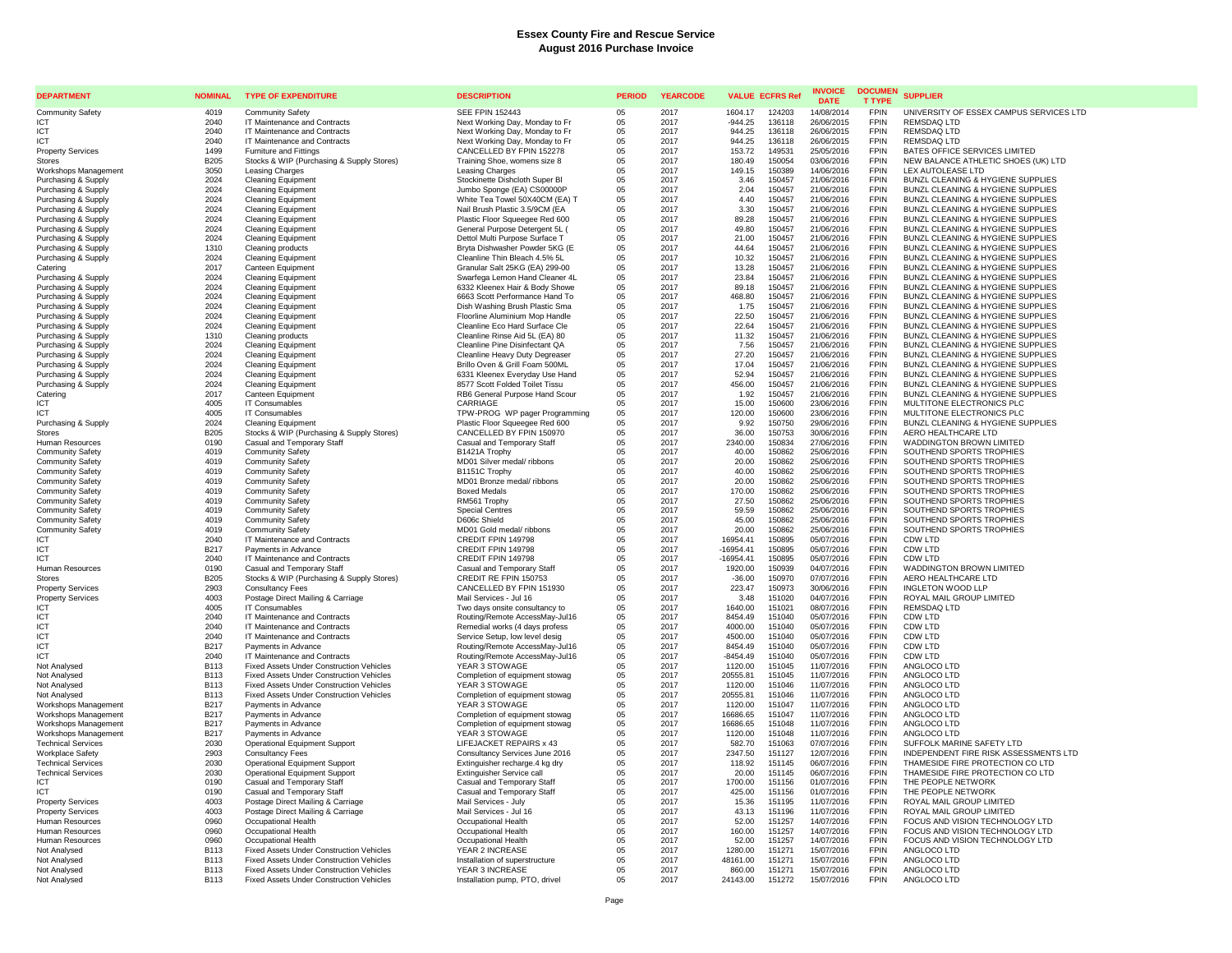| <b>DEPARTMENT</b>                                  | <b>NOMINAL</b>      | <b>TYPE OF EXPENDITURE</b>                                | <b>DESCRIPTION</b>                                                      | <b>PERIOD</b> | <b>YEARCODE</b> | <b>VALUE ECFRS Ref</b> |                  | <b>INVOICE</b><br><b>DATE</b> | <b>DOCUMEN</b><br><b>T TYPE</b> | <b>SUPPLIER</b>                                                        |
|----------------------------------------------------|---------------------|-----------------------------------------------------------|-------------------------------------------------------------------------|---------------|-----------------|------------------------|------------------|-------------------------------|---------------------------------|------------------------------------------------------------------------|
| Not Analysed                                       | <b>B113</b>         | <b>Fixed Assets Under Construction Vehicles</b>           | YEAR 3 INCREASE                                                         | 05            | 2017            | 570.00                 | 151272           | 15/07/2016                    | <b>FPIN</b>                     | ANGLOCO LTD                                                            |
| Not Analysed                                       | <b>B113</b>         | <b>Fixed Assets Under Construction Vehicles</b>           | YEAR 2 INCREASE                                                         | 05            | 2017            | 690.00                 | 151272           | 15/07/2016                    | <b>FPIN</b>                     | ANGLOCO LTD                                                            |
| Workshops Management<br>Workshops Management       | <b>B217</b><br>B217 | Payments in Advance<br>Payments in Advance                | YEAR 3 INCREASE<br>YEAR 2 INCREASE                                      | 05<br>05      | 2017<br>2017    | 860.00<br>1280.00      | 151273<br>151273 | 15/07/2016<br>15/07/2016      | <b>FPIN</b><br><b>FPIN</b>      | ANGLOCO LTD<br>ANGLOCO LTD                                             |
| Workshops Management                               | B217                | Payments in Advance                                       | Installation of superstructure                                          | 05            | 2017            | 48161.00               | 151273           | 15/07/2016                    | <b>FPIN</b>                     | ANGLOCO LTD                                                            |
| <b>Stores</b>                                      | B <sub>205</sub>    | Stocks & WIP (Purchasing & Supply Stores)                 | <b>SEE FPIN 150054</b>                                                  | 05            | 2017            | $-140.00$              | 151290           | 06/07/2016                    | <b>FPIN</b>                     | NEW BALANCE ATHLETIC SHOES (UK) LTD                                    |
| Purchasing & Supply                                | 2012                | Office/Admin Equipment (incl copiers)                     | L9084000307 Kelvedon MPC 4500                                           | 05            | 2017            | 365.88                 | 151314           | 10/07/2016                    | <b>FPIN</b>                     | RICOH UK LIMITED (Northampton)                                         |
| Purchasing & Supply                                | 2012                | Office/Admin Equipment (incl copiers)                     | L9084000307 Kelvedon MPC 4500                                           | 05            | 2017            | 11.03                  | 151314           | 10/07/2016                    | <b>FPIN</b>                     | RICOH UK LIMITED (Northampton)                                         |
| Service Leadership Team                            | 0190                | Casual and Temporary Staff                                | Casual and Temporary Staff                                              | 05            | 2017            | 150.24                 | 151342           | 11/05/2016                    | <b>FPIN</b>                     | HAYS SPECIALIST RECRUITMENT LTD                                        |
| Service Leadership Team<br>Service Leadership Team | 0190<br>0190        | Casual and Temporary Staff<br>Casual and Temporary Staff  | Casual and Temporary Staff<br>Casual and Temporary Staff                | 05<br>05      | 2017<br>2017    | 554.01<br>37.56        | 151342<br>151342 | 11/05/2016<br>11/05/2016      | <b>FPIN</b><br><b>FPIN</b>      | HAYS SPECIALIST RECRUITMENT LTD<br>HAYS SPECIALIST RECRUITMENT LTD     |
| Human Resources                                    | 0190                | Casual and Temporary Staff                                | Casual and Temporary Staff                                              | 05            | 2017            | 366.51                 | 151386           | 08/07/2016                    | <b>FPIN</b>                     | REED SPECIALIST RECRUITMENT LIMITED                                    |
| Human Resources                                    | 0960                | Occupational Health                                       | Occupational Health                                                     | 05            | 2017            | 150.00                 | 151434           | 14/07/2016                    | <b>FPIN</b>                     | SOUTHEND UNIVERSITY HOSPITAL NHS FT                                    |
| <b>Technical Services</b>                          | 2085                | <b>Breathing Apparatus</b>                                | Hydraulic press. test inc. cer                                          | 05            | 2017            | 283.50                 | 151458           | 21/07/2016                    | <b>FPIN</b>                     | CYLINDER TESTING & SALES UK LTD                                        |
| ICT                                                | 4005                | IT Consumables                                            | Proclip Ford Transit 08                                                 | 05            | 2017            | 10.70                  | 151459           | 21/07/2016                    | FPIN                            | <b>CO-STAR COMPONENTS</b>                                              |
| ICT<br><b>ICT</b>                                  | 4005<br>4005        | IT Consumables<br><b>IT Consumables</b>                   | Proclip Ford Ranger 15<br><b>CARRIAGE CHARGE</b>                        | 05<br>0.5     | 2017<br>2017    | 10.70<br>8.50          | 151459<br>151459 | 21/07/2016<br>21/07/2016      | <b>FPIN</b><br><b>FPIN</b>      | <b>CO-STAR COMPONENTS</b><br><b>CO-STAR COMPONENTS</b>                 |
| Purchasing & Supply                                | 2024                | <b>Cleaning Equipment</b>                                 | White Tea Towel 50X40CM (EA) T                                          | 05            | 2017            | 4.40                   | 151461           | 21/07/2016                    | <b>FPIN</b>                     | BUNZL CLEANING & HYGIENE SUPPLIES                                      |
| Catering                                           | 2017                | <b>Canteen Equipment</b>                                  | RB6 General Purpose Hand Scour                                          | 05            | 2017            | 2.88                   | 151461           | 21/07/2016                    | <b>FPIN</b>                     | BUNZL CLEANING & HYGIENE SUPPLIES                                      |
| Purchasing & Supply                                | 2024                | <b>Cleaning Equipment</b>                                 | Nail Brush Plastic 3.5/9CM (EA                                          | 05            | 2017            | 1.65                   | 151461           | 21/07/2016                    | <b>FPIN</b>                     | BUNZL CLEANING & HYGIENE SUPPLIES                                      |
| Purchasing & Supply                                | 2024                | <b>Cleaning Equipment</b>                                 | Mop Bucket Galvanised Standard                                          | 05            | 2017            | 12.84                  | 151461           | 21/07/2016                    | <b>FPIN</b>                     | BUNZL CLEANING & HYGIENE SUPPLIES                                      |
| Purchasing & Supply                                | 2024                | <b>Cleaning Equipment</b>                                 | Cleanline Eco Hard Surface Cle                                          | 05            | 2017            | 11.32                  | 151461           | 21/07/2016                    | <b>FPIN</b>                     | BUNZL CLEANING & HYGIENE SUPPLIES                                      |
| Purchasing & Supply<br>Purchasing & Supply         | 2024<br>2024        | <b>Cleaning Equipment</b><br><b>Cleaning Equipment</b>    | Cleanline Pine Disinfectant QA<br><b>Endbac Cleaner Sanitiser Powde</b> | 05<br>05      | 2017<br>2017    | 3.78<br>1.93           | 151461<br>151461 | 21/07/2016<br>21/07/2016      | <b>FPIN</b><br><b>FPIN</b>      | BUNZL CLEANING & HYGIENE SUPPLIES<br>BUNZL CLEANING & HYGIENE SUPPLIES |
| Purchasing & Supply                                | 2024                | <b>Cleaning Equipment</b>                                 | Stockinette Dishcloth Super BI                                          | 05            | 2017            | 1.73                   | 151461           | 21/07/2016                    | <b>FPIN</b>                     | BUNZL CLEANING & HYGIENE SUPPLIES                                      |
| Purchasing & Supply                                | 2024                | <b>Cleaning Equipment</b>                                 | 6663 Scott Performance Hand To                                          | 05            | 2017            | 234.40                 | 151461           | 21/07/2016                    | FPIN                            | BUNZL CLEANING & HYGIENE SUPPLIES                                      |
| Purchasing & Supply                                | 2024                | <b>Cleaning Equipment</b>                                 | Window Cleaner With Trigger 50                                          | 05            | 2017            | 6.36                   | 151461           | 21/07/2016                    | <b>FPIN</b>                     | BUNZL CLEANING & HYGIENE SUPPLIES                                      |
| Purchasing & Supply                                | 2024                | <b>Cleaning Equipment</b>                                 | Dish Washing Brush Plastic Sma                                          | 05            | 2017            | 1.75                   | 151461           | 21/07/2016                    | <b>FPIN</b>                     | BUNZL CLEANING & HYGIENE SUPPLIES                                      |
| Purchasing & Supply                                | 2024<br>2024        | <b>Cleaning Equipment</b>                                 | General Purpose Detergent 5L (                                          | 05<br>05      | 2017<br>2017    | 9.96<br>3.54           | 151461<br>151461 | 21/07/2016                    | <b>FPIN</b><br><b>FPIN</b>      | BUNZL CLEANING & HYGIENE SUPPLIES<br>BUNZL CLEANING & HYGIENE SUPPLIES |
| Purchasing & Supply<br>Purchasing & Supply         | 1310                | <b>Cleaning Equipment</b><br>Cleaning products            | Oven Cloths Heavy Duty 19x30"<br>Viakal Limescale Remover 500ML         | 05            | 2017            | 20.64                  | 151461           | 21/07/2016<br>21/07/2016      | <b>FPIN</b>                     | BUNZL CLEANING & HYGIENE SUPPLIES                                      |
| Purchasing & Supply                                | 2024                | <b>Cleaning Equipment</b>                                 | Cleanline Lavender Polish Aero                                          | 05            | 2017            | 5.10                   | 151461           | 21/07/2016                    | <b>FPIN</b>                     | BUNZL CLEANING & HYGIENE SUPPLIES                                      |
| Purchasing & Supply                                | 2024                | <b>Cleaning Equipment</b>                                 | Swarfega Lemon Hand Cleaner 4L                                          | 05            | 2017            | 23.84                  | 151461           | 21/07/2016                    | <b>FPIN</b>                     | BUNZL CLEANING & HYGIENE SUPPLIES                                      |
| Purchasing & Supply                                | 2024                | <b>Cleaning Equipment</b>                                 | Cleanline Yellow Dusters 50X40                                          | 05            | 2017            | 17.50                  | 151461           | 21/07/2016                    | FPIN                            | BUNZL CLEANING & HYGIENE SUPPLIES                                      |
| Purchasing & Supply                                | 2024                | <b>Cleaning Equipment</b>                                 | Broomhead Soft Natural Coco 12                                          | 05            | 2017            | 2.85                   | 151461           | 21/07/2016                    | <b>FPIN</b>                     | BUNZL CLEANING & HYGIENE SUPPLIES                                      |
| Purchasing & Supply                                | 2024                | <b>Cleaning Equipment</b>                                 | Floorline Aluminium Mop Handle                                          | 05            | 2017            | 11.25                  | 151461           | 21/07/2016                    | <b>FPIN</b>                     | BUNZL CLEANING & HYGIENE SUPPLIES                                      |
| Purchasing & Supply<br>Purchasing & Supply         | 2024<br>1310        | <b>Cleaning Equipment</b><br>Cleaning products            | Milton Disinfecting Liquid 5L<br>Cleanline Rinse Aid 5L (EA) 80         | 05<br>05      | 2017<br>2017    | 19.00<br>22.64         | 151461<br>151461 | 21/07/2016<br>21/07/2016      | <b>FPIN</b><br><b>FPIN</b>      | BUNZL CLEANING & HYGIENE SUPPLIES<br>BUNZL CLEANING & HYGIENE SUPPLIES |
| Purchasing & Supply                                | 2024                | <b>Cleaning Equipment</b>                                 | Cleanline Thin Bleach 4.5% 5L                                           | 05            | 2017            | 2.58                   | 151461           | 21/07/2016                    | <b>FPIN</b>                     | BUNZL CLEANING & HYGIENE SUPPLIES                                      |
| Purchasing & Supply                                | 2024                | <b>Cleaning Equipment</b>                                 | Brasso Liquid Metal Polish 175                                          | 05            | 2017            | 15.36                  | 151461           | 21/07/2016                    | <b>FPIN</b>                     | BUNZL CLEANING & HYGIENE SUPPLIES                                      |
| Purchasing & Supply                                | 1310                | Cleaning products                                         | Purell Hand Sanitising Gel VF4                                          | 05            | 2017            | 48.50                  | 151461           | 21/07/2016                    | <b>FPIN</b>                     | BUNZL CLEANING & HYGIENE SUPPLIES                                      |
| Purchasing & Supply                                | 2024                | <b>Cleaning Equipment</b>                                 | Soft PVC Hand Brush Green 6.75                                          | 05            | 2017            | 2.64                   | 151461           | 21/07/2016                    | FPIN                            | BUNZL CLEANING & HYGIENE SUPPLIES                                      |
| Purchasing & Supply<br>Purchasing & Supply         | 2024<br>2024        | <b>Cleaning Equipment</b><br><b>Cleaning Equipment</b>    | Floor Cloth Heavy 48x45CM (EA)<br>Twine Mophead Push In Socket Y        | 05<br>05      | 2017<br>2017    | 1.47<br>6.45           | 151461<br>151461 | 21/07/2016<br>21/07/2016      | <b>FPIN</b><br><b>FPIN</b>      | BUNZL CLEANING & HYGIENE SUPPLIES<br>BUNZL CLEANING & HYGIENE SUPPLIES |
| Purchasing & Supply                                | 1310                | Cleaning products                                         | Cleanline Non Biological Powde                                          | 05            | 2017            | 19.10                  | 151461           | 21/07/2016                    | <b>FPIN</b>                     | BUNZL CLEANING & HYGIENE SUPPLIES                                      |
| Purchasing & Supply                                | 1310                | Cleaning products                                         | Bryta Dishwasher Powder 5KG (E                                          | 05            | 2017            | 44.64                  | 151461           | 21/07/2016                    | <b>FPIN</b>                     | BUNZL CLEANING & HYGIENE SUPPLIES                                      |
| Purchasing & Supply                                | 2024                | <b>Cleaning Equipment</b>                                 | Cleanline Heavy Duty Degreaser                                          | 05            | 2017            | 6.80                   | 151461           | 21/07/2016                    | FPIN                            | BUNZL CLEANING & HYGIENE SUPPLIES                                      |
| Purchasing & Supply                                | 2024                | <b>Cleaning Equipment</b>                                 | Stockinette Dishcloth Super BI                                          | 05            | 2017            | 15.57                  | 151461           | 21/07/2016                    | FPIN<br><b>FPIN</b>             | BUNZL CLEANING & HYGIENE SUPPLIES                                      |
| Purchasing & Supply<br>Purchasing & Supply         | 2024<br>2024        | <b>Cleaning Equipment</b><br><b>Cleaning Equipment</b>    | 8577 Scott Folded Toilet Tissu<br>Dettol Multi Purpose Surface T        | 05<br>05      | 2017<br>2017    | 45.60<br>21.00         | 151461<br>151461 | 21/07/2016<br>21/07/2016      | <b>FPIN</b>                     | BUNZL CLEANING & HYGIENE SUPPLIES<br>BUNZL CLEANING & HYGIENE SUPPLIES |
| <b>Technical Services</b>                          | 2031                | Managed Personal Protective Equipment                     | Act. No. 68213                                                          | 05            | 2017            | 59.06                  | 151463           | 20/07/2016                    | <b>FPIN</b>                     | BALLYCLARE LIMITED                                                     |
| <b>ICT</b>                                         | 2510                | IT Communications                                         | Pager Rental 16/08 to 15/11                                             | 05            | 2017            | 292.50                 | 151511           | 11/07/2016                    | <b>FPIN</b>                     | PAGEONE COMMUNICATIONS LTD                                             |
| <b>Property Services</b>                           | 4003                | Postage Direct Mailing & Carriage                         | Mail Services - Jul 16                                                  | 05            | 2017            | 94.00                  | 151518           | 20/07/2016                    | <b>FPIN</b>                     | ROYAL MAIL GROUP LIMITED                                               |
| Human Resources                                    | 6899                | Miscellaneous Expenses                                    | EDM Monthly Invoice June 2016                                           | 05            | 2017            | 239.08                 | 151525           | 29/06/2016                    | <b>FPIN</b>                     | <b>EDM GROUP LIMITED</b>                                               |
| Training<br><b>Property Services</b>               | 0190<br>1050        | Casual and Temporary Staff<br><b>Building Maintenance</b> | Casual and Temporary Staff<br>Unblock drains in yard Rear 2             | 05<br>05      | 2017<br>2017    | 1164.13<br>175.00      | 151533<br>151534 | 15/07/2016<br>18/07/2016      | FPIN<br><b>FPIN</b>             | REED SPECIALIST RECRUITMENT LIMITED<br>ARVON DRAIN CLEARING            |
| <b>Property Services</b>                           | 1050                | <b>Building Maintenance</b>                               | To clear blocked urinals                                                | 05            | 2017            | 88.00                  | 151534           | 18/07/2016                    | <b>FPIN</b>                     | ARVON DRAIN CLEARING                                                   |
| Human Resources                                    | 0190                | Casual and Temporary Staff                                | Casual and Temporary Staff                                              | 05            | 2017            | 1920.00                | 151567           | 11/07/2016                    | <b>FPIN</b>                     | WADDINGTON BROWN LIMITED                                               |
| Human Resources                                    | 0190                | Casual and Temporary Staff                                | Casual and Temporary Staff                                              | 05            | 2017            | 3120.00                | 151569           | 11/07/2016                    | <b>FPIN</b>                     | <b>WADDINGTON BROWN LIMITED</b>                                        |
| Human Resources                                    | 0190                | Casual and Temporary Staff                                | Casual and Temporary Staff                                              | 05            | 2017            | 2120.00                | 151570           | 18/07/2016                    | <b>FPIN</b>                     | WADDINGTON BROWN LIMITED                                               |
| Human Resources                                    | 0190<br>0190        | Casual and Temporary Staff<br>Casual and Temporary Staff  | Casual and Temporary Staff<br>Casual and Temporary Staff                | 05<br>05      | 2017<br>2017    | 3120.00<br>2120.00     | 151572<br>151573 | 18/07/2016<br>25/07/2016      | <b>FPIN</b><br><b>FPIN</b>      | WADDINGTON BROWN LIMITED<br>WADDINGTON BROWN LIMITED                   |
| Human Resources<br>Human Resources                 | 0190                | Casual and Temporary Staff                                | Casual and Temporary Staff                                              | 05            | 2017            | 3120.00                | 151574           | 25/07/2016                    | FPIN                            | WADDINGTON BROWN LIMITED                                               |
| Finance & Pay                                      | 2903                | <b>Consultancy Fees</b>                                   | FRC PENSION LEVY 2016/17                                                | 05            | 2017            | 62.42                  | 151577           | 21/07/2016                    | <b>FPIN</b>                     | THE FINANCIAL REPORTING COUNCIL                                        |
| <b>Technical Services</b>                          | 2085                | <b>Breathing Apparatus</b>                                | Annual calibration of EPD                                               | 05            | 2017            | 600.00                 | 151578           | 22/07/2016                    | <b>FPIN</b>                     | <b>BUREAU VERITAS UK LTD</b>                                           |
| <b>Technical Services</b>                          | 2085                | <b>Breathing Apparatus</b>                                | Return carriage                                                         | 05            | 2017            | 12.50                  | 151578           | 22/07/2016                    | <b>FPIN</b>                     | BUREAU VERITAS UK LTD                                                  |
| <b>Property Services</b>                           | 1050                | <b>Building Maintenance</b>                               | Following fire alarm weekly te                                          | 05            | 2017            | 180.00                 | 151579           | 20/07/2016                    | <b>FPIN</b><br><b>FPIN</b>      | FISK FIRE PROTECTION LTD                                               |
| <b>ITTP Development</b><br><b>ITTP Development</b> | 4005<br>4005        | IT Consumables<br><b>IT Consumables</b>                   | Audit Changes<br><b>Audit Changes</b>                                   | 05<br>05      | 2017<br>2017    | 6251.57<br>6959.38     | 151580<br>151581 | 31/03/2016<br>30/06/2016      | <b>FPIN</b>                     | HITACHI SOLUTIONS EUROPE LIMITED<br>HITACHI SOLUTIONS EUROPE LIMITED   |
| Training                                           | 0715                | In House Operational Training                             | In House Operational Training                                           | 05            | 2017            | 50.00                  | 151583           | 25/07/2016                    | <b>FPIN</b>                     | BENFLEET SCRAP CO. LTD                                                 |
| Training                                           | 0715                | In House Operational Training                             | In House Operational Training                                           | 05            | 2017            | 50.00                  | 151583           | 25/07/2016                    | <b>FPIN</b>                     | BENFLEET SCRAP CO. LTD                                                 |
| <b>Property Services</b>                           | 2903                | <b>Consultancy Fees</b>                                   | Disbursements                                                           | 05            | 2017            | 307.15                 | 151584           | 19/07/2016                    | <b>FPIN</b>                     | INGLETON WOOD LLP                                                      |
| <b>Property Services</b>                           | 1050                | <b>Building Maintenance</b>                               | Barrier not working on Auto                                             | 05            | 2017            | 205.70                 | 151585           | 26/07/2016                    | <b>FPIN</b>                     | HS DOOR SYSTEMS LTD                                                    |
| Community Safety<br><b>ICT</b>                     | 4021<br>2040        | Home Safety<br>IT Maintenance and Contracts               | 24000 number - HFSV Leaflet a<br>Annual Maint Apr16-May17?              | 05<br>05      | 2017<br>2017    | 368.00<br>933.34       | 151601<br>151602 | 20/07/2016<br>25/07/2016      | <b>FPIN</b><br><b>FPIN</b>      | BENSONS PRINTING COMPANY LTD<br><b>CIVICA UK LTD</b>                   |
| Not Analysed                                       | <b>B114</b>         | Fixed Assets Under Construction ITC Equipment             | Annual Maintenance                                                      | 05            | 2017            | $-933.34$              | 151602           | 25/07/2016                    | <b>FPIN</b>                     | <b>CIVICA UK LTD</b>                                                   |
| Not Analysed                                       | <b>B114</b>         | Fixed Assets Under Construction ITC Equipment             | Annual Maintenance                                                      | 05            | 2017            | 933.34                 | 151602           | 25/07/2016                    | <b>FPIN</b>                     | <b>CIVICA UK LTD</b>                                                   |
| <b>ITTP Development</b>                            | 4005                | <b>IT Consumables</b>                                     | w/e 22/07/2016                                                          | 05            | 2017            | 2400.00                | 151604           | 24/07/2016                    | <b>FPIN</b>                     | <b>BRISTOW HOLLAND LIMITED</b>                                         |
| Not Analysed                                       | <b>B113</b>         | <b>Fixed Assets Under Construction Vehicles</b>           | YEAR 3 INCREASE STOWAGE                                                 | 0.5           | 2017            | 1120.00                | 151605           | 27/07/2016                    | <b>FPIN</b>                     | ANGLOCO LTD                                                            |
| Not Analysed                                       | B <sub>113</sub>    | <b>Fixed Assets Under Construction Vehicles</b>           | Completion of equipment stowag                                          | 0.5           | 2017            | 20555.81               | 151605           | 27/07/2016                    | <b>FPIN</b>                     | ANGLOCO LTD                                                            |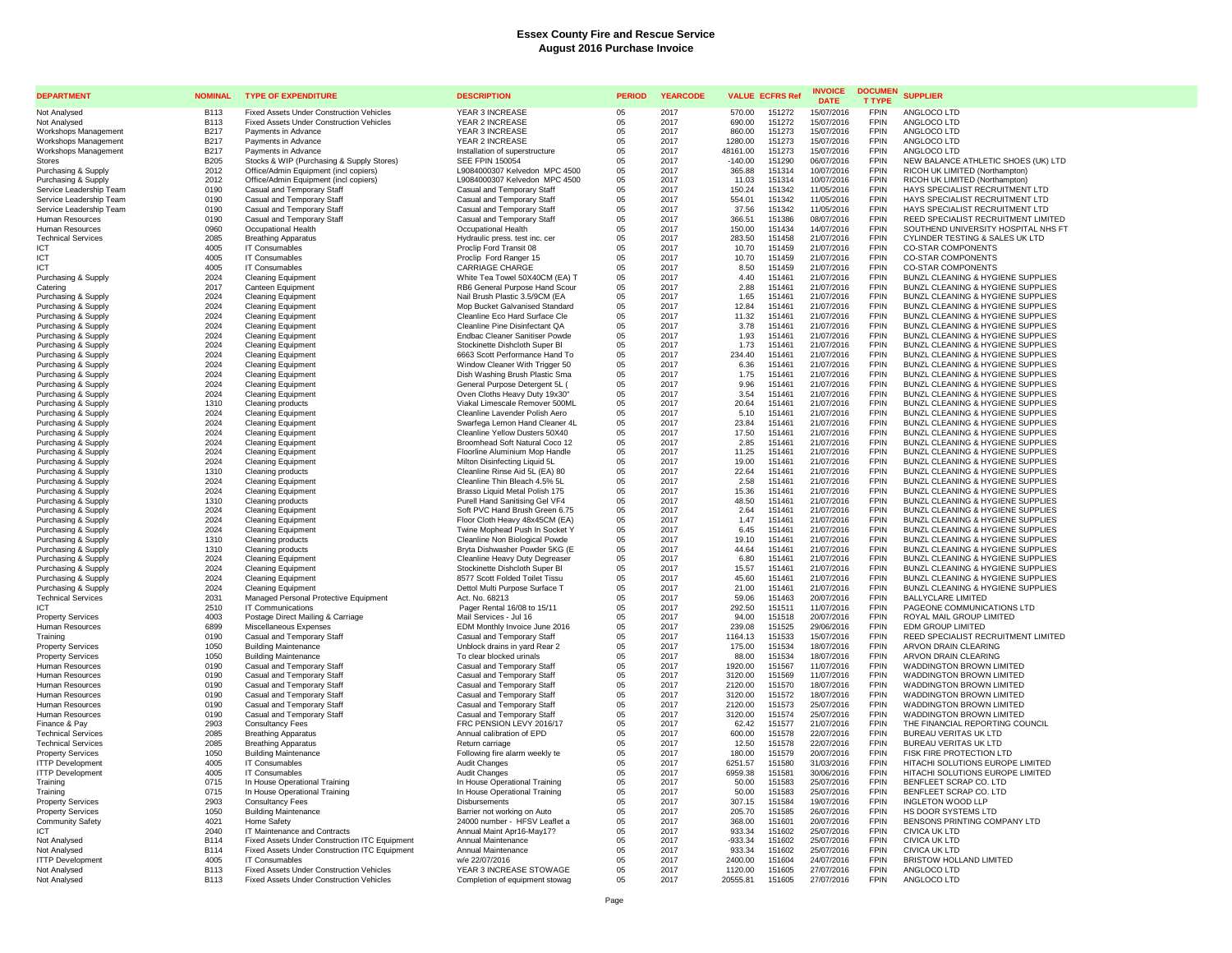| <b>DEPARTMENT</b>                                     | <b>NOMINAL</b>                  | <b>TYPE OF EXPENDITURE</b>                                                             | <b>DESCRIPTION</b>                                               | <b>PERIOD</b>  | <b>YEARCODE</b> | <b>VALUE ECFRS Ref</b> |                  | <b>INVOICE</b><br><b>DATE</b> | <b>DOCUMEN</b><br><b>T TYPE</b> | <b>SUPPLIER</b>                                     |
|-------------------------------------------------------|---------------------------------|----------------------------------------------------------------------------------------|------------------------------------------------------------------|----------------|-----------------|------------------------|------------------|-------------------------------|---------------------------------|-----------------------------------------------------|
| Not Analysed                                          | <b>B113</b>                     | <b>Fixed Assets Under Construction Vehicles</b>                                        | Completion of equipment stowag                                   | 05             | 2017            | 20555.81               | 151606           | 27/07/2016                    | <b>FPIN</b>                     | ANGLOCO LTD                                         |
| Not Analysed                                          | <b>B113</b>                     | <b>Fixed Assets Under Construction Vehicles</b>                                        | YEAR 3 INCREASE STOWAGE                                          | 05             | 2017            | 1120.00                | 151606           | 27/07/2016                    | <b>FPIN</b>                     | ANGLOCO LTD                                         |
| Not Analysed                                          | <b>B113</b>                     | <b>Fixed Assets Under Construction Vehicles</b>                                        | YEAR 3 INCREASE                                                  | 05             | 2017            | 860.00                 | 151607           | 27/07/2016                    | <b>FPIN</b>                     | ANGLOCO LTD                                         |
| Not Analysed                                          | B <sub>113</sub>                | <b>Fixed Assets Under Construction Vehicles</b>                                        | YEAR 2 INCREASE                                                  | 05             | 2017            | 1280.00                | 151607           | 27/07/2016                    | <b>FPIN</b>                     | ANGLOCO LTD                                         |
| Not Analysed                                          | <b>B113</b>                     | <b>Fixed Assets Under Construction Vehicles</b>                                        | Installation of superstructure                                   | 05             | 2017            | 48161.00               | 151607           | 27/07/2016                    | <b>FPIN</b>                     | ANGLOCO LTD                                         |
| Not Analysed                                          | <b>B113</b><br>B <sub>113</sub> | <b>Fixed Assets Under Construction Vehicles</b>                                        | YEAR 3 INCREASE                                                  | 05             | 2017            | 570.00                 | 151608<br>151608 | 27/07/2016                    | <b>FPIN</b><br><b>FPIN</b>      | ANGLOCO LTD<br>ANGLOCO LTD                          |
| Not Analysed<br>Not Analysed                          | <b>B113</b>                     | Fixed Assets Under Construction Vehicles<br>Fixed Assets Under Construction Vehicles   | YEAR 2 INCREASE<br>Installation pump, PTO, drivel                | 05<br>05       | 2017<br>2017    | 690.00<br>24143.00     | 151608           | 27/07/2016<br>27/07/2016      | <b>FPIN</b>                     | ANGLOCO LTD                                         |
| Service Leadership Team                               | 0190                            | Casual and Temporary Staff                                                             | Casual and Temporary Staff                                       | 05             | 2017            | 694.86                 | 151609           | 13/07/2016                    | <b>FPIN</b>                     | HAYS SPECIALIST RECRUITMENT LTD                     |
| Service Leadership Team                               | 0190                            | Casual and Temporary Staff                                                             | Casual and Temporary Staff                                       | 05             | 2017            | 46.95                  | 151609           | 13/07/2016                    | FPIN                            | HAYS SPECIALIST RECRUITMENT LTD                     |
| <b>Property Services</b>                              | 1050                            | <b>Building Maintenance</b>                                                            | Replace Camera no 3 found to b                                   | 05             | 2017            | 392.85                 | 151610           | 27/07/2016                    | <b>FPIN</b>                     | <b>BLAKE CONTRACTORS LTD</b>                        |
| <b>Property Services</b>                              | 2903                            | <b>Consultancy Fees</b>                                                                | 1617/396 clacton Heating Upgra                                   | 05             | 2017            | 1596.67                | 151613           | 30/06/2016                    | <b>FPIN</b>                     | <b>INGLETON WOOD LLP</b>                            |
| <b>Property Services</b>                              | 2903                            | <b>Consultancy Fees</b>                                                                | CANCELLED BY FPIN 152158                                         | 05             | 2017            | 9499.69                | 151614           | 30/06/2016                    | <b>FPIN</b>                     | INGLETON WOOD LLP                                   |
| <b>Property Services</b>                              | 2903                            | <b>Consultancy Fees</b>                                                                | 1617/395 Structural Works -                                      | 05             | 2017            | 495.00                 | 151615           | 30/06/2016                    | <b>FPIN</b>                     | INGLETON WOOD LLP                                   |
| <b>Property Services</b>                              | 2903                            | <b>Consultancy Fees</b>                                                                | 1617/398 - Appliance Bay floor                                   | 05             | 2017            | 1633.50                | 151616           | 30/06/2016                    | <b>FPIN</b>                     | INGLETON WOOD LLP                                   |
| <b>Property Services</b>                              | 2903                            | <b>Consultancy Fees</b>                                                                | 1617/393 Structural Works -                                      | 05             | 2017            | 1485.00                | 151617           | 30/06/2016                    | <b>FPIN</b>                     | <b>INGLETON WOOD LLP</b>                            |
| <b>Property Services</b>                              | 2903                            | <b>Consultancy Fees</b>                                                                | 1617/389 - Upgrade to boiler r                                   | 05             | 2017            | 2800.91                | 151618           | 30/06/2016                    | <b>FPIN</b>                     | <b>INGLETON WOOD LLP</b>                            |
| <b>Property Services</b>                              | 1499                            | Furniture and Fittings                                                                 | Dye Film for ID Pass                                             | 05             | 2017            | 118.52                 | 151619           | 27/07/2016                    | <b>FPIN</b>                     | BATES OFFICE SERVICES LIMITED                       |
| <b>Property Services</b>                              | 1050                            | <b>Building Maintenance</b>                                                            | Sub Officer's room. Bulb conn                                    | 05             | 2017            | 55.00                  | 151636           | 27/07/2016                    | <b>FPIN</b><br><b>FPIN</b>      | KIRKMAN & JOURDAIN LTD                              |
| <b>Stores</b><br><b>Stores</b>                        | <b>B205</b><br><b>B205</b>      | Stocks & WIP (Purchasing & Supply Stores)<br>Stocks & WIP (Purchasing & Supply Stores) | Isotonic Drink, Berry Flavour<br>Isotonic Drink, Citrus Flavour  | 05<br>05       | 2017<br>2017    | 140.80<br>140.80       | 151637<br>151637 | 28/07/2016<br>28/07/2016      | <b>FPIN</b>                     | <b>CLF DISTRIBUTION LTD</b><br>CLF DISTRIBUTION LTD |
| <b>Property Services</b>                              | 1050                            | <b>Building Maintenance</b>                                                            | Replace damaged floodlight wit                                   | 05             | 2017            | 665.00                 | 151638           | 27/07/2016                    | <b>FPIN</b>                     | KIRKMAN & JOURDAIN LTD                              |
| <b>Property Services</b>                              | 1050                            | <b>Building Maintenance</b>                                                            | Floodlight by tower not workin                                   | 05             | 2017            | 665.00                 | 151639           | 27/07/2016                    | <b>FPIN</b>                     | KIRKMAN & JOURDAIN LTD                              |
| <b>Property Services</b>                              | 1050                            | <b>Building Maintenance</b>                                                            | 2no floodlights not working. C                                   | 05             | 2017            | 818.63                 | 151640           | 27/07/2016                    | <b>FPIN</b>                     | KIRKMAN & JOURDAIN LTD                              |
| <b>Property Services</b>                              | 1050                            | <b>Building Maintenance</b>                                                            | Damaged Son fitting. Cherry p                                    | 05             | 2017            | 621.00                 | 151641           | 27/07/2016                    | <b>FPIN</b>                     | KIRKMAN & JOURDAIN LTD                              |
| <b>Property Services</b>                              | 1050                            | <b>Building Maintenance</b>                                                            | 2no floodlights and light fitt                                   | 05             | 2017            | 853.90                 | 151642           | 27/07/2016                    | <b>FPIN</b>                     | KIRKMAN & JOURDAIN LTD                              |
| Caterino                                              | 4001                            | Stationery                                                                             | 7020203 Safewrap Shredder Bags                                   | 05             | 2017            | 127.80                 | 151643           | 27/07/2016                    | <b>FPIN</b>                     | BANNER BUSINESS SERVICES LTD                        |
| <b>Property Services</b>                              | 1050                            | <b>Building Maintenance</b>                                                            | Faulty fitting fitting reporte                                   | 05             | 2017            | 160.00                 | 151644           | 27/07/2016                    | <b>FPIN</b>                     | KIRKMAN & JOURDAIN LTD                              |
| <b>Property Services</b>                              | 1050                            | <b>Building Maintenance</b>                                                            | Single vapour proof fitting no                                   | 05             | 2017            | 621.96                 | 151645           | 27/07/2016                    | <b>FPIN</b>                     | KIRKMAN & JOURDAIN LTD                              |
| <b>Property Services</b>                              | 1050                            | <b>Building Maintenance</b>                                                            | Lights over left hand desk by                                    | 05             | 2017            | 141.41                 | 151646           | 27/07/2016                    | <b>FPIN</b>                     | KIRKMAN & JOURDAIN LTD                              |
| <b>Property Services</b>                              | 1050                            | <b>Building Maintenance</b>                                                            | To repair genie lead in WT bay                                   | 05             | 2017            | 81.90                  | 151647           | 27/07/2016                    | <b>FPIN</b>                     | KIRKMAN & JOURDAIN LTD                              |
| <b>Property Services</b>                              | 1050                            | <b>Building Maintenance</b>                                                            | To repair shaving lights and r                                   | 05             | 2017            | 96.14                  | 151648           | 27/07/2016                    | <b>FPIN</b>                     | KIRKMAN & JOURDAIN LTD                              |
| <b>Property Services</b>                              | 1050                            | <b>Building Maintenance</b>                                                            | Extractor fan not working To r                                   | 05             | 2017            | 55.00                  | 151649           | 27/07/2016                    | <b>FPIN</b>                     | KIRKMAN & JOURDAIN LTD                              |
| <b>Property Services</b>                              | 1050                            | <b>Building Maintenance</b>                                                            | Investigate electrics supplyin                                   | 05             | 2017<br>2017    | 55.00                  | 151650           | 27/07/2016                    | <b>FPIN</b><br><b>FPIN</b>      | KIRKMAN & JOURDAIN LTD                              |
| <b>Property Services</b><br><b>Property Services</b>  | 1050<br>1050                    | <b>Building Maintenance</b><br><b>Building Maintenance</b>                             | Loose connection on genie lead<br>Light flickering in corridor o | 05<br>05       | 2017            | 81.90<br>65.17         | 151651<br>151652 | 27/07/2016<br>27/07/2016      | <b>FPIN</b>                     | KIRKMAN & JOURDAIN LTD<br>KIRKMAN & JOURDAIN LTD    |
| <b>Property Services</b>                              | 1050                            | <b>Building Maintenance</b>                                                            | Various lights not working Lig                                   | 05             | 2017            | 169.77                 | 151653           | 27/07/2016                    | <b>FPIN</b>                     | KIRKMAN & JOURDAIN LTD                              |
| <b>Property Services</b>                              | 1050                            | <b>Building Maintenance</b>                                                            | To relamp light in toilet F8                                     | 05             | 2017            | 55.00                  | 151654           | 27/07/2016                    | <b>FPIN</b>                     | KIRKMAN & JOURDAIN LTD                              |
| <b>Property Services</b>                              | 1050                            | <b>Building Maintenance</b>                                                            | To replace defective light dif                                   | 05             | 2017            | 216.00                 | 151655           | 27/07/2016                    | <b>FPIN</b>                     | KIRKMAN & JOURDAIN LTD                              |
| <b>Property Services</b>                              | 1050                            | <b>Building Maintenance</b>                                                            | Genie lead crimped and not cha                                   | 05             | 2017            | 55.00                  | 151656           | 27/07/2016                    | <b>FPIN</b>                     | KIRKMAN & JOURDAIN LTD                              |
| <b>Property Services</b>                              | 1050                            | <b>Building Maintenance</b>                                                            | OOH call out at 20.30 to repl                                    | 05             | 2017            | 110.00                 | 151657           | 27/07/2016                    | <b>FPIN</b>                     | KIRKMAN & JOURDAIN LTD                              |
| <b>Property Services</b>                              | 1050                            | <b>Building Maintenance</b>                                                            | flourescent light not working                                    | 05             | 2017            | 500.00                 | 151658           | 27/07/2016                    | <b>FPIN</b>                     | KIRKMAN & JOURDAIN LTD                              |
| <b>Property Services</b>                              | 1050                            | <b>Building Maintenance</b>                                                            | flourescent light not working                                    | 05             | 2017            | 317.41                 | 151658           | 27/07/2016                    | <b>FPIN</b>                     | KIRKMAN & JOURDAIN LTD                              |
| ICT                                                   | 4005                            | IT Consumables                                                                         | Expenses ref quote QUO-02634-Y                                   | 05             | 2017            | 100.00                 | 151659           | 25/07/2016                    | <b>FPIN</b>                     | <b>RISUAL LIMITED</b>                               |
| ICT                                                   | 4005                            | IT Consumables                                                                         | Microsoft Skype for Business c                                   | 05             | 2017            | 850.00                 | 151659           | 25/07/2016                    | <b>FPIN</b>                     | <b>RISUAL LIMITED</b>                               |
| <b>Stores</b>                                         | <b>B205</b>                     | Stocks & WIP (Purchasing & Supply Stores)                                              | Mask - Oxygene Therapy Adult                                     | 05             | 2017            | 40.00                  | 151660           | 27/07/2016                    | <b>FPIN</b>                     | S P SERVICES (UK) LTD                               |
| <b>Stores</b>                                         | <b>B205</b>                     | Stocks & WIP (Purchasing & Supply Stores)                                              | Saline Solution 500Ml                                            | 05             | 2017            | 39.00                  | 151660           | 27/07/2016                    | <b>FPIN</b>                     | S P SERVICES (UK) LTD                               |
| <b>Stores</b><br><b>Property Services</b>             | <b>B205</b><br>1030             | Stocks & WIP (Purchasing & Supply Stores)<br>Int Decs/Alts & Improvements              | Glove Disposable Purple Nitril<br>Contingency                    | 05<br>05       | 2017<br>2017    | 297.50<br>3183.00      | 151660<br>151662 | 27/07/2016<br>25/07/2016      | <b>FPIN</b><br><b>FPIN</b>      | S P SERVICES (UK) LTD<br>R J SPECIALIST COATINGS    |
| <b>Property Services</b>                              | 1050                            | <b>Building Maintenance</b>                                                            | Uneven concrete by water tank                                    | 05             | 2017            | 433.36                 | 151663           | 26/07/2016                    | <b>FPIN</b>                     | NORMAN DAVID MAINTENANCE                            |
| Operations - USAR                                     | 2030                            | <b>Operational Equipment Support</b>                                                   | Operational Equipment Support                                    | 05             | 2017            | 20.00                  | 151665           | 22/07/2016                    | <b>FPIN</b>                     | MSA (BRITAIN) LTD                                   |
| Operations - USAR                                     | 2030                            | Operational Equipment Support                                                          | SOR60060 F2X-TREM helmet visor                                   | 05             | 2017            | 14.56                  | 151665           | 22/07/2016                    | <b>FPIN</b>                     | <b>MSA (BRITAIN) LTD</b>                            |
| ICT                                                   | 2510                            | IT Communications                                                                      | <b>MOBILE &amp; DATA CHARGES</b>                                 | 05             | 2017            | 39.50                  | 151666           | 23/07/2016                    | <b>FPIN</b>                     | <b>VODAFONE LIMITED</b>                             |
| ICT                                                   | 2510                            | IT Communications                                                                      | BT BILL JULY 2016                                                | 05             | 2017            | 12694.81               | 151694           | 22/07/2016                    | <b>FPIN</b>                     | BRITISH TELECOMMUNICATIONS                          |
| <b>Community Safety</b>                               | 4019                            | <b>Community Safety</b>                                                                | CFOA Fire Cadet Board - Full M                                   | 05             | 2017            | 3245.00                | 151695           | 15/07/2016                    | <b>FPIN</b>                     | THE CHIEF FIRE OFFICERS ASSOCIATION                 |
| Operations                                            | 4110                            | <b>Travelling Expenses</b>                                                             | <b>Travelling Expenses</b>                                       | 05             | 2017            | 56.90                  | 151696           | 28/07/2016                    | <b>FPIN</b>                     | CAPITA TRAVEL AND EVENTS LTD                        |
| Operations                                            | 4110                            | <b>Travelling Expenses</b>                                                             | <b>Travelling Expenses</b>                                       | 05             | 2017            | $-13.95$               | 151696           | 28/07/2016                    | <b>FPIN</b>                     | CAPITA TRAVEL AND EVENTS LTD                        |
| Operations                                            | 4110                            | <b>Travelling Expenses</b>                                                             | <b>Travelling Expenses</b>                                       | 05             | 2017            | 8.50                   | 151696           | 28/07/2016                    | <b>FPIN</b>                     | CAPITA TRAVEL AND EVENTS LTD                        |
| <b>Property Services</b>                              | 1060                            | Grounds Maintenance                                                                    | Grounds Maintenance July 2016                                    | 05             | 2017            | 229.85                 | 151709           | 29/07/2016                    | FPIN                            | CONTOUR LANDSCAPES LTD                              |
| <b>Property Services</b>                              | 1060                            | Grounds Maintenance                                                                    | Grounds Maintenance July 2016                                    | 05             | 2017            | 27.04                  | 151709           | 29/07/2016                    | <b>FPIN</b>                     | CONTOUR LANDSCAPES LTD                              |
| <b>Property Services</b>                              | 1060<br>1060                    | Grounds Maintenance                                                                    | Grounds Maintenance July 2016                                    | 05<br>05       | 2017            | 30.28                  | 151709           | 29/07/2016                    | <b>FPIN</b><br><b>FPIN</b>      | CONTOUR LANDSCAPES LTD<br>CONTOUR LANDSCAPES LTD    |
| <b>Property Services</b><br><b>Property Services</b>  | 1050                            | Grounds Maintenance<br><b>Building Maintenance</b>                                     | Grounds Maintenance July 2016<br>Weekly Hire of generator        | 05             | 2017<br>2017    | 227.20<br>310.80       | 151709<br>151710 | 29/07/2016<br>28/07/2016      | <b>FPIN</b>                     | DDSL LTD                                            |
| <b>Property Services</b>                              | 1050                            | <b>Building Maintenance</b>                                                            | Weekly Hire of generator                                         | 05             | 2017            | 103.60                 | 151710           | 28/07/2016                    | FPIN                            | DDSL LTD                                            |
| <b>Community Safety</b>                               | 4019                            | <b>Community Safety</b>                                                                | Manufacture, supply, install a                                   | 05             | 2017            | 565.00                 | 151711           | 27/07/2016                    | <b>FPIN</b>                     | <b>IMPACT SIGN SERVICES</b>                         |
| Catering                                              | 0190                            | Casual and Temporary Staff                                                             | Casual and Temporary Staff                                       | 05             | 2017            | 432.60                 | 151712           | 27/07/2016                    | FPIN                            | FIRST CALL EMPLOYMENT LTD                           |
| Catering                                              | 0190                            | Casual and Temporary Staff                                                             | Casual and Temporary Staff                                       | 05             | 2017            | 120.68                 | 151712           | 27/07/2016                    | <b>FPIN</b>                     | FIRST CALL EMPLOYMENT LTD                           |
| Operations                                            | 2401                            | Laundry                                                                                | Cleaning of Large RTC Blankets                                   | 05             | 2017            | 11.90                  | 151713           | 27/07/2016                    | <b>FPIN</b>                     | BRISTOL UNIFORMS LTD RE BRISTOL CARE                |
| Operations                                            | 2401                            | Laundn                                                                                 | <b>Cleaning of Surcoats</b>                                      | 05             | 2017            | 53.62                  | 151713           | 27/07/2016                    | <b>FPIN</b>                     | BRISTOL UNIFORMS LTD RE BRISTOL CARE                |
| Operations                                            | 2401                            | Laundry                                                                                | Cleaning of Gauntlets                                            | 05             | 2017            | 17.85                  | 151713           | 27/07/2016                    | <b>FPIN</b>                     | BRISTOL UNIFORMS LTD RE BRISTOL CARE                |
| Operations                                            | 2401                            | Laundry                                                                                | Cleaning of Chimney Sheet                                        | 0 <sub>5</sub> | 2017            | 5.95                   | 151713           | 27/07/2016                    | FPIN                            | BRISTOL UNIFORMS LTD RE BRISTOL CARE                |
| <b>Technical Services</b>                             | 2032                            | Operational Equip-Initial Purchase                                                     | Essex Fire Face Fit Testing 12                                   | 05             | 2017            | 2700.00                | 151714           | 29/07/2016                    | <b>FPIN</b>                     | ARCO LTD                                            |
| <b>Technical Services</b>                             | 2032                            | Operational Equip-Initial Purchase                                                     | Essex Fire Face FitTesting Day                                   | 05             | 2017            | 1200.00                | 151714           | 29/07/2016                    | <b>FPIN</b>                     | ARCO LTD                                            |
| <b>Technical Services</b>                             | 2032<br>2032                    | Operational Equip-Initial Purchase<br>Operational Equip-Initial Purchase               | Essex Fire Face FitTesting Day                                   | 05<br>05       | 2017            | 1200.00                | 151715<br>151715 | 01/08/2016                    | FPIN<br><b>FPIN</b>             | ARCO LTD<br>ARCO LTD                                |
| <b>Technical Services</b><br><b>Property Services</b> | 1050                            | <b>Building Maintenance</b>                                                            | Essex Fire Face Fit Testing 12<br>Electrical enabling works      | 0 <sub>5</sub> | 2017<br>2017    | 2700.00<br>120.00      | 151716           | 01/08/2016<br>30/07/2016      | <b>FPIN</b>                     | C S ELECTRICAL ESSEX LTD                            |
| <b>Property Services</b>                              | 1050                            | <b>Building Maintenance</b>                                                            | Hire of scaffolding for drill                                    | 05             | 2017            | 880.00                 | 151717           | 28/07/2016                    | <b>FPIN</b>                     | BEARDWELL CONSTRUCTION LTD                          |
| Service Leadership Team                               | 0190                            | Casual and Temporary Staff                                                             | Casual and Temporary Staff                                       | 05             | 2017            | 694.86                 | 151718           | 06/07/2016                    | <b>FPIN</b>                     | HAYS SPECIALIST RECRUITMENT LTD                     |
| Service Leadership Team                               | 0190                            | Casual and Temporary Staff                                                             | Casual and Temporary Staff                                       | 05             | 2017            | 46.95                  | 151718           | 06/07/2016                    | <b>FPIN</b>                     | HAYS SPECIALIST RECRUITMENT LTD                     |
| Service Leadership Team                               | 0190                            | Casual and Temporary Staff                                                             | Casual and Temporary Staff                                       | 05             | 2017            | 694.86                 | 151719           | 20/07/2016                    | <b>FPIN</b>                     | HAYS SPECIALIST RECRUITMENT LTD                     |
|                                                       |                                 |                                                                                        |                                                                  |                |                 |                        |                  |                               |                                 |                                                     |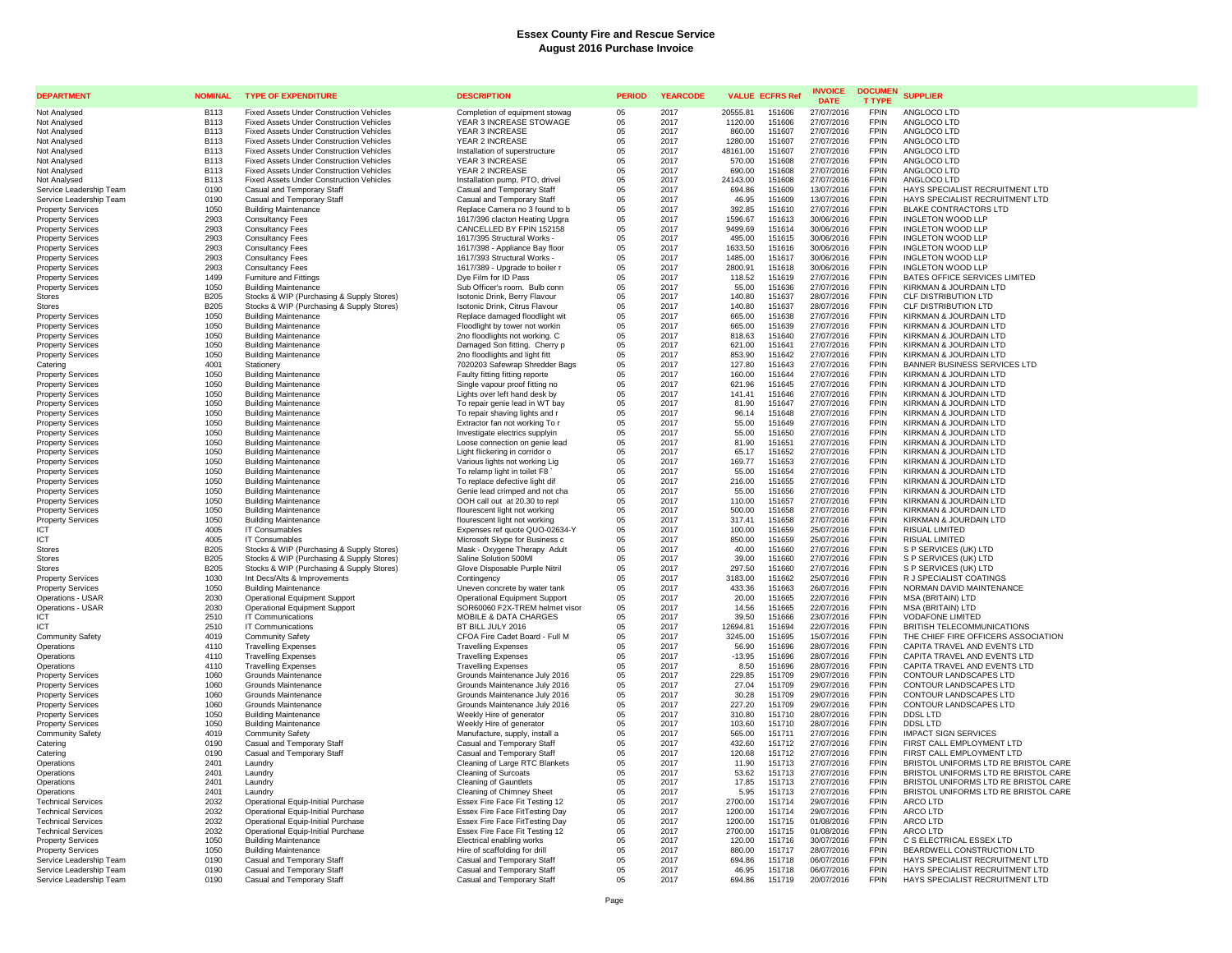| <b>DEPARTMENT</b>                                   | <b>NOMINAL</b>             | <b>TYPE OF EXPENDITURE</b>                                                             | <b>DESCRIPTION</b>                                               | <b>PERIOD</b> | <b>YEARCODE</b> | <b>VALUE ECFRS Ref</b> |                  | <b>INVOICE</b><br><b>DATE</b> | <b>DOCUMEN</b><br><b>T TYPE</b> | <b>SUPPLIER</b>                                                                          |
|-----------------------------------------------------|----------------------------|----------------------------------------------------------------------------------------|------------------------------------------------------------------|---------------|-----------------|------------------------|------------------|-------------------------------|---------------------------------|------------------------------------------------------------------------------------------|
| Service Leadership Team                             | 0190                       | Casual and Temporary Staff                                                             | Casual and Temporary Staff                                       | 0.5           | 2017            | 46.95                  | 151719           | 20/07/2016                    | <b>FPIN</b>                     | HAYS SPECIALIST RECRUITMENT LTD                                                          |
| <b>Technical Services</b>                           | 2031                       | Managed Personal Protective Equipment                                                  | Provision of PPE Managed Servi                                   | 05            | 2017            | 47950.65               | 151720           | 27/07/2016                    | <b>FPIN</b>                     | <b>BALLYCLARE LIMITED</b>                                                                |
| <b>Technical Services</b>                           | 2031                       | Managed Personal Protective Equipment                                                  | Provision of PPE for New Recru                                   | 05            | 2017            | 6468.02                | 151721           | 27/07/2016                    | <b>FPIN</b>                     | <b>BALLYCLARE LIMITED</b>                                                                |
| Operations                                          | 0190                       | Casual and Temporary Staff                                                             | Casual and Temporary Staff                                       | 05            | 2017            | 538.35                 | 151722           | 17/06/2016                    | <b>FPIN</b>                     | REED SPECIALIST RECRUITMENT LIMITED                                                      |
| ICT                                                 | 0190                       | Casual and Temporary Staff                                                             | Casual and Temporary Staff                                       | 05            | 2017            | 1700.00                | 151723           | 08/07/2016                    | <b>FPIN</b>                     | THE PEOPLE NETWORK                                                                       |
| Catering<br>Catering                                | 2017<br>2017               | Canteen Equipment<br>Canteen Equipment                                                 | Investigate Meile Professional<br>Investigate Meile Professional | 05<br>05      | 2017<br>2017    | 130.00<br>130.00       | 151724<br>151725 | 27/07/2016<br>27/07/2016      | <b>FPIN</b><br><b>FPIN</b>      | WARDS CATERING EQUIPMENT SERVICES<br>WARDS CATERING EQUIPMENT SERVICES                   |
| Not Analysed                                        | B116                       | Fixed Assets Under Construction Operational Equipment                                  | WTC636 Vehicle Charger Motorol                                   | 05            | 2017            | 21000.00               | 151726           | 27/07/2016                    | <b>FPIN</b>                     | RADIOCOMS SYSTEM LTD                                                                     |
| Not Analysed                                        | <b>B116</b>                | Fixed Assets Under Construction Operational Equipment                                  | Delivery                                                         | 05            | 2017            | 50.00                  | 151726           | 27/07/2016                    | <b>FPIN</b>                     | RADIOCOMS SYSTEM LTD                                                                     |
| Not Analysed                                        | <b>B116</b>                | Fixed Assets Under Construction Operational Equipment                                  | Delivery                                                         | 05            | 2017            | 50.00                  | 151726           | 27/07/2016                    | <b>FPIN</b>                     | RADIOCOMS SYSTEM LTD                                                                     |
| Not Analysed                                        | <b>B116</b>                | Fixed Assets Under Construction Operational Equipment                                  | WTC636 Vehicle Charger Motorol                                   | 05            | 2017            | $-21000.00$            | 151726           | 27/07/2016                    | <b>FPIN</b>                     | RADIOCOMS SYSTEM LTD                                                                     |
| Not Analysed                                        | <b>B116</b>                | Fixed Assets Under Construction Operational Equipment                                  | WTC636 Vehicle Charger Motorol                                   | 05            | 2017            | 21000.00               | 151726           | 27/07/2016                    | <b>FPIN</b>                     | RADIOCOMS SYSTEM LTD                                                                     |
| Not Analysed                                        | <b>B116</b>                | Fixed Assets Under Construction Operational Equipment                                  | Delivery                                                         | 05            | 2017            | $-50.00$               | 151726           | 27/07/2016                    | <b>FPIN</b>                     | RADIOCOMS SYSTEM LTD                                                                     |
| Operations                                          | 6887                       | <b>Events Payments</b>                                                                 | Freight Misc                                                     | 05            | 2017            | 4.95                   | 151727           | 29/07/2016                    | <b>FPIN</b>                     | S P SERVICES (UK) LTD                                                                    |
| Operations                                          | 6887                       | <b>Events Payments</b>                                                                 | CL/052 Bioguard disinfectant w                                   | 05            | 2017            | 17.70                  | 151727           | 29/07/2016                    | <b>FPIN</b>                     | S P SERVICES (UK) LTD                                                                    |
| <b>Technical Services</b>                           | 2030                       | <b>Operational Equipment Support</b>                                                   | CL/191 Biohazard kit (Welfare                                    | 05            | 2017            | 19.95                  | 151727           | 29/07/2016                    | <b>FPIN</b><br><b>FPIN</b>      | S P SERVICES (UK) LTD<br><b>XMA LIMITED</b>                                              |
| <b>Stores</b><br><b>Stores</b>                      | <b>B205</b><br><b>B205</b> | Stocks & WIP (Purchasing & Supply Stores)<br>Stocks & WIP (Purchasing & Supply Stores) | Black toner cartridge, CE250X<br>CE400X Toner Black HP507X - 11  | 05<br>05      | 2017<br>2017    | 271.44<br>866.11       | 151728<br>151728 | 25/07/2016<br>25/07/2016      | <b>FPIN</b>                     | <b>XMA LIMITED</b>                                                                       |
| <b>Stores</b>                                       | <b>B205</b>                | Stocks & WIP (Purchasing & Supply Stores)                                              | CE403A Magenta Toner HP507A -                                    | 05            | 2017            | 952.14                 | 151728           | 25/07/2016                    | <b>FPIN</b>                     | <b>XMA LIMITED</b>                                                                       |
| <b>Stores</b>                                       | <b>B205</b>                | Stocks & WIP (Purchasing & Supply Stores)                                              | Toner, Cyan, CE251A                                              | 05            | 2017            | 245.32                 | 151728           | 25/07/2016                    | <b>FPIN</b>                     | <b>XMA LIMITED</b>                                                                       |
| <b>Stores</b>                                       | <b>B205</b>                | Stocks & WIP (Purchasing & Supply Stores)                                              | CE402A Yellow Toner HP507A - 6                                   | 05            | 2017            | 408.06                 | 151728           | 25/07/2016                    | <b>FPIN</b>                     | <b>XMA LIMITED</b>                                                                       |
| Not Analysed                                        | <b>B113</b>                | Fixed Assets Under Construction Vehicles                                               | Cycle Scheme 2016-17                                             | 05            | 2017            | 260.00                 | 151729           | 01/08/2016                    | <b>FPIN</b>                     | <b>CYCLESCHEME LTD</b>                                                                   |
| Not Analysed                                        | <b>B113</b>                | <b>Fixed Assets Under Construction Vehicles</b>                                        | Cycle Scheme 2016-17                                             | 05            | 2017            | 2300.57                | 151729           | 01/08/2016                    | <b>FPIN</b>                     | <b>CYCLESCHEME LTD</b>                                                                   |
| <b>Property Services</b>                            | 1040                       | Planned Works                                                                          | Emptying of Deep lift pit                                        | 05            | 2017            | 1047.00                | 151730           | 27/07/2016                    | <b>FPIN</b>                     | ASHWASTE ENVIRONMENTAL LTD                                                               |
| Workshops Management                                | 3201                       | Petrol and Diesel                                                                      | Petrol and Diesel                                                | 05            | 2017            | 2144.75                | 151731           | 21/07/2016                    | <b>FPIN</b>                     | CERTAS ENERGY UK LTD                                                                     |
| <b>Corporate Comms</b>                              | 4008                       | Media Expenses                                                                         | CrowdControl Subs - May                                          | 05            | 2017            | 402.30                 | 151732           | 27/05/2016                    | <b>FPIN</b>                     | CROWD CONTROL HQ                                                                         |
| <b>Stores</b>                                       | <b>B205</b>                | Stocks & WIP (Purchasing & Supply Stores)                                              | Essex Fire & Rescue 2Yard Sewn                                   | 05            | 2017            | 204.84                 | 151733           | 25/07/2016                    | <b>FPIN</b>                     | SPECIALISED CANVAS SERVICES T/A FLAGMAKERS                                               |
| Stores<br><b>Stores</b>                             | <b>B205</b><br><b>B205</b> | Stocks & WIP (Purchasing & Supply Stores)<br>Stocks & WIP (Purchasing & Supply Stores) | Freight Misc<br>Union Flag 2Yard Sewn & Toggle                   | 05<br>05      | 2017<br>2017    | 15.49<br>59.35         | 151733<br>151733 | 25/07/2016<br>25/07/2016      | <b>FPIN</b><br><b>FPIN</b>      | SPECIALISED CANVAS SERVICES T/A FLAGMAKERS<br>SPECIALISED CANVAS SERVICES T/A FLAGMAKERS |
| <b>Property Services</b>                            | 0190                       | Casual and Temporary Staff                                                             | Casual and Temporary Staff                                       | 05            | 2017            | 1192.57                | 151734           | 27/07/2016                    | <b>FPIN</b>                     | HAYS CONSTRUCTION & PROPERTY                                                             |
| Purchasing & Supply                                 | 0190                       | Casual and Temporary Staff                                                             | Casual and Temporary Staff                                       | 05            | 2017            | 519.00                 | 151735           | 27/07/2016                    | <b>FPIN</b>                     | <b>SUCCESS RECRUIT LIMITED</b>                                                           |
| <b>Property Services</b>                            | 4003                       | Postage Direct Mailing & Carriage                                                      | <b>POSTAGE</b>                                                   | 05            | 2017            | 33.82                  | 151736           | 26/07/2016                    | <b>FPIN</b>                     | PITNEY BOWES LTD                                                                         |
| Workshops Management                                | 3201                       | Petrol and Diesel                                                                      | Petrol and Diese                                                 | 05            | 2017            | 3523.20                | 151737           | 22/07/2016                    | <b>FPIN</b>                     | CERTAS ENERGY UK LTD                                                                     |
| <b>Property Services</b>                            | 1040                       | <b>Planned Works</b>                                                                   | Pumps servicing July and Janua                                   | 05            | 2017            | 320.00                 | 151738           | 27/07/2016                    | <b>FPIN</b>                     | <b>T-T PUMPS LIMITED</b>                                                                 |
| <b>Property Services</b>                            | 1040                       | <b>Planned Works</b>                                                                   | RPI adjustment to orig. cost                                     | 05            | 2017            | 27.33                  | 151738           | 27/07/2016                    | <b>FPIN</b>                     | T-T PUMPS LIMITED                                                                        |
| <b>Technical Services</b>                           | 2031                       | Managed Personal Protective Equipment                                                  | Roll of 3M Yellow Fluorescent                                    | 05            | 2017            | 185.80                 | 151739           | 27/07/2016                    | <b>FPIN</b>                     | <b>IMPACT SIGN SERVICES</b>                                                              |
| <b>ITTP Development</b>                             | 4005                       | IT Consumables                                                                         | APPLE IPAD AIR 2 WI-FI + CELLU                                   | 05            | 2017            | 5157.20                | 151740           | 27/07/2016                    | <b>FPIN</b>                     | CDW I TD                                                                                 |
| <b>Property Services</b>                            | 1050                       | <b>Building Maintenance</b>                                                            | Repair defective flooring and                                    | 05            | 2017            | 405.00                 | 151741           | 29/07/2016                    | <b>FPIN</b>                     | FOUR STAR FLOORING CONTRACTS                                                             |
| <b>Water Services</b>                               | 2087<br>2087               | <b>Water Services</b><br><b>Water Services</b>                                         | Hydrant Mounting Plate (Alumi<br>45177 - Hydrant Indicator Plate | 05            | 2017<br>2017    | 560.00<br>612.00       | 151743<br>151743 | 28/07/2016<br>28/07/2016      | <b>FPIN</b><br><b>FPIN</b>      | PLATE & LOCATE LTD<br>PLATE & LOCATE LTD                                                 |
| <b>Water Services</b><br><b>Water Services</b>      | 2087                       | <b>Water Services</b>                                                                  | Hydrant Indicator Numerals.                                      | 05<br>05      | 2017            | 54.00                  | 151743           | 28/07/2016                    | <b>FPIN</b>                     | PLATE & LOCATE LTD                                                                       |
| <b>Property Services</b>                            | 1330                       | <b>Building Cleaning</b>                                                               | Deep clean of property 155a Fr                                   | 05            | 2017            | 309.00                 | 151744           | 29/07/2016                    | <b>FPIN</b>                     | MONTHIND CLEAN LLP                                                                       |
| <b>Property Services</b>                            | 0190                       | Casual and Temporary Staff                                                             | Casual and Temporary Staff                                       | 05            | 2017            | 917.64                 | 151745           | 29/07/2016                    | <b>FPIN</b>                     | HAYS CONSTRUCTION & PROPERTY                                                             |
| Human Resources                                     | 0960                       | Occupational Health                                                                    | Occupational Health                                              | 05            | 2017            | 196.00                 | 151746           | 29/07/2016                    | <b>FPIN</b>                     | PHYSIOTHERAPY ESSEX LTD                                                                  |
| Human Resources                                     | 0960                       | Occupational Health                                                                    | Occupational Health                                              | 05            | 2017            | 775.00                 | 151746           | 29/07/2016                    | <b>FPIN</b>                     | PHYSIOTHERAPY ESSEX LTD                                                                  |
| <b>Property Services</b>                            | 4003                       | Postage Direct Mailing & Carriage                                                      | METER RESET & TRANS FEE                                          | 05            | 2017            | 25.50                  | 151747           | 26/07/2016                    | <b>FPIN</b>                     | PURCHASE POWER - PITNEY BOWES                                                            |
| <b>Property Services</b>                            | 0190                       | Casual and Temporary Staff                                                             | Casual and Temporary Staff                                       | 05            | 2017            | 917.65                 | 151748           | 29/07/2016                    | <b>FPIN</b>                     | HAYS CONSTRUCTION & PROPERTY                                                             |
| <b>Property Services</b>                            | 0190                       | Casual and Temporary Staff                                                             | Casual and Temporary Staff                                       | 05            | 2017            | 917.65                 | 151750           | 29/07/2016                    | <b>FPIN</b>                     | HAYS CONSTRUCTION & PROPERTY                                                             |
| <b>Property Services</b>                            | 0190                       | Casual and Temporary Staff                                                             | Casual and Temporary Staff                                       | 05            | 2017            | 1178.00                | 151751           | 29/07/2016                    | <b>FPIN</b><br><b>FPIN</b>      | HAYS CONSTRUCTION & PROPERTY                                                             |
| Human Resources<br><b>Stores</b>                    | 2903<br>B <sub>205</sub>   | <b>Consultancy Fees</b><br>Stocks & WIP (Purchasing & Supply Stores)                   | Job Evaulation - Workshop Off<br>Kettle 24v, 0.75 Litre          | 05<br>05      | 2017<br>2017    | 550.00<br>184.95       | 151752<br>151753 | 26/07/2016<br>22/07/2016      | <b>FPIN</b>                     | THE KORN FERRY HAY GROUP LTD<br><b>THUNDERPOLE</b>                                       |
| <b>Property Services</b>                            | 0190                       | Casual and Temporary Staff                                                             | Casual and Temporary Staff                                       | 05            | 2017            | 942.40                 | 151754           | 29/07/2016                    | <b>FPIN</b>                     | HAYS CONSTRUCTION & PROPERTY                                                             |
| <b>Technical Services</b>                           | 2032                       | Operational Equip-Initial Purchase                                                     | <b>Freight Misc</b>                                              | 05            | 2017            | 10.00                  | 151755           | 22/07/2016                    | <b>FPIN</b>                     | THUNDERPOLE                                                                              |
| <b>Technical Services</b>                           | 2032                       | Operational Equip-Initial Purchase                                                     | Kettle 24v. 0.75 Litre                                           | 05            | 2017            | 406.89                 | 151755           | 22/07/2016                    | <b>FPIN</b>                     | THUNDERPOLE                                                                              |
| <b>Stores</b>                                       | <b>B205</b>                | Stocks & WIP (Purchasing & Supply Stores)                                              | Toner cartridge, yellow, CE252                                   | 05            | 2017            | 242.70                 | 151756           | 25/07/2016                    | <b>FPIN</b>                     | <b>XMA LIMITED</b>                                                                       |
| <b>Stores</b>                                       | <b>B205</b>                | Stocks & WIP (Purchasing & Supply Stores)                                              | CE401A Cyan Toner HP507A - 600                                   | 05            | 2017            | 272.04                 | 151756           | 25/07/2016                    | <b>FPIN</b>                     | <b>XMA LIMITED</b>                                                                       |
| <b>Stores</b>                                       | <b>B205</b>                | Stocks & WIP (Purchasing & Supply Stores)                                              | Toner cartridge, Magenta CE253                                   | 05            | 2017            | 242.70                 | 151756           | 25/07/2016                    | <b>FPIN</b>                     | <b>XMA LIMITED</b>                                                                       |
| <b>Property Services</b>                            | 0190                       | Casual and Temporary Staff                                                             | Casual and Temporary Staff                                       | 05            | 2017            | 1178.00                | 151757           | 29/07/2016                    | <b>FPIN</b>                     | HAYS CONSTRUCTION & PROPERTY                                                             |
| <b>Property Services</b>                            | 1050                       | <b>Building Maintenance</b>                                                            | To replace light fittings in O                                   | 05            | 2017            | 925.56                 | 151758           | 30/07/2016                    | <b>FPIN</b>                     | C S ELECTRICAL ESSEX LTD                                                                 |
| Service Leadership Team                             | 2902<br>2902               | <b>Legal Expenses</b>                                                                  | DURHAM 01.04.16 - 30.06.16<br>BEDFORD 01.04.16 - 30.06.16        | 05<br>05      | 2017<br>2017    | 2227.89                | 151759<br>151760 | 23/07/2016                    | <b>FPIN</b><br><b>FPIN</b>      | <b>D C STOTESBURY</b><br><b>D C STOTESBURY</b>                                           |
| Service Leadership Team<br><b>Property Services</b> | 1499                       | <b>Legal Expenses</b><br>Furniture and Fittings                                        | Coir Mat                                                         | 05            | 2017            | 1566.00<br>20.94       | 151761           | 23/07/2016<br>31/07/2016      | <b>FPIN</b>                     | BATES OFFICE SERVICES LIMITED                                                            |
| <b>Community Safety</b>                             | 4021                       | Home Safety                                                                            | 1711406 Disposable coverall -                                    | 05            | 2017            | 14.34                  | 151762           | 28/07/2016                    | <b>FPIN</b>                     | ARCO LTD                                                                                 |
| <b>Community Safety</b>                             | 4021                       | Home Safety                                                                            | 1711405 Disposable coverall -                                    | 05            | 2017            | 24.58                  | 151762           | 28/07/2016                    | <b>FPIN</b>                     | <b>ARCO LTD</b>                                                                          |
| <b>Community Safety</b>                             | 4021                       | Home Safety                                                                            | 1711404 Disposable coverall -                                    | 05            | 2017            | 12.29                  | 151762           | 28/07/2016                    | <b>FPIN</b>                     | ARCO LTD                                                                                 |
| Purchasing & Supply                                 | 2024                       | <b>Cleaning Equipment</b>                                                              | Detergent General Purpose 5Ltr                                   | 05            | 2017            | 14.94                  | 151763           | 28/07/2016                    | <b>FPIN</b>                     | BUNZL CLEANING & HYGIENE SUPPLIES                                                        |
| Purchasing & Supply                                 | 2024                       | <b>Cleaning Equipment</b>                                                              | Greenline Hard Surface Cleaner                                   | 05            | 2017            | 5.66                   | 151763           | 28/07/2016                    | <b>FPIN</b>                     | BUNZL CLEANING & HYGIENE SUPPLIES                                                        |
| Purchasing & Supply                                 | 1310                       | Cleaning products                                                                      | Cleanline Rinse Aid 5L                                           | 05            | 2017            | 11.32                  | 151763           | 28/07/2016                    | <b>FPIN</b>                     | BUNZL CLEANING & HYGIENE SUPPLIES                                                        |
| Purchasing & Supply                                 | 2024                       | <b>Cleaning Equipment</b>                                                              | Towel, 6661, White K/Clark                                       | 05            | 2017            | 46.88                  | 151763           | 28/07/2016                    | <b>FPIN</b>                     | BUNZL CLEANING & HYGIENE SUPPLIES                                                        |
| Purchasing & Supply                                 | 2024                       | <b>Cleaning Equipment</b>                                                              | Heavy Duty Degreaser 5L                                          | 05            | 2017            | 3.40                   | 151763           | 28/07/2016                    | <b>FPIN</b>                     | BUNZL CLEANING & HYGIENE SUPPLIES                                                        |
| Purchasing & Supply                                 | 2024                       | <b>Cleaning Equipment</b>                                                              | Bleach Liquid 4.5% (Freshline)<br>Overcoat                       | 05            | 2017<br>2017    | 2.58                   | 151763<br>151764 | 28/07/2016                    | <b>FPIN</b><br><b>FPIN</b>      | BUNZL CLEANING & HYGIENE SUPPLIES<br>KASHKET & PARTNERS LIMITED                          |
| Stores<br>Purchasing & Supply                       | <b>B205</b><br>2024        | Stocks & WIP (Purchasing & Supply Stores)<br><b>Cleaning Equipment</b>                 | Glove Rubber H/Hold Yell Lge                                     | 05<br>05      | 2017            | 710.00<br>5.40         | 151765           | 30/10/2015<br>28/07/2016      | <b>FPIN</b>                     | BUNZL CLEANING & HYGIENE SUPPLIES                                                        |
| Purchasing & Supply                                 | 2024                       | <b>Cleaning Equipment</b>                                                              | Broom Head Bass 13"                                              | 05            | 2017            | 8.10                   | 151765           | 28/07/2016                    | <b>FPIN</b>                     | BUNZL CLEANING & HYGIENE SUPPLIES                                                        |
| Purchasing & Supply                                 | 1310                       | Cleaning products                                                                      | Cleanline Rinse Aid 5L                                           | 05            | 2017            | 67.92                  | 151765           | 28/07/2016                    | <b>FPIN</b>                     | BUNZL CLEANING & HYGIENE SUPPLIES                                                        |
| Catering                                            | 2017                       | Canteen Equipment                                                                      | Salt Dishwasher Salt 25Ko                                        | 05            | 2017            | 13.28                  | 151765           | 28/07/2016                    | <b>FPIN</b>                     | <b>BUNZL CLEANING &amp; HYGIENE SUPPLIES</b>                                             |
| Purchasing & Supply                                 | 2024                       | <b>Cleaning Equipment</b>                                                              | Greenline Hard Surface Cleaner                                   | 05            | 2017            | 33.96                  | 151765           | 28/07/2016                    | <b>FPIN</b>                     | BUNZL CLEANING & HYGIENE SUPPLIES                                                        |
| Purchasing & Supply                                 | 2024                       | <b>Cleaning Equipment</b>                                                              | Nail Brush Plastic 875Mm                                         | 05            | 2017            | 1.65                   | 151765           | 28/07/2016                    | <b>FPIN</b>                     | BUNZL CLEANING & HYGIENE SUPPLIES                                                        |
| Human Resources                                     | 8027                       | Childcare Vouchers                                                                     | CHILDCARE VOUCHERS AUG 2016                                      | 0.5           | 2017            | 5685.42                | 151766           | 27/07/2016                    | <b>FPIN</b>                     | <b>FIDELITI LIMITED</b>                                                                  |
| Human Resources                                     | 8027                       | Childcare Vouchers                                                                     | CHILDCARE VOUCHERS AUG 2016                                      | 0.5           | 2017            | $-5685.42$             | 151766           | 27/07/2016                    | <b>FPIN</b>                     | <b>FIDELITI LIMITED</b>                                                                  |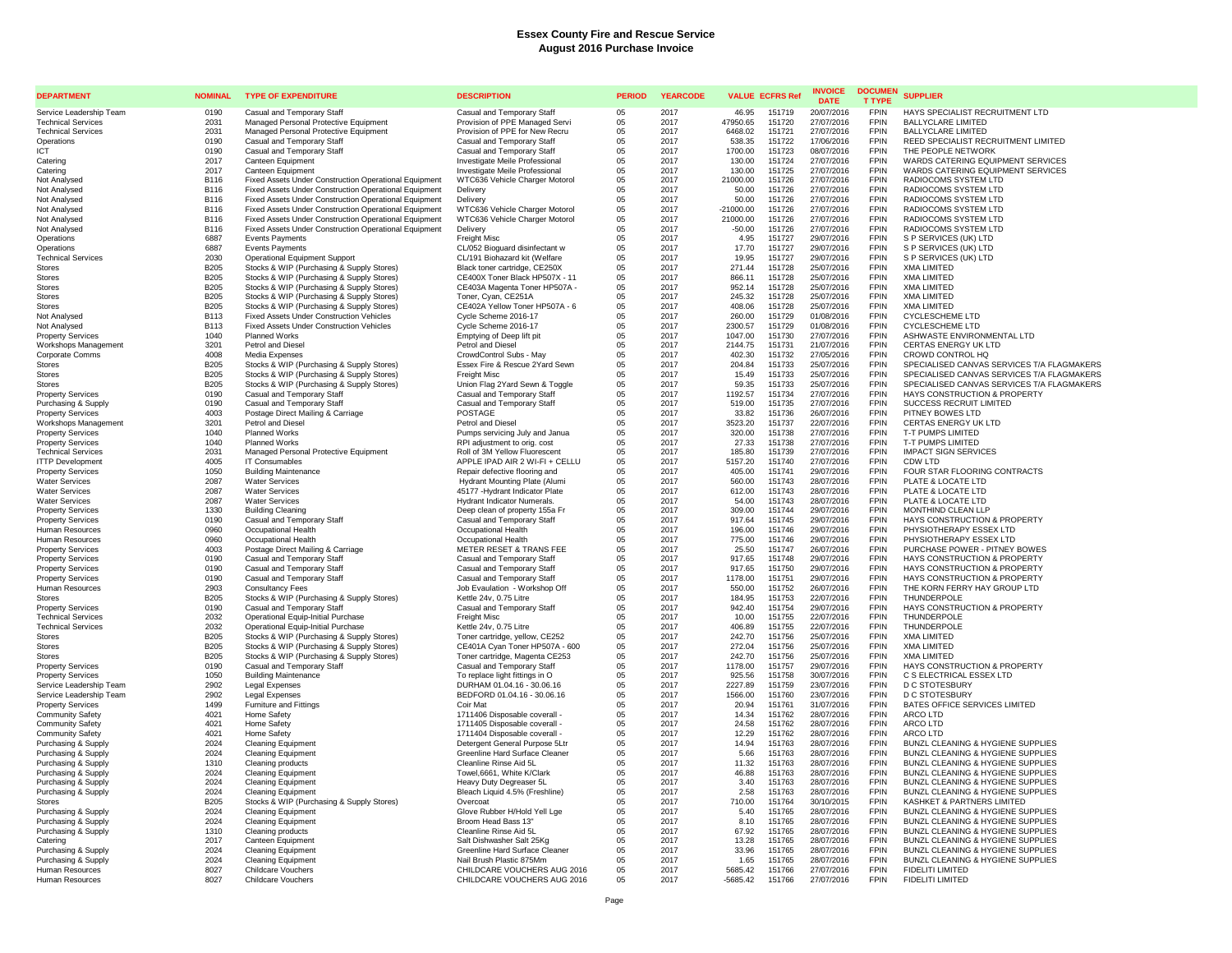| <b>DEPARTMENT</b>                                     | <b>NOMINAL</b> | <b>TYPE OF EXPENDITURE</b>                                 | <b>DESCRIPTION</b>                                               | <b>PERIOD</b> | <b>YEARCODE</b> | <b>VALUE ECFRS Ref</b>               | <b>INVOICE</b><br><b>DATE</b> | <b>DOCUMEN</b><br><b>T TYPE</b> | <b>SUPPLIER</b>                                                            |
|-------------------------------------------------------|----------------|------------------------------------------------------------|------------------------------------------------------------------|---------------|-----------------|--------------------------------------|-------------------------------|---------------------------------|----------------------------------------------------------------------------|
| <b>Human Resources</b>                                | 0963           | <b>Childcare Vouchers</b>                                  | CHILDCARE VOUCHERS AUG 2016                                      | 05            | 2017            | 5685.42<br>151766                    | 27/07/2016                    | <b>FPIN</b>                     | <b>FIDELITI LIMITED</b>                                                    |
| <b>Human Resources</b>                                | 0960           | Occupational Health                                        | Occupational Health                                              | 05            | 2017            | 310.28<br>151767                     | 22/07/2016                    | FPIN                            | REED SPECIALIST RECRUITMENT LIMITED                                        |
| Human Resources                                       | 0190           | Casual and Temporary Staff                                 | Casual and Temporary Staff                                       | 05            | 2017            | 310.28<br>151767                     | 22/07/2016                    | <b>FPIN</b>                     | REED SPECIALIST RECRUITMENT LIMITED                                        |
| Human Resources                                       | 0960           | Occupational Health                                        | Occupational Health                                              | 05            | 2017            | $-310.28$<br>151767                  | 22/07/2016                    | <b>FPIN</b>                     | REED SPECIALIST RECRUITMENT LIMITED                                        |
| <b>Technical Services</b>                             | 0190           | Casual and Temporary Staff                                 | Casual and Temporary Staff                                       | 05            | 2017            | 582.01<br>151768                     | 22/07/2016                    | <b>FPIN</b>                     | REED SPECIALIST RECRUITMENT LIMITED                                        |
| Training                                              | 0190           | Casual and Temporary Staff                                 | Casual and Temporary Staff                                       | 05            | 2017            | 1080.38<br>151769                    | 22/07/2016                    | <b>FPIN</b>                     | REED SPECIALIST RECRUITMENT LIMITED                                        |
| ICT                                                   | 4005           | IT Consumables                                             | No. of Noses:-; Rivet Dia:-; R                                   | 05            | 2017            | 54.29<br>151770                      | 28/07/2016                    | <b>FPIN</b>                     | CPC                                                                        |
| ICT                                                   | 4005           | IT Consumables                                             | Body Colour:Grey; Enclosure Ma                                   | 05            | 2017            | 1.11<br>151770                       | 28/07/2016                    | <b>FPIN</b>                     | CPC                                                                        |
| ICT                                                   | 4005<br>4005   | <b>IT Consumables</b><br>IT Consumables                    | Contact Configuration: SPST; Co                                  | 05            | 2017<br>2017    | 151770<br>26.35<br>14.99<br>151770   | 28/07/2016<br>28/07/2016      | <b>FPIN</b><br><b>FPIN</b>      | CPC<br>CPC                                                                 |
| ICT<br>ICT                                            | 4005           | <b>IT Consumables</b>                                      | K8015<br>Tape Length:8m; Tape Width:12m                          | 05<br>05      | 2017            | 17.61<br>151770                      | 28/07/2016                    | <b>FPIN</b>                     | CPC                                                                        |
| ICT                                                   | 4005           | IT Consumables                                             | For Use With:Dvmo Rhino 1000.                                    | 05            | 2017            | 14.24<br>151770                      | 28/07/2016                    | <b>FPIN</b>                     | CPC                                                                        |
| ICT                                                   | 4005           | IT Consumables                                             | Input Voltage AC Max:264V; Inp                                   | 05            | 2017            | 16.65<br>151770                      | 28/07/2016                    | <b>FPIN</b>                     | CPC                                                                        |
| ICT                                                   | 4005           | IT Consumables                                             | For Use With: Dymo Rhino 4200,                                   | 05            | 2017            | 151770<br>15.35                      | 28/07/2016                    | <b>FPIN</b>                     | C <sub>PC</sub>                                                            |
| <b>Property Services</b>                              | 1050           | <b>Building Maintenance</b>                                | 4no replacement filters for Ai                                   | 05            | 2017            | 233.00<br>151771                     | 22/07/2016                    | FPIN                            | CHRISTY COOLING SERVICES LTD                                               |
| <b>Property Services</b>                              | 1040           | <b>Planned Works</b>                                       | Air Conditioning Servicing                                       | 05            | 2017            | 78.00<br>151772                      | 22/07/2016                    | FPIN                            | CHRISTY COOLING SERVICES LTD                                               |
| <b>Property Services</b>                              | 1040           | <b>Planned Works</b>                                       | Air Conditioning Servicing                                       | 05            | 2017            | 174.00<br>151773                     | 22/07/2016                    | <b>FPIN</b>                     | CHRISTY COOLING SERVICES LTD                                               |
| <b>Property Services</b>                              | 1040           | <b>Planned Works</b>                                       | Air Conditioning Servicing                                       | 05            | 2017            | 123.00<br>151774                     | 22/07/2016                    | <b>FPIN</b>                     | CHRISTY COOLING SERVICES LTD                                               |
| <b>Property Services</b>                              | 1040           | <b>Planned Works</b>                                       | Air Conditioning Servicing                                       | 05            | 2017            | 117.00<br>151775                     | 22/07/2016                    | <b>FPIN</b>                     | CHRISTY COOLING SERVICES LTD                                               |
| <b>Property Services</b>                              | 1040           | <b>Planned Works</b>                                       | Air Conditioning Servicing                                       | 05            | 2017            | 138.00<br>151776                     | 22/07/2016                    | <b>FPIN</b>                     | CHRISTY COOLING SERVICES LTD                                               |
| <b>Property Services</b>                              | 1040           | <b>Planned Works</b>                                       | Air Conditioning Servicing                                       | 05            | 2017            | 108.00<br>151777                     | 22/07/2016                    | <b>FPIN</b>                     | CHRISTY COOLING SERVICES LTD                                               |
| <b>Property Services</b>                              | 1040           | <b>Planned Works</b>                                       | Air Conditioning Servicing                                       | 05            | 2017            | 183.00<br>151778                     | 22/07/2016                    | <b>FPIN</b><br><b>FPIN</b>      | CHRISTY COOLING SERVICES LTD                                               |
| <b>Property Services</b><br><b>Technical Services</b> | 1040<br>2030   | Planned Works<br><b>Operational Equipment Support</b>      | Air Conditioning Servicing<br>Vehicle high pressure washer r     | 05<br>05      | 2017<br>2017    | 83.00<br>151779<br>67.00<br>151780   | 22/07/2016<br>27/07/2016      | <b>FPIN</b>                     | CHRISTY COOLING SERVICES LTD<br>ELJAY INDUSTRIAL CHEMICALS                 |
| <b>Property Services</b>                              | 1050           | <b>Building Maintenance</b>                                | To clear blocked drain outside                                   | 05            | 2017            | 151781<br>88.00                      | 01/08/2016                    | <b>FPIN</b>                     | ARVON DRAIN CLEARING                                                       |
| <b>Property Services</b>                              | 1050           | <b>Building Maintenance</b>                                | Clear blocked downpipe to flat                                   | 05            | 2017            | 175.00<br>151781                     | 01/08/2016                    | <b>FPIN</b>                     | ARVON DRAIN CLEARING                                                       |
| <b>Property Services</b>                              | 1050           | <b>Building Maintenance</b>                                | Drains backing up in drill yar                                   | 05            | 2017            | 275.00<br>151781                     | 01/08/2016                    | <b>FPIN</b>                     | ARVON DRAIN CLEARING                                                       |
| <b>Property Services</b>                              | 1050           | <b>Building Maintenance</b>                                | Sink blocked To clear blocked                                    | 05            | 2017            | 195.00<br>151781                     | 01/08/2016                    | <b>FPIN</b>                     | ARVON DRAIN CLEARING                                                       |
| <b>Property Services</b>                              | 1050           | <b>Building Maintenance</b>                                | Shower slow to drain. Clean/c                                    | 05            | 2017            | 88.00<br>151782                      | 01/08/2016                    | <b>FPIN</b>                     | ARVON DRAIN CLEARING                                                       |
| <b>Property Services</b>                              | 1050           | <b>Building Maintenance</b>                                | Drain blocked (Icoated in appl                                   | 05            | 2017            | 88.00<br>151782                      | 01/08/2016                    | <b>FPIN</b>                     | ARVON DRAIN CLEARING                                                       |
| <b>Property Services</b>                              | 1050           | <b>Building Maintenance</b>                                | To clear all urinal throughout                                   | 05            | 2017            | 110.00<br>151782                     | 01/08/2016                    | <b>FPIN</b>                     | ARVON DRAIN CLEARING                                                       |
| Catering                                              | 4130           | <b>Hospitality &amp; Entertaining</b>                      | <b>KP MESSCLUB</b>                                               | 05            | 2017            | 78.95<br>151783                      | 11/07/2016                    | <b>FPIN</b>                     | <b>DIRECT MEATS</b>                                                        |
| Purchases                                             | <b>B207</b>    | Stocks & WIP (Fleet Stores)                                | M00815                                                           | 05            | 2017            | 151784<br>5.11                       | 19/05/2016                    | <b>FPIN</b>                     | <b>MOTOR PARTS DIRECT</b>                                                  |
| Safer Comms Admin                                     | 0190           | Casual and Temporary Staff                                 | Casual and Temporary Staff                                       | 05            | 2017            | 389.68<br>151785                     | 22/07/2016                    | <b>FPIN</b><br><b>FPIN</b>      | REED SPECIALIST RECRUITMENT LIMITED                                        |
| Safer Comms Admir<br>Human Resources                  | 0190           | Casual and Temporary Staff                                 | Casual and Temporary Staff                                       | 05<br>05      | 2017            | 508.01<br>151786                     | 22/07/2016                    | <b>FPIN</b>                     | REED SPECIALIST RECRUITMENT LIMITED                                        |
| Operations                                            | 0190<br>0190   | Casual and Temporary Staff<br>Casual and Temporary Staff   | Casual and Temporary Staff<br>Casual and Temporary Staff         | 05            | 2017<br>2017    | 713.73<br>151787<br>538.35<br>151788 | 22/07/2016<br>22/07/2016      | FPIN                            | REED SPECIALIST RECRUITMENT LIMITED<br>REED SPECIALIST RECRUITMENT LIMITED |
| Operations                                            | 0190           | Casual and Temporary Staff                                 | Casual and Temporary Staff                                       | 05            | 2017            | 429.23<br>151789                     | 22/07/2016                    | <b>FPIN</b>                     | REED SPECIALIST RECRUITMENT LIMITED                                        |
| <b>Community Safety</b>                               | 0190           | Casual and Temporary Staff                                 | Casual and Temporary Staff                                       | 05            | 2017            | 541.68<br>151790                     | 22/07/2016                    | <b>FPIN</b>                     | REED SPECIALIST RECRUITMENT LIMITED                                        |
| Safer Comms Admin                                     | 0190           | Casual and Temporary Staff                                 | Casual and Temporary Staff                                       | 05            | 2017            | 361.80<br>151791                     | 22/07/2016                    | <b>FPIN</b>                     | REED SPECIALIST RECRUITMENT LIMITED                                        |
| <b>Property Services</b>                              | 1050           | <b>Building Maintenance</b>                                | To supply and fit half hour fi                                   | 05            | 2017            | 637.50<br>151792                     | 29/07/2016                    | <b>FPIN</b>                     | NORMAN DAVID MAINTENANCE                                                   |
| Training                                              | 4111           | Subsistence Allowances                                     | Subsistence Allowances                                           | 05            | 2017            | 151793<br>849.00                     | 29/07/2016                    | <b>FPIN</b>                     | XACT CONSULTANCY & TRAINING LTD                                            |
| Training                                              | 0702           | External Training - L&D Panel                              | External Training - L&D Panel                                    | 05            | 2017            | 2340.00<br>151793                    | 29/07/2016                    | FPIN                            | XACT CONSULTANCY & TRAINING LTD                                            |
| <b>Property Services</b>                              | 1499           | Furniture and Fittings                                     | Blinds to FF Locker Room and b                                   | 05            | 2017            | 193.00<br>151794                     | 31/07/2016                    | <b>FPIN</b>                     | NANTMOR BLINDS LTD                                                         |
| <b>Property Services</b>                              | 1499           | Furniture and Fittings                                     | Furniture Storage - to 31/8/16                                   | 05            | 2017            | 4368.00<br>151795                    | 23/07/2016                    | FPIN                            | PRIMARY OFFICE FURNITURE SERVICES LTD                                      |
| <b>Property Services</b>                              | 1050           | <b>Building Maintenance</b>                                | Extract fan in BA block. To re                                   | 05            | 2017            | 1256.00<br>151796                    | 31/07/2016                    | <b>FPIN</b>                     | L & D SERVICES LTD                                                         |
| <b>Property Services</b>                              | 1050           | <b>Building Maintenance</b>                                | To replace shaver lights in LF                                   | 05            | 2017            | 180.00<br>151797                     | 31/07/2016                    | <b>FPIN</b>                     | L & D SERVICES LTD                                                         |
| <b>Property Services</b><br><b>Property Services</b>  | 1050<br>1050   | <b>Building Maintenance</b><br><b>Building Maintenance</b> | Install 2 no Thorlux maintaine                                   | 05<br>05      | 2017<br>2017    | 1140.00<br>151798<br>90.00<br>151799 | 31/07/2016<br>31/07/2016      | <b>FPIN</b><br><b>FPIN</b>      | L & D SERVICES LTD<br>L & D SERVICES LTD                                   |
| Human Resources                                       | 0960           | Occupational Health                                        | To check integrity of electric<br>Occupational Health            | 05            | 2017            | 7200.00<br>151800                    | 01/08/2016                    | FPIN                            | KILBRIDE MEDICAL ASSOCIATES LTD                                            |
| Purchasing & Supply                                   | 4001           | Stationery                                                 | Pencils: Chinagraph Wax Black                                    | 05            | 2017            | 9.58<br>151801                       | 31/07/2016                    | <b>FPIN</b>                     | OFFICE IS LIMITED                                                          |
| Purchasing & Supply                                   | 4001           | Stationery                                                 | Large Office Pencil Eraser                                       | 05            | 2017            | 1.07<br>151801                       | 31/07/2016                    | <b>FPIN</b>                     | OFFICE IS LIMITED                                                          |
| Purchasing & Supply                                   | 4001           | Stationery                                                 | Black N Red A6 Ruled Wirebound                                   | 05            | 2017            | 8.80<br>151801                       | 31/07/2016                    | FPIN                            | OFFICE IS LIMITED                                                          |
| Purchasing & Supply                                   | 4001           | Stationery                                                 | A4 Clear Punched Pocket Pack 1                                   | 05            | 2017            | 0.73<br>151801                       | 31/07/2016                    | <b>FPIN</b>                     | OFFICE IS LIMITED                                                          |
| Purchasing & Supply                                   | 4001           | Stationery                                                 | Metal Pencil Sharpener                                           | 05            | 2017            | 0.30<br>151801                       | 31/07/2016                    | <b>FPIN</b>                     | OFFICE IS LIMITED                                                          |
| Purchasing & Supply                                   | 4001           | Stationery                                                 | Office Pencil HB Box 12                                          | 05            | 2017            | 0.70<br>151801                       | 31/07/2016                    | <b>FPIN</b>                     | OFFICE IS LIMITED                                                          |
| Purchasing & Supply                                   | 4001           | Stationery                                                 | Lsr Lbl 99.1x38.1mm 14/S Wh                                      | 05            | 2017            | 3.59<br>151801                       | 31/07/2016                    | <b>FPIN</b>                     | OFFICE IS LIMITED                                                          |
| Purchasing & Supply                                   | 4001           | Stationery                                                 | Envelope, Plain, DL White                                        | 05            | 2017            | 5.99<br>151801                       | 31/07/2016                    | FPIN                            | OFFICE IS LIMITED                                                          |
| Purchasing & Supply<br>Purchasing & Supply            | 4001<br>4001   | Stationery<br>Stationery                                   | Self Stick Notes 76X127Mm Yell<br>Self Stick Note 76X76Mm Yellow | 05<br>05      | 2017<br>2017    | 7.90<br>151802<br>5.45<br>151802     | 31/07/2016<br>31/07/2016      | <b>FPIN</b><br><b>FPIN</b>      | OFFICE IS LIMITED<br>OFFICE IS LIMITED                                     |
|                                                       | 4001           | Stationery                                                 | LABELS:SELF-ADHES 40 x 50mm Pa                                   |               | 2017            | 3.10<br>151802                       | 31/07/2016                    | <b>FPIN</b>                     | OFFICE IS LIMITED                                                          |
| Purchasing & Supply<br>ICT                            | 4005           | IT Consumables                                             | Provide Conference Microphone                                    | 05<br>05      | 2017            | 151803<br>390.00                     | 29/07/2016                    | <b>FPIN</b>                     | <b>MARKS TEY RADIO</b>                                                     |
| <b>Property Services</b>                              | 1330           | <b>Building Cleaning</b>                                   | Confidential Waste - July                                        | 05            | 2017            | 25.00<br>151804                      | 29/07/2016                    | <b>FPIN</b>                     | SHRED 4 SECURITY LTD                                                       |
| <b>Property Services</b>                              | 1330           | <b>Building Cleaning</b>                                   | Confidential waste - July                                        | 05            | 2017            | 25.00<br>151805                      | 29/07/2016                    | FPIN                            | SHRED 4 SECURITY LTD                                                       |
| <b>Human Resources</b>                                | 0190           | Casual and Temporary Staff                                 | Casual and Temporary Staff                                       | 05            | 2017            | 493.85<br>151806                     | 22/07/2016                    | <b>FPIN</b>                     | REED SPECIALIST RECRUITMENT LIMITED                                        |
| <b>Property Services</b>                              | 1050           | <b>Building Maintenance</b>                                | To replace rotten trap door on                                   | 05            | 2017            | 581.87<br>151807                     | 29/07/2016                    | FPIN                            | NORMAN DAVID MAINTENANCE                                                   |
| <b>ICT</b>                                            | 2510           | IT Communications                                          | SMS CHARGES - JULY                                               | 05            | 2017            | 151808<br>1056.63                    | 31/07/2016                    | <b>FPIN</b>                     | <b>SRCL LIMITED</b>                                                        |
| <b>Property Services</b>                              | 1040           | <b>Planned Works</b>                                       | Electrical testing 2016 WAC                                      | 05            | 2017            | 151809<br>725.00                     | 31/07/2016                    | <b>FPIN</b>                     | <b>L &amp; D SERVICES LTD</b>                                              |
| Purchasing & Supply                                   | 4001           | Stationery                                                 | XEROX A4 RECYCLED SUPREME PAPE                                   | 05            | 2017            | 520.00<br>151810                     | 31/07/2016                    | <b>FPIN</b>                     | OFFICE IS LIMITED                                                          |
| <b>Technical Services</b>                             | 2085           | <b>Breathing Apparatus</b>                                 | Postage and Packing                                              | 05            | 2017            | 151811<br>4.50                       | 28/07/2016                    | <b>FPIN</b>                     | WEBER RESCUE UK LTD                                                        |
| <b>Technical Services</b>                             | 2085           | <b>Breathing Apparatus</b>                                 | 900.005.6 - Pressure Gauge                                       | 05            | 2017            | 184.00<br>151811                     | 28/07/2016                    | <b>FPIN</b>                     | WEBER RESCUE UK LTD                                                        |
| Workshops Management                                  | 3050<br>3436   | Leasing Charges                                            | Leasing Charges                                                  | 05            | 2017<br>2017    | $-2296.80$<br>151812<br>151813       | 28/07/2016                    | <b>FPIN</b><br><b>FPIN</b>      | LEX AUTOLEASE LTD                                                          |
| <b>Property Services</b><br><b>Property Services</b>  | 3436           | Fuel Pump Maintenance<br>Fuel Pump Maintenance             | Derv pump requires deep clean<br>Derv pump -investigate fault    | 05<br>05      | 2017            | 150.00<br>151813<br>99.00            | 28/07/2016<br>28/07/2016      | FPIN                            | <b>VECTEC LTD</b><br><b>VECTEC LTD</b>                                     |
| <b>Property Services</b>                              | 3436           | Fuel Pump Maintenance                                      | Dery tank not working                                            | 05            | 2017            | 151813<br>150.00                     | 28/07/2016                    | <b>FPIN</b>                     | <b>VECTEC LTD</b>                                                          |
| Workshops Management                                  | 3050           | <b>Leasing Charges</b>                                     | <b>Leasing Charges</b>                                           | 05            | 2017            | 151815<br>402.48                     | 28/07/2016                    | <b>FPIN</b>                     | LEX AUTOLEASE LTD                                                          |
| Workshops Management                                  | 3050           | Leasing Charges                                            | Leasing Charges                                                  | 05            | 2017            | 482.98<br>151815                     | 28/07/2016                    | <b>FPIN</b>                     | LEX AUTOLEASE LTD                                                          |
| Workshops Management                                  | 3050           | Leasing Charges                                            | Leasing Charges                                                  | 05            | 2017            | $-482.98$<br>151815                  | 28/07/2016                    | <b>FPIN</b>                     | LEX AUTOLEASE LTD                                                          |
| Operations                                            | 0190           | Casual and Temporary Staff                                 | Casual and Temporary Staff                                       | 05            | 2017            | 538.35<br>151817                     | 17/06/2016                    | <b>FPIN</b>                     | REED SPECIALIST RECRUITMENT LIMITED                                        |
| Human Resources                                       | 0960           | Occupational Health                                        | Occupational Health                                              | 05            | 2017            | $-206.85$<br>151818                  | 08/07/2016                    | <b>FPIN</b>                     | REED SPECIALIST RECRUITMENT LIMITED                                        |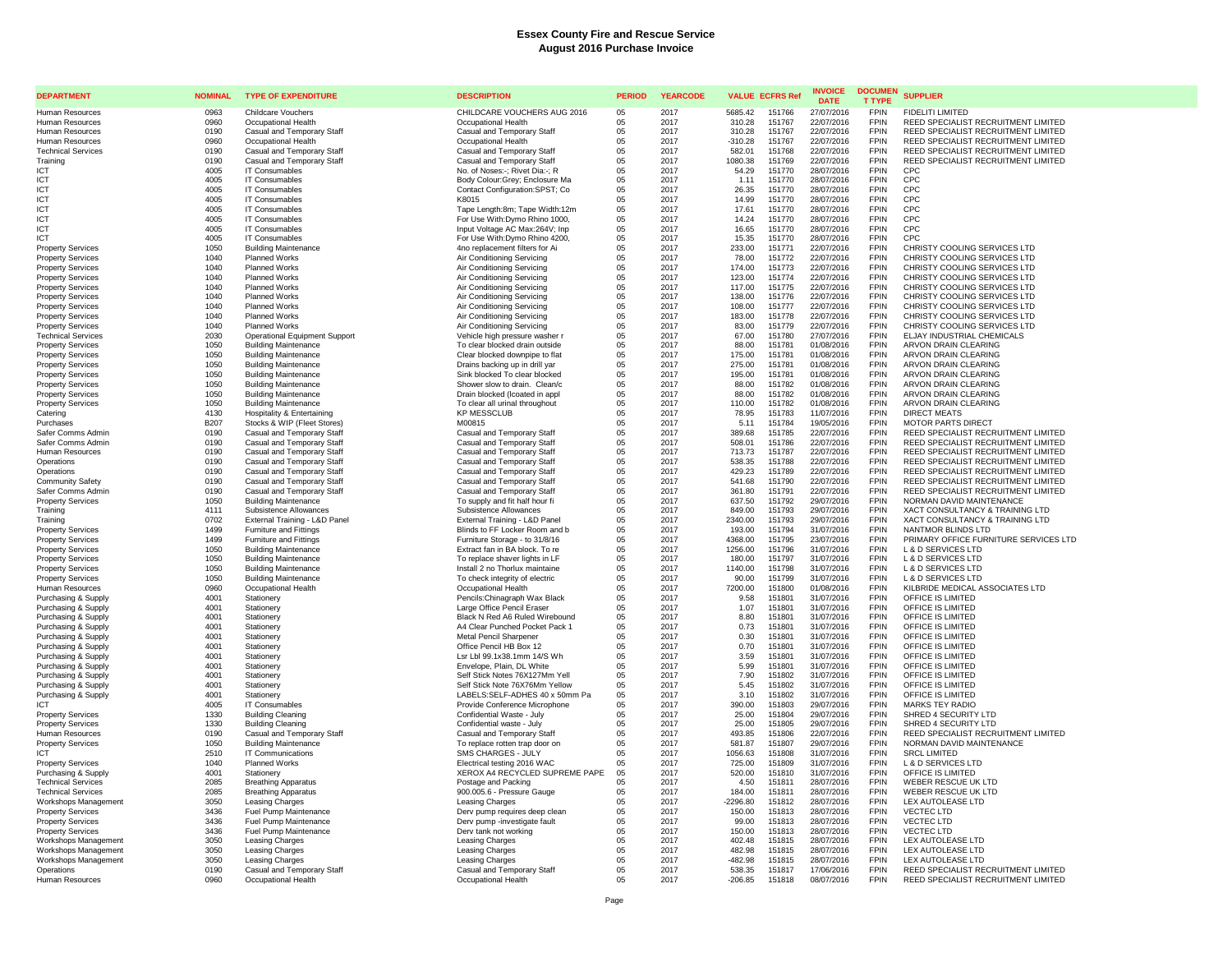| <b>DEPARTMENT</b>                                    | <b>NOMINAL</b> | <b>TYPE OF EXPENDITURE</b>                                                        | <b>DESCRIPTION</b>                                                | <b>PERIOD</b> | <b>YEARCODE</b> | <b>VALUE ECFRS Ref</b> |                  | <b>INVOICE</b><br><b>DATE</b> | <b>DOCUMEN</b><br><b>T TYPE</b> | <b>SUPPLIER</b>                                                            |
|------------------------------------------------------|----------------|-----------------------------------------------------------------------------------|-------------------------------------------------------------------|---------------|-----------------|------------------------|------------------|-------------------------------|---------------------------------|----------------------------------------------------------------------------|
| Human Resources                                      | 0190           | Casual and Temporary Staff                                                        | Casual and Temporary Staff                                        | 0.5           | 2017            | 206.85                 | 151818           | 08/07/2016                    | <b>FPIN</b>                     | REED SPECIALIST RECRUITMENT LIMITED                                        |
| <b>Human Resources</b>                               | 0960           | Occupational Health                                                               | Occupational Health                                               | 05            | 2017            | 206.85                 | 151818           | 08/07/2016                    | <b>FPIN</b>                     | REED SPECIALIST RECRUITMENT LIMITED                                        |
| Safer Comms Admin                                    | 0190           | Casual and Temporary Staff                                                        | Casual and Temporary Staff                                        | 05            | 2017            | 399.97                 | 151819           | 15/07/2016                    | <b>FPIN</b>                     | REED SPECIALIST RECRUITMENT LIMITED                                        |
| <b>Human Resources</b>                               | 0960           | Occupational Health                                                               | Occupational Health                                               | 05            | 2017            | 206.85                 | 151820           | 15/07/2016                    | <b>FPIN</b>                     | REED SPECIALIST RECRUITMENT LIMITED                                        |
| Human Resources                                      | 0960           | Occupational Health                                                               | Occupational Health                                               | 05            | 2017            | $-206.85$              | 151820           | 15/07/2016                    | <b>FPIN</b><br><b>FPIN</b>      | REED SPECIALIST RECRUITMENT LIMITED                                        |
| Human Resources<br>Training                          | 0190<br>0190   | Casual and Temporary Staff<br>Casual and Temporary Staff                          | Casual and Temporary Staff<br>Casual and Temporary Staff          | 05<br>05      | 2017<br>2017    | 206.85<br>234.20       | 151820<br>151821 | 15/07/2016<br>22/07/2016      | <b>FPIN</b>                     | REED SPECIALIST RECRUITMENT LIMITED<br>REED SPECIALIST RECRUITMENT LIMITED |
| Human Resources                                      | 0190           | Casual and Temporary Staff                                                        | Casual and Temporary Staff                                        | 05            | 2017            | 231.71                 | 151822           | 15/07/2016                    | <b>FPIN</b>                     | REED SPECIALIST RECRUITMENT LIMITED                                        |
| Perf Mamt & Impr                                     | 0190           | Casual and Temporary Staff                                                        | Casual and Temporary Staff                                        | 05            | 2017            | 431.88                 | 151823           | 22/07/2016                    | <b>FPIN</b>                     | REED SPECIALIST RECRUITMENT LIMITED                                        |
| Safer Comms Admin                                    | 0190           | Casual and Temporary Staff                                                        | Casual and Temporary Staff                                        | 05            | 2017            | 399.97                 | 151824           | 22/07/2016                    | <b>FPIN</b>                     | REED SPECIALIST RECRUITMENT LIMITED                                        |
| Safer Comms Admin                                    | 0190           | Casual and Temporary Staff                                                        | Casual and Temporary Staff                                        | 05            | 2017            | 399.97                 | 151825           | 22/07/2016                    | <b>FPIN</b>                     | REED SPECIALIST RECRUITMENT LIMITED                                        |
| Service Leadership Team                              | 2903           | <b>Consultancy Fees</b>                                                           | July 16 Compensation - Panel M                                    | 05            | 2017            | 1400.00                | 151826           | 01/08/2016                    | <b>FPIN</b>                     | <b>EXPERT ADVISORY PANEL</b>                                               |
| Service Leadership Team                              | 2903           | <b>Consultancy Fees</b>                                                           | Travel/Subsistence/Accommodati                                    | 05            | 2017            | 116.60                 | 151826           | 01/08/2016                    | <b>FPIN</b>                     | EXPERT ADVISORY PANEL                                                      |
| Human Resources                                      | 0190           | Casual and Temporary Staff                                                        | Casual and Temporary Staff                                        | 05            | 2017            | 231.71                 | 151827           | 08/07/2016                    | <b>FPIN</b>                     | REED SPECIALIST RECRUITMENT LIMITED                                        |
| Human Resources                                      | 0960           | Occupational Health                                                               | Occupational Health                                               | 05            | 2017            | 180.00                 | 151828           | 29/07/2016                    | <b>FPIN</b>                     | <b>GWYNETH HELLEWELL</b>                                                   |
| Workshops Management                                 | 3201           | Petrol and Diesel                                                                 | Petrol and Diesel                                                 | 05            | 2017            | 54.17                  | 151829<br>151830 | 31/07/2016                    | <b>FPIN</b><br><b>FPIN</b>      | AMP ENGINEERING                                                            |
| <b>Property Services</b><br><b>Property Services</b> | 1040<br>1040   | <b>Planned Works</b><br><b>Planned Works</b>                                      | Fire Alarms Servicing 1st Half<br>Fire Alarms Servicing 1st Half  | 05<br>05      | 2017<br>2017    | 125.00<br>125.00       | 151830           | 22/07/2016<br>22/07/2016      | <b>FPIN</b>                     | FISK FIRE PROTECTION LTD<br>FISK FIRE PROTECTION LTD                       |
| <b>Property Services</b>                             | 1040           | <b>Planned Works</b>                                                              | Fire Alarms Servicing 1st Half                                    | 05            | 2017            | 125.00                 | 151830           | 22/07/2016                    | <b>FPIN</b>                     | FISK FIRE PROTECTION LTD                                                   |
| <b>Property Services</b>                             | 1040           | Planned Works                                                                     | Fire Alarms Servicing 1st Half                                    | 05            | 2017            | 125.00                 | 151830           | 22/07/2016                    | <b>FPIN</b>                     | FISK FIRE PROTECTION LTD                                                   |
| <b>Property Services</b>                             | 1040           | <b>Planned Works</b>                                                              | Fire Alarms Servicing 1st Half                                    | 05            | 2017            | 100.00                 | 151830           | 22/07/2016                    | <b>FPIN</b>                     | FISK FIRE PROTECTION LTD                                                   |
| <b>Property Services</b>                             | 1040           | <b>Planned Works</b>                                                              | Fire Alarms Servicing 1st Half                                    | 05            | 2017            | 100.00                 | 151830           | 22/07/2016                    | <b>FPIN</b>                     | FISK FIRE PROTECTION LTD                                                   |
| <b>Property Services</b>                             | 1040           | <b>Planned Works</b>                                                              | Fire Alarms Servicing 1st Half                                    | 05            | 2017            | 100.00                 | 151830           | 22/07/2016                    | <b>FPIN</b>                     | FISK FIRE PROTECTION LTD                                                   |
| <b>Property Services</b>                             | 1040           | <b>Planned Works</b>                                                              | Fire Alarms Servicing 1st Half                                    | 05            | 2017            | 100.00                 | 151830           | 22/07/2016                    | <b>FPIN</b>                     | FISK FIRE PROTECTION LTD                                                   |
| <b>Property Services</b>                             | 1040           | Planned Works                                                                     | Fire Alarms Servicing 1st Half                                    | 05            | 2017            | 125.00                 | 151830           | 22/07/2016                    | <b>FPIN</b>                     | FISK FIRE PROTECTION LTD                                                   |
| <b>Property Services</b>                             | 1040           | <b>Planned Works</b>                                                              | Fire Alarms Servicing 1st Half                                    | 05            | 2017            | 125.00                 | 151830           | 22/07/2016                    | <b>FPIN</b>                     | FISK FIRE PROTECTION LTD                                                   |
| <b>Property Services</b>                             | 1040           | <b>Planned Works</b><br><b>Planned Works</b>                                      | Fire Alarms Servicing 1st Half                                    | 05            | 2017<br>2017    | 100.00                 | 151830<br>151830 | 22/07/2016                    | <b>FPIN</b><br><b>FPIN</b>      | FISK FIRE PROTECTION LTD<br>FISK FIRE PROTECTION LTD                       |
| <b>Property Services</b><br><b>Property Services</b> | 1040<br>1040   | <b>Planned Works</b>                                                              | Fire Alarms Servicing 1st Half<br>Fire Alarms Servicing 1st Half  | 05<br>05      | 2017            | 100.00<br>100.00       | 151830           | 22/07/2016<br>22/07/2016      | <b>FPIN</b>                     | FISK FIRE PROTECTION LTD                                                   |
| <b>Property Services</b>                             | 1040           | Planned Works                                                                     | Fire Alarms Servicing 1st Half                                    | 05            | 2017            | 100.00                 | 151830           | 22/07/2016                    | <b>FPIN</b>                     | FISK FIRE PROTECTION LTD                                                   |
| <b>Property Services</b>                             | 1040           | Planned Works                                                                     | Fire Alarms Servicing 1st Half                                    | 05            | 2017            | 100.00                 | 151830           | 22/07/2016                    | <b>FPIN</b>                     | FISK FIRE PROTECTION LTD                                                   |
| <b>Property Services</b>                             | 1040           | <b>Planned Works</b>                                                              | Fire Alarms Servicing 1st Half                                    | 05            | 2017            | 125.00                 | 151830           | 22/07/2016                    | <b>FPIN</b>                     | FISK FIRE PROTECTION LTD                                                   |
| <b>Property Services</b>                             | 1040           | <b>Planned Works</b>                                                              | Fire Alarms Servicing 1st Half                                    | 05            | 2017            | 125.00                 | 151830           | 22/07/2016                    | <b>FPIN</b>                     | FISK FIRE PROTECTION LTD                                                   |
| <b>Property Services</b>                             | 1040           | <b>Planned Works</b>                                                              | Fire Alarms Servicing 1st Half                                    | 05            | 2017            | 125.00                 | 151830           | 22/07/2016                    | <b>FPIN</b>                     | FISK FIRE PROTECTION LTD                                                   |
| <b>Property Services</b>                             | 1040           | Planned Works                                                                     | Fire Alarms Servicing 1st Half                                    | 05            | 2017            | 100.00                 | 151830           | 22/07/2016                    | <b>FPIN</b>                     | FISK FIRE PROTECTION LTD                                                   |
| <b>Property Services</b>                             | 1040           | Planned Works                                                                     | Fire Alarms Servicing 1st Half                                    | 05            | 2017            | 100.00                 | 151830           | 22/07/2016                    | <b>FPIN</b>                     | FISK FIRE PROTECTION LTD                                                   |
| <b>Property Services</b>                             | 1040           | <b>Planned Works</b>                                                              | Fire Alarms Servicing 1st Half                                    | 05            | 2017            | 100.00                 | 151830           | 22/07/2016                    | <b>FPIN</b>                     | FISK FIRE PROTECTION LTD                                                   |
| <b>Property Services</b>                             | 1040<br>1040   | <b>Planned Works</b><br><b>Planned Works</b>                                      | Fire Alarms Servicing 1st Half<br>Fire Alarms Servicing 1st Half  | 05<br>05      | 2017<br>2017    | 125.00<br>100.00       | 151830<br>151830 | 22/07/2016<br>22/07/2016      | <b>FPIN</b><br><b>FPIN</b>      | FISK FIRE PROTECTION LTD<br>FISK FIRE PROTECTION LTD                       |
| <b>Property Services</b><br><b>Property Services</b> | 1040           | Planned Works                                                                     | Fire Alarms Servicing 1st Half                                    | 0.5           | 2017            | 125.00                 | 151830           | 22/07/2016                    | <b>FPIN</b>                     | FISK FIRE PROTECTION LTD                                                   |
| <b>Property Services</b>                             | 1499           | Furniture and Fittings                                                            | 5no Quatro lockers measuring 5                                    | 05            | 2017            | 247.55                 | 151831           | 02/08/2016                    | <b>FPIN</b>                     | BATES OFFICE SERVICES LIMITED                                              |
| Training                                             | 4112           | Conferences & Seminars                                                            | Combined Fire Authorities (CFA                                    | 05            | 2017            | 96.00                  | 151832           | 01/08/2016                    | <b>FPIN</b>                     | BUCKINGHAMSHIRE & MILTON KEYNES FIRE AUTHORITY                             |
| Stores                                               | <b>B205</b>    | Stocks & WIP (Purchasing & Supply Stores)                                         | 017080 Addis Pedal Bin White                                      | 05            | 2017            | 11.28                  | 151833           | 01/08/2016                    | <b>FPIN</b>                     | BUNZL CLEANING & HYGIENE SUPPLIES                                          |
| Purchasing & Supply                                  | 2024           | <b>Cleaning Equipment</b>                                                         | Dustbin Plastic B Type Black 8                                    | 05            | 2017            | 21.60                  | 151833           | 01/08/2016                    | <b>FPIN</b>                     | BUNZL CLEANING & HYGIENE SUPPLIES                                          |
| Purchasing & Supply                                  | 2024           | <b>Cleaning Equipment</b>                                                         | Flash All Purpose Lemon 5L (EA                                    | 05            | 2017            | 53.80                  | 151833           | 01/08/2016                    | <b>FPIN</b>                     | <b>BUNZL CLEANING &amp; HYGIENE SUPPLIES</b>                               |
| <b>Property Services</b>                             | 2903           | <b>Consultancy Fees</b>                                                           | Fee for period J                                                  | 05            | 2017            | 1586.40                | 151834           | 01/08/2016                    | <b>FPIN</b>                     | HAYS CONSTRUCTION & PROPERTY                                               |
| <b>Property Services</b>                             | 0190           | Casual and Temporary Staff                                                        | Casual and Temporary Staff                                        | 05            | 2017            | 1558.15                | 151835           | 01/08/2016                    | <b>FPIN</b>                     | HAYS CONSTRUCTION & PROPERTY                                               |
| Operations - USAR<br>Operations - USAR               | 2030<br>2030   | <b>Operational Equipment Support</b><br><b>Operational Equipment Support</b>      | Annual Oxygen Cylinder rental<br>Oxygen Cylinder Rental Size W    | 05<br>05      | 2017<br>2017    | 4.04<br>13.76          | 151836<br>151836 | 31/07/2016<br>31/07/2016      | <b>FPIN</b><br><b>FPIN</b>      | <b>BOCLTD</b><br><b>BOCLTD</b>                                             |
| Operations - USAR                                    | 2030           | <b>Operational Equipment Support</b>                                              | Oxygen Cylinder Rental Size W                                     | 05            | 2017            | 27.52                  | 151836           | 31/07/2016                    | <b>FPIN</b>                     | <b>BOCLTD</b>                                                              |
| ICT                                                  | B217           | Payments in Advance                                                               | ICCS 24 Hour May16-Apr17                                          | 05            | 2017            | 7560.00                | 151837           | 02/08/2016                    | <b>FPIN</b>                     | <b>FREQUENTIS</b>                                                          |
| ICT                                                  | 2040           | IT Maintenance and Contracts                                                      | Enhanced availability as your                                     | 05            | 2017            | $-7560.00$             | 151837           | 02/08/2016                    | <b>FPIN</b>                     | <b>FREQUENTIS</b>                                                          |
| ICT                                                  | 2040           | IT Maintenance and Contracts                                                      | Enhanced availability as your                                     | 05            | 2017            | 7560.00                | 151837           | 02/08/2016                    | <b>FPIN</b>                     | <b>FREQUENTIS</b>                                                          |
| Human Resources                                      | 0960           | Occupational Health                                                               | Occupational Health                                               | 05            | 2017            | 539.25                 | 151838           | 02/08/2016                    | <b>FPIN</b>                     | CHEVIOT RECRUITMENT LIMITED                                                |
| <b>Property Services</b>                             | 1330           | <b>Building Cleaning</b>                                                          | Waste collection - July '16                                       | 05            | 2017            | 51.73                  | 151839           | 31/07/2016                    | <b>FPIN</b>                     | <b>GREEN RECYCLING LIMITED</b>                                             |
| <b>Property Services</b>                             | 1330           | <b>Building Cleaning</b>                                                          | Waste collection - July '16                                       | 05            | 2017            | 199.53                 | 151840           | 31/07/2016                    | <b>FPIN</b>                     | <b>GREEN RECYCLING LIMITED</b>                                             |
| <b>Property Services</b><br>ICT                      | 1330<br>0190   | <b>Building Cleaning</b>                                                          | WASTE COLLECTION JUL 16                                           | 05<br>05      | 2017<br>2017    | 41.45                  | 151841<br>151848 | 31/07/2016                    | <b>FPIN</b><br><b>FPIN</b>      | <b>GREEN RECYCLING LIMITED</b><br>MANAGED RESOURCE LTD                     |
| ICT                                                  | 0190           | Casual and Temporary Staff<br>Casual and Temporary Staff                          | Casual and Temporary Staff<br>Casual and Temporary Staff          | 05            | 2017            | 2227.50<br>1485.00     | 151848           | 31/07/2016<br>31/07/2016      | <b>FPIN</b>                     | MANAGED RESOURCE LTD                                                       |
| ICT                                                  | 0190           | Casual and Temporary Staff                                                        | Casual and Temporary Staff                                        | 05            | 2017            | 1980.00                | 151848           | 31/07/2016                    | <b>FPIN</b>                     | MANAGED RESOURCE LTD                                                       |
| ICT                                                  | 0190           | Casual and Temporary Staff                                                        | Casual and Temporary Staff                                        | 05            | 2017            | 2475.00                | 151848           | 31/07/2016                    | <b>FPIN</b>                     | MANAGED RESOURCE LTD                                                       |
| ICT                                                  | 4005           | IT Consumables                                                                    | Microsoft Skype for Business c                                    | 0.5           | 2017            | 850.00                 | 151849           | 27/07/2016                    | <b>FPIN</b>                     | RISUAL LIMITED                                                             |
| ICT                                                  | 4005           | IT Consumables                                                                    | Expenses ref quote QUO-02634-Y                                    | 05            | 2017            | 100.00                 | 151849           | 27/07/2016                    | <b>FPIN</b>                     | RISUAL LIMITED                                                             |
| Catering                                             | 0190           | Casual and Temporary Staff                                                        | Casual and Temporary Staff                                        | 05            | 2017            | 455.98                 | 151850           | 26/07/2016                    | <b>FPIN</b>                     | SEARCH RECRUITMENT SERVICES LTD                                            |
| Catering                                             | 0190           | Casual and Temporary Staff                                                        | Casual and Temporary Staff                                        | 05            | 2017            | 523.25                 | 151850           | 26/07/2016                    | <b>FPIN</b>                     | SEARCH RECRUITMENT SERVICES LTD                                            |
| <b>Technical Services</b>                            | 2030<br>2030   | <b>Operational Equipment Support</b>                                              | Vehicle high pressure washer r                                    | 05            | 2017<br>2017    | 105.00                 | 151856           | 21/07/2016<br>21/07/2016      | <b>FPIN</b><br><b>FPIN</b>      | ELJAY INDUSTRIAL CHEMICALS<br>ELJAY INDUSTRIAL CHEMICALS                   |
| <b>Technical Services</b><br><b>Stores</b>           | <b>B205</b>    | <b>Operational Equipment Support</b><br>Stocks & WIP (Purchasing & Supply Stores) | Vehicle high pressure washer r<br>Tfr2000Alkaline Cleaner, For Ve | 05<br>05      | 2017            | 97.05<br>117.00        | 151857<br>151858 | 27/07/2016                    | <b>FPIN</b>                     | ELJAY INDUSTRIAL CHEMICALS                                                 |
| Human Resources                                      | 4518           | Other Local Authority Services                                                    | <b>ECC Pension Scheme Administrat</b>                             | 05            | 2017            | 8494.52                | 151859           | 28/07/2016                    | <b>FPIN</b>                     | <b>ESSEX COUNTY COUNCIL</b>                                                |
| Training                                             | 0702           | External Training - L&D Panel                                                     | External Training - L&D Panel                                     | 05            | 2017            | 1800.00                | 151860           | 29/07/2016                    | <b>FPIN</b>                     | COMPUTER AIDED DEVELOPMENT CORPORATION                                     |
| Training                                             | 0710           | Organisational Development                                                        | Organisational Development                                        | 05            | 2017            | 117.00                 | 151861           | 25/07/2016                    | <b>FPIN</b>                     | EAST OF ENGLAND LOCAL GOVERNMENT ASSOCIATION                               |
| Training                                             | 0715           | In House Operational Training                                                     | In House Operational Training                                     | 05            | 2017            | 61.45                  | 151862           | 30/07/2016                    | <b>FPIN</b>                     | AIR PRODUCTS PLC                                                           |
| Training                                             | 0715           | In House Operational Training                                                     | In House Operational Training                                     | 0.5           | 2017            | 74.01                  | 151862           | 30/07/2016                    | <b>FPIN</b>                     | AIR PRODUCTS PLC                                                           |
| Training                                             | 0715           | In House Operational Training                                                     | In House Operational Training                                     | 05            | 2017            | 61.45                  | 151863           | 30/07/2016                    | <b>FPIN</b>                     | AIR PRODUCTS PLC                                                           |
| Training                                             | 0715           | In House Operational Training                                                     | In House Operational Training                                     | 05            | 2017            | 74.01                  | 151863           | 30/07/2016                    | <b>FPIN</b>                     | AIR PRODUCTS PLC                                                           |
| Training                                             | 0715           | In House Operational Training                                                     | In House Operational Training                                     | 05            | 2017            | 59.80                  | 151864           | 30/07/2016                    | <b>FPIN</b><br><b>FPIN</b>      | AIR PRODUCTS PLC                                                           |
| Training<br>Human Resources                          | 0715<br>0190   | In House Operational Training<br>Casual and Temporary Staff                       | In House Operational Training<br>Casual and Temporary Staff       | 05<br>05      | 2017<br>2017    | 49.34<br>2120.00       | 151864<br>151865 | 30/07/2016<br>01/08/2016      | <b>FPIN</b>                     | AIR PRODUCTS PLC<br><b>WADDINGTON BROWN LIMITED</b>                        |
| Purchasing & Supply                                  | 2012           | Office/Admin Equipment (incl copiers)                                             | Trodat 4917 @ £21.45 each less                                    | 05            | 2017            | 38.61                  | 151866           | 01/07/2016                    | <b>FPIN</b>                     | E M RICHFORD LTD                                                           |
| Not Analysed                                         | <b>B114</b>    | Fixed Assets Under Construction ITC Equipment                                     | Civica On Site Consultant and                                     | 0.5           | 2017            | 1055.00                | 151867           | 29/07/2016                    | <b>FPIN</b>                     | CIVICA UK LTD                                                              |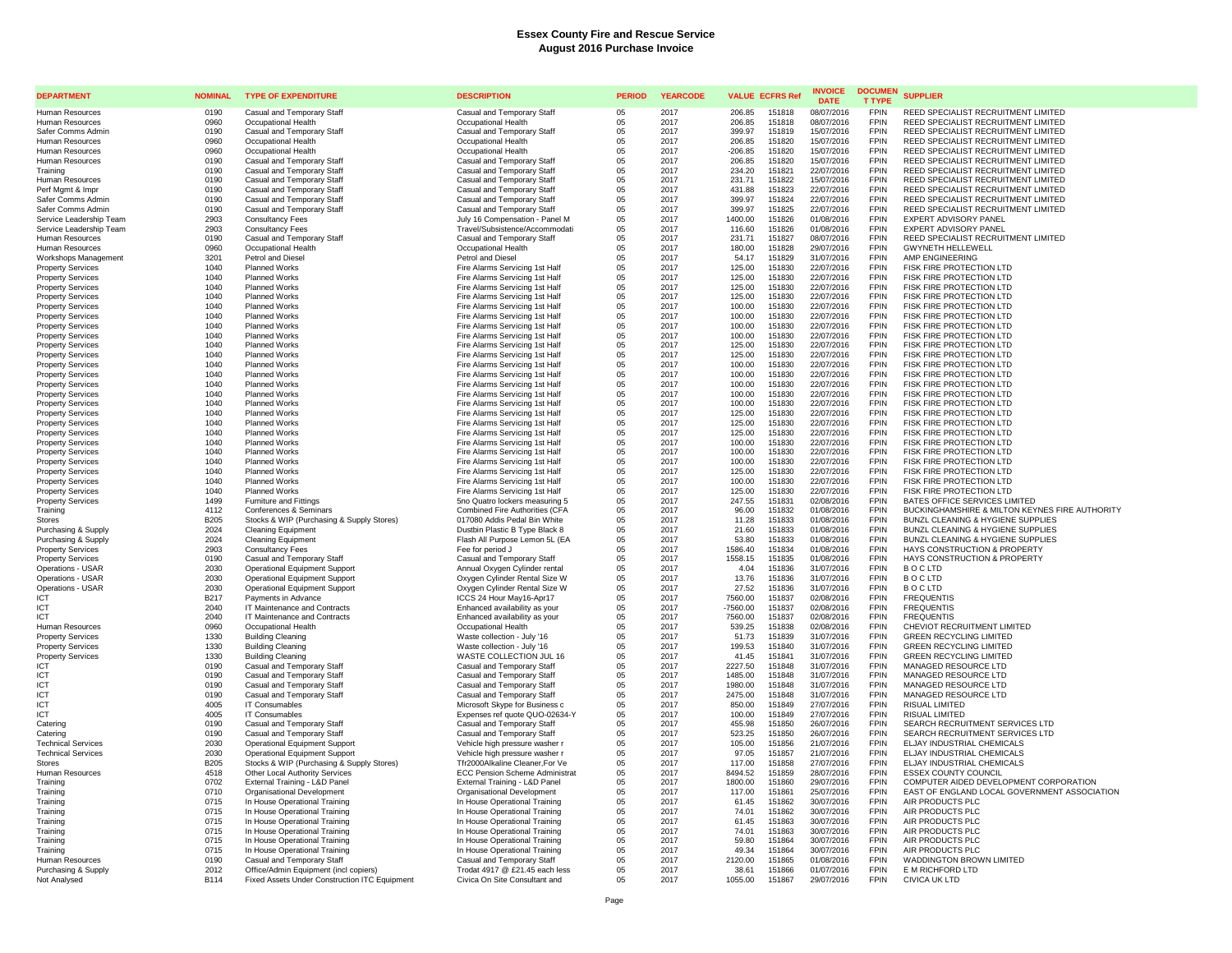| <b>DEPARTMENT</b>                                    | <b>NOMINAL</b> | <b>TYPE OF EXPENDITURE</b>                                                     | <b>DESCRIPTION</b>                                             | <b>PERIOD</b>  | <b>YEARCODE</b> |                     | <b>VALUE ECFRS Ref</b> | <b>INVOICE</b><br><b>DATE</b> | <b>DOCUMEN</b><br><b>T TYPE</b> | <b>SUPPLIER</b>                                                        |
|------------------------------------------------------|----------------|--------------------------------------------------------------------------------|----------------------------------------------------------------|----------------|-----------------|---------------------|------------------------|-------------------------------|---------------------------------|------------------------------------------------------------------------|
| <b>ICT</b>                                           | 4005           | <b>IT Consumables</b>                                                          | Dell 4210X Projector bulb                                      | 0 <sub>5</sub> | 2017            | 127.00              | 151868                 | 29/07/2016                    | <b>FPIN</b>                     | DATA PRO IT LIMITED                                                    |
| <b>Property Services</b>                             | 1050           | <b>Building Maintenance</b>                                                    | Intruder keeps going off rando                                 | 05             | 2017            | 67.50               | 151870                 | 29/07/2016                    | <b>FPIN</b>                     | <b>BLAKE CONTRACTORS LTD</b>                                           |
| Operations                                           | 6887           | <b>Events Payments</b>                                                         | SS204 FOTL Black Polo Shirt -                                  | 05             | 2017            | 330.12              | 151871                 | 01/08/2016                    | <b>FPIN</b>                     | BALLANTYNE EDWARDS LTD                                                 |
| Operations<br>Operations                             | 6887<br>6887   | <b>Events Payments</b><br><b>Events Payments</b>                               | SS204 FOTL Black Polo Shirt -<br>SS204 FOTL Black Polo Shirt - | 05<br>05       | 2017<br>2017    | 35.37<br>94.32      | 151871<br>151871       | 01/08/2016<br>01/08/2016      | <b>FPIN</b><br><b>FPIN</b>      | BALLANTYNE EDWARDS LTD<br>BALLANTYNE EDWARDS LTD                       |
| Operations                                           | 6887           | <b>Events Payments</b>                                                         | SS204 FOTL Black Polo Shirt -                                  | 05             | 2017            | 188.64              | 151871                 | 01/08/2016                    | <b>FPIN</b>                     | <b>BALLANTYNE EDWARDS LTD</b>                                          |
| Operations                                           | 6887           | <b>Events Payments</b>                                                         | Carriage                                                       | 05             | 2017            | 14.50               | 151871                 | 01/08/2016                    | FPIN                            | BALLANTYNE EDWARDS LTD                                                 |
| Workshops Management                                 | 3201           | Petrol and Diesel                                                              | Petrol and Diesel                                              | 05             | 2017            | $-6294.18$          | 151873                 | 31/07/2016                    | <b>FPIN</b>                     | ALLSTAR BUSINESS SOLUTIONS LTD                                         |
| Workshops Management                                 | 3201           | Petrol and Diese                                                               | <b>Petrol and Diesel</b>                                       | 05             | 2017            | 6294.18             | 151873                 | 31/07/2016                    | <b>FPIN</b>                     | ALLSTAR BUSINESS SOLUTIONS LTD                                         |
| Service Leadership Team                              | 2902           | Legal Expenses                                                                 | <b>Employment Law Advice</b>                                   | 05             | 2017            | 455.00              | 151876                 | 02/08/2016                    | FPIN                            | <b>CLOISTERS</b>                                                       |
| <b>Community Safety</b>                              | 4019           | <b>Community Safety</b>                                                        | EXPENSES JUNE 2016                                             | 05             | 2017            | 13.95               | 151877                 | 02/08/2016                    | <b>FPIN</b>                     | <b>STAFF</b>                                                           |
| <b>Community Safety</b><br><b>Technical Services</b> | 4019<br>2030   | <b>Community Safety</b>                                                        | <b>EXPENSES JULY 2016</b><br>CREDIT FPIN 151063                | 05             | 2017            | 230.02              | 151878<br>151879       | 02/08/2016<br>01/08/2016      | <b>FPIN</b><br><b>FPIN</b>      | <b>STAFF</b><br>SUFFOLK MARINE SAFETY LTD                              |
| <b>Community Safety</b>                              | 4019           | <b>Operational Equipment Support</b><br><b>Community Safety</b>                | EXPENSES JULY 2016                                             | 05<br>05       | 2017<br>2017    | $-582.70$<br>137.05 | 151880                 | 02/08/2016                    | FPIN                            | <b>STAFF</b>                                                           |
| Training                                             | 0715           | In House Operational Training                                                  | In House Operational Training                                  | 05             | 2017            | 55.20               | 151881                 | 27/07/2016                    | <b>FPIN</b>                     | <b>HAYDENS SAWS LTD</b>                                                |
| Training                                             | 0707           | <b>Operational Training Contracts</b>                                          | Expenses/Milage                                                | 05             | 2017            | 104.85              | 151882                 | 21/07/2016                    | <b>FPIN</b>                     | <b>KPEYRE</b>                                                          |
| Training                                             | 0707           | <b>Operational Training Contracts</b>                                          | Out of Pocket Expenses                                         | 05             | 2017            | 35.76               | 151882                 | 21/07/2016                    | <b>FPIN</b>                     | <b>KPEYRE</b>                                                          |
| Training                                             | 0707           | <b>Operational Training Contracts</b>                                          | 2nd phase / course x 6 days FI                                 | 05             | 2017            | 1800.00             | 151882                 | 21/07/2016                    | FPIN                            | <b>KPEYRE</b>                                                          |
| Training                                             | 0707           | <b>Operational Training Contracts</b>                                          | Out of Pocket Expenses                                         | 05             | 2017            | 41.58               | 151883<br>151883       | 21/07/2016                    | <b>FPIN</b>                     | <b>KPEYRE</b><br><b>K P FYRE</b>                                       |
| Training<br>Training                                 | 0707<br>0707   | <b>Operational Training Contracts</b><br><b>Operational Training Contracts</b> | Expenses/ Mileage<br>2nd phase / course x 7 days FI            | 05<br>05       | 2017<br>2017    | 116.10<br>2019.00   | 151883                 | 21/07/2016<br>21/07/2016      | <b>FPIN</b><br>FPIN             | <b>KPEYRE</b>                                                          |
| Training                                             | 0707           | <b>Operational Training Contracts</b>                                          | Setting up for 2nd part of tra                                 | 05             | 2017            | 1362.80             | 151884                 | 21/07/2016                    | <b>FPIN</b>                     | K P EYRE                                                               |
| Purchasing & Supply                                  | 2024           | <b>Cleaning Equipment</b>                                                      | Tea Towel White 475 X 725Mm                                    | 05             | 2017            | 1.76                | 151885                 | 01/08/2016                    | <b>FPIN</b>                     | <b>BUNZL CLEANING &amp; HYGIENE SUPPLIES</b>                           |
| Purchasing & Supply                                  | 2024           | <b>Cleaning Equipment</b>                                                      | Metal Polish 150ml                                             | 05             | 2017            | 5.12                | 151885                 | 01/08/2016                    | <b>FPIN</b>                     | BUNZL CLEANING & HYGIENE SUPPLIES                                      |
| Purchasing & Supply                                  | 2024           | <b>Cleaning Equipment</b>                                                      | Towel, 6661, White K/Clark                                     | 05             | 2017            | 93.76               | 151885                 | 01/08/2016                    | <b>FPIN</b>                     | BUNZL CLEANING & HYGIENE SUPPLIES                                      |
| Purchasing & Supply                                  | 2303           | Clothing & Footwear                                                            | Brush Shoe Large 7"                                            | 05             | 2017            | 4.66                | 151885                 | 01/08/2016                    | <b>FPIN</b>                     | BUNZL CLEANING & HYGIENE SUPPLIES                                      |
| Purchasing & Supply                                  | 2024           | <b>Cleaning Equipment</b>                                                      | <b>Bucket Mop Galvanised Wringer</b>                           | 05             | 2017            | 6.42                | 151885                 | 01/08/2016                    | <b>FPIN</b>                     | BUNZL CLEANING & HYGIENE SUPPLIES                                      |
| Purchasing & Supply                                  | 2024           | <b>Cleaning Equipment</b>                                                      | Dettol Surface Cleaner 500ml<br>Descaler Viakal Trig 750Ml     | 05             | 2017            | 10.50<br>3.44       | 151885<br>151885       | 01/08/2016                    | <b>FPIN</b><br>FPIN             | BUNZL CLEANING & HYGIENE SUPPLIES<br>BUNZL CLEANING & HYGIENE SUPPLIES |
| Purchasing & Supply<br>Purchasing & Supply           | 1310<br>2024   | Cleaning products<br><b>Cleaning Equipment</b>                                 | Sponge Large (Car)                                             | 05<br>05       | 2017<br>2017    | 0.68                | 151885                 | 01/08/2016<br>01/08/2016      | FPIN                            | BUNZL CLEANING & HYGIENE SUPPLIES                                      |
| Purchasing & Supply                                  | 2024           | <b>Cleaning Equipment</b>                                                      | Window Cleaner Trigger 500ml                                   | 05             | 2017            | 2.12                | 151885                 | 01/08/2016                    | FPIN                            | BUNZL CLEANING & HYGIENE SUPPLIES                                      |
| Purchasing & Supply                                  | 2024           | <b>Cleaning Equipment</b>                                                      | Tufanega Lemon Hand Clean 4.5L                                 | 05             | 2017            | 11.92               | 151885                 | 01/08/2016                    | FPIN                            | BUNZL CLEANING & HYGIENE SUPPLIES                                      |
| Purchasing & Supply                                  | 2024           | <b>Cleaning Equipment</b>                                                      | Shades Air Freshener Summer FI                                 | 05             | 2017            | 1.84                | 151885                 | 01/08/2016                    | <b>FPIN</b>                     | BUNZL CLEANING & HYGIENE SUPPLIES                                      |
| Purchasing & Supply                                  | 2024           | <b>Cleaning Equipment</b>                                                      | Brushes: Lavatory With Holder                                  | 05             | 2017            | 3.60                | 151885                 | 01/08/2016                    | <b>FPIN</b>                     | BUNZL CLEANING & HYGIENE SUPPLIES                                      |
| Purchasing & Supply                                  | 2024           | <b>Cleaning Equipment</b>                                                      | Heavy Duty Degreaser 5L                                        | 05             | 2017            | 13.60               | 151885                 | 01/08/2016                    | <b>FPIN</b>                     | BUNZL CLEANING & HYGIENE SUPPLIES                                      |
| Purchasing & Supply                                  | 2024           | <b>Cleaning Equipment</b>                                                      | D/Cloth Stkette Red Ed30X35 10                                 | 05             | 2017            | 1.73                | 151885                 | 01/08/2016                    | <b>FPIN</b><br><b>FPIN</b>      | BUNZL CLEANING & HYGIENE SUPPLIES                                      |
| Purchasing & Supply<br>Purchasing & Supply           | 2024<br>1310   | Cleaning Equipment<br>Cleaning products                                        | Dust Pan & Brush Set<br>Toilet Roll Elise, Bulk pack 3         | 05<br>05       | 2017<br>2017    | 1.04<br>10.03       | 151885<br>151885       | 01/08/2016<br>01/08/2016      | <b>FPIN</b>                     | BUNZL CLEANING & HYGIENE SUPPLIES<br>BUNZL CLEANING & HYGIENE SUPPLIES |
| Purchasing & Supply                                  | 2024           | <b>Cleaning Equipment</b>                                                      | Lifeguard 3 Way Cleaner 1L                                     | $05\,$         | 2017            | 6.42                | 151885                 | 01/08/2016                    | <b>FPIN</b>                     | BUNZL CLEANING & HYGIENE SUPPLIES                                      |
| Purchasing & Supply                                  | 1310           | Cleaning products                                                              | Dishwasher powder Bryta 5kg                                    | 05             | 2017            | 11.16               | 151885                 | 01/08/2016                    | <b>FPIN</b>                     | BUNZL CLEANING & HYGIENE SUPPLIES                                      |
| Purchasing & Supply                                  | 2024           | <b>Cleaning Equipment</b>                                                      | Toilet Paper 4476 Scott 2 Ply                                  | 05             | 2017            | 68.40               | 151885                 | 01/08/2016                    | <b>FPIN</b>                     | BUNZL CLEANING & HYGIENE SUPPLIES                                      |
| Purchasing & Supply                                  | 2303           | Clothing & Footwear                                                            | Brush Shoe Small 4"                                            | 05             | 2017            | 2.50                | 151885                 | 01/08/2016                    | FPIN                            | BUNZL CLEANING & HYGIENE SUPPLIES                                      |
| Purchasing & Supply                                  | 1310           | Cleaning products                                                              | Bucket Builders - Plastic 15L                                  | 05             | 2017            | 3.06                | 151885                 | 01/08/2016                    | <b>FPIN</b>                     | BUNZL CLEANING & HYGIENE SUPPLIES                                      |
| Purchasing & Supply<br>Training                      | 2024<br>4111   | Cleaning Equipment<br>Subsistence Allowances                                   | Nail Brush Plastic 875Mm<br>Subsistence Allowances             | 05             | 2017<br>2017    | 1.98<br>81.00       | 151885<br>151886       | 01/08/2016<br>27/07/2016      | <b>FPIN</b><br><b>FPIN</b>      | BUNZL CLEANING & HYGIENE SUPPLIES<br>SARAHS CATERING LIMITED           |
| Training                                             | 4111           | Subsistence Allowances                                                         | Subsistence Allowances                                         | 05<br>05       | 2017            | 81.00               | 151886                 | 27/07/2016                    | <b>FPIN</b>                     | SARAHS CATERING LIMITED                                                |
| Training                                             | 4111           | Subsistence Allowances                                                         | Subsistence Allowances                                         | 05             | 2017            | 81.00               | 151886                 | 27/07/2016                    | <b>FPIN</b>                     | SARAHS CATERING LIMITED                                                |
| Training                                             | 4111           | Subsistence Allowances                                                         | Subsistence Allowances                                         | 05             | 2017            | 81.00               | 151886                 | 27/07/2016                    | <b>FPIN</b>                     | SARAHS CATERING LIMITED                                                |
| Training                                             | 4111           | Subsistence Allowances                                                         | Subsistence Allowances                                         | 05             | 2017            | 81.00               | 151886                 | 27/07/2016                    | <b>FPIN</b>                     | <b>SARAHS CATERING LIMITED</b>                                         |
| Training                                             | 4111           | Subsistence Allowances                                                         | Subsistence Allowances                                         | 05             | 2017            | 81.00               | 151886                 | 27/07/2016                    | <b>FPIN</b>                     | SARAHS CATERING LIMITED                                                |
| Training                                             | 4111           | Subsistence Allowances                                                         | Subsistence Allowances                                         | 05             | 2017            | 81.00               | 151886                 | 27/07/2016                    | <b>FPIN</b>                     | SARAHS CATERING LIMITED                                                |
| Training<br>Training                                 | 4111<br>4111   | Subsistence Allowances<br>Subsistence Allowances                               | Subsistence Allowances<br>Subsistence Allowances               | 05<br>05       | 2017<br>2017    | 81.00<br>81.00      | 151886<br>151886       | 27/07/2016<br>27/07/2016      | <b>FPIN</b><br><b>FPIN</b>      | SARAHS CATERING LIMITED<br>SARAHS CATERING LIMITED                     |
| Training                                             | 4111           | Subsistence Allowances                                                         | Subsistence Allowances                                         | 05             | 2017            | 90.00               | 151886                 | 27/07/2016                    | <b>FPIN</b>                     | SARAHS CATERING LIMITED                                                |
| <b>Property Services</b>                             | 1060           | Grounds Maintenance                                                            | To reduce laurels by 50 % br                                   | 05             | 2017            | 1300.00             | 151887                 | 29/07/2016                    | <b>FPIN</b>                     | PINNACLE ESSEX                                                         |
| Training                                             | 0715           | In House Operational Training                                                  | In House Operational Training                                  | 05             | 2017            | 25.00               | 151888                 | 30/07/2016                    | FPIN                            | BENFLEET SCRAP CO. LTD                                                 |
| Training                                             | 0715           | In House Operational Training                                                  | In House Operational Training                                  | 05             | 2017            | 25.00               | 151888                 | 30/07/2016                    | FPIN                            | BENFLEET SCRAP CO. LTD                                                 |
| Training                                             | 0715           | In House Operational Training                                                  | In House Operational Training                                  | 05             | 2017            | 150.00              | 151888                 | 30/07/2016                    | <b>FPIN</b>                     | BENFLEET SCRAP CO. LTD                                                 |
| Training                                             | 0715           | In House Operational Training                                                  | In House Operational Training                                  | 05             | 2017            | 50.00               | 151888                 | 30/07/2016                    | <b>FPIN</b>                     | BENFLEET SCRAP CO. LTD                                                 |
| <b>Property Services</b><br><b>Property Services</b> | 1050<br>0190   | <b>Building Maintenance</b><br>Casual and Temporary Staff                      | Water leak through pipe surrou<br>Casual and Temporary Staff   | 05             | 2017<br>2017    | 235.00<br>1104.40   | 151889<br>151890       | 30/07/2016<br>01/08/2016      | <b>FPIN</b><br><b>FPIN</b>      | <b>R T ROOFING SERVICES LTD</b><br>HAYS CONSTRUCTION & PROPERTY        |
| Stores                                               | <b>B205</b>    | Stocks & WIP (Purchasing & Supply Stores)                                      | CE402A Yellow Toner HP507A - 6                                 | 05<br>05       | 2017            | 136.02              | 151891                 | 01/08/2016                    | FPIN                            | <b>XMA LIMITED</b>                                                     |
| <b>Stores</b>                                        | <b>B205</b>    | Stocks & WIP (Purchasing & Supply Stores)                                      | Toner, Cyan, CE251A                                            | 05             | 2017            | 245.32              | 151891                 | 01/08/2016                    | <b>FPIN</b>                     | <b>XMA LIMITED</b>                                                     |
| Stores                                               | <b>B205</b>    | Stocks & WIP (Purchasing & Supply Stores)                                      | CE401A Cyan Toner HP507A - 600                                 | 05             | 2017            | 272.04              | 151891                 | 01/08/2016                    | <b>FPIN</b>                     | <b>XMA LIMITED</b>                                                     |
| <b>Stores</b>                                        | <b>B205</b>    | Stocks & WIP (Purchasing & Supply Stores)                                      | CE403A Magenta Toner HP507A -                                  | 05             | 2017            | 272.04              | 151891                 | 01/08/2016                    | FPIN                            | <b>XMA LIMITED</b>                                                     |
| <b>Property Services</b>                             | 2903           | <b>Consultancy Fees</b>                                                        | Fee for period J                                               | 05             | 2017            | 1115.20             | 151892                 | 01/08/2016                    | <b>FPIN</b>                     | HAYS CONSTRUCTION & PROPERTY                                           |
| <b>Technical Services</b>                            | 2085           | <b>Breathing Apparatus</b>                                                     | Delivery                                                       | 05             | 2017            | 31.95               | 151893                 | 31/07/2016                    | FPIN                            | <b>BOCLTD</b>                                                          |
| <b>Technical Services</b>                            | 2085<br>4008   | <b>Breathing Apparatus</b>                                                     | G-Size Oxygen Cylinder                                         | 05<br>05       | 2017            | 36.72<br>462.78     | 151893<br>151894       | 31/07/2016<br>27/06/2016      | FPIN<br><b>FPIN</b>             | <b>BOCLTD</b><br>CROWD CONTROL HQ                                      |
| Corporate Comms<br><b>Community Safety</b>           | 4019           | Media Expenses<br><b>Community Safety</b>                                      | CrowdControl subs JUNE<br>Catering for above                   | 05             | 2017<br>2017    | 1204.16             | 151897                 | 01/08/2016                    | <b>FPIN</b>                     | EVERYONE ACTIVE (SLM)                                                  |
| <b>Property Services</b>                             | 1330           | <b>Building Cleaning</b>                                                       | Waste collection - July '16                                    | 05             | 2017            | 325.25              | 151899                 | 31/07/2016                    | <b>FPIN</b>                     | <b>GREEN RECYCLING LIMITED</b>                                         |
| <b>Property Services</b>                             | 1330           | Building Cleaning                                                              | Waste collection - July '16                                    | 05             | 2017            | 82.49               | 151900                 | 31/07/2016                    | <b>FPIN</b>                     | <b>GREEN RECYCLING LIMITED</b>                                         |
| <b>Property Services</b>                             | 1330           | <b>Building Cleaning</b>                                                       | Waste collection - July '16                                    | 05             | 2017            | 43.37               | 151901                 | 31/07/2016                    | FPIN                            | <b>GREEN RECYCLING LIMITED</b>                                         |
| <b>Property Services</b>                             | 1330           | <b>Building Cleaning</b>                                                       | Waste collection - July '16                                    | 05             | 2017            | 43.37               | 151902                 | 31/07/2016                    | <b>FPIN</b>                     | <b>GREEN RECYCLING LIMITED</b>                                         |
| <b>Property Services</b>                             | 1330           | <b>Building Cleaning</b>                                                       | Waste collection - July '16                                    | 05             | 2017            | 32.45               | 151903                 | 31/07/2016                    | <b>FPIN</b>                     | <b>GREEN RECYCLING LIMITED</b>                                         |
| <b>Property Services</b>                             | 1330           | <b>Building Cleaning</b>                                                       | Waste collection - July '16                                    | 05             | 2017            | 30.17               | 151904                 | 31/07/2016                    | FPIN                            | <b>GREEN RECYCLING LIMITED</b>                                         |
| <b>Property Services</b><br><b>Property Services</b> | 1330<br>1330   | <b>Building Cleaning</b><br><b>Building Cleaning</b>                           | Waste collection - July '16<br>Waste collection - July '16     | 05<br>05       | 2017<br>2017    | 78.16<br>122.02     | 151905<br>151906       | 31/07/2016<br>31/07/2016      | <b>FPIN</b><br><b>FPIN</b>      | <b>GREEN RECYCLING LIMITED</b><br><b>GREEN RECYCLING LIMITED</b>       |
| <b>Property Services</b>                             | 1330           | <b>Building Cleaning</b>                                                       | Waste collection - July '16                                    | 05             | 2017            | 47.41               | 151907                 | 31/07/2016                    | <b>FPIN</b>                     | <b>GREEN RECYCLING LIMITED</b>                                         |
| <b>Property Services</b>                             | 1330           | <b>Building Cleaning</b>                                                       | Waste collection - July '16                                    | 05             | 2017            | 36.17               | 151908                 | 31/07/2016                    | <b>FPIN</b>                     | <b>GREEN RECYCLING LIMITED</b>                                         |
|                                                      |                |                                                                                |                                                                |                |                 |                     |                        |                               |                                 |                                                                        |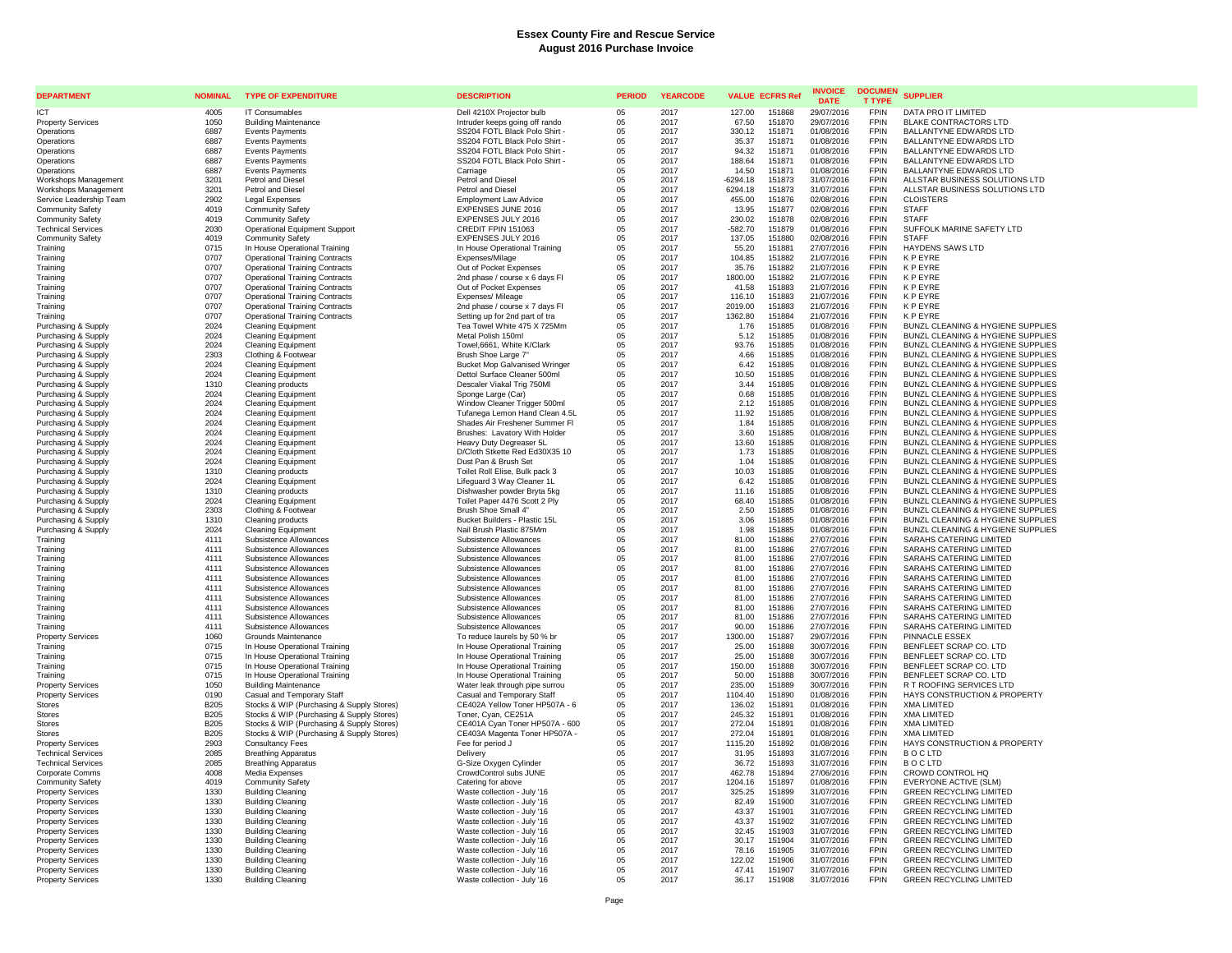| <b>DEPARTMENT</b>                                      | <b>NOMINAL</b>      | <b>TYPE OF EXPENDITURE</b>                                                         | <b>DESCRIPTION</b>                                            | <b>PERIOD</b>       | <b>YEARCODE</b> |                     | <b>VALUE ECFRS Ref</b> | <b>INVOICE</b><br><b>DATE</b> | <b>DOCUMEN</b><br><b>T TYPE</b> | <b>SUPPLIER</b>                                                  |
|--------------------------------------------------------|---------------------|------------------------------------------------------------------------------------|---------------------------------------------------------------|---------------------|-----------------|---------------------|------------------------|-------------------------------|---------------------------------|------------------------------------------------------------------|
| <b>Property Services</b>                               | 1330                | <b>Building Cleaning</b>                                                           | Waste collection - July '16                                   | 05                  | 2017            | 82.49               | 151909                 | 31/07/2016                    | <b>FPIN</b>                     | <b>GREEN RECYCLING LIMITED</b>                                   |
| <b>Property Services</b>                               | 1330                | <b>Building Cleaning</b>                                                           | Waste collection - July '16                                   | 05                  | 2017            | 43.37               | 151910                 | 31/07/2016                    | FPIN                            | <b>GREEN RECYCLING LIMITED</b>                                   |
| <b>Property Services</b>                               | 1330                | <b>Building Cleaning</b>                                                           | Waste collection - July '16                                   | 05                  | 2017            | 47.41               | 151911                 | 31/07/2016                    | <b>FPIN</b>                     | <b>GREEN RECYCLING LIMITED</b>                                   |
| <b>Property Services</b>                               | 1330                | <b>Building Cleaning</b>                                                           | Waste collection - July '16                                   | 05                  | 2017            | 53.13               | 151912                 | 31/07/2016                    | <b>FPIN</b>                     | <b>GREEN RECYCLING LIMITED</b>                                   |
| <b>Property Services</b>                               | 1330                | <b>Building Cleaning</b>                                                           | Waste collection - July '16                                   | 05                  | 2017            | 34.21               | 151913                 | 31/07/2016                    | <b>FPIN</b>                     | <b>GREEN RECYCLING LIMITED</b>                                   |
| <b>Property Services</b>                               | 1330                | Building Cleaning                                                                  | Waste collection - July '16                                   | 05                  | 2017            | 799.73              | 151914                 | 31/07/2016                    | <b>FPIN</b>                     | <b>GREEN RECYCLING LIMITED</b>                                   |
| <b>Property Services</b>                               | 1060                | Grounds Maintenance                                                                | Skip rental - July                                            | 05                  | 2017            | 44.33               | 151915                 | 31/07/2016                    | FPIN                            | <b>GREEN RECYCLING LIMITED</b>                                   |
| <b>Property Services</b>                               | 1330                | <b>Building Cleaning</b>                                                           | Metal Skip Exchange - 12 yarde                                | 05                  | 2017            | 99.00               | 151915                 | 31/07/2016                    | <b>FPIN</b>                     | <b>GREEN RECYCLING LIMITED</b>                                   |
| <b>Property Services</b>                               | 1330                | <b>Building Cleaning</b>                                                           | Waste collection - July '16                                   | $0.5\,$             | 2017            | 121.57              | 151916                 | 31/07/2016                    | <b>FPIN</b>                     | <b>GREEN RECYCLING LIMITED</b>                                   |
| <b>Property Services</b>                               | 1330                | <b>Building Cleaning</b>                                                           | Waste collection - July '16                                   | 05                  | 2017            | 52.97               | 151917                 | 31/07/2016                    | FPIN<br><b>FPIN</b>             | <b>GREEN RECYCLING LIMITED</b>                                   |
| <b>Property Services</b><br><b>Stores</b>              | 1330<br><b>B205</b> | <b>Building Cleaning</b><br>Stocks & WIP (Purchasing & Supply Stores)              | Waste collection - July '16<br>Extension lead complete 2m 4 g | 05<br>$0.5^{\circ}$ | 2017<br>2017    | 47.41<br>3.59       | 151918<br>151919       | 31/07/2016<br>01/06/2016      | <b>FPIN</b>                     | <b>GREEN RECYCLING LIMITED</b><br>R S COMPONENTS LTD             |
| <b>Stores</b>                                          | <b>B205</b>         | Stocks & WIP (Purchasing & Supply Stores)                                          | Screwdriver Precision PH1Tip                                  | 05                  | 2017            | 14.80               | 151919                 | 01/06/2016                    | <b>FPIN</b>                     | R S COMPONENTS LTD                                               |
| <b>Technical Services</b>                              | 2032                | Operational Equip-Initial Purchase                                                 | 839-6097 Kartcher Course wet d                                | 05                  | 2017            | 114.50              | 151920                 | 14/06/2016                    | <b>FPIN</b>                     | R S COMPONENTS LTD                                               |
| <b>Property Services</b>                               | 1330                | <b>Building Cleaning</b>                                                           | Waste collection - July '16                                   | 05                  | 2017            | 36.17               | 151921                 | 31/07/2016                    | FPIN                            | <b>GREEN RECYCLING LIMITED</b>                                   |
| ICT                                                    | 4005                | <b>IT Consumables</b>                                                              | Abus Steel Hasp & Staple, 155                                 | 05                  | 2017            | 30.20               | 151922                 | 16/06/2016                    | <b>FPIN</b>                     | <b>R S COMPONENTS LTD</b>                                        |
| ICT                                                    | 4005                | <b>IT Consumables</b>                                                              | 5 Pole Male Straight Din Conne                                | 05                  | 2017            | 7.84                | 151922                 | 16/06/2016                    | <b>FPIN</b>                     | R S COMPONENTS LTD                                               |
| ICT                                                    | 4005                | IT Consumables                                                                     | Brass, Steel Key Padlock, 5mm                                 | 05                  | 2017            | 12.30               | 151922                 | 16/06/2016                    | <b>FPIN</b>                     | R S COMPONENTS LTD                                               |
| ICT                                                    | 4005                | <b>IT Consumables</b>                                                              | 5 Pole Female Straight Din Con                                | 05                  | 2017            | 2.72                | 151922                 | 16/06/2016                    | <b>FPIN</b>                     | R S COMPONENTS LTD                                               |
| <b>ICT</b>                                             | 4005                | <b>IT Consumables</b>                                                              | RS Pro 3V PCB Mount Magnetic B                                | 05                  | 2017            | 22.88               | 151922                 | 16/06/2016                    | <b>FPIN</b>                     | R S COMPONENTS LTD                                               |
| Operations                                             | 2401                | Laundry                                                                            | Laundry - 20.06.16 to 17.07.16                                | 05                  | 2017            | 753.20              | 151923                 | 17/07/2016                    | <b>FPIN</b>                     | PHS BESAFE                                                       |
| <b>Property Services</b>                               | 1330                | <b>Building Cleaning</b>                                                           | Waste collection - July '16                                   | 05                  | 2017            | 53.13               | 151924                 | 31/07/2016                    | <b>FPIN</b>                     | <b>GREEN RECYCLING LIMITED</b>                                   |
| <b>Property Services</b>                               | 1330                | <b>Building Cleaning</b>                                                           | Waste collection - July '16                                   | 05                  | 2017            | 28.25               | 151925                 | 31/07/2016                    | <b>FPIN</b>                     | <b>GREEN RECYCLING LIMITED</b>                                   |
| <b>Technical Services</b>                              | 2085                | <b>Breathing Apparatus</b>                                                         | CREDIT RE FPIN 151403                                         | 05                  | 2017            | $-76.00$            | 151926                 | 01/08/2016                    | <b>FPIN</b>                     | <b>INTERSPIRO LTD</b>                                            |
| <b>Community Safety</b>                                | 4021                | Home Safety                                                                        | "Sorry we missed you" cards fo                                | 05                  | 2017            | 296.00              | 151927                 | 29/07/2016                    | <b>FPIN</b>                     | BENSONS PRINTING COMPANY LTD                                     |
| <b>Community Safety</b>                                | 4021                | Home Safety                                                                        | 2000 Tumble Dryer Leaflets                                    | 05                  | 2017            | 105.00              | 151928                 | 29/07/2016                    | <b>FPIN</b><br><b>FPIN</b>      | BENSONS PRINTING COMPANY LTD                                     |
| <b>Property Services</b>                               | 1050<br>2903        | <b>Building Maintenance</b><br><b>Consultancy Fees</b>                             | OOH call to investigate CO2 wa<br>CREDIT RE FPIN 150973       | 05<br>05            | 2017<br>2017    | 740.10<br>$-223.47$ | 151929<br>151930       | 01/08/2016<br>02/08/2016      | <b>FPIN</b>                     | <b>BALM &amp; DAVIES LTD</b><br><b>INGLETON WOOD LLP</b>         |
| <b>Property Services</b><br>Stores                     | B <sub>205</sub>    | Stocks & WIP (Purchasing & Supply Stores)                                          | Uvex Astrospec                                                | 05                  | 2017            | 214.00              | 151933                 | 02/08/2016                    | <b>FPIN</b>                     | ARCO LTD                                                         |
| <b>Stores</b>                                          | <b>B205</b>         | Stocks & WIP (Purchasing & Supply Stores)                                          | Mask Respirator. Valved - 3M A                                | 05                  | 2017            | 867.20              | 151933                 | 02/08/2016                    | <b>FPIN</b>                     | ARCO LTD                                                         |
| <b>Stores</b>                                          | <b>B205</b>         | Stocks & WIP (Purchasing & Supply Stores)                                          | Banner A4 Ruled Spiral Wirebou                                | 05                  | 2017            | 83.50               | 151934                 | 02/08/2016                    | <b>FPIN</b>                     | <b>BANNER BUSINESS SERVICES LTD</b>                              |
| Stores                                                 | <b>B205</b>         | Stocks & WIP (Purchasing & Supply Stores)                                          | <b>Banner Letter Tray Risers</b>                              | 05                  | 2017            | 1.50                | 151934                 | 02/08/2016                    | <b>FPIN</b>                     | BANNER BUSINESS SERVICES LTD                                     |
| <b>Stores</b>                                          | <b>B205</b>         | Stocks & WIP (Purchasing & Supply Stores)                                          | Bann Screen/Surface Clean Wipe                                | 05                  | 2017            | 11.00               | 151934                 | 02/08/2016                    | <b>FPIN</b>                     | <b>BANNER BUSINESS SERVICES LTD</b>                              |
| <b>Stores</b>                                          | <b>B205</b>         | Stocks & WIP (Purchasing & Supply Stores)                                          | Bann A4 Ft/M Refill Pad 4H 80S                                | 05                  | 2017            | 79.50               | 151934                 | 02/08/2016                    | <b>FPIN</b>                     | BANNER BUSINESS SERVICES LTD                                     |
| <b>Stores</b>                                          | <b>B205</b>         | Stocks & WIP (Purchasing & Supply Stores)                                          | Banner Whiteboard Foam Cleaner                                | 05                  | 2017            | 44.40               | 151934                 | 02/08/2016                    | <b>FPIN</b>                     | BANNER BUSINESS SERVICES LTD                                     |
| <b>Stores</b>                                          | <b>B205</b>         | Stocks & WIP (Purchasing & Supply Stores)                                          | Pavo Laminating Pouch A4 150Mu                                | 05                  | 2017            | 55.70               | 151934                 | 02/08/2016                    | <b>FPIN</b>                     | BANNER BUSINESS SERVICES LTD                                     |
| <b>Stores</b>                                          | <b>B205</b>         | Stocks & WIP (Purchasing & Supply Stores)                                          | Banner Letter Tray Black                                      | 05                  | 2017            | 6.80                | 151934                 | 02/08/2016                    | FPIN                            | BANNER BUSINESS SERVICES LTD                                     |
| Stores                                                 | <b>B205</b>         | Stocks & WIP (Purchasing & Supply Stores)                                          | Banner 203X127 Sprl Sh N/Book                                 | 05                  | 2017            | 8.00                | 151934                 | 02/08/2016                    | <b>FPIN</b>                     | BANNER BUSINESS SERVICES LTD                                     |
| <b>Stores</b>                                          | <b>B205</b>         | Stocks & WIP (Purchasing & Supply Stores)                                          | Pavo Laminating Pouch A3 150Mu                                | 05                  | 2017            | 83.70               | 151934                 | 02/08/2016                    | <b>FPIN</b>                     | BANNER BUSINESS SERVICES LTD                                     |
| <b>Stores</b>                                          | <b>B205</b>         | Stocks & WIP (Purchasing & Supply Stores)                                          | Bann Fs Doc Wallet 32Mm Buff                                  | 05                  | 2017            | 7.26                | 151934                 | 02/08/2016                    | <b>FPIN</b>                     | BANNER BUSINESS SERVICES LTD                                     |
| <b>Stores</b>                                          | <b>B205</b>         | Stocks & WIP (Purchasing & Supply Stores)                                          | BANNER MEDIUM GLUE STICK 20g                                  | 05<br>05            | 2017            | 2.80                | 151934                 | 02/08/2016                    | <b>FPIN</b><br><b>FPIN</b>      | BANNER BUSINESS SERVICES LTD                                     |
| Purchasing & Supply<br><b>Stores</b>                   | 2012<br><b>B205</b> | Office/Admin Equipment (incl copiers)<br>Stocks & WIP (Purchasing & Supply Stores) | 0891016 Monolith Pilot Case<br>Riser, screen/monitor          | 05                  | 2017<br>2017    | 49.24<br>9.00       | 151935<br>151935       | 02/08/2016<br>02/08/2016      | FPIN                            | BANNER BUSINESS SERVICES LTD<br>BANNER BUSINESS SERVICES LTD     |
| Purchasing & Supply                                    | 4001                | Stationerv                                                                         | Luminous Post its                                             | 05                  | 2017            | 20.96               | 151935                 | 02/08/2016                    | FPIN                            | BANNER BUSINESS SERVICES LTD                                     |
| ICT                                                    | 2040                | IT Maintenance and Contracts                                                       | On go-live of Tranman system                                  | 05                  | 2017            | 8000.00             | 151938                 | 20/07/2016                    | <b>FPIN</b>                     | <b>CIVICA UK LTD</b>                                             |
| ICT                                                    | B217                | Payments in Advance                                                                | Tranman Maint June16-May17                                    | 05                  | 2017            | 8000.00             | 151938                 | 20/07/2016                    | <b>FPIN</b>                     | <b>CIVICA UK LTD</b>                                             |
| ICT                                                    | 2040                | IT Maintenance and Contracts                                                       | On go-live of Tranman system                                  | 05                  | 2017            | $-8000.00$          | 151938                 | 20/07/2016                    | <b>FPIN</b>                     | <b>CIVICA UK LTD</b>                                             |
| <b>Property Services</b>                               | 1060                | Grounds Maintenance                                                                | Grounds maintenance - July                                    | 05                  | 2017            | 61.56               | 151939                 | 31/07/2016                    | <b>FPIN</b>                     | C R SWIFT LANDSCAPING LTD                                        |
| <b>Property Services</b>                               | 1330                | Building Cleaning                                                                  | Waste collection - July '16                                   | 05                  | 2017            | 84.37               | 151940                 | 31/07/2016                    | <b>FPIN</b>                     | <b>GREEN RECYCLING LIMITED</b>                                   |
| <b>Property Services</b>                               | 1330                | <b>Building Cleaning</b>                                                           | Waste collection - July '16                                   | 05                  | 2017            | 101.93              | 151941                 | 31/07/2016                    | <b>FPIN</b>                     | <b>GREEN RECYCLING LIMITED</b>                                   |
| <b>Property Services</b>                               | 1330                | <b>Building Cleaning</b>                                                           | Waste collection - July '16                                   | 05                  | 2017            | 56.09               | 151942                 | 31/07/2016                    | <b>FPIN</b>                     | <b>GREEN RECYCLING LIMITED</b>                                   |
| <b>Property Services</b>                               | 1330                | <b>Building Cleaning</b>                                                           | Waste collection - July '16                                   | 05                  | 2017            | 42.25               | 151943                 | 31/07/2016                    | <b>FPIN</b>                     | <b>GREEN RECYCLING LIMITED</b>                                   |
| <b>Property Services</b>                               | 1330                | <b>Building Cleaning</b>                                                           | Waste collection - July '16                                   | 05                  | 2017            | 34.23               | 151944                 | 31/07/2016                    | <b>FPIN</b>                     | <b>GREEN RECYCLING LIMITED</b>                                   |
| <b>Property Services</b>                               | 1330                | <b>Building Cleaning</b>                                                           | Waste collection - July '16                                   | 05                  | 2017            | 55.68               | 151945                 | 31/07/2016                    | <b>FPIN</b><br><b>FPIN</b>      | <b>GREEN RECYCLING LIMITED</b><br><b>GREEN RECYCLING LIMITED</b> |
| <b>Property Services</b>                               | 1330<br>1330        | <b>Building Cleaning</b><br><b>Building Cleaning</b>                               | Waste collection - July '16<br>Waste collection - July '16    | 05<br>05            | 2017<br>2017    | 115.69<br>97.03     | 151946<br>151947       | 31/07/2016<br>31/07/2016      | <b>FPIN</b>                     | <b>GREEN RECYCLING LIMITED</b>                                   |
| <b>Property Services</b><br><b>Property Services</b>   | 1330                | <b>Building Cleaning</b>                                                           | Waste collection - July '16                                   | 05                  | 2017            | 30.25               | 151948                 | 31/07/2016                    | <b>FPIN</b>                     | <b>GREEN RECYCLING LIMITED</b>                                   |
| <b>Property Services</b>                               | 1330                | <b>Building Cleaning</b>                                                           | Waste collection - July '16                                   | 05                  | 2017            | 28.25               | 151949                 | 31/07/2016                    | FPIN                            | <b>GREEN RECYCLING LIMITED</b>                                   |
| <b>Property Services</b>                               | 1330                | <b>Building Cleaning</b>                                                           | Waste collection - July '16                                   | 05                  | 2017            | 34.25               | 151950                 | 31/07/2016                    | <b>FPIN</b>                     | <b>GREEN RECYCLING LIMITED</b>                                   |
| <b>Property Services</b>                               | 1330                | <b>Building Cleaning</b>                                                           | Waste collection - July '16                                   | 05                  | 2017            | 56.17               | 151951                 | 31/07/2016                    | <b>FPIN</b>                     | <b>GREEN RECYCLING LIMITED</b>                                   |
| <b>Property Services</b>                               | 1330                | <b>Building Cleaning</b>                                                           | Waste collection - July '16                                   | 05                  | 2017            | 115.73              | 151952                 | 31/07/2016                    | <b>FPIN</b>                     | <b>GREEN RECYCLING LIMITED</b>                                   |
| <b>Property Services</b>                               | 1330                | <b>Building Cleaning</b>                                                           | Waste collection - July '16                                   | 05                  | 2017            | 30.25               | 151953                 | 31/07/2016                    | <b>FPIN</b>                     | <b>GREEN RECYCLING LIMITED</b>                                   |
| <b>Property Services</b>                               | 1330                | <b>Building Cleaning</b>                                                           | Waste collection - July '16                                   | 05                  | 2017            | 41.45               | 151954                 | 31/07/2016                    | <b>FPIN</b>                     | <b>GREEN RECYCLING LIMITED</b>                                   |
| <b>Property Services</b>                               | 1330                | <b>Building Cleaning</b>                                                           | Waste collection - July '16                                   | 05                  | 2017            | 28.25               | 151955                 | 31/07/2016                    | <b>FPIN</b>                     | <b>GREEN RECYCLING LIMITED</b>                                   |
| <b>Property Services</b>                               | 1330                | <b>Building Cleaning</b>                                                           | Waste collection - July '16                                   | 05                  | 2017            | 55.68               | 151956                 | 31/07/2016                    | <b>FPIN</b>                     | GREEN RECYCLING LIMITED                                          |
| <b>Property Services</b>                               | 1330                | <b>Building Cleaning</b>                                                           | Waste collection - July '16                                   | 05                  | 2017            | 32.21               | 151957                 | 31/07/2016                    | <b>FPIN</b>                     | <b>GREEN RECYCLING LIMITED</b>                                   |
| <b>Property Services</b>                               | 1330<br>2030        | <b>Building Cleaning</b>                                                           | Waste collection - July '16                                   | 05<br>05            | 2017<br>2017    | 32.21<br>299.66     | 151958<br>151959       | 31/07/2016<br>01/08/2016      | <b>FPIN</b><br><b>FPIN</b>      | <b>GREEN RECYCLING LIMITED</b><br>SUFFOLK MARINE SAFETY LTD      |
| <b>Technical Services</b><br><b>Technical Services</b> | 2030                | <b>Operational Equipment Support</b><br><b>Operational Equipment Support</b>       | Lifejacket repairs<br>Collection & Delivery                   | 05                  | 2017            | 19.00               | 151959                 | 01/08/2016                    | <b>FPIN</b>                     | SUFFOLK MARINE SAFETY LTD                                        |
| <b>Technical Services</b>                              | 2030                | <b>Operational Equipment Support</b>                                               | Cost of parts used for servici                                | 05                  | 2017            | 174.89              | 151959                 | 01/08/2016                    | <b>FPIN</b>                     | SUFFOLK MARINE SAFETY LTD                                        |
| Training                                               | 4111                | Subsistence Allowances                                                             | Subsistence Allowances                                        | 05                  | 2017            | 44.00               | 151960                 | 01/08/2016                    | <b>FPIN</b>                     | THE SANDWICH MAN                                                 |
| Training                                               | 4111                | Subsistence Allowances                                                             | Subsistence Allowances                                        | 05                  | 2017            | 44.00               | 151960                 | 01/08/2016                    | <b>FPIN</b>                     | THE SANDWICH MAN                                                 |
| Training                                               | 4111                | Subsistence Allowances                                                             | Subsistence Allowances                                        | 05                  | 2017            | 44.00               | 151960                 | 01/08/2016                    | <b>FPIN</b>                     | THE SANDWICH MAN                                                 |
| Training                                               | 4111                | Subsistence Allowances                                                             | Subsistence Allowances                                        | 05                  | 2017            | 44.00               | 151960                 | 01/08/2016                    | FPIN                            | THE SANDWICH MAN                                                 |
| Training                                               | 4111                | Subsistence Allowances                                                             | Subsistence Allowances                                        | 05                  | 2017            | 49.50               | 151960                 | 01/08/2016                    | <b>FPIN</b>                     | THE SANDWICH MAN                                                 |
| Training                                               | 4111                | Subsistence Allowances                                                             | Subsistence Allowances                                        | $0.5^{\circ}$       | 2017            | 44.00               | 151960                 | 01/08/2016                    | <b>FPIN</b>                     | THE SANDWICH MAN                                                 |
| Training                                               | 4111                | Subsistence Allowances                                                             | Subsistence Allowances                                        | 05                  | 2017            | 44.00               | 151960                 | 01/08/2016                    | <b>FPIN</b>                     | THE SANDWICH MAN                                                 |
| Training                                               | 4111<br>4111        | Subsistence Allowances                                                             | Subsistence Allowances                                        | 05                  | 2017            | 39.75               | 151960                 | 01/08/2016                    | <b>FPIN</b><br><b>FPIN</b>      | THE SANDWICH MAN                                                 |
| Training<br>Training                                   | 4111                | Subsistence Allowances<br>Subsistence Allowances                                   | Subsistence Allowances<br>Subsistence Allowances              | 05<br>05            | 2017<br>2017    | 44.00<br>49.50      | 151960<br>151960       | 01/08/2016<br>01/08/2016      | <b>FPIN</b>                     | THE SANDWICH MAN<br>THE SANDWICH MAN                             |
|                                                        |                     |                                                                                    |                                                               |                     |                 |                     |                        |                               |                                 |                                                                  |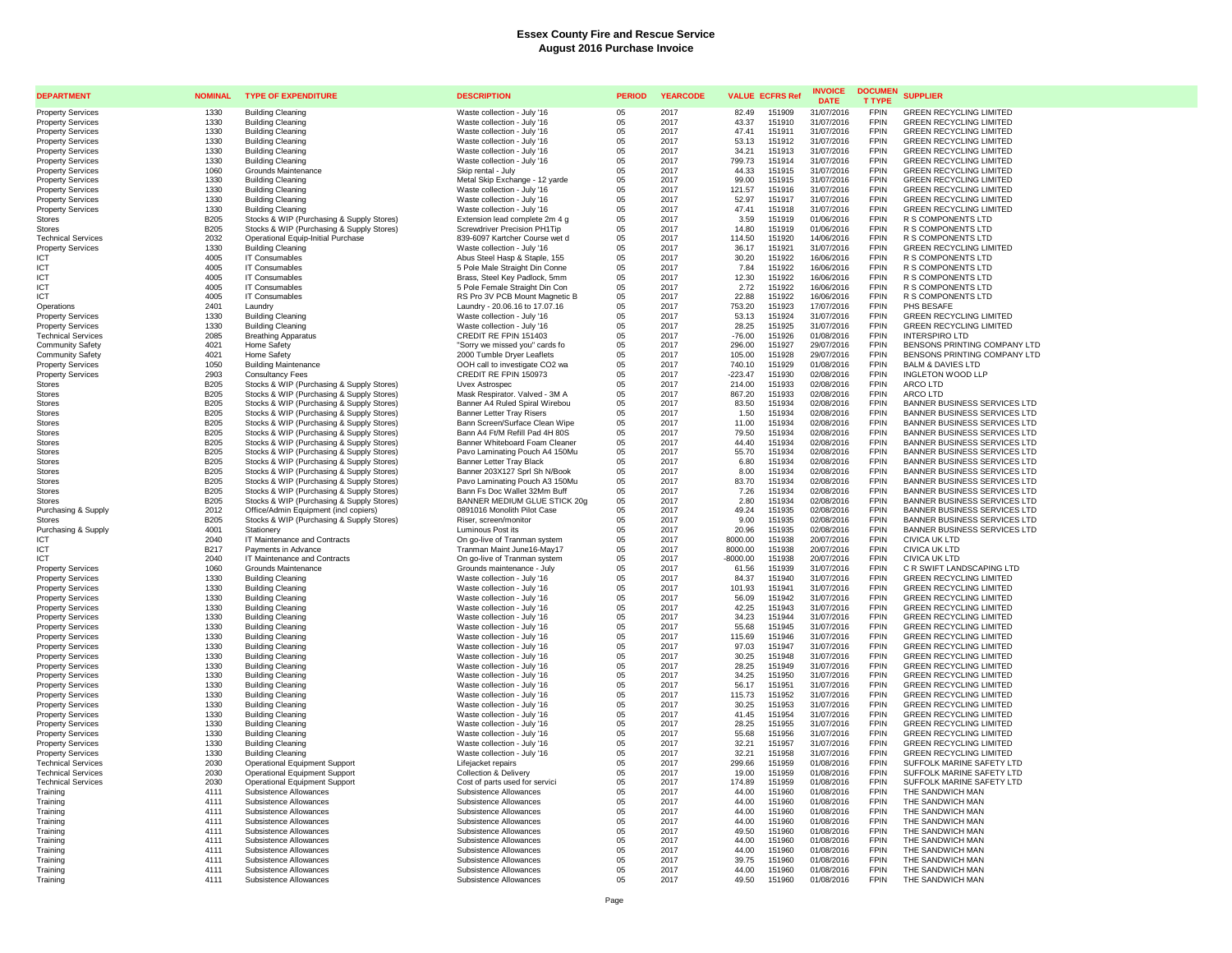| <b>DEPARTMENT</b>                                      | <b>NOMINAL</b>      | <b>TYPE OF EXPENDITURE</b>                                          | <b>DESCRIPTION</b>                                               | <b>PERIOD</b> | <b>YEARCODE</b> | <b>VALUE ECFRS Ref</b> |                  | <b>INVOICE</b><br><b>DATE</b> | <b>DOCUMEN</b><br><b>T TYPE</b> | <b>SUPPLIER</b>                                         |
|--------------------------------------------------------|---------------------|---------------------------------------------------------------------|------------------------------------------------------------------|---------------|-----------------|------------------------|------------------|-------------------------------|---------------------------------|---------------------------------------------------------|
| Training                                               | 4111                | Subsistence Allowances                                              | Subsistence Allowances                                           | 0.5           | 2017            | 44.00                  | 151960           | 01/08/2016                    | <b>FPIN</b>                     | THE SANDWICH MAN                                        |
| Training                                               | 4111                | Subsistence Allowances                                              | Subsistence Allowances                                           | 05            | 2017            | 44.00                  | 151960           | 01/08/2016                    | FPIN                            | THE SANDWICH MAN                                        |
| Training                                               | 4111                | Subsistence Allowances                                              | Subsistence Allowances                                           | 05            | 2017            | 44.00                  | 151960           | 01/08/2016                    | <b>FPIN</b>                     | THE SANDWICH MAN                                        |
| Training                                               | 4111                | Subsistence Allowances                                              | Subsistence Allowances                                           | 05            | 2017            | 44.00                  | 151960           | 01/08/2016                    | <b>FPIN</b>                     | THE SANDWICH MAN                                        |
| Training                                               | 4111                | Subsistence Allowances                                              | Subsistence Allowances                                           | 05            | 2017            | 110.00                 | 151960           | 01/08/2016                    | <b>FPIN</b>                     | THE SANDWICH MAN                                        |
| Training                                               | 4111                | Subsistence Allowances                                              | Subsistence Allowances                                           | 05            | 2017            | 44.00                  | 151960           | 01/08/2016                    | <b>FPIN</b>                     | THE SANDWICH MAN                                        |
| <b>Property Services</b>                               | 1330                | <b>Building Cleaning</b>                                            | Cleaning and Periodics July                                      | 05            | 2017            | 3981.78                | 151961           | 31/07/2016                    | <b>FPIN</b>                     | PARKVALE SERVICES LTD                                   |
| <b>Property Services</b>                               | 0190                | Casual and Temporary Staff                                          | Casual and Temporary Staff                                       | 05            | 2017            | 193.60                 | 151962           | 29/07/2016                    | <b>FPIN</b>                     | PURSUIT RESOURCES GROUP LTD                             |
| ICT                                                    | 2510                | IT Communications                                                   | August 2016                                                      | 05            | 2017            | 890.00                 | 151963           | 02/08/2016                    | <b>FPIN</b>                     | PAGEONE COMMUNICATIONS LTD                              |
| <b>Property Services</b>                               | 1050                | <b>Building Maintenance</b>                                         | . Install pigeon netting and s                                   | 05            | 2017            | 445.00                 | 151964           | 28/07/2016                    | <b>FPIN</b>                     | MID-ESSEX PEST CONTROL                                  |
| <b>Property Services</b>                               | 1330                | <b>Building Cleaning</b>                                            | Waste collection - July '16                                      | 05            | 2017            | 19.29                  | 151965           | 31/07/2016                    | <b>FPIN</b>                     | <b>GREEN RECYCLING LIMITED</b>                          |
| <b>Property Services</b>                               | 1330                | <b>Building Cleaning</b>                                            | Waste collection - July '16                                      | 05            | 2017            | 28.25                  | 151966           | 31/07/2016                    | <b>FPIN</b>                     | <b>GREEN RECYCLING LIMITED</b>                          |
| <b>Property Services</b>                               | 1330                | <b>Building Cleaning</b>                                            | Waste collection - July '16                                      | 05            | 2017            | 78.49                  | 151967           | 31/07/2016                    | <b>FPIN</b><br><b>FPIN</b>      | <b>GREEN RECYCLING LIMITED</b>                          |
| <b>Property Services</b><br>Service Leadership Team    | 1330<br>2903        | <b>Building Cleaning</b><br><b>Consultancy Fees</b>                 | Waste collection - July '16<br>July 16 Compensation - Panel M    | 05<br>05      | 2017<br>2017    | 42.25<br>800.00        | 151968<br>151969 | 31/07/2016<br>01/08/2016      | <b>FPIN</b>                     | <b>GREEN RECYCLING LIMITED</b><br>EXPERT ADVISORY PANEL |
| Human Resources                                        | 2016                | <b>Fitness Equipment</b>                                            | V5 Software Licence renewal: 5                                   | 05            | 2017            | 560.00                 | 151970           | 03/06/2016                    | <b>FPIN</b>                     | FITECH UK LTD                                           |
| Purchasing & Supply                                    | 2024                | <b>Cleaning Equipment</b>                                           | STERILIZING FLUID MILTON 5 LI                                    | 05            | 2017            | 19.00                  | 151971           | 02/08/2016                    | <b>FPIN</b>                     | BUNZL CLEANING & HYGIENE SUPPLIES                       |
| Purchasing & Supply                                    | 2024                | <b>Cleaning Equipment</b>                                           | Greenline Hard Surface Cleaner                                   | 05            | 2017            | 11.32                  | 151971           | 02/08/2016                    | <b>FPIN</b>                     | BUNZL CLEANING & HYGIENE SUPPLIES                       |
| Purchasing & Supply                                    | 1310                | Cleaning products                                                   | Dishwasher powder Bryta 5kg                                      | 05            | 2017            | 44.64                  | 151971           | 02/08/2016                    | <b>FPIN</b>                     | BUNZL CLEANING & HYGIENE SUPPLIES                       |
| Purchasing & Supply                                    | 2024                | <b>Cleaning Equipment</b>                                           | Toilet Paper 4476 Scott 2 Ply                                    | 05            | 2017            | 68.40                  | 151971           | 02/08/2016                    | <b>FPIN</b>                     | BUNZL CLEANING & HYGIENE SUPPLIES                       |
| Purchasing & Supply                                    | 2024                | <b>Cleaning Equipment</b>                                           | Detergent General Purpose 5Ltr                                   | 05            | 2017            | 9.96                   | 151971           | 02/08/2016                    | <b>FPIN</b>                     | BUNZL CLEANING & HYGIENE SUPPLIES                       |
| Purchasing & Supply                                    | 1310                | Cleaning products                                                   | Soap Powder non-Bio 90 scoop                                     | 05            | 2017            | 19.10                  | 151971           | 02/08/2016                    | <b>FPIN</b>                     | BUNZL CLEANING & HYGIENE SUPPLIES                       |
| Purchasing & Supply                                    | 2024                | <b>Cleaning Equipment</b>                                           | Dettol Surface Cleaner 500ml                                     | 05            | 2017            | 31.50                  | 151971           | 02/08/2016                    | <b>FPIN</b>                     | BUNZL CLEANING & HYGIENE SUPPLIES                       |
| Purchasing & Supply                                    | 2024                | <b>Cleaning Equipment</b>                                           | Metal Polish 150ml                                               | 05            | 2017            | 15.36                  | 151971           | 02/08/2016                    | <b>FPIN</b>                     | BUNZL CLEANING & HYGIENE SUPPLIES                       |
| Purchasing & Supply                                    | 2024                | <b>Cleaning Equipment</b>                                           | Towel, 6661, White K/Clark                                       | 05            | 2017            | 140.64                 | 151971           | 02/08/2016                    | <b>FPIN</b>                     | BUNZL CLEANING & HYGIENE SUPPLIES                       |
| <b>Community Safety</b>                                | 4019                | Community Safety                                                    | Catering For 200 people on 20t                                   | 05            | 2017            | 953.00                 | 151972           | 25/05/2016                    | <b>FPIN</b>                     | HOGROAST CATERING COMPANY                               |
| <b>Property Services</b>                               | 1060                | Grounds Maintenance                                                 | Grounds Maintenance July                                         | 05            | 2017            | 1557.60                | 151973           | 31/07/2016                    | <b>FPIN</b>                     | C R SWIFT LANDSCAPING LTD                               |
| <b>Property Services</b>                               | 1060                | Grounds Maintenance                                                 | Tree cut and trimmed back                                        | 05            | 2017            | 600.00                 | 151974           | 23/07/2016                    | <b>FPIN</b>                     | C R SWIFT LANDSCAPING LTD                               |
| Human Resources                                        | 4518                | Other Local Authority Services                                      | <b>Early Exit Estimates</b>                                      | 05            | 2017            | 4224.00                | 151975           | 02/08/2016                    | <b>FPIN</b>                     | <b>ESSEX COUNTY COUNCIL</b>                             |
| <b>Property Services</b>                               | 1321                | Water Meters                                                        | 26/07/16 CHELMSFORD                                              | 05            | 2017            | 18.65                  | 151976           | 29/07/2016                    | <b>FPIN</b>                     | <b>ESSEX &amp; SUFFOLK WATER</b>                        |
| <b>Property Services</b>                               | 1321                | <b>Water Meters</b>                                                 | 26/07/16 BA TRAINING                                             | 05            | 2017            | 568.63                 | 151977           | 29/07/2016                    | <b>FPIN</b>                     | <b>ESSEX &amp; SUFFOLK WATER</b>                        |
| <b>Property Services</b>                               | 1322                | <b>General Services</b>                                             | 26/07/16 BA TRAINING                                             | 05            | 2017            | 452.57                 | 151978           | 30/07/2016                    | <b>FPIN</b>                     | ANGLIAN WATER                                           |
| Essex Civil Prot ECC                                   | 2510                | <b>IT Communications</b>                                            | <b>Delivery Charges</b>                                          | 05            | 2017            | 0.35                   | 151979           | 25/07/2016                    | <b>FPIN</b>                     | EDEN SPRINGS UK LIMITED                                 |
| Essex Civil Prot ECC                                   | 2510                | IT Communications                                                   | 18.5L Bottles of water Acc No                                    | 05            | 2017            | 96.20                  | 151979           | 25/07/2016                    | <b>FPIN</b>                     | <b>EDEN SPRINGS UK LIMITED</b>                          |
| <b>Property Services</b>                               | 1050<br>2085        | <b>Building Maintenance</b>                                         | Call point faulty in kitchen b<br><b>FREIGHT &amp; PACKAGING</b> | 05            | 2017<br>2017    | 150.00                 | 151980<br>151981 | 02/08/2016                    | <b>FPIN</b><br><b>FPIN</b>      | FISK FIRE PROTECTION LTD<br><b>INTERSPIRO LTD</b>       |
| <b>Technical Services</b><br><b>Technical Services</b> | 2085                | <b>Breathing Apparatus</b>                                          | Spirocom Wireless Mask Unit, S                                   | 05<br>05      | 2017            | 31.00<br>2094.00       | 151981           | 01/08/2016<br>01/08/2016      | <b>FPIN</b>                     | <b>INTERSPIRO LTD</b>                                   |
| <b>Technical Services</b>                              | 2085                | <b>Breathing Apparatus</b><br><b>Breathing Apparatus</b>            | <b>SEE FPIN 151926</b>                                           | 05            | 2017            | 86.00                  | 151982           | 01/08/2016                    | <b>FPIN</b>                     | <b>INTERSPIRO LTD</b>                                   |
| <b>Community Safety</b>                                | 4019                | <b>Community Safety</b>                                             | <b>EXPENSES - JULY</b>                                           | 05            | 2017            | 72.00                  | 151983           | 04/08/2016                    | <b>FPIN</b>                     | <b>STAFF</b>                                            |
| Service Leadership Team                                | 4518                | Other Local Authority Services                                      | Support Aug16                                                    | 05            | 2017            | 4583.33                | 151984           | 01/08/2016                    | <b>FPIN</b>                     | <b>BASILDON COUNCIL</b>                                 |
| <b>Property Services</b>                               | 0190                | Casual and Temporary Staff                                          | Casual and Temporary Staff                                       | 05            | 2017            | 1145.64                | 151985           | 29/07/2016                    | <b>FPIN</b>                     | HAYS CONSTRUCTION & PROPERTY                            |
| Human Resources                                        | 0960                | Occupational Health                                                 | Occupational Health                                              | 05            | 2017            | 500.00                 | 151986           | 29/07/2016                    | <b>FPIN</b>                     | WORKS WONDERS OCCUPATIONAL HEALTH LTD                   |
| <b>Property Services</b>                               | 0190                | Casual and Temporary Staff                                          | Casual and Temporary Staff                                       | 05            | 2017            | 1139.75                | 151987           | 29/07/2016                    | <b>FPIN</b>                     | HAYS CONSTRUCTION & PROPERTY                            |
| <b>Property Services</b>                               | 0190                | Casual and Temporary Staff                                          | Casual and Temporary Staff                                       | 05            | 2017            | 1004.63                | 151988           | 29/07/2016                    | <b>FPIN</b>                     | HAYS CONSTRUCTION & PROPERTY                            |
| Catering                                               | 4130                | Hospitality & Entertaining                                          | <b>KP-MESSCLUB</b>                                               | 05            | 2017            | 82.64                  | 151989           | 01/08/2016                    | <b>FPIN</b>                     | <b>DONALD FREESTON</b>                                  |
| Catering                                               | 4130                | <b>Hospitality &amp; Entertaining</b>                               | <b>KP-MESSCLUB</b>                                               | 05            | 2017            | 42.29                  | 151990           | 02/08/2016                    | <b>FPIN</b>                     | DONALD FREESTON                                         |
| Catering                                               | 4130                | <b>Hospitality &amp; Entertaining</b>                               | <b>KP - MESSCLUB</b>                                             | 05            | 2017            | 31.90                  | 151991           | 04/08/2016                    | <b>FPIN</b>                     | DONALD FREESTON                                         |
| Service Leadership Team                                | 0190                | Casual and Temporary Staff                                          | Casual and Temporary Staff                                       | 05            | 2017            | $-150.24$              | 151992           | 03/08/2016                    | <b>FPIN</b>                     | HAYS SPECIALIST RECRUITMENT LTD                         |
| Catering                                               | 4130                | <b>Hospitality &amp; Entertaining</b>                               | <b>KP - MESSCLUB</b>                                             | 05            | 2017            | 278.71                 | 151993           | 28/07/2016                    | <b>FPIN</b>                     | <b>BRAKE BROS LTD</b>                                   |
| <b>Stores</b>                                          | <b>B205</b>         | Stocks & WIP (Purchasing & Supply Stores)                           | Bladesaw Bosch 51531Lcs240 5                                     | 05            | 2017            | 170.04                 | 151994           | 31/07/2016                    | <b>FPIN</b>                     | TOOL LINE (SOUTH EAST) LTD                              |
| <b>Stores</b>                                          | <b>B205</b><br>1050 | Stocks & WIP (Purchasing & Supply Stores)                           | Blade Saw Lenox960R Demo225 2                                    | 05            | 2017<br>2017    | 280.56                 | 151994<br>151995 | 31/07/2016                    | <b>FPIN</b><br><b>FPIN</b>      | TOOL LINE (SOUTH EAST) LTD                              |
| <b>Property Services</b><br><b>Property Services</b>   | 1050                | <b>Building Maintenance</b><br><b>Building Maintenance</b>          | To carry out patch repair to s<br>Window (upvc) come out of runn | 05<br>05      | 2017            | 175.00<br>327.89       | 151996           | 30/07/2016<br>02/08/2016      | <b>FPIN</b>                     | R T ROOFING SERVICES LTD<br>NORMAN DAVID MAINTENANCE    |
| <b>Property Services</b>                               | 1050                | <b>Building Maintenance</b>                                         | Repair ceiling to Appliance Ba                                   | 05            | 2017            | 330.03                 | 151997           | 02/08/2016                    | <b>FPIN</b>                     | NORMAN DAVID MAINTENANCE                                |
| Operations - USAR                                      | 2030                | Operational Equipment Support                                       | Sked Hazmat Strap Kit SK252                                      | 05            | 2017            | 117.90                 | 151998           | 02/08/2016                    | <b>FPIN</b>                     | SURE LINE SAFETY LTD                                    |
| Operations - USAR                                      | 2030                | <b>Operational Equipment Support</b>                                | Sked Hazmat SK250 including ba                                   | 05            | 2017            | 790.90                 | 151998           | 02/08/2016                    | <b>FPIN</b>                     | SURE LINE SAFETY LTD                                    |
| Operations - USAR                                      | 2030                | <b>Operational Equipment Support</b>                                | Delivery                                                         | 05            | 2017            | 35.00                  | 151998           | 02/08/2016                    | <b>FPIN</b>                     | SURE LINE SAFETY LTD                                    |
| ICT                                                    | 4005                | IT Consumables                                                      | C13T24364010 - Light Magenta 2                                   | 05            | 2017            | 13.49                  | 151999           | 02/08/2016                    | <b>FPIN</b>                     | <b>XMA LIMITED</b>                                      |
| ICT                                                    | 2040                | IT Maintenance and Contracts                                        | August - October 2016 Storage                                    | 05            | 2017            | 8454.50                | 152000           | 03/08/2016                    | <b>FPIN</b>                     | CDW LTD                                                 |
| ICT                                                    | 2040                | IT Maintenance and Contracts                                        | August - October 2016 Storage                                    | 05            | 2017            | -8454.50               | 152000           | 03/08/2016                    | <b>FPIN</b>                     | CDW LTD                                                 |
| ICT                                                    | <b>B217</b>         | Payments in Advance                                                 | August - October 2016 Storage                                    | 05            | 2017            | 8454.50                | 152000           | 03/08/2016                    | <b>FPIN</b>                     | CDW LTD                                                 |
| ICT                                                    | 4005                | IT Consumables                                                      | Deltron DRF Series 10A 250 V a                                   | 05            | 2017            | 59.03                  | 152001           | 28/07/2016                    | <b>FPIN</b>                     | R S COMPONENTS LTD                                      |
| ICT                                                    | 4005                | IT Consumables                                                      | RS Pro 24V @ 3A 3 Stage Lead A                                   | 05            | 2017            | 121.25                 | 152001           | 28/07/2016                    | <b>FPIN</b>                     | R S COMPONENTS LTD                                      |
| <b>ICT</b>                                             | 4005                | <b>IT Consumables</b>                                               | Sentron 5SY4 MCB, 1P + N, 10 A                                   | 05            | 2017            | 36.00                  | 152001           | 28/07/2016                    | <b>FPIN</b>                     | R S COMPONENTS LTD                                      |
| ICT                                                    | 4005                | IT Consumables                                                      | 240W Switch Mode DIN Rail Pane                                   | 05            | 2017            | 93.78                  | 152001           | 28/07/2016                    | <b>FPIN</b>                     | R S COMPONENTS LTD                                      |
| ICT                                                    | 4005                | <b>IT Consumables</b>                                               | Relay Socket For Use With PT5                                    | 05            | 2017            | 5.18                   | 152001           | 28/07/2016                    | <b>FPIN</b>                     | R S COMPONENTS LTD                                      |
| ICT                                                    | 2040                | IT Maintenance and Contracts                                        | <b>July 2016</b>                                                 | 05            | 2017            | 1590.00                | 152002           | 29/07/2016                    | <b>FPIN</b>                     | ROC SYSTEMS CONSULTING LTD                              |
| Training                                               | 4111                | Subsistence Allowances                                              | Subsistence Allowances                                           | 05            | 2017            | 81.00                  | 152003           | 04/08/2016                    | <b>FPIN</b>                     | SARAHS CATERING LIMITED                                 |
| Training                                               | 4111                | Subsistence Allowances                                              | Subsistence Allowances                                           | 05            | 2017            | 20.00                  | 152003           | 04/08/2016                    | <b>FPIN</b>                     | SARAHS CATERING LIMITED                                 |
| Training                                               | 4111                | Subsistence Allowances                                              | Subsistence Allowances                                           | 05            | 2017            | 81.00                  | 152003           | 04/08/2016                    | <b>FPIN</b>                     | SARAHS CATERING LIMITED                                 |
| Catering                                               | 4130                | Hospitality & Entertaining                                          | <b>KP MESSCLUB</b>                                               | 05            | 2017            | 125.10                 | 152004           | 29/07/2016                    | <b>FPIN</b>                     | H&J FOODS LTD T/A OLYMPIC FOODS                         |
| Catering                                               | 4130<br>4130        | Hospitality & Entertaining                                          | <b>KP MESSCLUB</b>                                               | 05            | 2017<br>2017    | 87.50                  | 152005<br>152006 | 01/08/2016                    | <b>FPIN</b><br><b>FPIN</b>      | <b>DIRECT MEATS</b><br>DIRECT MEATS                     |
| Catering<br>Catering                                   | 4130                | <b>Hospitality &amp; Entertaining</b><br>Hospitality & Entertaining | <b>KP MESSCLUB</b><br><b>KP MESSCLUB</b>                         | 05<br>05      | 2017            | 97.78<br>5.89          | 152007           | 03/08/2016<br>29/07/2016      | <b>FPIN</b>                     | DONALD FREESTON                                         |
| Catering                                               | 4130                | Hospitality & Entertaining                                          | <b>KP MESSCLUB</b>                                               | 05            | 2017            | 51.02                  | 152008           | 03/08/2016                    | <b>FPIN</b>                     | DONALD FREESTON                                         |
| <b>Human Resources</b>                                 | 0960                | Occupational Health                                                 | Occupational Health                                              | 05            | 2017            | 20.00                  | 152009           | 03/08/2016                    | <b>FPIN</b>                     | BASILDON & THURROCK UNIVERSITY HOSPITALS                |
| <b>Community Safety</b>                                | 4019                | <b>Community Safety</b>                                             | EXPENSES JULY 2016                                               | 05            | 2017            | 48.50                  | 152010           | 04/08/2016                    | <b>FPIN</b>                     | <b>STAFF</b>                                            |
| Finance & Pay                                          | 2903                | <b>Consultancy Fees</b>                                             | <b>Company Reports</b>                                           | 05            | 2017            | 37.92                  | 152011           | 01/08/2016                    | <b>FPIN</b>                     | DUN & BRADSTREET LTD                                    |
| <b>Community Safety</b>                                | 4019                | <b>Community Safety</b>                                             | Eighth page advert in July 201                                   | 05            | 2017            | 179.00                 | 152012           | 04/07/2016                    | <b>FPIN</b>                     | PRIMARY TIMES IN ESSEX                                  |
| Workshops Management                                   | 3201                | Petrol and Diesel                                                   | Petrol and Diesel                                                | 05            | 2017            | 1762.60                | 152013           | 28/07/2016                    | <b>FPIN</b>                     | CERTAS ENERGY UK LTD                                    |
|                                                        |                     |                                                                     |                                                                  |               |                 |                        |                  |                               |                                 |                                                         |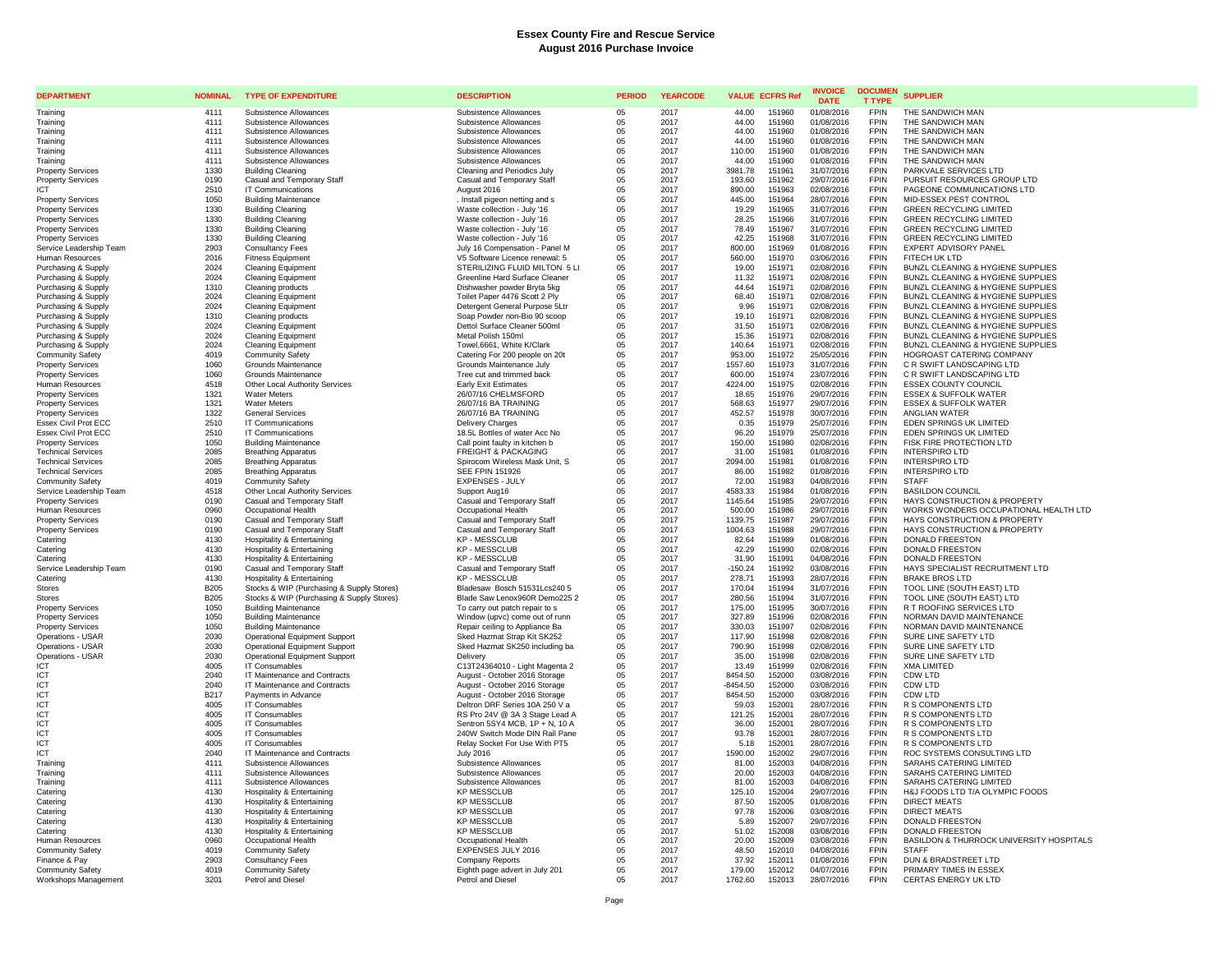| <b>DEPARTMENT</b>                                  | <b>NOMINAL</b>           | <b>TYPE OF EXPENDITURE</b>                                                                         | <b>DESCRIPTION</b>                                              | <b>PERIOD</b> | <b>YEARCODE</b> | <b>VALUE ECFRS Ref</b>                    | <b>INVOICE</b><br><b>DATE</b> | <b>DOCUMEN</b><br><b>T TYPE</b> | <b>SUPPLIER</b>                                                        |
|----------------------------------------------------|--------------------------|----------------------------------------------------------------------------------------------------|-----------------------------------------------------------------|---------------|-----------------|-------------------------------------------|-------------------------------|---------------------------------|------------------------------------------------------------------------|
| Workshops Management                               | 3201                     | Petrol and Diesel                                                                                  | <b>Petrol and Diesel</b>                                        | 05            | 2017            | 1762.60<br>152014                         | 28/07/2016                    | <b>FPIN</b>                     | CERTAS ENERGY UK LTD                                                   |
| <b>Stores</b>                                      | <b>B205</b>              | Stocks & WIP (Purchasing & Supply Stores)                                                          | Casualty Sheild, 3 part fan                                     | 05            | 2017            | 799.50<br>152015                          | 04/08/2016                    | <b>FPIN</b>                     | S P SERVICES (UK) LTD                                                  |
| Training                                           | 0715                     | In House Operational Training                                                                      | In House Operational Training                                   | 05            | 2017            | 152016<br>205.30                          | 31/07/2016                    | <b>FPIN</b>                     | P F AHERN (LONDON) LTD                                                 |
| <b>Water Services</b>                              | 2087                     | <b>Water Services</b>                                                                              | Freight Misc                                                    | 05            | 2017            | 9.95<br>152017                            | 31/07/2016                    | <b>FPIN</b>                     | F G LANG ( GRAYS ) LTD                                                 |
| <b>Water Services</b>                              | 2087                     | <b>Water Services</b>                                                                              | Spear & Jackson 4904RSS razor                                   | 05            | 2017            | 81.72<br>152017                           | 31/07/2016                    | <b>FPIN</b><br><b>FPIN</b>      | F G LANG ( GRAYS ) LTD                                                 |
| Operations<br><b>ICT</b>                           | 4009<br>0190             | <b>Operational Support Costs</b><br>Casual and Temporary Staff                                     | Supply of heavy plant for inci<br>Casual and Temporary Staff    | 05<br>05      | 2017<br>2017    | 152018<br>2390.00<br>9750.00<br>152019    | 04/08/2016<br>29/07/2016      | <b>FPIN</b>                     | <b>EXTREME RESCUE LIMITED</b><br><b>BASEPAIR LIMITED</b>               |
| Stores                                             | <b>B205</b>              | Stocks & WIP (Purchasing & Supply Stores)                                                          | Banner 203X127 Sprl Sh N/Book                                   | 05            | 2017            | 8.00<br>152020                            | 09/07/2016                    | <b>FPIN</b>                     | BANNER BUSINESS SERVICES LTD                                           |
| Stores                                             | B205                     | Stocks & WIP (Purchasing & Supply Stores)                                                          | Banner Medium Ballpoint Pen Bk                                  | 05            | 2017            | 13.30<br>152020                           | 09/07/2016                    | <b>FPIN</b>                     | <b>BANNER BUSINESS SERVICES LTD</b>                                    |
| <b>Stores</b>                                      | <b>B205</b>              | Stocks & WIP (Purchasing & Supply Stores)                                                          | Banner A4 Ruled Spiral Wirebou                                  | 05            | 2017            | 33.40<br>152020                           | 09/07/2016                    | <b>FPIN</b>                     | <b>BANNER BUSINESS SERVICES LTD</b>                                    |
| Human Resources                                    | 0960                     | Occupational Health                                                                                | Occupational Health                                             | 05            | 2017            | 152021<br>52.00                           | 03/08/2016                    | <b>FPIN</b>                     | FOCUS AND VISION TECHNOLOGY LTD                                        |
| <b>Property Services</b>                           | 0190                     | Casual and Temporary Staff                                                                         | Casual and Temporary Staff                                      | 0.5           | 2017            | 1302.85<br>152022                         | 03/08/2016                    | <b>FPIN</b>                     | HAYS CONSTRUCTION & PROPERTY                                           |
| <b>Property Services</b>                           | 1050                     | <b>Building Maintenance</b>                                                                        | Drill tower 2nd and 3rd floor                                   | 05            | 2017            | 3468.00<br>152023                         | 01/08/2016                    | <b>FPIN</b>                     | R J SPECIALIST COATINGS                                                |
| <b>Technical Services</b>                          | 2030                     | <b>Operational Equipment Support</b>                                                               | Cleaning of 1 x Dewalt recip s                                  | 05            | 2017            | 152024<br>260.00                          | 02/08/2016                    | <b>FPIN</b>                     | PLANTEXPAND LTD                                                        |
| Corporate Comms                                    | 4008                     | Media Expenses                                                                                     | Community Awards - awards                                       | 05            | 2017            | 152025<br>655.25                          | 04/08/2016                    | <b>FPIN</b>                     | <b>TROPHY STORE</b>                                                    |
| Purchasing & Supply<br>Catering                    | 0190<br>0190             | Casual and Temporary Staff                                                                         | Casual and Temporary Staff                                      | 05<br>05      | 2017<br>2017    | 519.00<br>152027<br>223.65<br>152028      | 03/08/2016<br>03/08/2016      | <b>FPIN</b><br><b>FPIN</b>      | SUCCESS RECRUIT LIMITED<br>FIRST CALL EMPLOYMENT LTD                   |
| Catering                                           | 0190                     | Casual and Temporary Staff<br>Casual and Temporary Staff                                           | Casual and Temporary Staff<br>Casual and Temporary Staff        | 05            | 2017            | 152028<br>173.04                          | 03/08/2016                    | <b>FPIN</b>                     | FIRST CALL EMPLOYMENT LTD                                              |
| <b>Community Safety</b>                            | 4019                     | <b>Community Safety</b>                                                                            | Admin fee for DBS check                                         | 05            | 2017            | 152029<br>54.00                           | 02/08/2016                    | <b>FPIN</b>                     | <b>ESSEX COUNTY COUNCIL</b>                                            |
| <b>Community Safety</b>                            | 4019                     | Community Safety                                                                                   | DBS check fee                                                   | 05            | 2017            | 152029<br>132.00                          | 02/08/2016                    | <b>FPIN</b>                     | <b>ESSEX COUNTY COUNCIL</b>                                            |
| <b>Property Services</b>                           | 1050                     | <b>Building Maintenance</b>                                                                        | Fire Alarm in fault Fire Alarm                                  | 05            | 2017            | 90.00<br>152030                           | 02/08/2016                    | <b>FPIN</b>                     | FISK FIRE PROTECTION LTD                                               |
| <b>ICT</b>                                         | 2510                     | <b>IT Communications</b>                                                                           | CREDIT ON ACCOUNT                                               | 05            | 2017            | -5836.36<br>152031                        | 01/08/2016                    | <b>FPIN</b>                     | BRITISH TELECOMMUNICATIONS                                             |
| Purchasing & Supply                                | 2024                     | Cleaning Equipment                                                                                 | Cleanline Pine Disinfectant QA                                  | 05            | 2017            | 152033<br>1.26                            | 04/08/2016                    | <b>FPIN</b>                     | BUNZL CLEANING & HYGIENE SUPPLIES                                      |
| Purchasing & Supply                                | 1310                     | Cleaning products                                                                                  | Purell Hand Sanitising Gel VF4                                  | 05            | 2017            | 48.50<br>152033                           | 04/08/2016                    | <b>FPIN</b>                     | BUNZL CLEANING & HYGIENE SUPPLIES                                      |
| Purchasing & Supply                                | 2024                     | <b>Cleaning Equipment</b>                                                                          | Cleanline Thin Bleach 4.5% 5L                                   | 05            | 2017            | 152033<br>1.29                            | 04/08/2016                    | <b>FPIN</b>                     | BUNZL CLEANING & HYGIENE SUPPLIES                                      |
| Purchasing & Supply                                | 1310                     | Cleaning products                                                                                  | Bryta Dishwasher Powder 5KG (E                                  | 05            | 2017            | 11.16<br>152033                           | 04/08/2016                    | <b>FPIN</b>                     | BUNZL CLEANING & HYGIENE SUPPLIES                                      |
| Purchasing & Supply                                | 2024                     | <b>Cleaning Equipment</b>                                                                          | 6663 Scott Performance Hand To                                  | 05            | 2017            | 328.16<br>152034                          | 04/08/2016                    | <b>FPIN</b>                     | BUNZL CLEANING & HYGIENE SUPPLIES                                      |
| Human Resources                                    | 0190<br>0190             | Casual and Temporary Staff<br>Casual and Temporary Staff                                           | Casual and Temporary Staff<br>Casual and Temporary Staff        | 05<br>05      | 2017<br>2017    | 152035<br>473.97<br>741.81<br>152036      | 22/07/2016<br>27/07/2016      | <b>FPIN</b><br><b>FPIN</b>      | <b>HAYS OFFICE SUPPORT</b><br>HAYS SPECIALIST RECRUITMENT LTD          |
| Service Leadership Team<br>Human Resources         | 0960                     | Occupational Health                                                                                | Occupational Health                                             | 05            | 2017            | 152037<br>160.00                          | 04/08/2016                    | <b>FPIN</b>                     | FOCUS AND VISION TECHNOLOGY LTD                                        |
| Human Resources                                    | 0960                     | Occupational Health                                                                                | Occupational Health                                             | 05            | 2017            | 31.00<br>152037                           | 04/08/2016                    | <b>FPIN</b>                     | FOCUS AND VISION TECHNOLOGY LTD                                        |
| <b>ITTP Development</b>                            | 4005                     | IT Consumables                                                                                     | Redeploy the Section 11 config                                  | 05            | 2017            | 960.00<br>152038                          | 05/08/2016                    | <b>FPIN</b>                     | <b>3TC SOFTWARE</b>                                                    |
| <b>ITTP Development</b>                            | 4005                     | <b>IT Consumables</b>                                                                              | Redeploy the Section 11 config                                  | 05            | 2017            | 152038<br>$-960.00$                       | 05/08/2016                    | <b>FPIN</b>                     | <b>3TC SOFTWARE</b>                                                    |
| <b>ITTP Development</b>                            | 4005                     | IT Consumables                                                                                     | Redeploy the Section 11 config                                  | 05            | 2017            | 960.00<br>152038                          | 05/08/2016                    | <b>FPIN</b>                     | <b>3TC SOFTWARE</b>                                                    |
| ICT                                                | 2040                     | IT Maintenance and Contracts                                                                       | Mantenance and Supplort (Plana                                  | 05            | 2017            | $-10240.00$<br>152039                     | 05/08/2016                    | <b>FPIN</b>                     | CONFERENCE COMMUNICATIONS LTD                                          |
| ICT                                                | 2040                     | IT Maintenance and Contracts                                                                       | Mantenance and Supplort (Plana                                  | 05            | 2017            | 152039<br>10240.00                        | 05/08/2016                    | <b>FPIN</b>                     | CONFERENCE COMMUNICATIONS LTD                                          |
| ICT                                                | 2040                     | IT Maintenance and Contracts                                                                       | Maintenance and Support Agreem                                  | 05            | 2017            | 5120.00<br>152039                         | 05/08/2016                    | <b>FPIN</b>                     | CONFERENCE COMMUNICATIONS LTD                                          |
| ICT                                                | 2040                     | IT Maintenance and Contracts                                                                       | Maintenance and Support Agreem                                  | 05            | 2017            | 152039<br>$-5120.00$                      | 05/08/2016                    | <b>FPIN</b>                     | CONFERENCE COMMUNICATIONS LTD                                          |
| ICT                                                | <b>B217</b>              | Payments in Advance                                                                                | Maint Agreement Aug16-Jul17<br>Maint Agreement Aug16-Jul17      | 05<br>05      | 2017            | 10240.00<br>152039<br>152039              | 05/08/2016                    | <b>FPIN</b><br><b>FPIN</b>      | CONFERENCE COMMUNICATIONS LTD<br>CONFERENCE COMMUNICATIONS LTD         |
| ICT<br>Human Resources                             | B217<br>0960             | Payments in Advance<br>Occupational Health                                                         | Occupational Health                                             | 05            | 2017<br>2017    | 5120.00<br>152040<br>539.25               | 05/08/2016<br>02/08/2016      | <b>FPIN</b>                     | CHEVIOT RECRUITMENT LIMITED                                            |
| <b>Property Services</b>                           | 2903                     | <b>Consultancy Fees</b>                                                                            | 1617/392 Shower refurbishment                                   | 05            | 2017            | 2178.00<br>152043                         | 31/07/2016                    | <b>FPIN</b>                     | <b>INGLETON WOOD LLP</b>                                               |
| <b>Property Services</b>                           | 2903                     | <b>Consultancy Fees</b>                                                                            | 1617/395 Structural Works -                                     | 05            | 2017            | 1237.50<br>152044                         | 31/07/2016                    | <b>FPIN</b>                     | <b>INGLETON WOOD LLP</b>                                               |
| <b>Property Services</b>                           | 2903                     | <b>Consultancy Fees</b>                                                                            | 1617/393 Structural Works -                                     | 05            | 2017            | 152045<br>1237.50                         | 31/07/2016                    | <b>FPIN</b>                     | <b>INGLETON WOOD LLP</b>                                               |
| <b>Property Services</b>                           | 2903                     | <b>Consultancy Fees</b>                                                                            | 1617/396 clacton Heating Upgra                                  | 05            | 2017            | 7185.03<br>152046                         | 31/07/2016                    | <b>FPIN</b>                     | <b>INGLETON WOOD LLP</b>                                               |
| <b>Property Services</b>                           | 2903                     | <b>Consultancy Fees</b>                                                                            | 1617/389 - Upgrade to boiler r                                  | 05            | 2017            | 152048<br>4901.59                         | 31/07/2016                    | <b>FPIN</b>                     | <b>INGLETON WOOD LLP</b>                                               |
| <b>Property Services</b>                           | 2903                     | <b>Consultancy Fees</b>                                                                            | 1516/386 Replacement Exhaust E                                  | 05            | 2017            | 152049<br>560.23                          | 31/07/2016                    | <b>FPIN</b>                     | <b>INGLETON WOOD LLP</b>                                               |
| <b>Property Services</b>                           | 2903                     | <b>Consultancy Fees</b>                                                                            | 1617/398 - Appliance Bay floor                                  | 05            | 2017            | 152050<br>931.10                          | 31/07/2016                    | <b>FPIN</b>                     | <b>INGLETON WOOD LLP</b>                                               |
| Not Analysed<br>Not Analysed                       | B113<br>B113             | <b>Fixed Assets Under Construction Vehicles</b><br><b>Fixed Assets Under Construction Vehicles</b> | Cycle Scheme 2016-17<br>Cvcle Scheme 2016-17                    | 05<br>05      | 2017<br>2017    | 152051<br>240.00<br>1994.67<br>152051     | 08/08/2016<br>08/08/2016      | <b>FPIN</b><br><b>FPIN</b>      | <b>CYCLESCHEME LTD</b><br><b>CYCLESCHEME LTD</b>                       |
| Finance & Pay                                      | 2901                     | <b>External Audit Fees</b>                                                                         | Audit Fees April-June16                                         | 05            | 2017            | 8906.00<br>152052                         | 27/07/2016                    | <b>FPIN</b>                     | <b>ERNST &amp; YOUNG LLP</b>                                           |
| ICT                                                | 4005                     | IT Consumables                                                                                     | USB Male to Male cables (2metr                                  | 05            | 2017            | 152053<br>9.00                            | 03/08/2016                    | <b>FPIN</b>                     | DATA PRO IT LIMITED                                                    |
| ICT                                                | 4005                     | IT Consumables                                                                                     | Crucial 16GB Kit (2 x 8GB) DDR                                  | 05            | 2017            | 114.00<br>152054                          | 03/08/2016                    | <b>FPIN</b>                     | DATA PRO IT LIMITED                                                    |
| <b>Stores</b>                                      | <b>B205</b>              | Stocks & WIP (Purchasing & Supply Stores)                                                          | Banner Bar Tag 100Mm Orange                                     | 05            | 2017            | 2.25<br>152055                            | 16/07/2016                    | <b>FPIN</b>                     | BANNER BUSINESS SERVICES LTD                                           |
| <b>Stores</b>                                      | <b>B205</b>              | Stocks & WIP (Purchasing & Supply Stores)                                                          | Stewart Superior 225Mm Clock W                                  | 05            | 2017            | 22.60<br>152055                           | 16/07/2016                    | <b>FPIN</b>                     | <b>BANNER BUSINESS SERVICES LTD</b>                                    |
| <b>Stores</b>                                      | B205                     | Stocks & WIP (Purchasing & Supply Stores)                                                          | Bann Pin Manilla 12Pt A4 Col D                                  | 05            | 2017            | 152055<br>36.50                           | 16/07/2016                    | <b>FPIN</b>                     | BANNER BUSINESS SERVICES LTD                                           |
| <b>Stores</b>                                      | <b>B205</b>              | Stocks & WIP (Purchasing & Supply Stores)                                                          | Paperclip 25mm (box 1000)                                       | 05            | 2017            | 2.45<br>152055                            | 16/07/2016                    | <b>FPIN</b>                     | <b>BANNER BUSINESS SERVICES LTD</b>                                    |
| <b>Stores</b>                                      | <b>B205</b>              | Stocks & WIP (Purchasing & Supply Stores)                                                          | Riser, screen/monitor                                           | 05            | 2017<br>2017    | 2.25<br>152055<br>152056                  | 16/07/2016                    | <b>FPIN</b><br><b>FPIN</b>      | <b>BANNER BUSINESS SERVICES LTD</b><br>EPPING FOREST DISTRICT COUNCIL  |
| <b>Community Safety</b><br><b>Community Safety</b> | 4022<br>4019             | Crime & Disorder Partnership Contributions<br><b>Community Safety</b>                              | Community fund grant for Eppi<br>1 stall at Deaf Info 2016, 05/ | 05<br>05      | 2017            | 4000.00<br>152057<br>150.00               | 03/08/2016<br>04/08/2016      | <b>FPIN</b>                     | <b>JC PROMOTION</b>                                                    |
| Purchasing & Supply                                | 1310                     | Cleaning products                                                                                  | Soap Powder non-Bio 90 scoop                                    | 05            | 2017            | 19.10<br>152058                           | 04/08/2016                    | <b>FPIN</b>                     | BUNZL CLEANING & HYGIENE SUPPLIES                                      |
| Purchasing & Supply                                | 2024                     | <b>Cleaning Equipment</b>                                                                          | Dettol Surface Cleaner 500ml                                    | 05            | 2017            | 21.00<br>152058                           | 04/08/2016                    | <b>FPIN</b>                     | BUNZL CLEANING & HYGIENE SUPPLIES                                      |
| Purchasing & Supply                                | 2024                     | <b>Cleaning Equipment</b>                                                                          | Heavy Duty Degreaser 5L                                         | 05            | 2017            | 152058<br>10.20                           | 04/08/2016                    | <b>FPIN</b>                     | BUNZL CLEANING & HYGIENE SUPPLIES                                      |
| Purchasing & Supply                                | 2024                     | <b>Cleaning Equipment</b>                                                                          | Towel, 6661, White K/Clark                                      | 05            | 2017            | 187.52<br>152058                          | 04/08/2016                    | <b>FPIN</b>                     | BUNZL CLEANING & HYGIENE SUPPLIES                                      |
| Purchasing & Supply                                | 2024                     | <b>Cleaning Equipment</b>                                                                          | Soap, Liquid Standard 1000Ml (                                  | 05            | 2017            | 26.47<br>152058                           | 04/08/2016                    | <b>FPIN</b>                     | BUNZL CLEANING & HYGIENE SUPPLIES                                      |
| Catering                                           | 2017                     | Canteen Equipment                                                                                  | Scour Pad Grn 225X150Mm Pk10                                    | 05            | 2017            | 152058<br>0.96                            | 04/08/2016                    | <b>FPIN</b>                     | BUNZL CLEANING & HYGIENE SUPPLIES                                      |
| Purchasing & Supply                                | 1310                     | Cleaning products                                                                                  | Cleanline Rinse Aid 5L                                          | 05            | 2017            | 152058<br>11.32                           | 04/08/2016                    | <b>FPIN</b>                     | BUNZL CLEANING & HYGIENE SUPPLIES                                      |
| Purchasing & Supply                                | 2024                     | <b>Cleaning Equipment</b>                                                                          | Detergent General Purpose 5Ltr                                  | 05<br>05      | 2017            | 152058<br>14.94                           | 04/08/2016                    | <b>FPIN</b><br><b>FPIN</b>      | BUNZL CLEANING & HYGIENE SUPPLIES                                      |
| Purchasing & Supply<br>Purchasing & Supply         | 1310<br>2024             | Cleaning products<br><b>Cleaning Equipment</b>                                                     | Dishwasher powder Bryta 5kg<br>6332 Hair & Body Shower Gel (1   | 05            | 2017<br>2017    | 22.32<br>152058<br>44.59<br>152058        | 04/08/2016<br>04/08/2016      | <b>FPIN</b>                     | BUNZL CLEANING & HYGIENE SUPPLIES<br>BUNZL CLEANING & HYGIENE SUPPLIES |
| Catering                                           | 2017                     | Canteen Equipment                                                                                  | Salt Dishwasher Salt 25Kg                                       | 05            | 2017            | 152058<br>6.64                            | 04/08/2016                    | <b>FPIN</b>                     | BUNZL CLEANING & HYGIENE SUPPLIES                                      |
| Purchasing & Supply                                | 2024                     | <b>Cleaning Equipment</b>                                                                          | Toilet Paper 4476 Scott 2 Ply                                   | 05            | 2017            | 45.60<br>152058                           | 04/08/2016                    | <b>FPIN</b>                     | BUNZL CLEANING & HYGIENE SUPPLIES                                      |
| Human Resources                                    | 0190                     | Casual and Temporary Staff                                                                         | Casual and Temporary Staff                                      | 05            | 2017            | 947.94<br>152059                          | 27/07/2016                    | <b>FPIN</b>                     | <b>HAYS OFFICE SUPPORT</b>                                             |
| Human Resources                                    | 0960                     | Occupational Health                                                                                | Occupational Health                                             | 05            | 2017            | 152060<br>26.40                           | 05/08/2016                    | <b>FPIN</b>                     | <b>LESLEYS BLOOMERS LTD</b>                                            |
| Catering                                           | 2017                     | Canteen Equipment                                                                                  | Teapot 8 pint                                                   | 05            | 2017            | 39.99<br>152061                           | 01/08/2016                    | <b>FPIN</b>                     | <b>NISBETS</b>                                                         |
| Catering                                           | 2017                     | Canteen Equipment                                                                                  | Kettle Jug Cordless 1.7ltr                                      | 05            | 2017            | 152061<br>13.99                           | 01/08/2016                    | <b>FPIN</b>                     | <b>NISBETS</b>                                                         |
| <b>Property Services</b>                           | 1499                     | <b>Furniture and Fittings</b>                                                                      | <b>CRATE HIRE</b>                                               | 05            | 2017            | 53.60<br>152062                           | 31/07/2016                    | <b>FPIN</b>                     | MASTERCRATE LTD                                                        |
| ICT                                                | 2040                     | IT Maintenance and Contracts                                                                       | Year 2 Service Period 9                                         | 05            | 2017            | 152063<br>7921.81                         | 05/08/2016                    | <b>FPIN</b><br><b>FPIN</b>      | REMSDAQ LTD<br>REMSDAO LTD                                             |
| ICT<br>ICT                                         | B <sub>217</sub><br>2040 | Payments in Advance<br>IT Maintenance and Contracts                                                | Service Sept/Oct16<br>Year 2 Service Period 9                   | 05<br>$0.5\,$ | 2017<br>2017    | 152063<br>7921.81<br>$-7921.81$<br>152063 | 05/08/2016<br>05/08/2016      | <b>FPIN</b>                     | <b>REMSDAQ LTD</b>                                                     |
|                                                    |                          |                                                                                                    |                                                                 |               |                 |                                           |                               |                                 |                                                                        |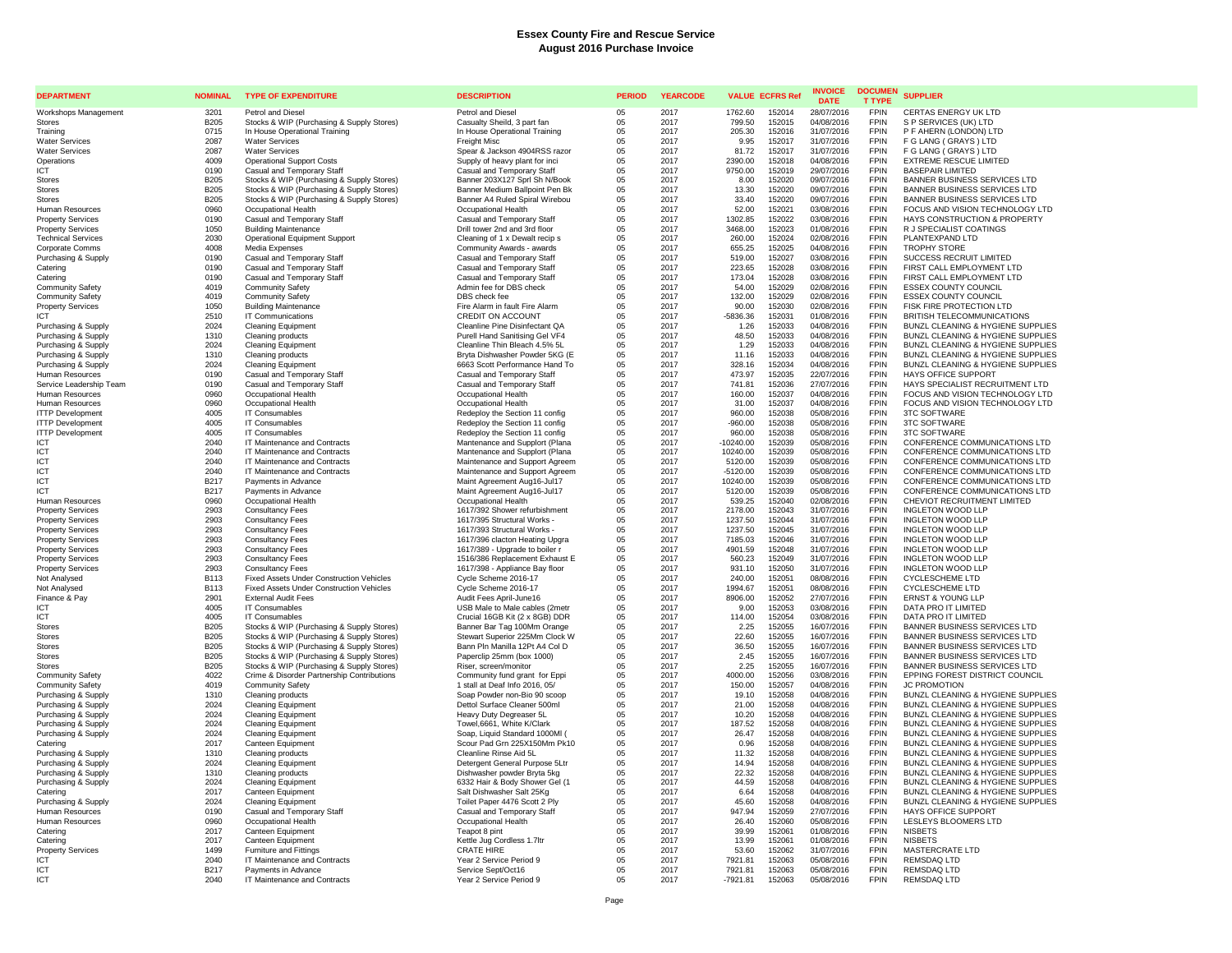| <b>DEPARTMENT</b>                                    | <b>NOMINAL</b> | <b>TYPE OF EXPENDITURE</b>                          | <b>DESCRIPTION</b>                                           | <b>PERIOD</b> | <b>YEARCODE</b> |                     | <b>VALUE ECFRS Ref</b> | <b>INVOICE</b><br><b>DATE</b> | <b>DOCUMEN</b><br><b>T TYPE</b> | <b>SUPPLIER</b>                                                                          |
|------------------------------------------------------|----------------|-----------------------------------------------------|--------------------------------------------------------------|---------------|-----------------|---------------------|------------------------|-------------------------------|---------------------------------|------------------------------------------------------------------------------------------|
| <b>ICT</b>                                           | 2510           | IT Communications                                   | CALL & RENT CHARGES - JUL 16                                 | 0.5           | 2017            | 23.21               | 152064                 | 01/08/2016                    | <b>FPIN</b>                     | MANX TELECOM TRADING LTD                                                                 |
| ICT                                                  | 4005           | IT Consumables                                      | Microsoft Surface 3 - 10.8" At                               | 05            | 2017            | 300.00              | 152066                 | 05/08/2016                    | <b>FPIN</b>                     | <b>SILICON ALLEY</b>                                                                     |
| ICT                                                  | 2510           | IT Communications                                   | SMS pre-pay block of 50,000 me                               | 05            | 2017            | 2020.00             | 152067                 | 05/08/2016                    | <b>FPIN</b>                     | PAGEONE COMMUNICATIONS LTD                                                               |
| Catering                                             | 0190           | Casual and Temporary Staff                          | Casual and Temporary Staff                                   | 05            | 2017            | 379.05              | 152068                 | 02/08/2016                    | <b>FPIN</b>                     | SEARCH RECRUITMENT SERVICES LTD                                                          |
| Catering                                             | 0190           | Casual and Temporary Staff                          | Casual and Temporary Staff<br>Hire of plants for KP - August | 05            | 2017            | 388.70              | 152068                 | 02/08/2016                    | <b>FPIN</b><br><b>FPIN</b>      | SEARCH RECRUITMENT SERVICES LTD<br>LESLEYS BLOOMERS LTD                                  |
| <b>Property Services</b><br>Not Analysed             | 1060<br>B118   | Grounds Maintenance<br><b>Asset Protection</b>      | 1415/319 ROOF RENEWAL @ HARLOW                               | 05<br>05      | 2017<br>2017    | 226.40<br>6108.08   | 152069<br>152070       | 05/08/2016<br>25/07/2016      | <b>FPIN</b>                     | SOUTHERN COUNTIES ROOFING CONTRACTORS LTD                                                |
| <b>Community Safety</b>                              | 4019           | <b>Community Safety</b>                             | GO magazine advert for Essex F                               | 05            | 2017            | 95.00               | 152071                 | 04/08/2016                    | <b>FPIN</b>                     | <b>ESSEX COUNTY COUNCIL</b>                                                              |
| <b>Essex Civil Prot ECC</b>                          | 2510           | IT Communications                                   | DAISY BILL 31/07/16                                          | 05            | 2017            | 54.96               | 152072                 | 01/08/2016                    | <b>FPIN</b>                     | DAISY COMMUNICATIONS LIMITED                                                             |
| <b>ICT</b>                                           | 2510           | <b>IT Communications</b>                            | DAISY BILL 31/07/16                                          | 05            | 2017            | 1539.22             | 152073                 | 01/08/2016                    | <b>FPIN</b>                     | DAISY UPDATA COMMUNICATIONS LTD                                                          |
| <b>Property Services</b>                             | 1040           | <b>Planned Works</b>                                | <b>Extraction System Servicing (k</b>                        | 05            | 2017            | 160.50              | 152074                 | 29/07/2016                    | <b>FPIN</b>                     | CHRISTY COOLING SERVICES LTD                                                             |
| <b>Human Resources</b>                               | 6899           | Miscellaneous Expenses                              | EDM Monthly Invoice July 2016                                | 05            | 2017            | 117.87              | 152075                 | 29/07/2016                    | <b>FPIN</b>                     | <b>EDM GROUP LIMITED</b>                                                                 |
| <b>ICT</b>                                           | 2510           | IT Communications                                   | LINE RENTAL JULY 2016                                        | 05            | 2017            | 40.00               | 152076                 | 01/08/2016                    | <b>FPIN</b>                     | DAISY UPDATA COMMUNICATIONS LTD                                                          |
| Catering                                             | 2017           | Canteen Equipment                                   | RB6 General Purpose Hand Scour                               | 05            | 2017            | 3.84                | 152077                 | 05/08/2016                    | <b>FPIN</b>                     | BUNZL CLEANING & HYGIENE SUPPLIES                                                        |
| Purchasing & Supply                                  | 2024           | <b>Cleaning Equipment</b>                           | 6663 Scott Performance Hand To                               | 05            | 2017            | 140.64              | 152077                 | 05/08/2016                    | <b>FPIN</b>                     | BUNZL CLEANING & HYGIENE SUPPLIES                                                        |
| <b>Workplace Safety</b>                              | 4037           | <b>Fire Prevention Support</b>                      | Retainer agreement for the per                               | 05            | 2017            | 3000.00             | 152078                 | 08/08/2016                    | <b>FPIN</b>                     | THE CHAMBERS OF ANDREW TROLLOPE QC AND RICHARD CHRISTIE QC                               |
| <b>Property Services</b>                             | 4003           | Postage Direct Mailing & Carriage                   | Courier collection on behalf o                               | 05            | 2017            | 90.52               | 152079                 | 07/08/2016                    | <b>FPIN</b><br><b>FPIN</b>      | ANGLIA COURIER EXPRESS (EAST ANGLIA) LTD                                                 |
| <b>Community Safety</b><br><b>Community Safety</b>   | 4019<br>4019   | <b>Community Safety</b><br><b>Community Safety</b>  | Freight Misc<br>Essex Fire & Rescue 2Yard Sewn               | 05<br>05      | 2017<br>2017    | 15.49<br>84.93      | 152080<br>152080       | 03/08/2016<br>03/08/2016      | <b>FPIN</b>                     | SPECIALISED CANVAS SERVICES T/A FLAGMAKERS<br>SPECIALISED CANVAS SERVICES T/A FLAGMAKERS |
| Workplace Safety                                     | 2903           | <b>Consultancy Fees</b>                             | Consultancy Services July 2016                               | 05            | 2017            | 2002.50             | 152081                 | 08/08/2016                    | <b>FPIN</b>                     | INDEPENDENT FIRE RISK ASSESSMENTS LTD                                                    |
| Service Leadership Team                              | 2903           | <b>Consultancy Fees</b>                             | Travel/Subsistence/Accommodati                               | 05            | 2017            | 270.39              | 152082                 | 02/08/2016                    | <b>FPIN</b>                     | EXPERT ADVISORY PANEL                                                                    |
| Service Leadership Team                              | 2903           | <b>Consultancy Fees</b>                             | July 16 Compensation - Panel M                               | 05            | 2017            | 3600.00             | 152082                 | 02/08/2016                    | <b>FPIN</b>                     | <b>EXPERT ADVISORY PANEL</b>                                                             |
| Purchasing & Supply                                  | 2303           | Clothing & Footwear                                 | Resole of Altberg P3 aqua boot                               | 05            | 2017            | 39.17               | 152083                 | 04/08/2016                    | <b>FPIN</b>                     | <b>BOOT REPAIR COMPANY LTD</b>                                                           |
| Purchasing & Supply                                  | 2303           | Clothing & Footwear                                 | Post and Packing                                             | 05            | 2017            | 4.13                | 152083                 | 04/08/2016                    | <b>FPIN</b>                     | BOOT REPAIR COMPANY LTD                                                                  |
| <b>Community Safety</b>                              | 4019           | <b>Community Safety</b>                             | Catering for above                                           | 05            | 2017            | 331.20              | 152084                 | 01/08/2016                    | <b>FPIN</b>                     | EVERYONE ACTIVE (SLM)                                                                    |
| Stores                                               | B205           | Stocks & WIP (Purchasing & Supply Stores)           | Paper Roll (Oki) Pk 6                                        | 05            | 2017            | 170.90              | 152085                 | 05/08/2016                    | <b>FPIN</b>                     | BREEZE OFFICE SOLUTIONS                                                                  |
| <b>Property Services</b>                             | 1060           | Grounds Maintenance                                 | Reduction of two Oak tree's ov                               | 05            | 2017            | 1710.00             | 152086                 | 05/08/2016                    | <b>FPIN</b>                     | C R SWIFT LANDSCAPING LTD                                                                |
| <b>Property Services</b>                             | 1060           | Grounds Maintenance                                 | Boundary headges cut back, red                               | 05            | 2017            | 870.00              | 152087                 | 05/08/2016                    | <b>FPIN</b>                     | C R SWIFT LANDSCAPING LTD                                                                |
| <b>Property Services</b>                             | 1060           | Grounds Maintenance                                 | reduction of tree overhamging                                | 05            | 2017            | 220.00              | 152088                 | 05/08/2016                    | <b>FPIN</b>                     | C R SWIFT LANDSCAPING LTD                                                                |
| Training                                             | 0702           | External Training - L&D Panel                       | External Training - L&D Panel                                | 05            | 2017            | 1085.00             | 152089                 | 03/08/2016                    | <b>FPIN</b><br><b>FPIN</b>      | FREIGHT TRANSPORT ASSOCIATION LTD                                                        |
| Workshops Management                                 | 3050<br>3050   | Leasing Charges                                     | Leasing Charges                                              | 05<br>05      | 2017<br>2017    | 166.71<br>$-200.05$ | 152090<br>152090       | 02/08/2016                    | <b>FPIN</b>                     | LEX AUTOLEASE LTD<br>LEX AUTOLEASE LTD                                                   |
| Workshops Management<br>Workshops Management         | 3050           | Leasing Charges<br>Leasing Charges                  | Leasing Charges<br>Leasing Charges                           | 05            | 2017            | 200.05              | 152090                 | 02/08/2016<br>02/08/2016      | <b>FPIN</b>                     | LEX AUTOLEASE LTD                                                                        |
| Workshops Management                                 | 3050           | Leasing Charges                                     | Leasing Charges                                              | 05            | 2017            | $-2340.80$          | 152091                 | 01/08/2016                    | <b>FPIN</b>                     | LEX AUTOLEASE LTD                                                                        |
| Workshops Management                                 | 3050           | <b>Leasing Charges</b>                              | Leasing Charges                                              | 05            | 2017            | 500.00              | 152092                 | 01/08/2016                    | <b>FPIN</b>                     | LEX AUTOLEASE LTD                                                                        |
| <b>ICT</b>                                           | 2510           | <b>IT Communications</b>                            | 12 x QTRLY CORP EPAGE STANDARD                               | 05            | 2017            | 21.96               | 152093                 | 04/08/2016                    | <b>FPIN</b>                     | PAGEONE COMMUNICATIONS LTD                                                               |
| ICT                                                  | 2510           | IT Communications                                   | 15 x QTR RENTAL SIGNAL (T) 27                                | 05            | 2017            | 84.15               | 152093                 | 04/08/2016                    | <b>FPIN</b>                     | PAGEONE COMMUNICATIONS LTD                                                               |
| ICT                                                  | 2510           | IT Communications                                   | 3 x LOSS & DAMAGE WAIVER-MESS                                | 05            | 2017            | 5.49                | 152093                 | 04/08/2016                    | <b>FPIN</b>                     | PAGEONE COMMUNICATIONS LTD                                                               |
| <b>Property Services</b>                             | 1040           | <b>Planned Works</b>                                | Monthly retainer for call out                                | 05            | 2017            | 140.00              | 152094                 | 31/07/2016                    | <b>FPIN</b>                     | OPTIMUM POWER SERVICES LTD                                                               |
| <b>Property Services</b>                             | 1040           | <b>Planned Works</b>                                | Monthly retainer for call out                                | 05            | 2017            | 140.00              | 152094                 | 31/07/2016                    | <b>FPIN</b>                     | OPTIMUM POWER SERVICES LTD                                                               |
| <b>Property Services</b>                             | 1040           | Planned Works                                       | Monthly retainer for call out                                | 05            | 2017            | 140.00              | 152094                 | 31/07/2016                    | <b>FPIN</b>                     | OPTIMUM POWER SERVICES LTD                                                               |
| <b>Property Services</b>                             | 1321           | <b>Water Meters</b>                                 | 27.07.16 STANSTED                                            | 05            | 2017            | 60.59               | 152095                 | 06/08/2016                    | <b>FPIN</b>                     | VEOLIA WATER CENTRAL LIMITED (TAMBLIN WAY)                                               |
| <b>Property Services</b>                             | 1321<br>0190   | <b>Water Meters</b>                                 | STANSTED FIXED CHG                                           | 05            | 2017<br>2017    | 19.86               | 152095                 | 06/08/2016                    | <b>FPIN</b><br><b>FPIN</b>      | VEOLIA WATER CENTRAL LIMITED (TAMBLIN WAY)                                               |
| Safer Comms Admin<br>Human Resources                 | 0960           | Casual and Temporary Staff<br>Occupational Health   | Casual and Temporary Staff<br>Occupational Health            | 05<br>05      | 2017            | 524.29<br>$-310.28$ | 152099<br>152100       | 29/07/2016<br>29/07/2016      | <b>FPIN</b>                     | REED SPECIALIST RECRUITMENT LIMITED<br>REED SPECIALIST RECRUITMENT LIMITED               |
| Human Resources                                      | 0960           | Occupational Health                                 | Occupational Health                                          | 05            | 2017            | 310.28              | 152100                 | 29/07/2016                    | <b>FPIN</b>                     | REED SPECIALIST RECRUITMENT LIMITED                                                      |
| Human Resources                                      | 0190           | Casual and Temporary Staff                          | Casual and Temporary Staff                                   | 05            | 2017            | 310.28              | 152100                 | 29/07/2016                    | <b>FPIN</b>                     | REED SPECIALIST RECRUITMENT LIMITED                                                      |
| Training                                             | 0190           | Casual and Temporary Staff                          | Casual and Temporary Staff                                   | 05            | 2017            | 1239.50             | 152101                 | 29/07/2016                    | <b>FPIN</b>                     | REED SPECIALIST RECRUITMENT LIMITED                                                      |
| Safer Comms Admin                                    | 0190           | Casual and Temporary Staff                          | Casual and Temporary Staff                                   | 05            | 2017            | 496.44              | 152102                 | 29/07/2016                    | <b>FPIN</b>                     | REED SPECIALIST RECRUITMENT LIMITED                                                      |
| Safer Comms Admin                                    | 0190           | Casual and Temporary Staff                          | Casual and Temporary Staff                                   | 05            | 2017            | 399.97              | 152103                 | 29/07/2016                    | <b>FPIN</b>                     | REED SPECIALIST RECRUITMENT LIMITED                                                      |
| <b>Technical Services</b>                            | 0190           | Casual and Temporary Staff                          | Casual and Temporary Staff                                   | 05            | 2017            | 464.04              | 152104                 | 29/07/2016                    | <b>FPIN</b>                     | REED SPECIALIST RECRUITMENT LIMITED                                                      |
| Human Resources                                      | 0190           | Casual and Temporary Staff                          | Casual and Temporary Staff                                   | 05            | 2017            | 223.72              | 152105                 | 29/07/2016                    | <b>FPIN</b>                     | REED SPECIALIST RECRUITMENT LIMITED                                                      |
| <b>ITTP Development</b>                              | 0190           | Casual and Temporary Staff                          | Casual and Temporary Staff                                   | 05            | 2017            | 353.93              | 152106                 | 05/08/2016                    | <b>FPIN</b>                     | REED SPECIALIST RECRUITMENT LIMITED                                                      |
| <b>ITTP Development</b>                              | 4005           | IT Consumables                                      | pharOS Strategic User Aug-Nov                                | 05            | 2017            | 869.33              | 152107                 | 01/08/2016                    | <b>FPIN</b>                     | SOPHTLOGIC LTD                                                                           |
| Service Leadership Team                              | 6099<br>1321   | Subscriptions - Corporate<br><b>Water Meters</b>    | Corporate subscription: De Smi<br>25.07.16 BRIGHTLINGSEA     | 05<br>05      | 2017<br>2017    | 309.58<br>43.92     | 152108<br>152109       | 22/07/2016<br>30/07/2016      | <b>FPIN</b><br><b>FPIN</b>      | THOMSON REUTERS (PROFESSIONAL) UK LTD<br>VEOLIA WATER CENTRAL LIMITED (TAMBLIN WAY)      |
| <b>Property Services</b><br><b>Property Services</b> | 1322           | <b>General Services</b>                             | 25.07.16 BRIGHTLINGSEA                                       | 05            | 2017            | 34.61               | 152109                 | 30/07/2016                    | <b>FPIN</b>                     | VEOLIA WATER CENTRAL LIMITED (TAMBLIN WAY)                                               |
| <b>Property Services</b>                             | 1321           | <b>Water Meters</b>                                 | <b>BRIGHTLINGSEA FIXED CHG</b>                               | 05            | 2017            | 19.86               | 152109                 | 30/07/2016                    | <b>FPIN</b>                     | VEOLIA WATER CENTRAL LIMITED (TAMBLIN WAY)                                               |
| <b>Property Services</b>                             | 1322           | <b>General Services</b>                             | <b>BRIGHTLINGSEA FIXED CHG</b>                               | 05            | 2017            | 60.00               | 152109                 | 30/07/2016                    | <b>FPIN</b>                     | VEOLIA WATER CENTRAL LIMITED (TAMBLIN WAY)                                               |
| Service Leadership Team                              | B217           | Payments in Advance                                 | Annual Sub April16-March17                                   | 05            | 2017            | 8312.91             | 152110                 | 09/07/2016                    | <b>FPIN</b>                     | THOMSON REUTERS (PROFESSIONAL) UK LTD                                                    |
| Service Leadership Team                              | 6099           | Subscriptions - Corporate                           | Annual subscription to West La                               | 05            | 2017            | 8312.91             | 152110                 | 09/07/2016                    | <b>FPIN</b>                     | THOMSON REUTERS (PROFESSIONAL) UK LTD                                                    |
| Service Leadership Team                              | 6099           | Subscriptions - Corporate                           | Annual subscription to West La                               | 05            | 2017            | $-8312.91$          | 152110                 | 09/07/2016                    | <b>FPIN</b>                     | THOMSON REUTERS (PROFESSIONAL) UK LTD                                                    |
| <b>Property Services</b>                             | 1321           | Water Meters                                        | HARLOW FIXED CHG                                             | 05            | 2017            | 20.82               | 152111                 | 02/08/2016                    | <b>FPIN</b>                     | VEOLIA WATER CENTRAL LIMITED (TAMBLIN WAY)                                               |
| <b>Property Services</b>                             | 1321           | <b>Water Meters</b>                                 | 16.07.16 HARLOW                                              | 05            | 2017            | 1623.76             | 152111                 | 02/08/2016                    | <b>FPIN</b>                     | VEOLIA WATER CENTRAL LIMITED (TAMBLIN WAY)                                               |
| <b>Technical Services</b>                            | 2030           | Operational Equipment Support                       | CARRIAGE                                                     | 05            | 2017            | 5.00                | 152112                 | 02/08/2016                    | <b>FPIN</b>                     | NITON EQUIPMENT LIMITED                                                                  |
| <b>Technical Services</b>                            | 2030           | <b>Operational Equipment Support</b>                | SE000300 Rigid mirror handle w                               | 05            | 2017            | 50.00               | 152112                 | 02/08/2016                    | <b>FPIN</b>                     | NITON EQUIPMENT LIMITED                                                                  |
| <b>Technical Services</b>                            | 2030<br>4016   | <b>Operational Equipment Support</b><br>Recruitment | SE001200 - 140mm dia. unbreaka                               | 05            | 2017            | 25.00               | 152112                 | 02/08/2016                    | <b>FPIN</b><br><b>FPIN</b>      | NITON EQUIPMENT LIMITED                                                                  |
| Human Resources<br>Safer Comms Admin                 | 0190           | Casual and Temporary Staff                          | Recruitment<br>Casual and Temporary Staff                    | 05<br>05      | 2017<br>2017    | 628.50<br>524.29    | 152113<br>152115       | 08/07/2016<br>29/07/2016      | <b>FPIN</b>                     | NEWSQUEST MEDIA GROUP<br>REED SPECIALIST RECRUITMENT LIMITED                             |
| Training                                             | 0190           | Casual and Temporary Staff                          | Casual and Temporary Staff                                   | 05            | 2017            | 234.20              | 152116                 | 29/07/2016                    | <b>FPIN</b>                     | REED SPECIALIST RECRUITMENT LIMITED                                                      |
| Operations                                           | 0190           | Casual and Temporary Staff                          | Casual and Temporary Staff                                   | 05            | 2017            | 538.35              | 152117                 | 29/07/2016                    | <b>FPIN</b>                     | REED SPECIALIST RECRUITMENT LIMITED                                                      |
| Operations                                           | 0190           | Casual and Temporary Staff                          | Casual and Temporary Staff                                   | 05            | 2017            | 538.35              | 152118                 | 29/07/2016                    | <b>FPIN</b>                     | REED SPECIALIST RECRUITMENT LIMITED                                                      |
| <b>Community Safety</b>                              | 0190           | Casual and Temporary Staff                          | Casual and Temporary Staff                                   | 05            | 2017            | 431.88              | 152119                 | 29/07/2016                    | <b>FPIN</b>                     | REED SPECIALIST RECRUITMENT LIMITED                                                      |
| Perf Mgmt & Impr                                     | 0190           | Casual and Temporary Staff                          | Casual and Temporary Staff                                   | 05            | 2017            | 541.68              | 152120                 | 29/07/2016                    | <b>FPIN</b>                     | REED SPECIALIST RECRUITMENT LIMITED                                                      |
| <b>Human Resources</b>                               | 0190           | Casual and Temporary Staff                          | Casual and Temporary Staff                                   | 05            | 2017            | 713.73              | 152121                 | 29/07/2016                    | <b>FPIN</b>                     | REED SPECIALIST RECRUITMENT LIMITED                                                      |
| <b>ICT</b>                                           | 4005           | IT Consumables                                      | Imaging Drum Black fo Colour L                               | 05            | 2017            | 57.52               | 152122                 | 04/08/2016                    | <b>FPIN</b>                     | <b>XMA LIMITED</b>                                                                       |
| <b>Water Services</b>                                | 2087           | <b>Water Services</b>                               | 533874 Hanson Multipurpose con                               | 05            | 2017            | 45.30               | 152123                 | 25/07/2016                    | <b>FPIN</b>                     | TRAVIS PERKINS TRADING LTD                                                               |
| <b>Property Services</b>                             | 0190           | Casual and Temporary Staff                          | Casual and Temporary Staff                                   | 05            | 2017            | 90.75               | 152124                 | 22/07/2016                    | <b>FPIN</b>                     | PURSUIT RESOURCES GROUP LTD                                                              |
| ICT                                                  | 2510           | IT Communications                                   | PAGER RENTAL SEP - NOV                                       | 05<br>05      | 2017            | 2332.06             | 152125                 | 08/08/2016                    | <b>FPIN</b><br><b>FPIN</b>      | PAGEONE COMMUNICATIONS LTD                                                               |
| ICT                                                  | B217           | Payments in Advance                                 | PAGER RENTAL SEP - NOV                                       |               | 2017            | 2332.06             | 152125                 | 08/08/2016                    |                                 | PAGEONE COMMUNICATIONS LTD                                                               |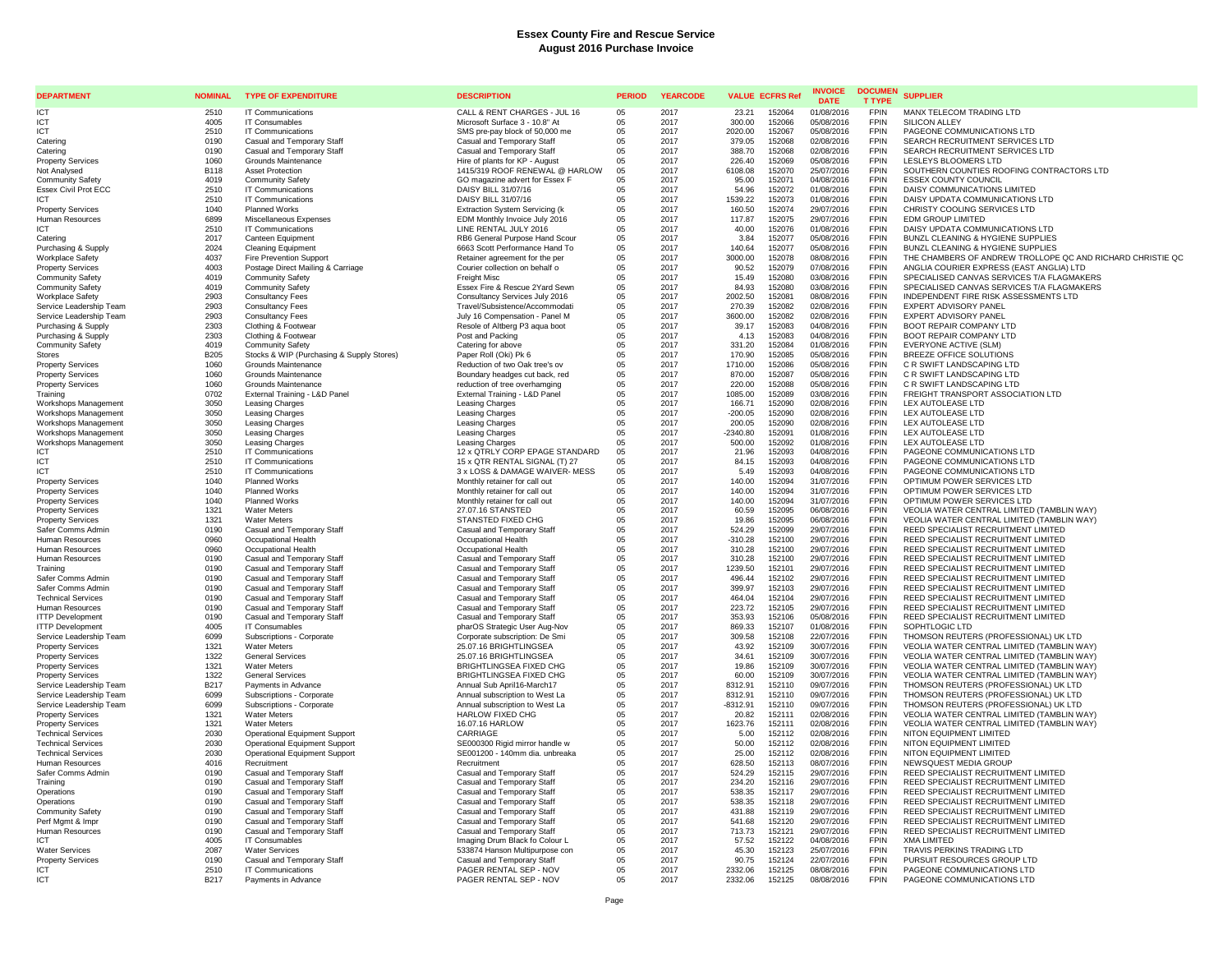| <b>DEPARTMENT</b>                                    | <b>NOMINAL</b> | <b>TYPE OF EXPENDITURE</b>                                                     | <b>DESCRIPTION</b>                                                         | <b>PERIOD</b>    | <b>YEARCODE</b> | <b>VALUE ECFRS Ref</b>                | <b>INVOICE</b><br><b>DATE</b> | <b>DOCUMEN</b><br><b>T TYPE</b> | <b>SUPPLIER</b>                                                         |
|------------------------------------------------------|----------------|--------------------------------------------------------------------------------|----------------------------------------------------------------------------|------------------|-----------------|---------------------------------------|-------------------------------|---------------------------------|-------------------------------------------------------------------------|
| <b>ICT</b>                                           | 2510           | <b>IT Communications</b>                                                       | PAGER RENTAL SEP - NOV                                                     | 0.5 <sub>0</sub> | 2017            | $-2332.06$<br>152125                  | 08/08/2016                    | <b>FPIN</b>                     | PAGEONE COMMUNICATIONS LTD                                              |
| <b>Property Services</b>                             | 1050           | <b>Building Maintenance</b>                                                    | <b>Electrical Servicing 1st Half</b>                                       | 05               | 2017            | 152126<br>357.87                      | 31/07/2016                    | <b>FPIN</b>                     | KIRKMAN & JOURDAIN LTD                                                  |
| <b>Property Services</b>                             | 1040           | Planned Works                                                                  | <b>Electrical Servicing 1st Half</b>                                       | 05               | 2017            | 187.39<br>152126                      | 31/07/2016                    | <b>FPIN</b>                     | KIRKMAN & JOURDAIN LTD                                                  |
| <b>Property Services</b>                             | 1040           | <b>Planned Works</b>                                                           | <b>Electrical Servicing Annual</b>                                         | 05               | 2017            | 187.39<br>152127                      | 31/07/2016                    | <b>FPIN</b>                     | KIRKMAN & JOURDAIN LTD                                                  |
| <b>Property Services</b><br><b>Property Services</b> | 1050<br>1040   | <b>Building Maintenance</b><br><b>Planned Works</b>                            | <b>Electrical Servicing Annual</b><br><b>Electrical Servicing 1st Half</b> | 05<br>05         | 2017<br>2017    | 121.27<br>152127<br>187.39<br>152128  | 31/07/2016<br>31/07/2016      | <b>FPIN</b><br><b>FPIN</b>      | KIRKMAN & JOURDAIN LTD<br>KIRKMAN & JOURDAIN LTD                        |
| <b>Property Services</b>                             | 1050           | <b>Building Maintenance</b>                                                    | <b>Electrical Servicing 1st Half</b>                                       | 05               | 2017            | 136.30<br>152128                      | 31/07/2016                    | <b>FPIN</b>                     | KIRKMAN & JOURDAIN LTD                                                  |
| <b>Property Services</b>                             | 1050           | <b>Building Maintenance</b>                                                    | <b>Electrical Servicing 1st Quart</b>                                      | 05               | 2017            | 599.57<br>152129                      | 31/07/2016                    | <b>FPIN</b>                     | KIRKMAN & JOURDAIN LTD                                                  |
| <b>Property Services</b>                             | 1040           | <b>Planned Works</b>                                                           | <b>Electrical Servicing 1st Quart</b>                                      | 05               | 2017            | 187.39<br>152129                      | 31/07/2016                    | <b>FPIN</b>                     | KIRKMAN & JOURDAIN LTD                                                  |
| <b>Property Services</b>                             | 1040           | <b>Planned Works</b>                                                           | <b>Electrical Servicing Annual</b>                                         | 05               | 2017            | 187.39<br>152130                      | 31/07/2016                    | <b>FPIN</b>                     | KIRKMAN & JOURDAIN LTD                                                  |
| <b>Property Services</b>                             | 1050           | <b>Building Maintenance</b>                                                    | <b>Electrical Servicing Annual</b>                                         | 05               | 2017            | 349.28<br>152130                      | 31/07/2016                    | <b>FPIN</b>                     | KIRKMAN & JOURDAIN LTD                                                  |
| <b>Workplace Safety</b>                              | 4037           | <b>Fire Prevention Support</b>                                                 | CPD Seminar Charge 14/7/16                                                 | 05               | 2017            | 45.00<br>152131                       | 25/07/2016                    | <b>FPIN</b>                     | LONDON FIRE & EMERGENCY PLANNING AUTHORITY                              |
| Training                                             | 0702           | External Training - L&D Panel                                                  | External Training - L&D Panel                                              | 05               | 2017            | 220.00<br>152133                      | 09/08/2016                    | <b>FPIN</b><br><b>FPIN</b>      | THE RAPID RESULTS COLLEGE LTD                                           |
| Training<br><b>ICT</b>                               | 0702<br>2510   | External Training - L&D Panel<br>IT Communications                             | External Training - L&D Panel<br>MONTHLY CHARGES July16                    | 05<br>05         | 2017<br>2017    | 638.40<br>152133<br>1318.61<br>152134 | 09/08/2016<br>03/08/2016      | <b>FPIN</b>                     | THE RAPID RESULTS COLLEGE LTD<br>FF LTD                                 |
| <b>Property Services</b>                             | 1040           | <b>Planned Works</b>                                                           | <b>Pressurisation Equipment Servi</b>                                      | 05               | 2017            | 489.88<br>152136                      | 05/08/2016                    | <b>FPIN</b>                     | <b>BALM &amp; DAVIES LTD</b>                                            |
| <b>Property Services</b>                             | 1040           | <b>Planned Works</b>                                                           | <b>Trend Control Servicing</b>                                             | 05               | 2017            | 568.20<br>152137                      | 05/08/2016                    | <b>FPIN</b>                     | <b>BALM &amp; DAVIES LTD</b>                                            |
| <b>Property Services</b>                             | 1040           | <b>Planned Works</b>                                                           | <b>Trend Control Servicing</b>                                             | 05               | 2017            | 585.48<br>152138                      | 05/08/2016                    | <b>FPIN</b>                     | <b>BALM &amp; DAVIES LTD</b>                                            |
| ICT                                                  | 2510           | <b>IT Communications</b>                                                       | CHARGES FOR ESSEX FIRE1 SIM                                                | 05               | 2017            | 84.61<br>152140                       | 31/07/2016                    | <b>FPIN</b>                     | 7E COMMUNICATIONS LTD                                                   |
| IC <sub>1</sub><br>Training                          | 2510           | IT Communications                                                              | CHARGES FOR ESSEX FIRE2 SIM                                                | 05<br>05         | 2017            | 84.61<br>152140                       | 31/07/2016                    | <b>FPIN</b>                     | <b>7E COMMUNICATIONS LTD</b>                                            |
| ICT                                                  | 0702<br>2040   | External Training - L&D Panel<br>IT Maintenance and Contracts                  | External Training - L&D Panel<br>Local Knowledge Maintenace 01/            | 05               | 2017<br>2017    | 750.00<br>152141<br>100.00<br>152142  | 09/08/2016<br>05/08/2016      | <b>FPIN</b><br><b>FPIN</b>      | <b>BRITISH SAFETY COUNCIL</b><br>COMPUTER AIDED DEVELOPMENT CORPORATION |
| Purchasing & Supply                                  | 2024           | <b>Cleaning Equipment</b>                                                      | Soap Liquid Antiseptic Ltr (Pk                                             | 05               | 2017            | 109.76<br>152144                      | 08/08/2016                    | <b>FPIN</b>                     | BUNZL CLEANING & HYGIENE SUPPLIES                                       |
| Purchasing & Supply                                  | 2024           | <b>Cleaning Equipment</b>                                                      | Twine Mop Head                                                             | 05               | 2017            | 6.45<br>152144                        | 08/08/2016                    | <b>FPIN</b>                     | BUNZL CLEANING & HYGIENE SUPPLIES                                       |
| Purchasing & Supply                                  | 2024           | <b>Cleaning Equipment</b>                                                      | Oven & Grill Cleaner 500ml                                                 | 05               | 2017            | 11.36<br>152144                       | 08/08/2016                    | <b>FPIN</b>                     | BUNZL CLEANING & HYGIENE SUPPLIES                                       |
| Purchasing & Supply                                  | 1310           | Cleaning products                                                              | Descaler Viakal Trig 750Ml                                                 | 05               | 2017            | 6.88<br>152144                        | 08/08/2016                    | <b>FPIN</b>                     | BUNZL CLEANING & HYGIENE SUPPLIES                                       |
| Purchasing & Supply                                  | 2024           | <b>Cleaning Equipment</b>                                                      | Heavy Duty Degreaser 5L                                                    | 05               | 2017            | 13.60<br>152144                       | 08/08/2016                    | <b>FPIN</b>                     | BUNZL CLEANING & HYGIENE SUPPLIES                                       |
| Purchasing & Supply                                  | 2024           | <b>Cleaning Equipment</b>                                                      | Tufanega Lemon Hand Clean 4.5L                                             | 05               | 2017            | 11.92<br>152145                       | 08/08/2016                    | <b>FPIN</b>                     | BUNZL CLEANING & HYGIENE SUPPLIES                                       |
| Purchasing & Supply                                  | 1310           | Cleaning products                                                              | Soap Powder non-Bio 90 scoop                                               | 05               | 2017            | 19.10<br>152145                       | 08/08/2016                    | <b>FPIN</b>                     | BUNZL CLEANING & HYGIENE SUPPLIES                                       |
| Purchasing & Supply<br>Purchasing & Supply           | 2024<br>2024   | <b>Cleaning Equipment</b><br><b>Cleaning Equipment</b>                         | Glove Rubber H/Hold Yell Sm<br>Towel, 6661, White K/Clark                  | 05<br>05         | 2017<br>2017    | 0.54<br>152145<br>117.20<br>152145    | 08/08/2016<br>08/08/2016      | <b>FPIN</b><br><b>FPIN</b>      | BUNZL CLEANING & HYGIENE SUPPLIES<br>BUNZL CLEANING & HYGIENE SUPPLIES  |
| Purchasing & Supply                                  | 1310           | Cleaning products                                                              | Dishwasher powder Bryta 5kg                                                | 05               | 2017            | 11.16<br>152145                       | 08/08/2016                    | <b>FPIN</b>                     | BUNZL CLEANING & HYGIENE SUPPLIES                                       |
| Purchasing & Supply                                  | 2024           | <b>Cleaning Equipment</b>                                                      | Glove Rubber H/Hold Yell Med                                               | 05               | 2017            | 0.27<br>152145                        | 08/08/2016                    | <b>FPIN</b>                     | BUNZL CLEANING & HYGIENE SUPPLIES                                       |
| Purchasing & Supply                                  | 2024           | <b>Cleaning Equipment</b>                                                      | Toilet Paper 4476 Scott 2 Ply                                              | 05               | 2017            | 45.60<br>152145                       | 08/08/2016                    | <b>FPIN</b>                     | BUNZL CLEANING & HYGIENE SUPPLIES                                       |
| <b>Property Services</b>                             | 1321           | <b>Water Meters</b>                                                            | <b>HARLOW FIXED CHG</b>                                                    | 05               | 2017            | $-20.82$<br>152146                    | 02/08/2016                    | <b>FPIN</b>                     | VEOLIA WATER CENTRAL LIMITED (TAMBLIN WAY)                              |
| <b>Property Services</b>                             | 1321           | <b>Water Meters</b>                                                            | 10.06.16 HARLOW                                                            | 05               | 2017            | $-981.53$<br>152146                   | 02/08/2016                    | <b>FPIN</b>                     | VEOLIA WATER CENTRAL LIMITED (TAMBLIN WAY)                              |
| Catering                                             | 2017           | Canteen Equipment                                                              | Investigate Falcon Dominator M                                             | $05\,$           | 2017            | 140.00<br>152147                      | 08/08/2016                    | <b>FPIN</b>                     | WARDS CATERING EQUIPMENT SERVICES                                       |
| Purchasing & Supply                                  | 2024<br>2024   | Cleaning Equipment                                                             | Heavy Duty Degreaser 5L                                                    | 05<br>05         | 2017<br>2017    | 152148<br>6.80<br>152148              | 08/08/2016<br>08/08/2016      | <b>FPIN</b><br><b>FPIN</b>      | BUNZL CLEANING & HYGIENE SUPPLIES<br>BUNZL CLEANING & HYGIENE SUPPLIES  |
| Purchasing & Supply<br>Purchasing & Supply           | 2024           | <b>Cleaning Equipment</b><br><b>Cleaning Equipment</b>                         | Toilet Paper 4476 Scott 2 Ply<br>Disinfect Pine Freshline 5Lt              | 05               | 2017            | 68.40<br>2.52<br>152148               | 08/08/2016                    | <b>FPIN</b>                     | BUNZL CLEANING & HYGIENE SUPPLIES                                       |
| Purchasing & Supply                                  | 2024           | <b>Cleaning Equipment</b>                                                      | Tea Towel White 475 X 725Mm                                                | 05               | 2017            | 1.32<br>152148                        | 08/08/2016                    | <b>FPIN</b>                     | BUNZL CLEANING & HYGIENE SUPPLIES                                       |
| Purchasing & Supply                                  | 2024           | <b>Cleaning Equipment</b>                                                      | Detergent General Purpose 5Ltr                                             | 05               | 2017            | 9.96<br>152148                        | 08/08/2016                    | <b>FPIN</b>                     | BUNZL CLEANING & HYGIENE SUPPLIES                                       |
| Human Resources                                      | 2016           | <b>Fitness Equipment</b>                                                       | 3519K Digital inclinometer                                                 | 05               | 2017            | 91.66<br>152149                       | 27/07/2016                    | <b>FPIN</b>                     | <b>SCREWFIX DIRECT LTD</b>                                              |
| <b>Water Services</b>                                | 2087           | <b>Water Services</b>                                                          | 71428 Bungee cords set of 6                                                | 05               | 2017            | 16.65<br>152150                       | 27/07/2016                    | <b>FPIN</b>                     | <b>SCREWFIX DIRECT LTD</b>                                              |
| <b>Water Services</b>                                | 2087           | <b>Water Services</b>                                                          | Delivery charge<br>09 - 15/08/2016 LGV Driver Tra                          | 05               | 2017            | 4.17<br>152150                        | 27/07/2016                    | <b>FPIN</b><br><b>FPIN</b>      | <b>SCREWFIX DIRECT LTD</b>                                              |
| Training<br>Training                                 | 0707<br>0707   | <b>Operational Training Contracts</b><br><b>Operational Training Contracts</b> | Admin                                                                      | 05<br>05         | 2017<br>2017    | 550.00<br>152151<br>55.00<br>152151   | 09/08/2016<br>09/08/2016      | <b>FPIN</b>                     | ROADTRAIN LEGAL & FINANCIAL LTD<br>ROADTRAIN LEGAL & FINANCIAL LTD      |
| Training                                             | 0707           | <b>Operational Training Contracts</b>                                          | Medical                                                                    | 05               | 2017            | 50.00<br>152151                       | 09/08/2016                    | <b>FPIN</b>                     | ROADTRAIN LEGAL & FINANCIAL LTD                                         |
| Traininc                                             | 0707           | <b>Operational Training Contracts</b>                                          | <b>DSA Test Fee</b>                                                        | 05               | 2017            | 115.00<br>152151                      | 09/08/2016                    | <b>FPIN</b>                     | ROADTRAIN LEGAL & FINANCIAL LTD                                         |
| Training                                             | 0707           | <b>Operational Training Contracts</b>                                          | Theory                                                                     | 05               | 2017            | 37.00<br>152151                       | 09/08/2016                    | <b>FPIN</b>                     | ROADTRAIN LEGAL & FINANCIAL LTD                                         |
| <b>Property Services</b>                             | 1050           | <b>Building Maintenance</b>                                                    | Repairs Dunmow                                                             | 05               | 2017            | 243.02<br>152152                      | 31/07/2016                    | <b>FPIN</b>                     | KIRKMAN & JOURDAIN LTD                                                  |
| <b>Property Services</b>                             | 1040           | Planned Works                                                                  | Electrical Servicing Annual: 8                                             | 05               | 2017            | 187.39<br>152152                      | 31/07/2016                    | <b>FPIN</b>                     | KIRKMAN & JOURDAIN LTD                                                  |
| <b>Property Services</b>                             | 1040           | Planned Works                                                                  | <b>Electrical Servicing Annual: 1</b>                                      | 05               | 2017            | 187.39<br>152153                      | 31/07/2016                    | <b>FPIN</b>                     | KIRKMAN & JOURDAIN LTD                                                  |
| <b>Property Services</b><br><b>Property Services</b> | 1050<br>1040   | <b>Building Maintenance</b><br><b>Planned Works</b>                            | Repairs Manningtree<br><b>Electrical Servicing Annual: 2</b>               | 05<br>05         | 2017<br>2017    | 45.40<br>152153<br>187.39<br>152154   | 31/07/2016<br>31/07/2016      | <b>FPIN</b><br><b>FPIN</b>      | KIRKMAN & JOURDAIN LTD<br>KIRKMAN & JOURDAIN LTD                        |
| <b>Property Services</b>                             | 1050           | <b>Building Maintenance</b>                                                    | Repairs Coggeshall                                                         | 05               | 2017            | 152154<br>43.04                       | 31/07/2016                    | <b>FPIN</b>                     | KIRKMAN & JOURDAIN LTD                                                  |
| <b>Property Services</b>                             | 1050           | <b>Building Maintenance</b>                                                    | Repairs Frinton                                                            | 05               | 2017            | 142.89<br>152155                      | 31/07/2016                    | <b>FPIN</b>                     | KIRKMAN & JOURDAIN LTD                                                  |
| <b>Property Services</b>                             | 1040           | Planned Works                                                                  | <b>Electrical Servicing Annual: 1</b>                                      | 05               | 2017            | 187.39<br>152155                      | 31/07/2016                    | <b>FPIN</b>                     | KIRKMAN & JOURDAIN LTD                                                  |
| <b>Property Services</b>                             | 1040           | Planned Works                                                                  | <b>Electrical Servicing Annual: 1</b>                                      | 05               | 2017            | 187.39<br>152156                      | 31/07/2016                    | <b>FPIN</b>                     | KIRKMAN & JOURDAIN LTD                                                  |
| <b>Property Services</b>                             | 1050           | <b>Building Maintenance</b>                                                    | <b>Repairs Weeley</b>                                                      | 05               | 2017            | 148.33<br>152156                      | 31/07/2016                    | <b>FPIN</b>                     | KIRKMAN & JOURDAIN LTD                                                  |
| <b>Property Services</b>                             | 1040<br>1050   | Planned Works<br><b>Building Maintenance</b>                                   | Electrical Servicing Annual: 2<br>Repairs Wivenhoe                         | 05<br>05         | 2017<br>2017    | 187.39<br>152157<br>73.84<br>152157   | 31/07/2016<br>31/07/2016      | <b>FPIN</b><br><b>FPIN</b>      | KIRKMAN & JOURDAIN LTD<br>KIRKMAN & JOURDAIN LTD                        |
| <b>Property Services</b><br><b>Property Services</b> | 2903           | <b>Consultancy Fees</b>                                                        | CREDIT RE FPIN 151614                                                      | 05               | 2017            | $-9499.69$<br>152158                  | 09/08/2016                    | <b>FPIN</b>                     | INGLETON WOOD LLP                                                       |
| <b>Property Services</b>                             | 1050           | <b>Building Maintenance</b>                                                    | <b>Repairs Thaxted</b>                                                     | 05               | 2017            | 73.51<br>152159                       | 31/07/2016                    | <b>FPIN</b>                     | KIRKMAN & JOURDAIN LTD                                                  |
| <b>Property Services</b>                             | 1040           | Planned Works                                                                  | <b>Electrical Servicing Annual: 8</b>                                      | 05               | 2017            | 187.39<br>152159                      | 31/07/2016                    | <b>FPIN</b>                     | KIRKMAN & JOURDAIN LTD                                                  |
| <b>Property Services</b>                             | 1050           | <b>Building Maintenance</b>                                                    | Repairs Newport                                                            | 05               | 2017            | 87.10<br>152160                       | 31/07/2016                    | <b>FPIN</b>                     | KIRKMAN & JOURDAIN LTD                                                  |
| <b>Property Services</b>                             | 1040           | <b>Planned Works</b>                                                           | Electrical Servicing Annual: 8                                             | 05               | 2017            | 187.39<br>152160                      | 31/07/2016                    | <b>FPIN</b>                     | KIRKMAN & JOURDAIN LTD                                                  |
| <b>Property Services</b>                             | 1050           | <b>Building Maintenance</b>                                                    | <b>Repairs Stansted</b>                                                    | 05               | 2017            | 100.46<br>152161                      | 31/07/2016                    | <b>FPIN</b>                     | KIRKMAN & JOURDAIN LTD                                                  |
| <b>Property Services</b><br><b>Property Services</b> | 1040<br>1040   | <b>Planned Works</b><br><b>Planned Works</b>                                   | Electrical Servicing Annual: 8<br>Electrical Servicing Annual: 8           | 05<br>05         | 2017<br>2017    | 187.39<br>152161<br>187.39<br>152162  | 31/07/2016<br>31/07/2016      | <b>FPIN</b><br><b>FPIN</b>      | KIRKMAN & JOURDAIN LTD<br>KIRKMAN & JOURDAIN LTD                        |
| <b>Property Services</b>                             | 1050           | <b>Building Maintenance</b>                                                    | Repairs Sible Hedingham                                                    | 05               | 2017            | 48.82<br>152162                       | 31/07/2016                    | <b>FPIN</b>                     | KIRKMAN & JOURDAIN LTD                                                  |
| <b>Property Services</b>                             | 1040           | <b>Planned Works</b>                                                           | <b>Electrical Servicing Annual: 7</b>                                      | 05               | 2017            | 187.39<br>152163                      | 31/07/2016                    | <b>FPIN</b>                     | KIRKMAN & JOURDAIN LTD                                                  |
| <b>Property Services</b>                             | 1050           | <b>Building Maintenance</b>                                                    | Repairs Wethersfield                                                       | 05               | 2017            | 32.45<br>152163                       | 31/07/2016                    | <b>FPIN</b>                     | KIRKMAN & JOURDAIN LTD                                                  |
| <b>Property Services</b>                             | 1040           | <b>Planned Works</b>                                                           | <b>Electrical Servicing 1st Quart</b>                                      | 05               | 2017            | 187.39<br>152164                      | 31/07/2016                    | <b>FPIN</b>                     | KIRKMAN & JOURDAIN LTD                                                  |
| <b>Property Services</b>                             | 1050           | <b>Building Maintenance</b>                                                    | Repairs On Service                                                         | 05               | 2017            | 210.38<br>152164                      | 31/07/2016                    | <b>FPIN</b>                     | KIRKMAN & JOURDAIN LTD                                                  |
| <b>Property Services</b>                             | 1040           | Planned Works                                                                  | <b>Electrical Servicing 1st Half</b>                                       | 05               | 2017            | 187.39<br>152165                      | 31/07/2016                    | <b>FPIN</b>                     | KIRKMAN & JOURDAIN LTD                                                  |
| <b>Property Services</b>                             | 1050           | <b>Building Maintenance</b>                                                    | Repairs On Service                                                         | 05               | 2017            | 174.31<br>152165                      | 31/07/2016                    | <b>FPIN</b><br><b>FPIN</b>      | KIRKMAN & JOURDAIN LTD                                                  |
| <b>Property Services</b><br><b>Property Services</b> | 1040<br>1050   | Planned Works<br><b>Building Maintenance</b>                                   | Electrical Servicing Annual: 8<br>Repairs Saffron Walden                   | 05<br>05         | 2017<br>2017    | 187.39<br>152166<br>141.56<br>152166  | 31/07/2016<br>31/07/2016      | <b>FPIN</b>                     | KIRKMAN & JOURDAIN LTD<br>KIRKMAN & JOURDAIN LTD                        |
| <b>Property Services</b>                             | 1040           | <b>Planned Works</b>                                                           | Electrical Servicing Annual: 8                                             | 0 <sub>5</sub>   | 2017            | 187.39<br>152167                      | 31/07/2016                    | <b>FPIN</b>                     | KIRKMAN & JOURDAIN LTD                                                  |
|                                                      |                |                                                                                |                                                                            |                  |                 |                                       |                               |                                 |                                                                         |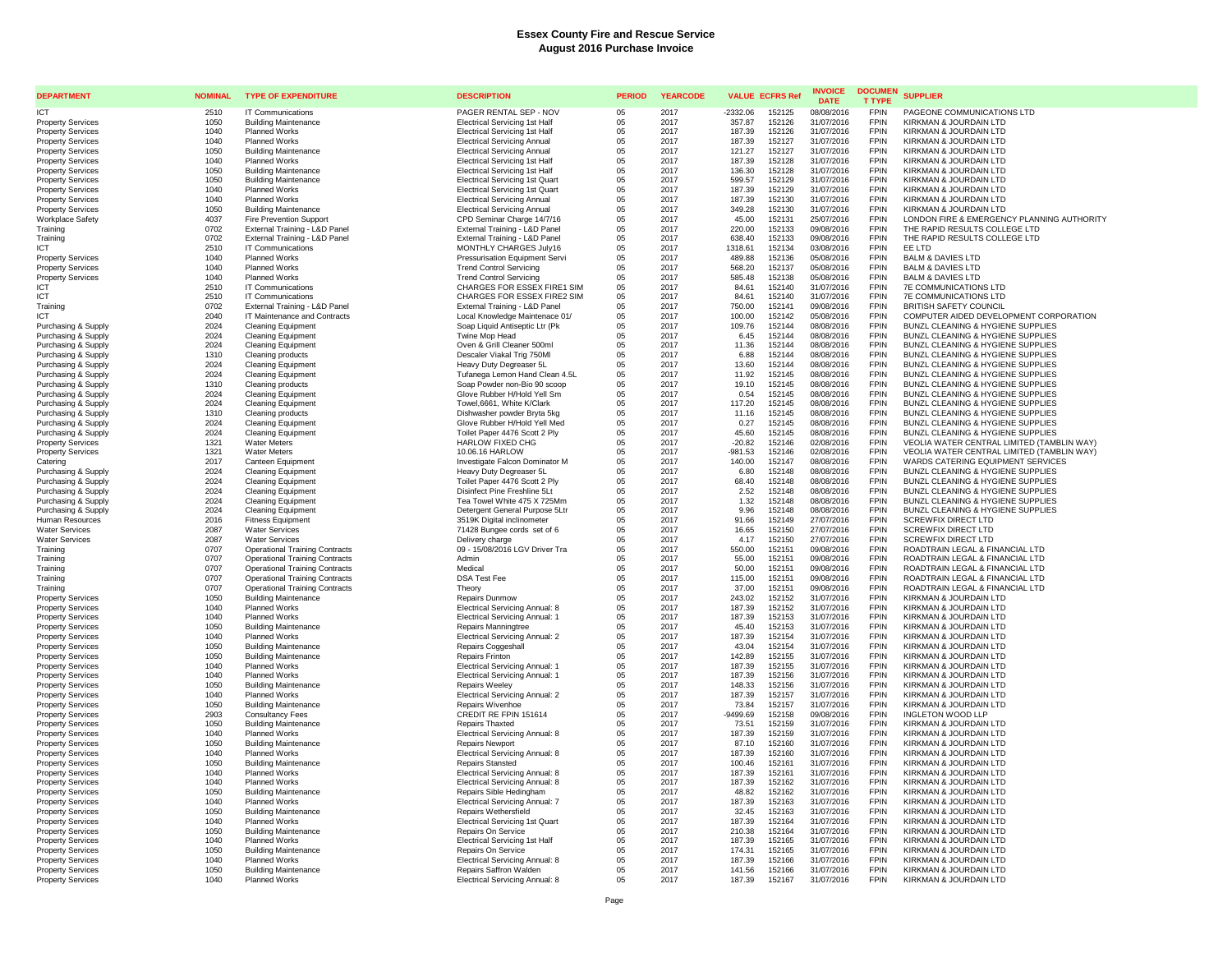| <b>DEPARTMENT</b>                                    | <b>NOMINAL</b> | <b>TYPE OF EXPENDITURE</b>                                 | <b>DESCRIPTION</b>                                               | <b>PERIOD</b> | <b>YEARCODE</b> |                   | <b>VALUE ECFRS Ref</b> | <b>INVOICE</b><br><b>DATE</b> | <b>DOCUMEN</b><br><b>T TYPE</b> | <b>SUPPLIER</b>                                                        |
|------------------------------------------------------|----------------|------------------------------------------------------------|------------------------------------------------------------------|---------------|-----------------|-------------------|------------------------|-------------------------------|---------------------------------|------------------------------------------------------------------------|
| <b>Property Services</b>                             | 1050           | <b>Building Maintenance</b>                                | Repairs Leaden Roding                                            | 05            | 2017            | 41.25             | 152167                 | 31/07/2016                    | <b>FPIN</b>                     | KIRKMAN & JOURDAIN LTD                                                 |
| <b>Property Services</b>                             | 1050           | <b>Building Maintenance</b>                                | <b>Repairs Halstead</b>                                          | 05            | 2017            | 61.43             | 152168                 | 31/07/2016                    | <b>FPIN</b>                     | KIRKMAN & JOURDAIN LTD                                                 |
| <b>Property Services</b>                             | 1040           | <b>Planned Works</b>                                       | Electrical Servicing Annual: 8                                   | 05            | 2017            | 187.39            | 152168                 | 31/07/2016                    | <b>FPIN</b>                     | KIRKMAN & JOURDAIN LTD                                                 |
| <b>Property Services</b>                             | 1040           | <b>Planned Works</b>                                       | Electrical Servicing Annual: 2                                   | 05            | 2017            | 187.39            | 152169                 | 31/07/2016                    | <b>FPIN</b>                     | KIRKMAN & JOURDAIN LTD                                                 |
| <b>Property Services</b>                             | 1050           | <b>Building Maintenance</b>                                | Repairs Brightlingsea                                            | 05            | 2017            | 112.07            | 152169                 | 31/07/2016                    | <b>FPIN</b><br><b>FPIN</b>      | KIRKMAN & JOURDAIN LTD                                                 |
| <b>Property Services</b>                             | 1040<br>1050   | Planned Works                                              | Electrical Servicing Annual: 2                                   | 05            | 2017<br>2017    | 187.39<br>22.76   | 152170                 | 31/07/2016                    | <b>FPIN</b>                     | KIRKMAN & JOURDAIN LTD<br>KIRKMAN & JOURDAIN LTD                       |
| <b>Property Services</b><br><b>Property Services</b> | 1050           | <b>Building Maintenance</b><br><b>Building Maintenance</b> | Repairs West Mersea<br>Repairs Tiptree                           | 05<br>05      | 2017            | 242.96            | 152170<br>152171       | 31/07/2016<br>31/07/2016      | <b>FPIN</b>                     | KIRKMAN & JOURDAIN LTD                                                 |
| <b>Property Services</b>                             | 1040           | <b>Planned Works</b>                                       | Electrical Servicing Annual: 2                                   | $0.5\,$       | 2017            | 187.39            | 152171                 | 31/07/2016                    | <b>FPIN</b>                     | KIRKMAN & JOURDAIN LTD                                                 |
| <b>Property Services</b>                             | 1040           | <b>Planned Works</b>                                       | Electrical Servicing Annual: 8                                   | 05            | 2017            | 187.39            | 152172                 | 31/07/2016                    | FPIN                            | KIRKMAN & JOURDAIN LTD                                                 |
| <b>Property Services</b>                             | 1050           | <b>Building Maintenance</b>                                | <b>Repairs Old Harlow</b>                                        | 05            | 2017            | 25.12             | 152172                 | 31/07/2016                    | <b>FPIN</b>                     | KIRKMAN & JOURDAIN LTD                                                 |
| Human Resources                                      | 0190           | Casual and Temporary Staff                                 | Casual and Temporary Staff                                       | 05            | 2017            | 37.35             | 152173                 | 02/08/2016                    | <b>FPIN</b>                     | REED SPECIALIST RECRUITMENT LIMITED                                    |
| Human Resources                                      | 0190           | Casual and Temporary Staff                                 | Casual and Temporary Staff                                       | 05            | 2017            | 3900.00           | 152174                 | 01/08/2016                    | <b>FPIN</b>                     | WADDINGTON BROWN LIMITED                                               |
| Human Resources                                      | 0190           | Casual and Temporary Staff                                 | Casual and Temporary Staff                                       | 05            | 2017            | 2120.00           | 152175                 | 08/08/2016                    | <b>FPIN</b>                     | WADDINGTON BROWN LIMITED                                               |
| Human Resources                                      | 0190           | Casual and Temporary Staff                                 | Casual and Temporary Staff                                       | 05            | 2017            | 3900.00           | 152176                 | 08/08/2016                    | FPIN                            | WADDINGTON BROWN LIMITED                                               |
| <b>ICT</b>                                           | 4005           | IT Consumables                                             | APPLE SMART KEYBOARD AND FOLIO                                   | 05            | 2017            | 210.94            | 152177                 | 08/08/2016                    | <b>FPIN</b>                     | CDW LTD                                                                |
| ICT                                                  | 4005           | <b>IT Consumables</b>                                      | APPLE SMART KEYBOARD AND FOLIO                                   | 05            | 2017            | 107.42            | 152177                 | 08/08/2016                    | <b>FPIN</b>                     | CDW LTD                                                                |
| <b>Property Services</b>                             | 1321           | <b>Water Meters</b>                                        | 02/08/16 GREAT BADDOW                                            | 05            | 2017            | 614.45            | 152178                 | 04/08/2016                    | <b>FPIN</b>                     | <b>ESSEX &amp; SUFFOLK WATER</b>                                       |
| <b>ICT</b>                                           | 4005<br>1050   | <b>IT Consumables</b><br><b>Building Maintenance</b>       | Gyration Wireless Keyboard & M                                   | 05<br>05      | 2017<br>2017    | 2340.00<br>209.65 | 152179<br>152180       | 09/08/2016<br>08/08/2016      | <b>FPIN</b><br><b>FPIN</b>      | DATA PRO IT LIMITED<br><b>BALM &amp; DAVIES LTD</b>                    |
| <b>Property Services</b><br><b>Property Services</b> | 1050           | <b>Building Maintenance</b>                                | Resampling following legionell<br>OOH Sat 25th June to investiga | 05            | 2017            | 508.20            | 152181                 | 08/08/2016                    | <b>FPIN</b>                     | <b>BALM &amp; DAVIES LTD</b>                                           |
| <b>Property Services</b>                             | 1050           | <b>Building Maintenance</b>                                | To check electric immersion he                                   | 05            | 2017            | 55.22             | 152182                 | 08/08/2016                    | <b>FPIN</b>                     | <b>BALM &amp; DAVIES LTD</b>                                           |
| <b>Property Services</b>                             | 1050           | <b>Building Maintenance</b>                                | Replace boiler PCB                                               | 05            | 2017            | 460.21            | 152183                 | 08/08/2016                    | <b>FPIN</b>                     | <b>BALM &amp; DAVIES LTD</b>                                           |
| <b>Property Services</b>                             | 1050           | <b>Building Maintenance</b>                                | To install replacement shower                                    | 05            | 2017            | 154.74            | 152184                 | 08/08/2016                    | <b>FPIN</b>                     | <b>BALM &amp; DAVIES LTD</b>                                           |
| <b>Property Services</b>                             | 1050           | <b>Building Maintenance</b>                                | cold tap on kitcehn sink not t                                   | 05            | 2017            | 51.39             | 152185                 | 08/08/2016                    | <b>FPIN</b>                     | <b>BALM &amp; DAVIES LTD</b>                                           |
| <b>Property Services</b>                             | 1050           | <b>Building Maintenance</b>                                | shower not working                                               | 05            | 2017            | 83.65             | 152186                 | 08/08/2016                    | <b>FPIN</b>                     | <b>BALM &amp; DAVIES LTD</b>                                           |
| <b>Property Services</b>                             | 1050           | <b>Building Maintenance</b>                                | attend to Mikro-fil unit atten                                   | 05            | 2017            | 73.62             | 152187                 | 08/08/2016                    | <b>FPIN</b>                     | <b>BALM &amp; DAVIES LTD</b>                                           |
| <b>Technical Services</b>                            | 2085           | <b>Breathing Apparatus</b>                                 | Ref Q4819: Cylinder recertific                                   | 05            | 2017            | 1140.00           | 152188                 | 02/08/2016                    | <b>FPIN</b>                     | AUK (RPE) LIMITED T/A AIRSERVICES (UK)                                 |
| Workshops Management                                 | 3050           | Leasing Charges                                            | Leasing Charges                                                  | 05            | 2017            | $-149.15$         | 152189                 | 02/08/2016                    | FPIN                            | LEX AUTOLEASE LTD                                                      |
| Training                                             | 0702           | External Training - L&D Panel                              | External Training - L&D Panel                                    | 05            | 2017            | 3872.50           | 152190                 | 29/07/2016                    | <b>FPIN</b>                     | DEVELOPMENT PROCESSES GROUP                                            |
| <b>Property Services</b>                             | 1050           | <b>Building Maintenance</b>                                | Renewal of Diplay Energy Certi                                   | 05            | 2017            | 500.00            | 152192                 | 31/07/2016                    | <b>FPIN</b>                     | <b>INGLETON WOOD LLP</b>                                               |
| <b>Property Services</b>                             | 1050           | <b>Building Maintenance</b>                                | Renewal of Diplay Energy Certi                                   | 05            | 2017            | 500.00            | 152192                 | 31/07/2016                    | <b>FPIN</b>                     | <b>INGLETON WOOD LLP</b>                                               |
| <b>Property Services</b>                             | 1050           | <b>Building Maintenance</b>                                | Renewal of Diplay Energy Certi                                   | 05            | 2017            | 500.00            | 152192                 | 31/07/2016                    | <b>FPIN</b>                     | <b>INGLETON WOOD LLP</b>                                               |
| <b>Property Services</b>                             | 1050<br>2903   | <b>Building Maintenance</b><br><b>Consultancy Fees</b>     | Renewal of Diplay Energy Certi<br>1617/399A - Drill Tower Crit   | 05<br>05      | 2017<br>2017    | 500.00<br>6409.09 | 152192<br>152194       | 31/07/2016<br>09/08/2016      | <b>FPIN</b><br><b>FPIN</b>      | <b>INGLETON WOOD LLP</b><br><b>INGLETON WOOD LLP</b>                   |
| <b>Property Services</b><br><b>Property Services</b> | 2903           | <b>Consultancy Fees</b>                                    | 1617/399B- Drill Tower Critt                                     | 05            | 2017            | 16552.80          | 152196                 | 09/08/2016                    | <b>FPIN</b>                     | <b>INGLETON WOOD LLP</b>                                               |
| <b>Stores</b>                                        | <b>B205</b>    | Stocks & WIP (Purchasing & Supply Stores)                  | Banner Large Lipped Paperclip                                    | 05            | 2017            | 10.60             | 152199                 | 09/08/2016                    | FPIN                            | BANNER BUSINESS SERVICES LTD                                           |
| Stores                                               | <b>B205</b>    | Stocks & WIP (Purchasing & Supply Stores)                  | Ban A4 Pp 2D Pres R/Bind 25 Wh                                   | 05            | 2017            | 25.68             | 152199                 | 09/08/2016                    | <b>FPIN</b>                     | BANNER BUSINESS SERVICES LTD                                           |
| Purchasing & Supply                                  | 4001           | Stationery                                                 | C4 Manilla Gusset Peel and Sea                                   | 05            | 2017            | 5.61              | 152199                 | 09/08/2016                    | <b>FPIN</b>                     | BANNER BUSINESS SERVICES LTD                                           |
| <b>Stores</b>                                        | B205           | Stocks & WIP (Purchasing & Supply Stores)                  | Bann Env 381X254 Pln 90G Ss Ma                                   | 05            | 2017            | 26.00             | 152199                 | 09/08/2016                    | FPIN                            | BANNER BUSINESS SERVICES LTD                                           |
| <b>Stores</b>                                        | <b>B205</b>    | Stocks & WIP (Purchasing & Supply Stores)                  | Bann Bullet Tip D/W Marker Gn                                    | 05            | 2017            | 16.00             | 152199                 | 09/08/2016                    | <b>FPIN</b>                     | <b>BANNER BUSINESS SERVICES LTD</b>                                    |
| <b>Stores</b>                                        | B205           | Stocks & WIP (Purchasing & Supply Stores)                  | Bann Env 229X162 Pln 90G Ss Ma                                   | 05            | 2017            | 9.74              | 152199                 | 09/08/2016                    | <b>FPIN</b>                     | BANNER BUSINESS SERVICES LTD                                           |
| <b>Stores</b>                                        | B205           | Stocks & WIP (Purchasing & Supply Stores)                  | Bann Bullet Tip D/W Marker Rd                                    | 05            | 2017            | 16.00             | 152199                 | 09/08/2016                    | <b>FPIN</b>                     | BANNER BUSINESS SERVICES LTD                                           |
| <b>Stores</b>                                        | <b>B205</b>    | Stocks & WIP (Purchasing & Supply Stores)                  | Ba Re Env 324X229 90G Wdw Ss W                                   | 05            | 2017            | 17.16             | 152199                 | 09/08/2016                    | <b>FPIN</b>                     | BANNER BUSINESS SERVICES LTD                                           |
| <b>Stores</b>                                        | <b>B205</b>    | Stocks & WIP (Purchasing & Supply Stores)                  | Bann Bullet Tip D/W Marker BI                                    | 05            | 2017            | 16.00             | 152199                 | 09/08/2016                    | <b>FPIN</b><br><b>FPIN</b>      | BANNER BUSINESS SERVICES LTD                                           |
| Purchasing & Supply                                  | 1310<br>2024   | Cleaning products                                          | Viakal Limescale Remover 500ML                                   | 05<br>05      | 2017            | 6.88              | 152201                 | 09/08/2016                    | <b>FPIN</b>                     | BUNZL CLEANING & HYGIENE SUPPLIES<br>BUNZL CLEANING & HYGIENE SUPPLIES |
| Purchasing & Supply                                  | 2024           | <b>Cleaning Equipment</b><br><b>Cleaning Equipment</b>     | Window Cleaner With Trigger 50<br>Keep Clean Rubber Gloves Yello | 05            | 2017<br>2017    | 1.06<br>0.54      | 152201<br>152201       | 09/08/2016<br>09/08/2016      | <b>FPIN</b>                     | BUNZL CLEANING & HYGIENE SUPPLIES                                      |
| Purchasing & Supply<br>Purchasing & Supply           | 2024           | Cleaning Equipment                                         | Cleanline Lavender Polish Aero                                   | 0.5           | 2017            | 3.40              | 152201                 | 09/08/2016                    | <b>FPIN</b>                     | BUNZL CLEANING & HYGIENE SUPPLIES                                      |
| Purchasing & Supply                                  | 2024           | <b>Cleaning Equipment</b>                                  | 6663 Scott Performance Hand To                                   | 05            | 2017            | 46.88             | 152201                 | 09/08/2016                    | FPIN                            | BUNZL CLEANING & HYGIENE SUPPLIES                                      |
| Purchasing & Supply                                  | 2024           | <b>Cleaning Equipment</b>                                  | Lifeguard 3 Way Toilet Cleaner                                   | 05            | 2017            | 4.28              | 152201                 | 09/08/2016                    | <b>FPIN</b>                     | BUNZL CLEANING & HYGIENE SUPPLIES                                      |
| Purchasing & Supply                                  | 2024           | <b>Cleaning Equipment</b>                                  | Shades Air Fresh Summer Flower                                   | 05            | 2017            | 0.92              | 152201                 | 09/08/2016                    | <b>FPIN</b>                     | BUNZL CLEANING & HYGIENE SUPPLIES                                      |
| Purchasing & Supply                                  | 2024           | <b>Cleaning Equipment</b>                                  | Dettol Antibacterial Surface C                                   | 05            | 2017            | 7.00              | 152201                 | 09/08/2016                    | FPIN                            | BUNZL CLEANING & HYGIENE SUPPLIES                                      |
| Purchasing & Supply                                  | 2024           | <b>Cleaning Equipment</b>                                  | Cleanline Heavy Duty Degreaser                                   | 05            | 2017            | 3.40              | 152201                 | 09/08/2016                    | <b>FPIN</b>                     | BUNZL CLEANING & HYGIENE SUPPLIES                                      |
| Purchasing & Supply                                  | 2024           | <b>Cleaning Equipment</b>                                  | 8577 Scott Folded Toilet Tissu                                   | 05            | 2017            | 22.80             | 152201                 | 09/08/2016                    | <b>FPIN</b>                     | BUNZL CLEANING & HYGIENE SUPPLIES                                      |
| Purchasing & Supply                                  | 2024           | <b>Cleaning Equipment</b>                                  | Stockinette Dishcloth Super BI                                   | 05            | 2017            | 3.46              | 152201                 | 09/08/2016                    | <b>FPIN</b>                     | BUNZL CLEANING & HYGIENE SUPPLIES                                      |
| Purchasing & Supply                                  | 2024           | <b>Cleaning Equipment</b>                                  | Cleanline Thin Bleach 4.5% 5L                                    | 05            | 2017            | 2.58              | 152201                 | 09/08/2016                    | <b>FPIN</b>                     | BUNZL CLEANING & HYGIENE SUPPLIES                                      |
| <b>Water Services</b>                                | 2087           | <b>Water Services</b>                                      | Padlock, Brass 25mm. (Dry Riser                                  | 05            | 2017            | 142.08            | 152204                 | 10/08/2016                    | FPIN<br><b>FPIN</b>             | BRENTWOOD LOCK & SAFE CO LTD                                           |
| ICT<br><b>ICT</b>                                    | 2510<br>2510   | IT Communications<br>IT Communications                     | MOBILE / DATA CHARGES<br>MOBILE / DATA CHARGES                   | 05<br>05      | 2017<br>2017    | 98.00<br>3316.82  | 152210<br>152211       | 10/08/2016<br>10/08/2016      | <b>FPIN</b>                     | O2 (UK) LIMITED<br>O2 (UK) LIMITED                                     |
| <b>Property Services</b>                             | 4003           | Postage Direct Mailing & Carriage                          | Mail Services - Jul 16                                           | 05            | 2017            | 4.18              | 152213                 | 08/08/2016                    | <b>FPIN</b>                     | ROYAL MAIL GROUP LIMITED                                               |
| Purchasing & Supply                                  | 4001           | Stationery                                                 | WB GLUE STICK MEDIUM 20G                                         | 05            | 2017            | 1.17              | 152214                 | 09/08/2016                    | <b>FPIN</b>                     | OFFICE IS LIMITED                                                      |
| <b>Stores</b>                                        | B205           | Stocks & WIP (Purchasing & Supply Stores)                  | Glove Dispoable Purple Nitrile                                   | 05            | 2017            | 178.50            | 152215                 | 10/08/2016                    | <b>FPIN</b>                     | S P SERVICES (UK) LTD                                                  |
| Stores                                               | B205           | Stocks & WIP (Purchasing & Supply Stores)                  | Glove Disposable Purple Nitril                                   | 05            | 2017            | 178.50            | 152215                 | 10/08/2016                    | <b>FPIN</b>                     | S P SERVICES (UK) LTD                                                  |
| <b>Stores</b>                                        | <b>B205</b>    | Stocks & WIP (Purchasing & Supply Stores)                  | Glove Disposable Purple Nitril                                   | 05            | 2017            | 178.50            | 152215                 | 10/08/2016                    | <b>FPIN</b>                     | S P SERVICES (UK) LTD                                                  |
| Purchasing & Supply                                  | 4001           | Stationery                                                 | A4 Clear Punched Pocket Pack 1                                   | 05            | 2017            | 7.30              | 152216                 | 09/08/2016                    | FPIN                            | OFFICE IS LIMITED                                                      |
| Purchasing & Supply                                  | 4001           | Stationery                                                 | Self Stick Note 76X76Mm Yellow                                   | 05            | 2017            | 54.50             | 152216                 | 09/08/2016                    | <b>FPIN</b>                     | OFFICE IS LIMITED                                                      |
| Purchasing & Supply                                  | 4001           | Stationery                                                 | Medium Ballpoint Pen Black                                       | 05            | 2017            | 12.00             | 152216                 | 09/08/2016                    | <b>FPIN</b>                     | OFFICE IS LIMITED                                                      |
| Purchasing & Supply                                  | 4001           | Stationen                                                  | <b>Blu Tack Adhesive</b>                                         | 05            | 2017            | 26.80             | 152216                 | 09/08/2016                    | <b>FPIN</b>                     | OFFICE IS LIMITED                                                      |
| Purchasing & Supply                                  | 4001           | Stationery                                                 | 5 Star Chart Pin Assorted Cols                                   | 05            | 2017            | 7.80              | 152216                 | 09/08/2016                    | <b>FPIN</b><br><b>FPIN</b>      | OFFICE IS LIMITED                                                      |
| Purchasing & Supply                                  | 4001           | Stationery                                                 | A4 80gsm High White Recycled C                                   | 0.5           | 2017            | 26.00             | 152217                 | 09/08/2016                    | <b>FPIN</b>                     | OFFICE IS LIMITED                                                      |
| Purchasing & Supply<br>Catering                      | 4001<br>4130   | Stationery<br><b>Hospitality &amp; Entertaining</b>        | Permanent Bullet Marker Black<br><b>KP-MESSCLUB</b>              | 05<br>$0.5\,$ | 2017<br>2017    | 2.50<br>66.05     | 152217<br>152218       | 09/08/2016<br>01/08/2016      | <b>FPIN</b>                     | OFFICE IS LIMITED<br><b>BARRETTS PERFECT BUNS</b>                      |
| Catering                                             | 4130           | <b>Hospitality &amp; Entertaining</b>                      | <b>KP - MESSCLUB</b>                                             | 05            | 2017            | 18.69             | 152219                 | 05/08/2016                    | FPIN                            | DONALD FREESTON                                                        |
| Catering                                             | 4130           | Hospitality & Entertaining                                 | <b>KP - MESSCLUB</b>                                             | 05            | 2017            | 77.21             | 152220                 | 08/08/2016                    | <b>FPIN</b>                     | DONALD FREESTON                                                        |
| Catering                                             | 4130           | Hospitality & Entertaining                                 | <b>KP - MESSCLUB</b>                                             | 0.5           | 2017            | 41.98             | 152221                 | 09/08/2016                    | <b>FPIN</b>                     | <b>DONALD FREESTON</b>                                                 |
| Catering                                             | 4130           | <b>Hospitality &amp; Entertaining</b>                      | <b>KP - MESSCLUB</b>                                             | 05            | 2017            | 47.87             | 152222                 | 10/08/2016                    | <b>FPIN</b>                     | <b>DONALD FREESTON</b>                                                 |
| Catering                                             | 4130           | <b>Hospitality &amp; Entertaining</b>                      | <b>KP-MESSCLUB</b>                                               | 05            | 2017            | 29.77             | 152223                 | 11/08/2016                    | <b>FPIN</b>                     | <b>DONALD FREESTON</b>                                                 |
| <b>Property Services</b>                             | 1050           | <b>Building Maintenance</b>                                | To carry out various repairs t                                   | 05            | 2017            | 1444.23           | 152224                 | 08/08/2016                    | <b>FPIN</b>                     | <b>BALM &amp; DAVIES LTD</b>                                           |
| <b>Property Services</b>                             | 1050           | <b>Building Maintenance</b>                                | Investigate non confirmed acti                                   | 05            | 2017            | 151.88            | 152225                 | 09/08/2016                    | <b>FPIN</b>                     | <b>BLAKE CONTRACTORS LTD</b>                                           |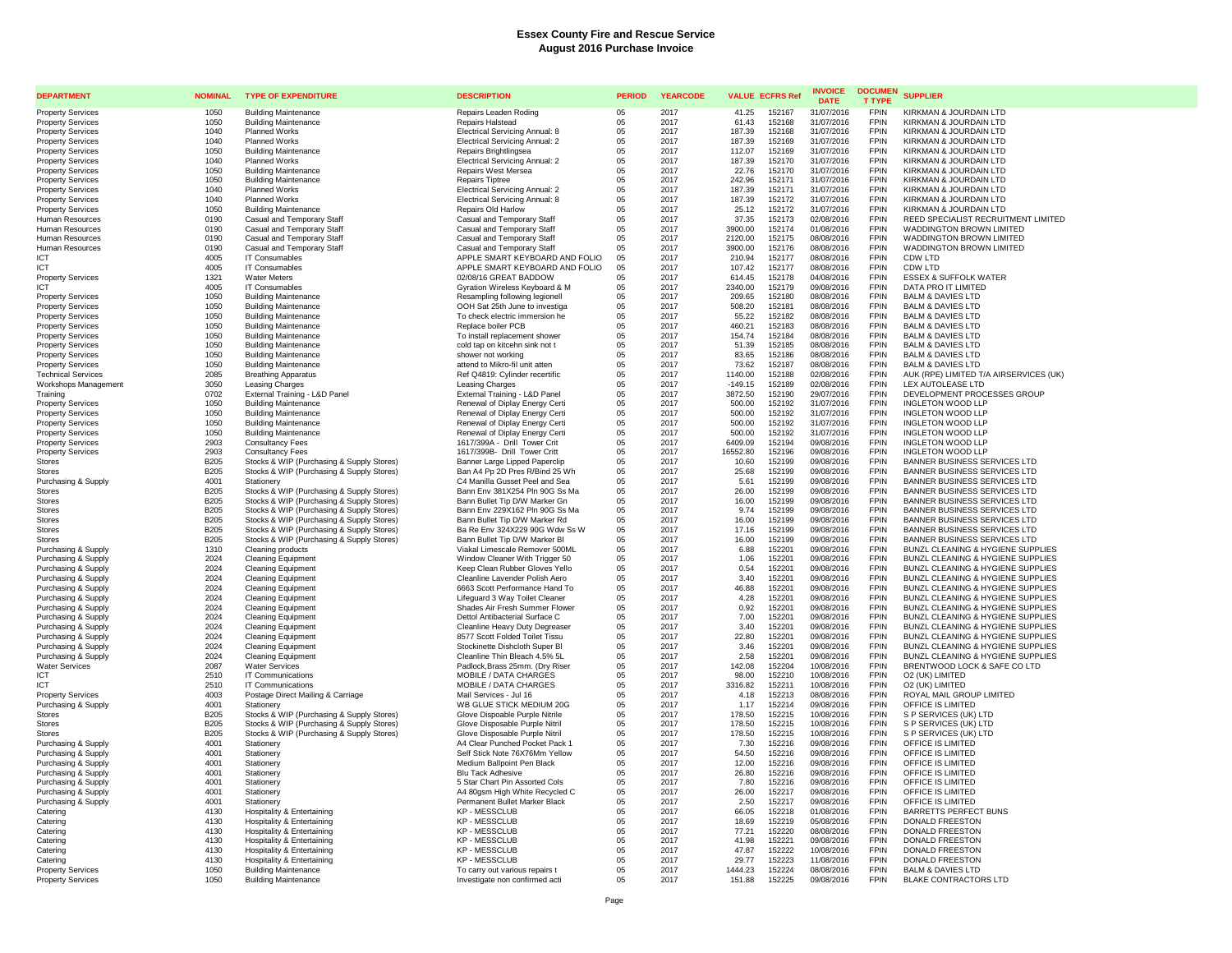| <b>DEPARTMENT</b>                      | <b>NOMINAL</b> | <b>TYPE OF EXPENDITURE</b>                                    | <b>DESCRIPTION</b>                                             | <b>PERIOD</b> | <b>YEARCODE</b> | <b>VALUE ECFRS Ref</b> |                  | <b>INVOICE</b><br><b>DATE</b> | <b>DOCUMEN</b><br><b>T TYPE</b> | <b>SUPPLIER</b>                                 |
|----------------------------------------|----------------|---------------------------------------------------------------|----------------------------------------------------------------|---------------|-----------------|------------------------|------------------|-------------------------------|---------------------------------|-------------------------------------------------|
| Purchasing & Supply                    | 2024           | Cleaning Equipment                                            | Shades Air Freshener Summer Fl                                 | 05            | 2017            | 3.68                   | 152226           | 09/08/2016                    | <b>FPIN</b>                     | BUNZL CLEANING & HYGIENE SUPPLIES               |
| Purchasing & Supply                    | 2024           | <b>Cleaning Equipment</b>                                     | Tufanega Lemon Hand Clean 4.5L                                 | 05            | 2017            | 35.76                  | 152226           | 09/08/2016                    | FPIN                            | BUNZL CLEANING & HYGIENE SUPPLIES               |
| Purchasing & Supply                    | 2024           | <b>Cleaning Equipment</b>                                     | Greenline Hard Surface Cleaner                                 | 05            | 2017            | 22.64                  | 152226           | 09/08/2016                    | <b>FPIN</b>                     | BUNZL CLEANING & HYGIENE SUPPLIES               |
| Purchasing & Supply                    | 1310           | Cleaning products                                             | Descaler Viakal Trig 750Ml                                     | 05            | 2017            | 3.44                   | 152226           | 09/08/2016                    | <b>FPIN</b>                     | BUNZL CLEANING & HYGIENE SUPPLIES               |
| Purchasing & Supply                    | 2024           | <b>Cleaning Equipment</b>                                     | Detergent General Purpose 5Ltr                                 | 05            | 2017            | 9.96                   | 152226           | 09/08/2016                    | <b>FPIN</b>                     | BUNZL CLEANING & HYGIENE SUPPLIES               |
| Purchasing & Supply                    | 2024           | <b>Cleaning Equipment</b>                                     | Aluminium Mop Handle Yellow Gr                                 | 05            | 2017            | 9.00                   | 152226           | 09/08/2016                    | <b>FPIN</b>                     | BUNZL CLEANING & HYGIENE SUPPLIES               |
| Purchasing & Supply                    | 2024           | <b>Cleaning Equipment</b>                                     | Wood Polish 400ml                                              | 05            | 2017            | 8.50                   | 152226           | 09/08/2016                    | FPIN                            | BUNZL CLEANING & HYGIENE SUPPLIES               |
| Catering                               | 2017           | Canteen Equipment                                             | Salt Dishwasher Salt 25Kg                                      | 05            | 2017            | 19.92                  | 152226           | 09/08/2016                    | <b>FPIN</b>                     | BUNZL CLEANING & HYGIENE SUPPLIES               |
| Purchasing & Supply                    | 2024           | <b>Cleaning Equipment</b>                                     | 6332 Hair & Body Shower Gel (1                                 | 05            | 2017            | 89.18                  | 152226           | 09/08/2016                    | <b>FPIN</b>                     | BUNZL CLEANING & HYGIENE SUPPLIES               |
| Purchasing & Supply                    | 2024           | <b>Cleaning Equipment</b>                                     | Bleach Liquid 4.5% (Freshline)                                 | 05            | 2017            | 5.16                   | 152226           | 09/08/2016                    | <b>FPIN</b>                     | BUNZL CLEANING & HYGIENE SUPPLIES               |
| Purchasing & Supply                    | 2024           | <b>Cleaning Equipment</b>                                     | Heavy Duty Degreaser 5L                                        | 05            | 2017            | 6.80                   | 152226           | 09/08/2016                    | <b>FPIN</b>                     | BUNZL CLEANING & HYGIENE SUPPLIES               |
| Purchasing & Supply                    | 2024           | <b>Cleaning Equipment</b>                                     | Lifequard 3 Way Cleaner 1L                                     | $0.5^{\circ}$ | 2017            | 17.12                  | 152226           | 09/08/2016                    | <b>FPIN</b>                     | BUNZL CLEANING & HYGIENE SUPPLIES               |
| Purchasing & Supply                    | 1310           | Cleaning products                                             | Dishwasher powder Bryta 5kg                                    | 05            | 2017            | 22.32                  | 152226           | 09/08/2016                    | <b>FPIN</b>                     | BUNZL CLEANING & HYGIENE SUPPLIES               |
| Purchasing & Supply                    | 2024           | <b>Cleaning Equipment</b>                                     | Dust Pan & Brush Set                                           | 05            | 2017            | 4.16                   | 152226           | 09/08/2016                    | <b>FPIN</b>                     | BUNZL CLEANING & HYGIENE SUPPLIES               |
| Purchasing & Supply                    | 2024           | <b>Cleaning Equipment</b>                                     | Wash Leather 600 X 600Mm                                       | 05            | 2017            | 9.12                   | 152226           | 09/08/2016                    | <b>FPIN</b>                     | BUNZL CLEANING & HYGIENE SUPPLIES               |
| Purchasing & Supply                    | 2024           | <b>Cleaning Equipment</b>                                     | Metal Polish 150ml                                             | 05            | 2017            | 15.36                  | 152226           | 09/08/2016                    | <b>FPIN</b>                     | BUNZL CLEANING & HYGIENE SUPPLIES               |
| Catering                               | 2017           | Canteen Equipment                                             | Scour Pad Grn 225X150Mm Pk10                                   | 05            | 2017            | 3.84                   | 152226           | 09/08/2016                    | <b>FPIN</b>                     | BUNZL CLEANING & HYGIENE SUPPLIES               |
| Purchasing & Supply                    | 2024           | <b>Cleaning Equipment</b>                                     | Towel, 6661, White K/Clark                                     | 05            | 2017            | 93.76                  | 152226           | 09/08/2016                    | <b>FPIN</b>                     | BUNZL CLEANING & HYGIENE SUPPLIES               |
| <b>Technical Services</b>              | 2031           | Managed Personal Protective Equipment                         | Activity no. 68420                                             | 05            | 2017            | 18.21                  | 152227           | 25/07/2016                    | <b>FPIN</b>                     | <b>BALLYCLARE LIMITED</b>                       |
| Catering                               | 4130           | Hospitality & Entertaining                                    | <b>KP MESSCLUB</b>                                             | 05            | 2017            | 207.35                 | 152228           | 09/08/2016                    | <b>FPIN</b>                     | <b>BRAKE BROS LTD</b>                           |
| Catering                               | 4130           | <b>Hospitality &amp; Entertaining</b>                         | <b>KP MESSCLUB</b>                                             | 05            | 2017            | 72.85                  | 152229           | 25/07/2016                    | <b>FPIN</b><br><b>FPIN</b>      | <b>BARRETTS PERFECT BUNS</b>                    |
| Catering                               | 4130           | <b>Hospitality &amp; Entertaining</b>                         | <b>KP MESSCLUB</b>                                             | 05            | 2017            | 229.61                 | 152230           | 04/08/2016                    |                                 | H&J FOODS LTD T/A OLYMPIC FOODS                 |
| Catering                               | 4130           | <b>Hospitality &amp; Entertaining</b>                         | <b>KP MESSCLUB</b>                                             | 05            | 2017            | 149.61                 | 152231           | 05/08/2016                    | <b>FPIN</b><br><b>FPIN</b>      | H&J FOODS LTD T/A OLYMPIC FOODS                 |
| Catering                               | 4130<br>4130   | Hospitality & Entertaining                                    | <b>KP MESSCLUB</b><br><b>KP MESSCLUB</b>                       | 05<br>05      | 2017<br>2017    | 137.81<br>59.77        | 152232<br>152233 | 10/08/2016<br>08/08/2016      | <b>FPIN</b>                     | H&J FOODS LTD T/A OLYMPIC FOODS<br>DIRECT MEATS |
| Catering                               | 4130           | Hospitality & Entertaining                                    |                                                                |               |                 |                        |                  |                               | <b>FPIN</b>                     | <b>DIRECT MEATS</b>                             |
| Catering                               | 1050           | <b>Hospitality &amp; Entertaining</b><br>Building Maintenance | <b>KP MESSCLUB</b>                                             | 05            | 2017<br>2017    | 68.21<br>138.00        | 152234<br>152236 | 10/08/2016<br>09/08/2016      | <b>FPIN</b>                     | JACKSON LIFT SERVICES LTD                       |
| <b>Property Services</b><br><b>ICT</b> | 4005           | IT Consumables                                                | Auto dialler not connecting to<br>P12/TK 1 PROGRAMMING TOOLKIT | 05<br>05      | 2017            | 230.00                 | 152237           | 10/08/2016                    | <b>FPIN</b>                     | DATANET                                         |
| <b>ICT</b>                             | 4005           | IT Consumables                                                | NWD VIA INTERLINK EXPRESS NEXT                                 | 05            | 2017            | 11.00                  | 152237           | 10/08/2016                    | <b>FPIN</b>                     | DATANET                                         |
| Workshops Management                   | 3201           | Petrol and Diese                                              | Petrol and Diese                                               | 05            | 2017            | 2596.23                | 152238           | 04/08/2016                    | <b>FPIN</b>                     | CERTAS ENERGY UK LTD                            |
| <b>Property Services</b>               | 1050           | <b>Building Maintenance</b>                                   | Initial attendance to investig                                 | 05            | 2017            | 100.38                 | 152239           | 09/08/2016                    | <b>FPIN</b>                     | <b>BALM &amp; DAVIES LTD</b>                    |
|                                        | 4130           |                                                               |                                                                |               | 2017            |                        | 152240           | 05/08/2016                    | <b>FPIN</b>                     | H&J FOODS LTD T/A OLYMPIC FOODS                 |
| Catering<br><b>ICT</b>                 | 4005           | Hospitality & Entertaining<br><b>IT Consumables</b>           | CREDIT RE FPIN 152004<br>APPLE PENCIL STYLUS FOR 12.9-I        | 05<br>05      | 2017            | $-19.85$<br>61.05      | 152241           | 10/08/2016                    | <b>FPIN</b>                     | CDW LTD                                         |
| <b>ICT</b>                             | 4005           | IT Consumables                                                | APPLE PENCIL STYLUS FOR 12.9-I                                 | 05            | 2017            | 122.10                 | 152241           | 10/08/2016                    | <b>FPIN</b>                     | CDW LTD                                         |
| Purchasing & Supply                    | 0190           | Casual and Temporary Staff                                    | Casual and Temporary Staff                                     | 05            | 2017            | 480.00                 | 152242           | 08/08/2016                    | <b>FPIN</b>                     | A & J RECRUITMENT LTD                           |
| ICT                                    | 4005           | <b>IT Consumables</b>                                         | Battery AA LR6 Alkaline (Durac                                 | 05            | 2017            | 180.00                 | 152243           | 08/08/2016                    | <b>FPIN</b>                     | ALLBATTERIES UK LTD                             |
| <b>Community Safety</b>                | 4019           | <b>Community Safety</b>                                       | Production of Community DEvelo                                 | 05            | 2017            | 95.00                  | 152244           | 02/08/2016                    | <b>FPIN</b>                     | J F M DESIGNS                                   |
| <b>Technical Services</b>              | 2032           | Operational Equip-Initial Purchase                            | Essex Fire Face Fit Testing 12                                 | 05            | 2017            | 2700.00                | 152245           | 10/08/2016                    | <b>FPIN</b>                     | <b>ARCO LTD</b>                                 |
| <b>Technical Services</b>              | 2032           | Operational Equip-Initial Purchase                            | Essex Fire Face FitTesting Day                                 | 05            | 2017            | 1200.00                | 152245           | 10/08/2016                    | <b>FPIN</b>                     | <b>ARCO LTD</b>                                 |
| Purchasing & Supply                    | 2024           | <b>Cleaning Equipment</b>                                     | Dettol Antibacterial Surface C                                 | 05            | 2017            | 21.00                  | 152246           | 10/08/2016                    | <b>FPIN</b>                     | BUNZL CLEANING & HYGIENE SUPPLIES               |
| Purchasing & Supply                    | 2024           | Cleaning Equipment                                            | Window Cleaner With Trigger 50                                 | 05            | 2017            | 2.12                   | 152246           | 10/08/2016                    | <b>FPIN</b>                     | <b>BUNZL CLEANING &amp; HYGIENE SUPPLIES</b>    |
| Purchasing & Supply                    | 2024           | <b>Cleaning Equipment</b>                                     | Swarfega Lemon Hand Cleaner 4L                                 | 05            | 2017            | 11.92                  | 152246           | 10/08/2016                    | <b>FPIN</b>                     | BUNZL CLEANING & HYGIENE SUPPLIES               |
| Purchasing & Supply                    | 2024           | <b>Cleaning Equipment</b>                                     | Yard Broom Bassine 13/33CM (EA                                 | 05            | 2017            | 1.62                   | 152246           | 10/08/2016                    | <b>FPIN</b>                     | BUNZL CLEANING & HYGIENE SUPPLIES               |
| Purchasing & Supply                    | 1310           | Cleaning products                                             | Bryta Dishwasher Powder 5KG (E                                 | 05            | 2017            | 22.32                  | 152246           | 10/08/2016                    | <b>FPIN</b>                     | BUNZL CLEANING & HYGIENE SUPPLIES               |
| Purchasing & Supply                    | 2024           | <b>Cleaning Equipment</b>                                     | Cleanline Lavender Polish Aero                                 | 05            | 2017            | 1.70                   | 152246           | 10/08/2016                    | <b>FPIN</b>                     | BUNZL CLEANING & HYGIENE SUPPLIES               |
| Purchasing & Supply                    | 2024           | <b>Cleaning Equipment</b>                                     | 6663 Scott Performance Hand To                                 | 05            | 2017            | 164.08                 | 152246           | 10/08/2016                    | <b>FPIN</b>                     | BUNZL CLEANING & HYGIENE SUPPLIES               |
| Purchasing & Supply                    | 2024           | <b>Cleaning Equipment</b>                                     | Stockinette Dishcloth Super BI                                 | 05            | 2017            | 5.19                   | 152246           | 10/08/2016                    | <b>FPIN</b>                     | BUNZL CLEANING & HYGIENE SUPPLIES               |
| Catering                               | 2017           | Canteen Equipment                                             | Granular Salt 25KG (EA) 299-00                                 | 05            | 2017            | 6.64                   | 152246           | 10/08/2016                    | <b>FPIN</b>                     | BUNZL CLEANING & HYGIENE SUPPLIES               |
| Purchasing & Supply                    | 2024           | Cleaning Equipment                                            | 6331 Kleenex Everyday Use Hand                                 | 05            | 2017            | 26.47                  | 152246           | 10/08/2016                    | <b>FPIN</b>                     | BUNZL CLEANING & HYGIENE SUPPLIES               |
| <b>Property Services</b>               | 1050           | <b>Building Maintenance</b>                                   | To repair barrier - jamming mi                                 | 05            | 2017            | 187.00                 | 152247           | 08/08/2016                    | <b>FPIN</b>                     | HS DOOR SYSTEMS LTD                             |
| <b>Property Services</b>               | 4003           | Postage Direct Mailing & Carriage                             | Mail Services - Jul 16                                         | 05            | 2017            | 54.59                  | 152248           | 08/08/2016                    | <b>FPIN</b>                     | ROYAL MAIL GROUP LIMITED                        |
| Workshops Management                   | 3050           | <b>Leasing Charges</b>                                        | Leasing Charges                                                | 05            | 2017            | 20.00                  | 152249           | 07/08/2016                    | <b>FPIN</b>                     | LEX AUTOLEASE LTD                               |
| Workshops Management                   | 3050           | <b>Leasing Charges</b>                                        | Leasing Charges                                                | 05            | 2017            | 2.50                   | 152250           | 07/08/2016                    | <b>FPIN</b>                     | LEX AUTOLEASE LTD                               |
| <b>Property Services</b>               | 1050           | <b>Building Maintenance</b>                                   | Springs lost tension and cable                                 | 05            | 2017            | 1064.00                | 152251           | 11/08/2016                    | <b>FPIN</b>                     | HS DOOR SYSTEMS LTD                             |
| <b>Property Services</b>               | 1330           | <b>Building Cleaning</b>                                      | Kitchen Deep Clean                                             | 05            | 2017            | 234.08                 | 152252           | 31/07/2016                    | <b>FPIN</b>                     | MONTHIND CLEAN LLP                              |
| <b>Property Services</b>               | 1330           | <b>Building Cleaning</b>                                      | Kitchen Deep Clean                                             | 05            | 2017            | 178.50                 | 152252           | 31/07/2016                    | <b>FPIN</b>                     | MONTHIND CLEAN LLP                              |
| <b>Property Services</b>               | 1330           | <b>Building Cleaning</b>                                      | Kitchen Deep Clean                                             | 05            | 2017            | 362.85                 | 152252           | 31/07/2016                    | <b>FPIN</b>                     | MONTHIND CLEAN LLP                              |
| <b>Property Services</b>               | 1330           | <b>Building Cleaning</b>                                      | Kitchen Deep Clean                                             | 05            | 2017            | 188.50                 | 152252           | 31/07/2016                    | <b>FPIN</b>                     | MONTHIND CLEAN LLP                              |
| Safer Comms Admin                      | 0190           | Casual and Temporary Staff                                    | Casual and Temporary Staff                                     | 05            | 2017            | 508.01                 | 152253           | 29/07/2016                    | <b>FPIN</b>                     | REED SPECIALIST RECRUITMENT LIMITED             |
| Purchasing & Supply                    | 0190           | Casual and Temporary Staff                                    | Casual and Temporary Staff                                     | 05            | 2017            | 512.08                 | 152254           | 11/08/2016                    | <b>FPIN</b>                     | SUCCESS RECRUIT LIMITED                         |
| <b>Stores</b>                          | B205           | Stocks & WIP (Purchasing & Supply Stores)                     | CE401A Cyan Toner HP507A - 600                                 | 05            | 2017            | 680.10                 | 152255           | 09/08/2016                    | <b>FPIN</b>                     | <b>XMA LIMITED</b>                              |
| <b>Stores</b>                          | <b>B205</b>    | Stocks & WIP (Purchasing & Supply Stores)                     | CE402A Yellow Toner HP507A - 6                                 | 05            | 2017            | 408.06                 | 152255           | 09/08/2016                    | <b>FPIN</b>                     | <b>XMA LIMITED</b>                              |
| <b>Stores</b>                          | <b>B205</b>    | Stocks & WIP (Purchasing & Supply Stores)                     | CE403A Magenta Toner HP507A -                                  | 05            | 2017            | 952.14                 | 152255           | 09/08/2016                    | <b>FPIN</b>                     | <b>XMA LIMITED</b>                              |
| Human Resources                        | 0190           | Casual and Temporary Staff                                    | Casual and Temporary Staff                                     | 05            | 2017            | 339.58                 | 152256           | 22/07/2016                    | <b>FPIN</b>                     | REED SPECIALIST RECRUITMENT LIMITED             |
| Safer Comms Admir                      | 0190           | Casual and Temporary Staff                                    | Casual and Temporary Staff                                     | 05            | 2017            | 524.29                 | 152257           | 22/07/2016                    | <b>FPIN</b>                     | REED SPECIALIST RECRUITMENT LIMITED             |
| Purchasing & Supply                    | 2024           | <b>Cleaning Equipment</b>                                     | Henry Vacuum cleaner                                           | 05            | 2017            | 86.24                  | 152258           | 08/08/2016                    | FPIN                            | NUMATIC INTERNATIONAL LTD                       |
| Training                               | 0715           | In House Operational Training                                 | In House Operational Training                                  | 05            | 2017            | 65.00                  | 152259           | 11/08/2016                    | <b>FPIN</b>                     | <b>NUCO TRAINING LTD</b>                        |
| <b>Property Services</b>               | 1330           | Building Cleaning                                             | Deep clean of Gym at KP                                        | 05            | 2017            | 175.00                 | 152260           | 11/08/2016                    | <b>FPIN</b>                     | PARKVALE SERVICES LTD                           |
| <b>Community Safety</b>                | 4019           | <b>Community Safety</b>                                       | EXPENSES JULY 2016                                             | 05            | 2017            | 57.60                  | 152265           | 11/08/2016                    | <b>FPIN</b>                     | <b>STAFF</b>                                    |
| <b>Community Safety</b>                | 4019           | <b>Community Safety</b>                                       | EXPENSES JULY 2016                                             | 05            | 2017            | 72.45                  | 152266           | 02/08/2016                    | <b>FPIN</b>                     | <b>STAFF</b>                                    |
| Operations - USAR                      | 2030           | <b>Operational Equipment Support</b>                          | 100SANJ21 SANJ Handheld radio                                  | 05            | 2017            | 263.33                 | 152267           | 09/08/2016                    | <b>FPIN</b><br><b>FPIN</b>      | AIRWAVE SOLUTIONS LTD                           |
| Operations - USAR                      | 2030<br>4008   | <b>Operational Equipment Support</b>                          | 100SANJ21 Monthly charge                                       | 05            | 2017            | 131.66                 | 152267           | 09/08/2016<br>09/08/2016      | <b>EPIN</b>                     | AIRWAVE SOLUTIONS LTD                           |
| Corporate Comms<br>ICT                 | 2040           | Media Expenses                                                | 100SANJ21 Monthly charge<br>Ground Base Monthly Maintenanc     | 05<br>05      | 2017<br>2017    | 131.66                 | 152267<br>152267 | 09/08/2016                    | FPIN                            | AIRWAVE SOLUTIONS LTD<br>AIRWAVE SOLUTIONS LTD  |
| ICT                                    | 2040           | IT Maintenance and Contracts<br>IT Maintenance and Contracts  | Monthly Maintenance SanH                                       | 05            | 2017            | 1313.41                | 152267           | 09/08/2016                    | <b>FPIN</b>                     | AIRWAVE SOLUTIONS LTD                           |
| Operations                             | 6887           | <b>Events Payments</b>                                        | Vango Jupiter Sleeping Bag                                     | $0.5^{\circ}$ | 2017            | 1150.88<br>56.64       | 152268           | 25/07/2016                    | <b>FPIN</b>                     | <b>GO OUTDOORS LIMITED</b>                      |
| Operations                             | 6887           | <b>Events Payments</b>                                        | Hi Gear YHA Sleeping Bag Liner                                 | 05            | 2017            | 49.92                  | 152268           | 25/07/2016                    | <b>FPIN</b>                     | <b>GO OUTDOORS LIMITED</b>                      |
| Operations                             | 6887           | <b>Events Payments</b>                                        | Hi Gear Single Flock Airbed                                    | 05            | 2017            | 15.00                  | 152268           | 25/07/2016                    | <b>FPIN</b>                     | <b>GO OUTDOORS LIMITED</b>                      |
| Training                               | 4111           | Subsistence Allowances                                        | Subsistence Allowances                                         | 05            | 2017            | 60.00                  | 152269           | 29/07/2016                    | <b>FPIN</b>                     | JERSEY JOE'S                                    |
| Training                               | 4111           | Subsistence Allowances                                        | Subsistence Allowances                                         | 05            | 2017            | 24.00                  | 152269           | 29/07/2016                    | <b>FPIN</b>                     | JERSEY JOE'S                                    |
|                                        |                |                                                               |                                                                |               |                 |                        |                  |                               |                                 |                                                 |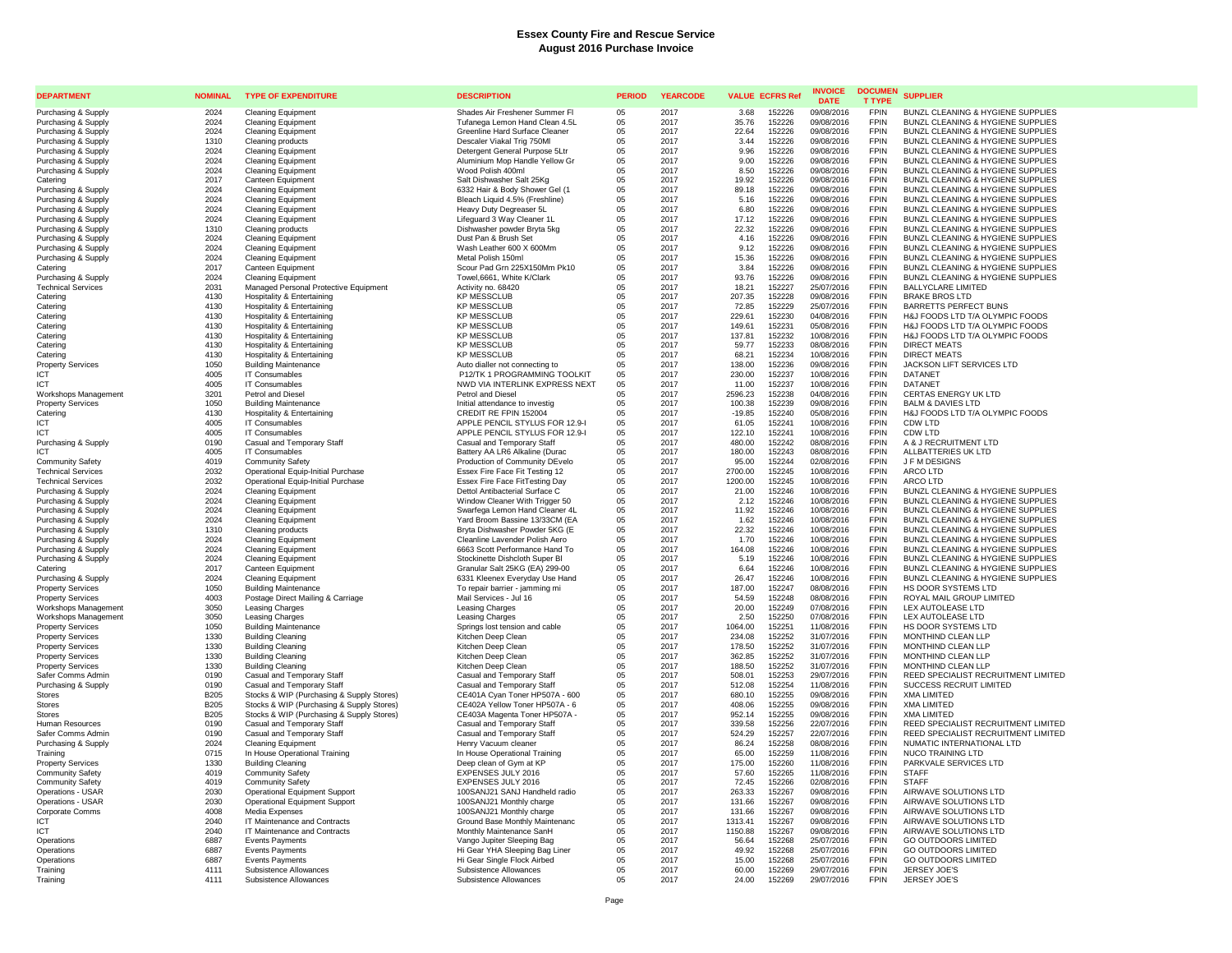| <b>DEPARTMENT</b>                            | <b>NOMINAL</b>             | <b>TYPE OF EXPENDITURE</b>                                                                  | <b>DESCRIPTION</b>                                               | <b>PERIOD</b> | <b>YEARCODE</b> | <b>VALUE ECFRS Ref</b>                  | <b>INVOICE</b><br><b>DATE</b> | <b>DOCUMEN</b><br><b>T TYPE</b> | <b>SUPPLIER</b>                                                            |
|----------------------------------------------|----------------------------|---------------------------------------------------------------------------------------------|------------------------------------------------------------------|---------------|-----------------|-----------------------------------------|-------------------------------|---------------------------------|----------------------------------------------------------------------------|
| Training                                     | 4111                       | Subsistence Allowances                                                                      | Subsistence Allowances                                           | 05            | 2017            | 52.50<br>152269                         | 29/07/2016                    | <b>FPIN</b>                     | <b>JERSEY JOE'S</b>                                                        |
| Training                                     | 4111                       | Subsistence Allowances                                                                      | Subsistence Allowances                                           | 05            | 2017            | 225.00<br>152270                        | 01/08/2016                    | <b>FPIN</b>                     | JERSEY JOE'S                                                               |
| Training                                     | 4111                       | Subsistence Allowances                                                                      | Subsistence Allowances                                           | 05            | 2017            | 152270<br>7.50                          | 01/08/2016                    | <b>FPIN</b><br><b>FPIN</b>      | JERSEY JOE'S<br>GW COMMERCIAL EQUIPMENT LIMITED                            |
| Catering<br><b>Property Services</b>         | 2017<br>1050               | Canteen Equipment<br><b>Building Maintenance</b>                                            | Investigate Leaking Miele PG80<br>To carry out works to fire exi | 05<br>05      | 2017<br>2017    | 100.00<br>152271<br>735.00<br>152272    | 11/08/2016<br>08/08/2016      | <b>FPIN</b>                     | HS DOOR SYSTEMS LTD                                                        |
| <b>Property Services</b>                     | 1050                       | <b>Building Maintenance</b>                                                                 | OOH Call. Bay doors off of ru                                    | 05            | 2017            | 321.20<br>152273                        | 11/08/2016                    | <b>FPIN</b>                     | HS DOOR SYSTEMS LTD                                                        |
| <b>Property Services</b>                     | 1050                       | <b>Building Maintenance</b>                                                                 | OOH call out on 6/08/16 at 9.2                                   | 05            | 2017            | 212.30<br>152274                        | 11/08/2016                    | <b>FPIN</b>                     | HS DOOR SYSTEMS LTD                                                        |
| <b>Property Services</b>                     | 1050                       | <b>Building Maintenance</b>                                                                 | Traffic lights inside station                                    | 05            | 2017            | 192.00<br>152275                        | 11/08/2016                    | <b>FPIN</b>                     | HS DOOR SYSTEMS LTD                                                        |
| <b>Property Services</b>                     | 1050                       | <b>Building Maintenance</b>                                                                 | Water Bowser door not closing                                    | 05            | 2017            | 281.75<br>152276                        | 11/08/2016                    | <b>FPIN</b>                     | HS DOOR SYSTEMS LTD                                                        |
| <b>Property Services</b>                     | 1050<br>1499               | <b>Building Maintenance</b><br>Furniture and Fittings                                       | OOH call out at 21.25 on the 2<br>CREDIT RE FPIN 149531          | 05            | 2017<br>2017    | 371.80<br>152277                        | 08/08/2016                    | FPIN<br><b>FPIN</b>             | HS DOOR SYSTEMS LTD                                                        |
| <b>Property Services</b><br>Community Safety | 4019                       | <b>Community Safety</b>                                                                     | EXPENSES - MAY to JULY                                           | 05<br>05      | 2017            | $-153.72$<br>152278<br>152280<br>59.40  | 14/07/2016<br>11/08/2016      | <b>FPIN</b>                     | BATES OFFICE SERVICES LIMITED<br><b>STAFF</b>                              |
| <b>Community Safety</b>                      | 4019                       | <b>Community Safety</b>                                                                     | <b>EXPENSES - JULY</b>                                           | 05            | 2017            | 15.00<br>152281                         | 11/08/2016                    | <b>FPIN</b>                     | <b>STAFF</b>                                                               |
| Community Safety                             | 4019                       | Community Safety                                                                            | <b>EXPENSES - JULY</b>                                           | 05            | 2017            | 46.94<br>152282                         | 30/07/2016                    | <b>FPIN</b>                     | <b>STAFF</b>                                                               |
| <b>Community Safety</b>                      | 4019                       | <b>Community Safety</b>                                                                     | EXPENSES - JUNE/JULY                                             | 05            | 2017            | 86.40<br>152285                         | 11/08/2016                    | <b>FPIN</b>                     | <b>STAFF</b>                                                               |
| Training                                     | 0710                       | Organisational Development                                                                  | Organisational Development                                       | 05            | 2017            | 450.00<br>152286                        | 22/07/2016                    | <b>FPIN</b><br><b>FPIN</b>      | PREMIER PARTNERSHIP                                                        |
| <b>Stores</b><br><b>Stores</b>               | <b>B205</b><br><b>B205</b> | Stocks & WIP (Purchasing & Supply Stores)<br>Stocks & WIP (Purchasing & Supply Stores)      | Glove. 3mm Neoprene/ Kevlar<br>Freight Misc                      | 05<br>05      | 2017<br>2017    | 52.00<br>152287<br>7.50<br>152287       | 12/08/2016<br>12/08/2016      | FPIN                            | NORTHERN DIVER INTERNATIONAL LTD<br>NORTHERN DIVER INTERNATIONAL LTD       |
| Operations                                   | 6887                       | <b>Events Payments</b>                                                                      | Catering at V Festival 2016                                      | $05\,$        | 2017            | 891.00<br>152288                        | 11/08/2016                    | <b>FPIN</b>                     | <b>MAZTEC LTD</b>                                                          |
| <b>Property Services</b>                     | 1322                       | <b>General Services</b>                                                                     | 09.08.16 WEELEY                                                  | 05            | 2017            | 152289<br>29.17                         | 13/08/2016                    | <b>FPIN</b>                     | VEOLIA WATER CENTRAL LIMITED (TAMBLIN WAY)                                 |
| <b>Property Services</b>                     | 1321                       | <b>Water Meters</b>                                                                         | WEELEY FIXED CHG                                                 | 05            | 2017            | 15.24<br>152289                         | 13/08/2016                    | FPIN                            | VEOLIA WATER CENTRAL LIMITED (TAMBLIN WAY)                                 |
| <b>Property Services</b>                     | 1322                       | <b>General Services</b>                                                                     | WEELEY FIXED CHG                                                 | 05            | 2017            | 60.00<br>152289                         | 13/08/2016                    | <b>FPIN</b>                     | VEOLIA WATER CENTRAL LIMITED (TAMBLIN WAY)                                 |
| <b>Property Services</b>                     | 1321                       | <b>Water Meters</b>                                                                         | 09.08.16 WEELEY                                                  | 05            | 2017            | 36.93<br>152289                         | 13/08/2016                    | <b>FPIN</b><br><b>FPIN</b>      | VEOLIA WATER CENTRAL LIMITED (TAMBLIN WAY)                                 |
| <b>Water Services</b><br><b>Stores</b>       | 2087<br><b>B205</b>        | <b>Water Services</b><br>Stocks & WIP (Purchasing & Supply Stores)                          | 57T0067 Stop/ Go Lollipop temp<br>Gloves Pvc Gauntlet Radiation  | 05<br>05      | 2017<br>2017    | 93.92<br>152290<br>50.64<br>152290      | 12/08/2016<br>12/08/2016      | <b>FPIN</b>                     | ARCO LTD<br>ARCO LTD                                                       |
| <b>Stores</b>                                | <b>B205</b>                | Stocks & WIP (Purchasing & Supply Stores)                                                   | Battery 6v - Duracell 13ah Alk                                   | 05            | 2017            | 54.50<br>152292                         | 10/08/2016                    | <b>FPIN</b>                     | ALLBATTERIES UK LTD                                                        |
| Stores                                       | <b>B205</b>                | Stocks & WIP (Purchasing & Supply Stores)                                                   | Battery LR54 (Pack10)                                            | 05            | 2017            | 1.30<br>152292                          | 10/08/2016                    | FPIN                            | ALLBATTERIES UK LTD                                                        |
| <b>Human Resources</b>                       | 2903                       | <b>Consultancy Fees</b>                                                                     | Jul 2016 - T Disley - TU Facil                                   | 05            | 2017            | 325.00<br>152293                        | 28/07/2016                    | <b>FPIN</b>                     | <b>DOLPHYN</b>                                                             |
| Not Analysed                                 | <b>B113</b>                | Fixed Assets Under Construction Vehicles                                                    | YEAR 2 INCREASE                                                  | 05            | 2017            | 690.00<br>152294                        | 12/08/2016                    | FPIN                            | ANGLOCO LTD                                                                |
| Not Analysed                                 | <b>B113</b><br><b>B113</b> | Fixed Assets Under Construction Vehicles<br><b>Fixed Assets Under Construction Vehicles</b> | YEAR 3 INCREASE<br>Installation pump, PTO, drivel                | 05<br>05      | 2017<br>2017    | 570.00<br>152294<br>24143.00<br>152294  | 12/08/2016<br>12/08/2016      | <b>FPIN</b><br><b>FPIN</b>      | ANGLOCO LTD<br>ANGLOCO LTD                                                 |
| Not Analysed<br>Not Analysed                 | <b>B113</b>                | <b>Fixed Assets Under Construction Vehicles</b>                                             | YEAR 2 INCREASE                                                  | 05            | 2017            | 690.00<br>152295                        | 12/08/2016                    | <b>FPIN</b>                     | ANGLOCO LTD                                                                |
| Not Analysed                                 | <b>B113</b>                | <b>Fixed Assets Under Construction Vehicles</b>                                             | Installation pump, PTO, drivel                                   | 05            | 2017            | 24143.00<br>152295                      | 12/08/2016                    | <b>FPIN</b>                     | ANGLOCO LTD                                                                |
| Not Analysed                                 | <b>B113</b>                | <b>Fixed Assets Under Construction Vehicles</b>                                             | YEAR 3 INCREASE                                                  | 05            | 2017            | 570.00<br>152295                        | 12/08/2016                    | <b>FPIN</b>                     | ANGLOCO LTD                                                                |
| <b>Technical Services</b>                    | 2031                       | Managed Personal Protective Equipment                                                       | Activity ref 68970                                               | 05            | 2017            | 18.21<br>152296                         | 08/08/2016                    | <b>FPIN</b>                     | <b>BALLYCLARE LIMITED</b>                                                  |
| <b>Technical Services</b>                    | 2031                       | Managed Personal Protective Equipment                                                       | Activity ref 68970 replacment                                    | 05            | 2017            | 59.06<br>152296                         | 08/08/2016                    | <b>FPIN</b>                     | <b>BALLYCLARE LIMITED</b>                                                  |
| <b>Property Services</b><br>Human Resources  | 1050<br>0960               | <b>Building Maintenance</b><br>Occupational Health                                          | Replace digi padlock to Disast<br>Occupational Health            | 05<br>05      | 2017<br>2017    | 138.60<br>152297<br>102.00<br>152298    | 12/08/2016<br>12/08/2016      | <b>FPIN</b><br><b>FPIN</b>      | BRENTWOOD LOCK & SAFE CO LTD<br>FOCUS AND VISION TECHNOLOGY LTD            |
| Human Resources                              | 0960                       | Occupational Health                                                                         | Occupational Health                                              | 05            | 2017            | 152298<br>52.00                         | 12/08/2016                    | <b>FPIN</b>                     | FOCUS AND VISION TECHNOLOGY LTD                                            |
| Human Resources                              | 0960                       | Occupational Health                                                                         | Occupational Health                                              | 05            | 2017            | 27.00<br>152298                         | 12/08/2016                    | <b>FPIN</b>                     | FOCUS AND VISION TECHNOLOGY LTD                                            |
| <b>Property Services</b>                     | 4003                       | Postage Direct Mailing & Carriage                                                           | Courier requested by Exec Supp                                   | 05            | 2017            | 23.04<br>152299                         | 14/08/2016                    | <b>FPIN</b>                     | ANGLIA COURIER EXPRESS (EAST ANGLIA) LTD                                   |
| <b>Property Services</b>                     | 1050                       | <b>Building Maintenance</b>                                                                 | Latch defective to FF Locker R                                   | 05            | 2017            | 123.75<br>152300                        | 11/08/2016                    | <b>FPIN</b>                     | <b>BLAKE CONTRACTORS LTD</b>                                               |
| Catering<br>Catering                         | 0190<br>0190               | Casual and Temporary Staff<br>Casual and Temporary Staff                                    | Casual and Temporary Staff<br>Casual and Temporary Staff         | 05<br>05      | 2017<br>2017    | 252.70<br>152301<br>152301<br>426.08    | 09/08/2016<br>09/08/2016      | FPIN<br><b>FPIN</b>             | SEARCH RECRUITMENT SERVICES LTD<br>SEARCH RECRUITMENT SERVICES LTD         |
| <b>Community Safety</b>                      | 4022                       | Crime & Disorder Partnership Contributions                                                  | Community Fund grant for Tendr                                   | 05            | 2017            | 4000.00<br>152302                       | 05/08/2016                    | <b>FPIN</b>                     | TENDRING DISTRICT COUNCIL                                                  |
| <b>Stores</b>                                | <b>B205</b>                | Stocks & WIP (Purchasing & Supply Stores)                                                   | Imaging Drum Cyan fo Colour La                                   | 05            | 2017            | 158.20<br>152303                        | 10/08/2016                    | <b>FPIN</b>                     | <b>XMA LIMITED</b>                                                         |
| <b>Stores</b>                                | B205                       | Stocks & WIP (Purchasing & Supply Stores)                                                   | Imaging Drum Yellow for Colour                                   | 05            | 2017            | 316.40<br>152303                        | 10/08/2016                    | <b>FPIN</b>                     | <b>XMA LIMITED</b>                                                         |
| <b>Stores</b>                                | <b>B205</b>                | Stocks & WIP (Purchasing & Supply Stores)                                                   | Imaging Drum Black fo Colour L                                   | 05            | 2017            | 115.04<br>152303                        | 10/08/2016                    | <b>FPIN</b>                     | <b>XMA LIMITED</b>                                                         |
| <b>Stores</b><br>Finance & Pav               | B <sub>205</sub><br>4028   | Stocks & WIP (Purchasing & Supply Stores)<br><b>Bank Charges</b>                            | Imaging Drum Magenta fo Colour<br><b>BANK CHARGES - JULY 16</b>  | 05<br>05      | 2017<br>2017    | 316.40<br>152303<br>531.80<br>152304    | 10/08/2016<br>05/08/2016      | <b>FPIN</b><br><b>FPIN</b>      | <b>XMA LIMITED</b><br><b>LLOYDS BANK</b>                                   |
| <b>Technical Services</b>                    | 2030                       | <b>Operational Equipment Support</b>                                                        | Cost of parts used for servici                                   | 05            | 2017            | 131.25<br>152305                        | 11/08/2016                    | FPIN                            | SUFFOLK MARINE SAFETY LTD                                                  |
| <b>Technical Services</b>                    | 2030                       | Operational Equipment Support                                                               | Lifejacket repairs                                               | 05            | 2017            | 152305<br>250.32                        | 11/08/2016                    | <b>FPIN</b>                     | SUFFOLK MARINE SAFETY LTD                                                  |
| <b>Technical Services</b>                    | 2030                       | <b>Operational Equipment Support</b>                                                        | <b>Collection &amp; Delivery</b>                                 | 05            | 2017            | 19.00<br>152305                         | 11/08/2016                    | <b>FPIN</b>                     | SUFFOLK MARINE SAFETY LTD                                                  |
| <b>Property Services</b>                     | 1330                       | <b>Building Cleaning</b>                                                                    | Graffiti to exterior face of b                                   | 05            | 2017            | 75.00<br>152306                         | 12/08/2016                    | <b>FPIN</b>                     | PARKVALE SERVICES LTD                                                      |
| Human Resources<br>Human Resources           | 0960<br>0960               | Occupational Health<br>Occupational Health                                                  | Occupational Health<br>Occupational Health                       | 05<br>05      | 2017<br>2017    | $-310.28$<br>152307<br>310.28<br>152307 | 05/08/2016<br>05/08/2016      | <b>FPIN</b><br><b>FPIN</b>      | REED SPECIALIST RECRUITMENT LIMITED<br>REED SPECIALIST RECRUITMENT LIMITED |
| Human Resources                              | 0190                       | Casual and Temporary Staff                                                                  | Casual and Temporary Staff                                       | 05            | 2017            | 310.28<br>152307                        | 05/08/2016                    | <b>FPIN</b>                     | REED SPECIALIST RECRUITMENT LIMITED                                        |
| Perf Mamt & Impr                             | 0190                       | Casual and Temporary Staff                                                                  | Casual and Temporary Staff                                       | 05            | 2017            | 541.68<br>152308                        | 05/08/2016                    | <b>FPIN</b>                     | REED SPECIALIST RECRUITMENT LIMITED                                        |
| Safer Comms Admin                            | 0190                       | Casual and Temporary Staff                                                                  | Casual and Temporary Staff                                       | 05            | 2017            | 399.97<br>152309                        | 05/08/2016                    | FPIN                            | REED SPECIALIST RECRUITMENT LIMITED                                        |
| Safer Comms Admin                            | 0190                       | Casual and Temporary Staff                                                                  | Casual and Temporary Staff                                       | 05            | 2017            | 152310<br>399.97                        | 05/08/2016                    | <b>FPIN</b>                     | REED SPECIALIST RECRUITMENT LIMITED                                        |
| Human Resources                              | 0190                       | Casual and Temporary Staff                                                                  | Casual and Temporary Staff                                       | 05            | 2017            | 713.73<br>152311                        | 05/08/2016                    | <b>FPIN</b><br><b>FPIN</b>      | REED SPECIALIST RECRUITMENT LIMITED                                        |
| Safer Comms Admin<br>Safer Comms Admin       | 0190<br>0190               | Casual and Temporary Staff<br>Casual and Temporary Staff                                    | Casual and Temporary Staff<br>Casual and Temporary Staff         | 05<br>05      | 2017<br>2017    | 524.29<br>152312<br>510.23<br>152313    | 05/08/2016<br>05/08/2016      | <b>FPIN</b>                     | REED SPECIALIST RECRUITMENT LIMITED<br>REED SPECIALIST RECRUITMENT LIMITED |
| <b>Technical Services</b>                    | 0190                       | Casual and Temporary Staff                                                                  | Casual and Temporary Staff                                       | 05            | 2017            | 464.04<br>152314                        | 05/08/2016                    | <b>FPIN</b>                     | REED SPECIALIST RECRUITMENT LIMITED                                        |
| Safer Comms Admin                            | 0190                       | Casual and Temporary Staff                                                                  | Casual and Temporary Staff                                       | 05            | 2017            | 524.29<br>152315                        | 05/08/2016                    | <b>FPIN</b>                     | REED SPECIALIST RECRUITMENT LIMITED                                        |
| Operations                                   | 0190                       | Casual and Temporary Staff                                                                  | Casual and Temporary Staff                                       | 05            | 2017            | 538.35<br>152316                        | 05/08/2016                    | <b>FPIN</b>                     | REED SPECIALIST RECRUITMENT LIMITED                                        |
| Human Resources                              | 0190                       | Casual and Temporary Staff                                                                  | Casual and Temporary Staff                                       | 05            | 2017            | 223.72<br>152317                        | 05/08/2016                    | <b>FPIN</b>                     | REED SPECIALIST RECRUITMENT LIMITED                                        |
| Operations<br>Training                       | 0190<br>0190               | Casual and Temporary Staff<br>Casual and Temporary Staff                                    | Casual and Temporary Staff<br>Casual and Temporary Staff         | 05<br>05      | 2017<br>2017    | 538.35<br>152318<br>234.20<br>152319    | 05/08/2016<br>05/08/2016      | <b>FPIN</b><br><b>FPIN</b>      | REED SPECIALIST RECRUITMENT LIMITED<br>REED SPECIALIST RECRUITMENT LIMITED |
| <b>Property Services</b>                     | 1321                       | <b>Water Meters</b>                                                                         | 03/08/16 WICKFORD                                                | 05            | 2017            | 64.26<br>152320                         | 09/08/2016                    | <b>FPIN</b>                     | <b>ESSEX &amp; SUFFOLK WATER</b>                                           |
| <b>ICT</b>                                   | 4005                       | IT Consumables                                                                              | 2A-CKT-SB 2A Complete Case A                                     | 05            | 2017            | 608.00<br>152321                        | 12/08/2016                    | <b>FPIN</b>                     | DATANET                                                                    |
| ICT                                          | 4005                       | IT Consumables                                                                              | Delivery                                                         | 05            | 2017            | 6.00<br>152321                          | 12/08/2016                    | <b>FPIN</b>                     | DATANET                                                                    |
| Not Analysed                                 | <b>B113</b>                | Fixed Assets Under Construction Vehicles                                                    | Cycle Scheme 2016-17                                             | 05            | 2017            | 467.49<br>152322                        | 15/08/2016                    | <b>FPIN</b>                     | <b>CYCLESCHEME LTD</b>                                                     |
| <b>Community Safety</b>                      | 4019                       | <b>Community Safety</b>                                                                     | EXPENSES JUN/JUL/AUG 2016                                        | 05            | 2017            | 82.80<br>152323                         | 11/08/2016                    | <b>FPIN</b>                     | <b>STAFF</b>                                                               |
| <b>Community Safety</b><br>Stores            | 4019<br>B <sub>205</sub>   | <b>Community Safety</b><br>Stocks & WIP (Purchasing & Supply Stores)                        | EXPENSES JULY 2016<br>Sealcup Cadbury Chocolate Drin             | 05<br>05      | 2017<br>2017    | 152324<br>89.10<br>108.00<br>152325     | 11/08/2016<br>09/08/2016      | <b>FPIN</b><br><b>FPIN</b>      | <b>STAFF</b><br>DRINKMASTER LTD                                            |
| <b>Stores</b>                                | <b>B205</b>                | Stocks & WIP (Purchasing & Supply Stores)                                                   | Coffee White In A Cup Case 15                                    | 05            | 2017            | 96.00<br>152325                         | 09/08/2016                    | <b>FPIN</b>                     | <b>DRINKMASTER LTD</b>                                                     |
| <b>Stores</b>                                | <b>B205</b>                | Stocks & WIP (Purchasing & Supply Stores)                                                   | Packing Charge                                                   | 05            | 2017            | 2.75<br>152325                          | 09/08/2016                    | <b>FPIN</b>                     | DRINKMASTER LTD                                                            |
| Stores                                       | <b>B205</b>                | Stocks & WIP (Purchasing & Supply Stores)                                                   | Sealcup PG Tips Tea White (Te                                    | 05            | 2017            | 96.00<br>152325                         | 09/08/2016                    | <b>FPIN</b>                     | DRINKMASTER LTD                                                            |
| Training                                     | 0715                       | In House Operational Training                                                               | In House Operational Training                                    | 05            | 2017            | 234.84<br>152326                        | 11/05/2016                    | <b>FPIN</b>                     | AIR PRODUCTS PLC                                                           |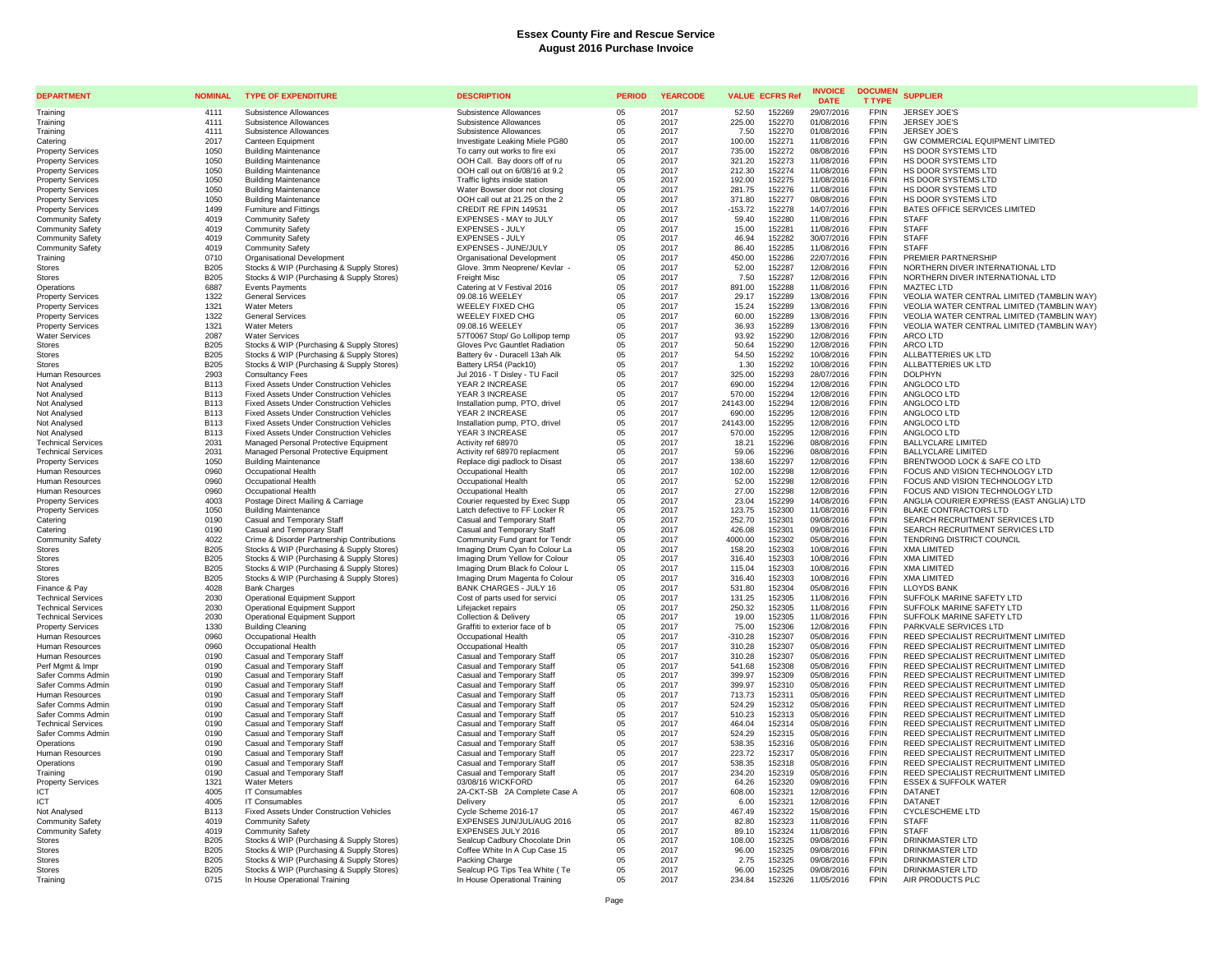| <b>DEPARTMENT</b>                                    | <b>NOMINAL</b>             | <b>TYPE OF EXPENDITURE</b>                                                             | <b>DESCRIPTION</b>                                               | <b>PERIOD</b> | <b>YEARCODE</b> | <b>VALUE ECFRS Ref</b>                | <b>INVOICE</b><br><b>DATE</b> | <b>DOCUMEN</b><br><b>T TYPE</b> | <b>SUPPLIER</b>                                                        |
|------------------------------------------------------|----------------------------|----------------------------------------------------------------------------------------|------------------------------------------------------------------|---------------|-----------------|---------------------------------------|-------------------------------|---------------------------------|------------------------------------------------------------------------|
| Safer Comms Admin                                    | 0190                       | Casual and Temporary Staff                                                             | Casual and Temporary Staff                                       | 05            | 2017            | 405.04<br>152327                      | 05/08/2016                    | <b>FPIN</b>                     | REED SPECIALIST RECRUITMENT LIMITED                                    |
| <b>Property Services</b>                             | 1499                       | <b>Furniture and Fittings</b>                                                          | Instant 4 way drainage Ocean B                                   | 05            | 2017            | 236.00<br>152328                      | 10/08/2016                    | <b>FPIN</b>                     | KEY INDUSTRIAL EQUIPMENT LTD                                           |
| Training                                             | 0715                       | In House Operational Training                                                          | In House Operational Training                                    | 05            | 2017            | 152329<br>216.04                      | 10/06/2016                    | <b>FPIN</b><br><b>FPIN</b>      | AIR PRODUCTS PLC                                                       |
| <b>Stores</b><br><b>Water Services</b>               | <b>B205</b><br>2087        | Stocks & WIP (Purchasing & Supply Stores)<br><b>Water Services</b>                     | Imaging Drum Cyan fo Colour La<br>Freight Misc                   | 05<br>05      | 2017<br>2017    | 158.20<br>152330<br>5.95<br>152331    | 11/08/2016<br>12/08/2016      | <b>FPIN</b>                     | <b>XMA LIMITED</b><br>S P SERVICES (UK) LTD                            |
| <b>Water Services</b>                                | 2087                       | <b>Water Services</b>                                                                  | Motorist First Aid Kit Medium                                    | 05            | 2017            | 152331<br>125.94                      | 12/08/2016                    | <b>FPIN</b>                     | S P SERVICES (UK) LTD                                                  |
| Service Leadership Team                              | 6099                       | Subscriptions - Corporate                                                              | Contribution towards R&D Funct                                   | 05            | 2017            | 6559.00<br>152332                     | 15/04/2016                    | <b>FPIN</b>                     | THE CHIEF FIRE OFFICERS ASSOCIATION                                    |
| Purchasing & Supply                                  | 4001                       | Stationery                                                                             | HiGlo Highlighter Yellow WX011                                   | 05            | 2017            | 0.92<br>152333                        | 09/08/2016                    | <b>FPIN</b>                     | OFFICE IS LIMITED                                                      |
| Purchasing & Supply                                  | 4001                       | Stationery                                                                             | Q-CONNECT WHITE PVC ERASER                                       | 05            | 2017            | 152333<br>1.07                        | 09/08/2016                    | <b>FPIN</b>                     | OFFICE IS LIMITED                                                      |
| Purchasing & Supply                                  | 4001                       | Stationen                                                                              | WB WHITEBOARD MARKER CHISEL BL                                   | 05            | 2017            | 1.20<br>152333                        | 09/08/2016                    | <b>FPIN</b>                     | OFFICE IS LIMITED                                                      |
| Purchasing & Supply                                  | 4001<br>4001               | Stationery                                                                             | XEROX A4 RECYCLED SUPREME PAPE<br>HiGlo Highlighter Pink WX01112 | 05            | 2017<br>2017    | 152333<br>26.00<br>152333<br>0.92     | 09/08/2016<br>09/08/2016      | <b>FPIN</b><br><b>FPIN</b>      | OFFICE IS LIMITED<br>OFFICE IS LIMITED                                 |
| Purchasing & Supply<br>Purchasing & Supply           | 4001                       | Stationery<br>Stationen                                                                | WB GLUE STICK MEDIUM 20G                                         | 05<br>05      | 2017            | 152333<br>1.17                        | 09/08/2016                    | <b>FPIN</b>                     | OFFICE IS LIMITED                                                      |
| Purchasing & Supply                                  | 4001                       | Stationery                                                                             | WB WHITEBOARD MARKER CHISEL BL                                   | 05            | 2017            | 152333<br>1.20                        | 09/08/2016                    | <b>FPIN</b>                     | OFFICE IS LIMITED                                                      |
| Purchasing & Supply                                  | 4001                       | Stationery                                                                             | HiGlo Highlighter Green WX0111                                   | 05            | 2017            | 152333<br>0.92                        | 09/08/2016                    | <b>FPIN</b>                     | OFFICE IS LIMITED                                                      |
| Purchasing & Supply                                  | 4001                       | Stationery                                                                             | WB CONTRACT PENCIL RUBBER TIPP                                   | 0.5           | 2017            | 0.70<br>152333                        | 09/08/2016                    | <b>FPIN</b>                     | OFFICE IS LIMITED                                                      |
| Purchasing & Supply                                  | 4001                       | Stationery                                                                             | WB WHITEBOARD MARKER CHISEL RE                                   | 05            | 2017            | 152333<br>1.20                        | 09/08/2016                    | <b>FPIN</b>                     | OFFICE IS LIMITED                                                      |
| Purchasing & Supply                                  | 4001<br>4001               | Stationery                                                                             | TIPPEX RAPID CORRECTION FLUID                                    | 05<br>05      | 2017<br>2017    | 152333<br>4.50<br>152333<br>0.92      | 09/08/2016                    | <b>FPIN</b><br><b>FPIN</b>      | OFFICE IS LIMITED<br>OFFICE IS LIMITED                                 |
| Purchasing & Supply<br>Purchasing & Supply           | 4001                       | Stationery<br>Stationery                                                               | HiGlo Highlighter Blue WX01114<br>Ballpoint Pen Black Medium 960 | 05            | 2017            | 152333<br>4.80                        | 09/08/2016<br>09/08/2016      | <b>FPIN</b>                     | OFFICE IS LIMITED                                                      |
| Purchasing & Supply                                  | 4001                       | Stationen                                                                              | WB WHITEBOARD MARKER CHISEL GR                                   | 05            | 2017            | 1.20<br>152333                        | 09/08/2016                    | <b>FPIN</b>                     | OFFICE IS LIMITED                                                      |
| <b>ITTP Development</b>                              | 0190                       | Casual and Temporary Staff                                                             | Casual and Temporary Staff                                       | 05            | 2017            | 353.93<br>152334                      | 12/08/2016                    | <b>FPIN</b>                     | REED SPECIALIST RECRUITMENT LIMITED                                    |
| Corporate Comms                                      | 4008                       | Media Expenses                                                                         | CrowdControlHQ JULY                                              | $0.5^{\circ}$ | 2017            | 417.42<br>152335                      | 26/07/2016                    | <b>FPIN</b>                     | CROWD CONTROL HQ                                                       |
| Service Leadership Team                              | 2903                       | <b>Consultancy Fees</b>                                                                | RETAINER FEE - JULY                                              | 05            | 2017            | 1000.00<br>152336                     | 29/07/2016                    | <b>FPIN</b>                     | <b>WESTMINSTER TRAINING LTD</b>                                        |
| <b>Property Services</b>                             | 4003                       | Postage Direct Mailing & Carriage                                                      | FRANKING MACHINE RENT SEP-NOV                                    | 05            | 2017            | 152337<br>641.74                      | 08/08/2016                    | <b>FPIN</b><br><b>FPIN</b>      | NEOPOST FINANCE LTD                                                    |
| Training<br><b>Property Services</b>                 | 0710<br>1322               | Organisational Development<br><b>General Services</b>                                  | Organisational Development<br>31.03.16                           | 05<br>05      | 2017<br>2017    | 150.00<br>152338<br>152339<br>134.09  | 17/06/2016<br>10/08/2016      | <b>FPIN</b>                     | <b>ESSEX POLICE AUTHORITY</b><br>THAMES WATER UTILITIES LTD            |
| <b>Property Services</b>                             | 1322                       | <b>General Services</b>                                                                | 26.07.16                                                         | 05            | 2017            | 152339<br>68.12                       | 10/08/2016                    | <b>FPIN</b>                     | THAMES WATER UTILITIES LTD                                             |
| <b>Technical Services</b>                            | 2030                       | <b>Operational Equipment Support</b>                                                   | <b>Electrical Glove Testing</b>                                  | 05            | 2017            | 321.47<br>152341                      | 10/08/2016                    | <b>FPIN</b>                     | BODDINGTONS ELECTRICAL LTD                                             |
| <b>Property Services</b>                             | 1499                       | Furniture and Fittings                                                                 | key for tambour cupboard requi                                   | 05            | 2017            | 152343<br>13.50                       | 12/08/2016                    | <b>FPIN</b>                     | BRENTWOOD LOCK & SAFE CO LTD                                           |
| <b>Property Services</b>                             | 1499                       | <b>Furniture and Fittings</b>                                                          | keys for lockers - W365                                          | 05            | 2017            | 20.00<br>152344                       | 12/08/2016                    | <b>FPIN</b>                     | BRENTWOOD LOCK & SAFE CO LTD                                           |
| Caterino                                             | 0190                       | Casual and Temporary Staff                                                             | Casual and Temporary Staff                                       | 05            | 2017            | 49.37<br>152348                       | 10/08/2016                    | <b>FPIN</b><br><b>FPIN</b>      | FIRST CALL EMPLOYMENT LTD                                              |
| Caterino<br>Workshops Management                     | 0190<br>3201               | Casual and Temporary Staff<br>Petrol and Diesel                                        | Casual and Temporary Staff<br>Petrol and Diesel                  | 05<br>05      | 2017<br>2017    | 152348<br>259.56<br>1823.04<br>152349 | 10/08/2016<br>04/08/2016      | <b>FPIN</b>                     | FIRST CALL EMPLOYMENT LTD<br>CERTAS ENERGY UK LTD                      |
| <b>Stores</b>                                        | <b>B205</b>                | Stocks & WIP (Purchasing & Supply Stores)                                              | Freight Misc                                                     | 05            | 2017            | 8.50<br>152350                        | 05/08/2016                    | <b>FPIN</b>                     | JACTONE PRODUCTS LTD                                                   |
| Stores                                               | <b>B205</b>                | Stocks & WIP (Purchasing & Supply Stores)                                              | Fire Extinguisher. Dry Powder 1                                  | 05            | 2017            | 152350<br>81.40                       | 05/08/2016                    | <b>FPIN</b>                     | JACTONE PRODUCTS LTD                                                   |
| Purchasing & Supply                                  | 1310                       | Cleaning products                                                                      | Suma Star D1 Detergent (5ltr)                                    | 05            | 2017            | 29.32<br>152351                       | 12/08/2016                    | <b>FPIN</b>                     | BUNZL CLEANING & HYGIENE SUPPLIES                                      |
| Purchasing & Supply                                  | 2024                       | <b>Cleaning Equipment</b>                                                              | Glove Rubber H/Hold Yell Med                                     | 05            | 2017            | 152351<br>5.40                        | 12/08/2016                    | <b>FPIN</b>                     | BUNZL CLEANING & HYGIENE SUPPLIES                                      |
| Purchasing & Supply                                  | 2024                       | <b>Cleaning Equipment</b>                                                              | Flash Lemon surface cleaner                                      | 05            | 2017            | 152351<br>32.28                       | 12/08/2016                    | <b>FPIN</b>                     | BUNZL CLEANING & HYGIENE SUPPLIES                                      |
| Purchasing & Supply                                  | 1310<br>1310               | Cleaning products                                                                      | Toilet Roll Elise, Bulk pack 3<br>PURELL® Hand Sanitising Gel VF | 05<br>$05\,$  | 2017<br>2017    | 152351<br>80.24<br>152351<br>48.50    | 12/08/2016<br>12/08/2016      | <b>FPIN</b><br><b>FPIN</b>      | BUNZL CLEANING & HYGIENE SUPPLIES<br>BUNZL CLEANING & HYGIENE SUPPLIES |
| Purchasing & Supply<br>Purchasing & Supply           | 2024                       | Cleaning products<br><b>Cleaning Equipment</b>                                         | Towel 6661. White K/Clark                                        | 05            | 2017            | 304.72<br>152351                      | 12/08/2016                    | <b>FPIN</b>                     | BUNZL CLEANING & HYGIENE SUPPLIES                                      |
| Purchasing & Supply                                  | 2024                       | <b>Cleaning Equipment</b>                                                              | Enbac Sanitizer 500gm                                            | 05            | 2017            | 19.30<br>152351                       | 12/08/2016                    | <b>FPIN</b>                     | BUNZL CLEANING & HYGIENE SUPPLIES                                      |
| <b>Property Services</b>                             | 0190                       | Casual and Temporary Staff                                                             | Casual and Temporary Staff                                       | 05            | 2017            | 1276.48<br>152352                     | 12/08/2016                    | <b>FPIN</b>                     | HAYS CONSTRUCTION & PROPERTY                                           |
| Workshops Management                                 | 3201                       | Petrol and Diesel                                                                      | Petrol and Diesel                                                | 05            | 2017            | 2100.26<br>152353                     | 08/08/2016                    | <b>FPIN</b>                     | CERTAS ENERGY UK LTD                                                   |
| <b>Property Services</b>                             | 1321                       | <b>Water Meters</b>                                                                    | 11/07/16 COLCHESTER                                              | $05\,$        | 2017            | 152356<br>611.89                      | 10/08/2016                    | <b>FPIN</b>                     | ANGLIAN WATER                                                          |
| <b>Property Services</b><br><b>Property Services</b> | 1321<br>1322               | <b>Water Meters</b><br><b>General Services</b>                                         | 09/08/16 COLCHESTER<br>11/07/16 COLCHESTER                       | 05<br>05      | 2017<br>2017    | 152356<br>147.14<br>152356<br>515.81  | 10/08/2016<br>10/08/2016      | <b>FPIN</b><br><b>FPIN</b>      | ANGLIAN WATER<br>ANGLIAN WATER                                         |
| <b>Property Services</b>                             | 1322                       | <b>General Services</b>                                                                | 09/08/16 COLCHESTER                                              | 05            | 2017            | 152356<br>126.78                      | 10/08/2016                    | <b>FPIN</b>                     | ANGLIAN WATER                                                          |
| <b>Property Services</b>                             | 1322                       | <b>General Services</b>                                                                | 06/06/16 CHELMSFORD                                              | 05            | 2017            | 45.82<br>152357                       | 10/08/2016                    | <b>FPIN</b>                     | <b>ANGLIAN WATER</b>                                                   |
| <b>Property Services</b>                             | 1322                       | <b>General Services</b>                                                                | 26/07/16 CHELMSFORD                                              | 05            | 2017            | 152357<br>16.44                       | 10/08/2016                    | <b>FPIN</b>                     | ANGLIAN WATER                                                          |
| <b>Technical Services</b>                            | 2085                       | <b>Breathing Apparatus</b>                                                             | Recalibration of Spiromatic Te                                   | 05            | 2017            | 152358<br>531.00                      | 10/08/2016                    | <b>FPIN</b>                     | <b>INTERSPIRO LTD</b>                                                  |
| <b>Property Services</b>                             | 1050                       | <b>Building Maintenance</b>                                                            | To clear blocked circular sink                                   | 05            | 2017            | 66.00<br>152360                       | 15/08/2016                    | <b>FPIN</b>                     | ARVON DRAIN CLEARING                                                   |
| <b>Property Services</b><br><b>Property Services</b> | 1050<br>1050               | <b>Building Maintenance</b><br><b>Building Maintenance</b>                             | To attend to clean/investigate<br>To clear drain by kitchen door | 05<br>$05\,$  | 2017<br>2017    | 325.00<br>152360<br>152360<br>88.00   | 15/08/2016<br>15/08/2016      | <b>FPIN</b><br><b>FPIN</b>      | ARVON DRAIN CLEARING<br>ARVON DRAIN CLEARING                           |
| <b>Property Services</b>                             | 1050                       | <b>Building Maintenance</b>                                                            | OOH call 28/7/16 Blocked wC ov                                   | 05            | 2017            | 88.00<br>152360                       | 15/08/2016                    | <b>FPIN</b>                     | ARVON DRAIN CLEARING                                                   |
| <b>Property Services</b>                             | 1050                       | <b>Building Maintenance</b>                                                            | Check PAC batteries following                                    | 05            | 2017            | 152362<br>123.75                      | 12/08/2016                    | <b>FPIN</b>                     | <b>BLAKE CONTRACTORS LTD</b>                                           |
| <b>Property Services</b>                             | 1050                       | <b>Building Maintenance</b>                                                            | Barrier not opening Controll                                     | 05            | 2017            | 189.38<br>152363                      | 12/08/2016                    | <b>FPIN</b>                     | <b>BLAKE CONTRACTORS LTD</b>                                           |
| <b>Property Services</b>                             | 1050                       | <b>Building Maintenance</b>                                                            | PAC - investigate cause of ale                                   | 05            | 2017            | 123.75<br>152364                      | 12/08/2016                    | FPIN                            | <b>BLAKE CONTRACTORS LTD</b>                                           |
| <b>Property Services</b><br><b>Property Services</b> | 1050<br>1050               | <b>Building Maintenance</b><br><b>Building Maintenance</b>                             | To install a P.T.E button in t                                   | 05            | 2017<br>2017    | 152366<br>210.00<br>114.38<br>152367  | 12/08/2016<br>12/08/2016      | <b>FPIN</b><br><b>FPIN</b>      | <b>BLAKE CONTRACTORS LTD</b><br><b>BLAKE CONTRACTORS LTD</b>           |
| <b>Property Services</b>                             | 1050                       | <b>Building Maintenance</b>                                                            | Pac lock not closing properly<br>To supply 30no fobs asap pleas  | 05<br>05      | 2017            | 179.70<br>152368                      | 12/08/2016                    | <b>FPIN</b>                     | BLAKE CONTRACTORS LTD                                                  |
| Operations                                           | 4110                       | <b>Travelling Expenses</b>                                                             | <b>Travelling Expenses</b>                                       | 05            | 2017            | 152369<br>230.00                      | 16/08/2016                    | <b>FPIN</b>                     | CAPITA TRAVEL AND EVENTS LTD                                           |
| Operations                                           | 4110                       | <b>Travelling Expenses</b>                                                             | <b>Travelling Expenses</b>                                       | 05            | 2017            | 17.00<br>152369                       | 16/08/2016                    | <b>FPIN</b>                     | CAPITA TRAVEL AND EVENTS LTD                                           |
| Operations                                           | 4110                       | <b>Travelling Expenses</b>                                                             | <b>Travelling Expenses</b>                                       | 05            | 2017            | 210.30<br>152369                      | 16/08/2016                    | <b>FPIN</b>                     | CAPITA TRAVEL AND EVENTS LTD                                           |
| Operations                                           | 4110                       | <b>Travelling Expenses</b>                                                             | <b>Travelling Expenses</b>                                       | 05            | 2017            | 152369<br>210.30                      | 16/08/2016                    | <b>FPIN</b>                     | CAPITA TRAVEL AND EVENTS LTD                                           |
| Operations                                           | 4110                       | <b>Travelling Expenses</b>                                                             | <b>Travelling Expenses</b>                                       | 05            | 2017<br>2017    | 152369<br>14.00                       | 16/08/2016                    | <b>FPIN</b><br><b>FPIN</b>      | CAPITA TRAVEL AND EVENTS LTD                                           |
| Stores<br>Stores                                     | <b>B205</b><br><b>B205</b> | Stocks & WIP (Purchasing & Supply Stores)<br>Stocks & WIP (Purchasing & Supply Stores) | Blade - Junior hacksaw<br><b>Freight Misc</b>                    | 05<br>05      | 2017            | 51.60<br>152370<br>9.95<br>152370     | 16/08/2016<br>16/08/2016      | <b>FPIN</b>                     | F G LANG ( GRAYS ) LTD<br>F G LANG ( GRAYS ) LTD                       |
| Training                                             | 0715                       | In House Operational Training                                                          | In House Operational Training                                    | 05            | 2017            | 100.00<br>152371                      | 15/08/2016                    | <b>FPIN</b>                     | BENFLEET SCRAP CO. LTD                                                 |
| Training                                             | 0715                       | In House Operational Training                                                          | In House Operational Training                                    | 05            | 2017            | 152371<br>125.00                      | 15/08/2016                    | <b>FPIN</b>                     | BENFLEET SCRAP CO. LTD                                                 |
| <b>Stores</b>                                        | B205                       | Stocks & WIP (Purchasing & Supply Stores)                                              | Ban Env Window DL White                                          | 05            | 2017            | 14.00<br>152372                       | 15/08/2016                    | <b>FPIN</b>                     | BANNER BUSINESS SERVICES LTD                                           |
| <b>Stores</b>                                        | B205                       | Stocks & WIP (Purchasing & Supply Stores)                                              | DESK FANS:PEDESTAL 16'                                           | 05            | 2017            | 98.35<br>152372                       | 15/08/2016                    | <b>FPIN</b>                     | BANNER BUSINESS SERVICES LTD                                           |
| <b>Stores</b>                                        | <b>B205</b><br><b>B205</b> | Stocks & WIP (Purchasing & Supply Stores)                                              | Hardboard Clipboard A4 Fs                                        | 05            | 2017<br>2017    | 152372<br>5.40<br>152372              | 15/08/2016                    | <b>FPIN</b><br><b>FPIN</b>      | BANNER BUSINESS SERVICES LTD                                           |
| Stores<br><b>Stores</b>                              | <b>B205</b>                | Stocks & WIP (Purchasing & Supply Stores)<br>Stocks & WIP (Purchasing & Supply Stores) | Fold Over Clipboard Black<br>Pavo Laminating Pouch A4 150Mu      | 05<br>05      | 2017            | 30.80<br>55.70<br>152372              | 15/08/2016<br>15/08/2016      | <b>FPIN</b>                     | BANNER BUSINESS SERVICES LTD<br>BANNER BUSINESS SERVICES LTD           |
| <b>Stores</b>                                        | <b>B205</b>                | Stocks & WIP (Purchasing & Supply Stores)                                              | Dormy Rub Stamp Pad 158X90 Bk                                    | 05            | 2017            | 152372<br>3.05                        | 15/08/2016                    | <b>FPIN</b>                     | <b>BANNER BUSINESS SERVICES LTD</b>                                    |
| <b>Stores</b>                                        | <b>B205</b>                | Stocks & WIP (Purchasing & Supply Stores)                                              | Page markers - Index tabs                                        | 05            | 2017            | 152372<br>6.00                        | 15/08/2016                    | <b>FPIN</b>                     | BANNER BUSINESS SERVICES LTD                                           |
| Traininc                                             | 4111                       | Subsistence Allowances                                                                 | Subsistence Allowances                                           | 05            | 2017            | 152373<br>67.50                       | 08/08/2016                    | <b>FPIN</b>                     | JERSEY JOE'S                                                           |
| Training                                             | 4111                       | Subsistence Allowances                                                                 | Subsistence Allowances                                           | 05            | 2017            | 60.00<br>152373                       | 08/08/2016                    | <b>FPIN</b>                     | JERSEY JOE'S                                                           |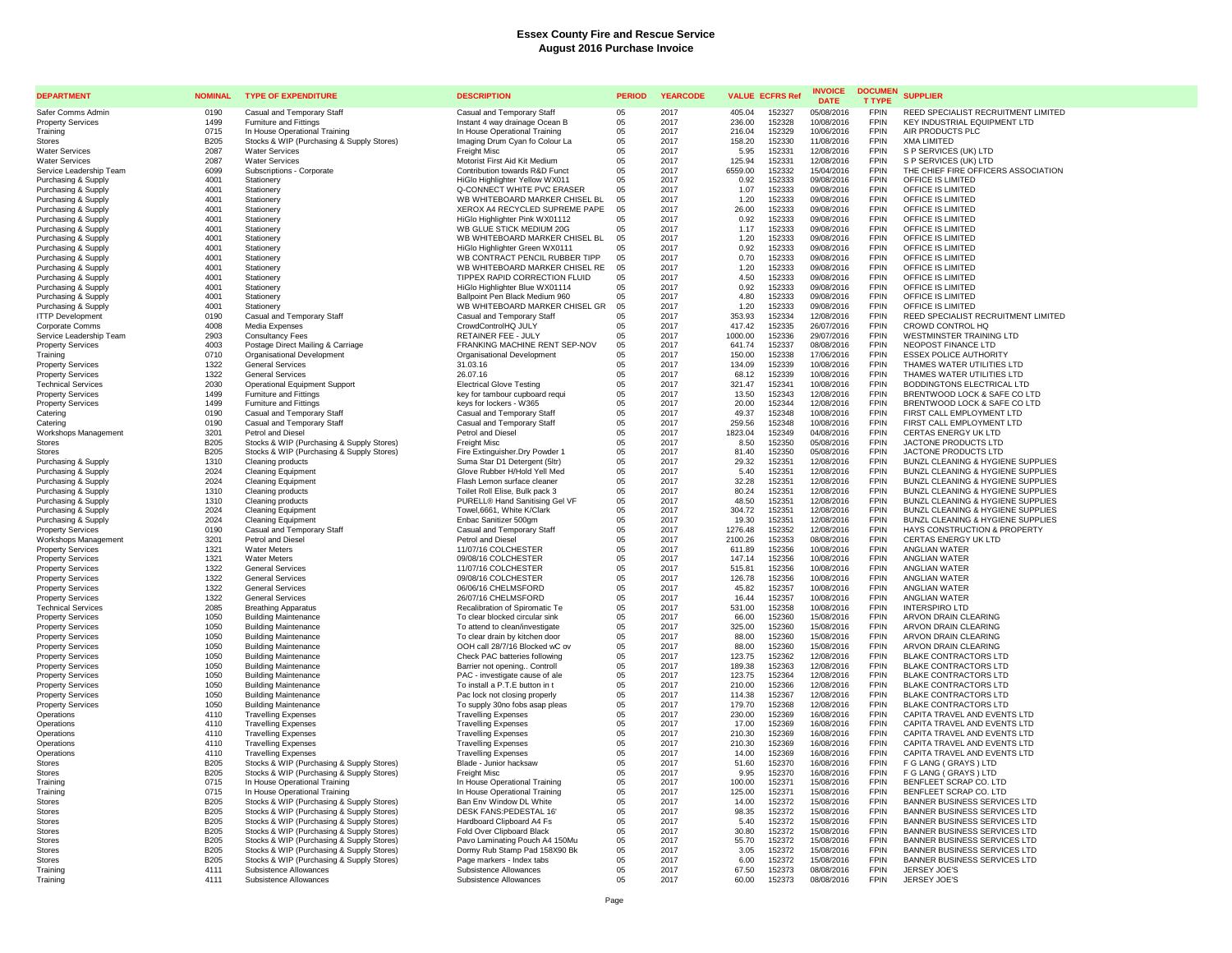| <b>DEPARTMENT</b>                                    | <b>NOMINAL</b>             | <b>TYPE OF EXPENDITURE</b>                                                                     | <b>DESCRIPTION</b>                                               | <b>PERIOD</b> | <b>YEARCODE</b> | <b>VALUE ECFRS Ref</b>                    | <b>INVOICE</b><br><b>DATE</b> | <b>DOCUMEN</b><br><b>T TYPE</b> | <b>SUPPLIER</b>                                                      |
|------------------------------------------------------|----------------------------|------------------------------------------------------------------------------------------------|------------------------------------------------------------------|---------------|-----------------|-------------------------------------------|-------------------------------|---------------------------------|----------------------------------------------------------------------|
| Training                                             | 4111                       | Subsistence Allowances                                                                         | Subsistence Allowances                                           | 05            | 2017            | 24.00<br>152373                           | 08/08/2016                    | <b>FPIN</b>                     | JERSEY JOE'S                                                         |
| <b>Property Services</b>                             | 1050                       | <b>Building Maintenance</b>                                                                    | To eradicate wasps nest                                          | 05            | 2017            | 90.00<br>152374                           | 16/08/2016                    | <b>FPIN</b>                     | MID-ESSEX PEST CONTROL                                               |
| Stores                                               | <b>B205</b>                | Stocks & WIP (Purchasing & Supply Stores)                                                      | Water Still Bottle 0.5L 91X24                                    | 05            | 2017            | 1035.00<br>152375                         | 04/08/2016                    | <b>FPIN</b>                     | WATER DIRECT LIMITED                                                 |
| <b>Property Services</b>                             | 4003                       | Postage Direct Mailing & Carriage                                                              | POSTAGE RECREDIT - JULY                                          | 05            | 2017            | 50.00<br>152377                           | 15/08/2016                    | <b>FPIN</b>                     | NEOPOST LIMITED                                                      |
| <b>Technical Services</b>                            | 2030                       | Operational Equipment Support                                                                  | Dry suit repairs (Suit No.6 M                                    | 05            | 2017            | 145.00<br>152378                          | 16/08/2016                    | <b>FPIN</b>                     | <b>SEMSLTD</b>                                                       |
| <b>Technical Services</b>                            | 2030                       | <b>Operational Equipment Support</b>                                                           | Dry suit repairs (Suit No.9 OI                                   | 05            | 2017            | 152378<br>115.00                          | 16/08/2016                    | <b>FPIN</b>                     | <b>SEMSLTD</b>                                                       |
| <b>Property Services</b>                             | 1040                       | Planned Works                                                                                  | Oxygen reduction system: 132-K                                   | 05            | 2017            | 152379<br>766.28                          | 12/08/2016                    | <b>FPIN</b>                     | WAGNER UK LIMITED                                                    |
| <b>Property Services</b>                             | 1040                       | <b>Planned Works</b>                                                                           | Floating fountain and feature                                    | 05            | 2017            | 152380<br>1016.00                         | 11/08/2016                    | <b>FPIN</b>                     | MILES WATER ENGINEERING LIMITED                                      |
| Finance & Pay                                        | 4028                       | <b>Bank Charges</b>                                                                            | <b>BANK CHARGES - JULY</b>                                       | 05            | 2017            | 152381<br>39.72                           | 09/08/2016                    | <b>FPIN</b>                     | <b>LLOYDS BANK</b>                                                   |
| <b>ICT</b>                                           | 2510                       | IT Communications                                                                              | Microsoft/Lync/Autoc Jul-Oct16                                   | 05            | 2017            | $-4648.00$<br>152382                      | 15/08/2016                    | <b>FPIN</b>                     | DAISY COMMUNICATIONS LIMITED                                         |
| ICT                                                  | 2510<br>2510               | IT Communications<br>IT Communications                                                         | Audiocodes Mediant 1000B SBC's                                   | 05            | 2017<br>2017    | 152382<br>760.00<br>1472.00<br>152382     | 15/08/2016<br>15/08/2016      | <b>FPIN</b><br><b>FPIN</b>      | DAISY COMMUNICATIONS LIMITED<br>DAISY COMMUNICATIONS LIMITED         |
| ICT<br>ICT                                           | 2510                       | IT Communications                                                                              | Microsoft Lync Support Charge                                    | 05            | 2017            | 4648.00<br>152382                         | 15/08/2016                    | <b>FPIN</b>                     | DAISY COMMUNICATIONS LIMITED                                         |
| ICT                                                  | 2510                       | IT Communications                                                                              | Microsoft/Lync/Autoc Jul-Oct16<br>4 month extension to Microsoft | 05<br>05      | 2017            | 152382<br>2416.00                         | 15/08/2016                    | <b>FPIN</b>                     | DAISY COMMUNICATIONS LIMITED                                         |
| <b>Property Services</b>                             | 1050                       | <b>Building Maintenance</b>                                                                    | To remedy defective reader on                                    | 05            | 2017            | 152383<br>368.63                          | 10/08/2016                    | <b>FPIN</b>                     | BLAKE CONTRACTORS LTD                                                |
| <b>Property Services</b>                             | 1050                       | <b>Building Maintenance</b>                                                                    | Latching mechanism to door fau                                   | 05            | 2017            | 255.97<br>152384                          | 10/08/2016                    | <b>FPIN</b>                     | <b>BLAKE CONTRACTORS LTD</b>                                         |
| Service Leadership Team                              | 0190                       | Casual and Temporary Staff                                                                     | Casual and Temporary Staff                                       | 05            | 2017            | 152385<br>450.72                          | 10/08/2016                    | <b>FPIN</b>                     | HAYS SPECIALIST RECRUITMENT LTD                                      |
| Service Leadership Team                              | 0190                       | Casual and Temporary Staff                                                                     | Casual and Temporary Staff                                       | 05            | 2017            | 591.57<br>152386                          | 10/08/2016                    | <b>FPIN</b>                     | HAYS SPECIALIST RECRUITMENT LTD                                      |
| <b>Property Services</b>                             | 0190                       | Casual and Temporary Staff                                                                     | Casual and Temporary Staff                                       | 05            | 2017            | 152387<br>1145.80                         | 16/08/2016                    | <b>FPIN</b>                     | HAYS CONSTRUCTION & PROPERTY                                         |
| <b>Stores</b>                                        | <b>B205</b>                | Stocks & WIP (Purchasing & Supply Stores)                                                      | Safety glasses, polorised, Bol                                   | 05            | 2017            | 439.00<br>152388                          | 16/08/2016                    | <b>FPIN</b>                     | ARCO LTD                                                             |
| Human Resources                                      | 0960                       | Occupational Health                                                                            | Occupational Health                                              | 05            | 2017            | 269.63<br>152390                          | 16/08/2016                    | <b>FPIN</b>                     | CHEVIOT RECRUITMENT LIMITED                                          |
| Human Resources                                      | 0960                       | Occupational Health                                                                            | Occupational Health                                              | 05            | 2017            | 152391<br>539.25                          | 16/08/2016                    | <b>FPIN</b>                     | CHEVIOT RECRUITMENT LIMITED                                          |
| Not Analysed                                         | <b>B114</b>                | Fixed Assets Under Construction ITC Equipment                                                  | Project Manager                                                  | 05            | 2017            | 152392<br>2475.00                         | 31/07/2016                    | <b>FPIN</b><br><b>FPIN</b>      | HITACHI SOLUTIONS EUROPE LIMITED                                     |
| Not Analysed                                         | <b>B114</b><br><b>B114</b> | Fixed Assets Under Construction ITC Equipment<br>Fixed Assets Under Construction ITC Equipment | <b>CRM Functional Consultant</b><br><b>FUNCTIONAL</b>            | 05<br>05      | 2017<br>2017    | 152392<br>14131.25<br>3562.50<br>152392   | 31/07/2016<br>31/07/2016      | <b>FPIN</b>                     | HITACHI SOLUTIONS EUROPE LIMITED<br>HITACHI SOLUTIONS EUROPE LIMITED |
| Not Analysed<br><b>Property Services</b>             | 1060                       | Grounds Maintenance                                                                            | CANCELLED BY FPIN 152631                                         | 05            | 2017            | 750.00<br>152393                          | 17/08/2016                    | <b>FPIN</b>                     | C R SWIFT LANDSCAPING LTD                                            |
| Community Safety                                     | 4019                       | <b>Community Safety</b>                                                                        | <b>EXPENSES - JULY</b>                                           | 05            | 2017            | 152394<br>63.90                           | 10/08/2016                    | <b>FPIN</b>                     | <b>STAFF</b>                                                         |
| Human Resources                                      | 0190                       | Casual and Temporary Staff                                                                     | Casual and Temporary Staff                                       | 05            | 2017            | 3900.00<br>152395                         | 15/08/2016                    | <b>FPIN</b>                     | WADDINGTON BROWN LIMITED                                             |
| <b>ICT</b>                                           | 2040                       | IT Maintenance and Contracts                                                                   | Zscaler Business Suite 1000 se                                   | 05            | 2017            | 152396<br>$-16459.00$                     | 29/07/2016                    | <b>FPIN</b>                     | SECON SOLUTIONS LTD                                                  |
| ICT                                                  | 2040                       | IT Maintenance and Contracts                                                                   | Zscaler Business Suite 1000 se                                   | 05            | 2017            | 16459.00<br>152396                        | 29/07/2016                    | <b>FPIN</b>                     | <b>SECON SOLUTIONS LTD</b>                                           |
| ICT                                                  | <b>B217</b>                | Payments in Advance                                                                            | Zscaler Business Suite 1000 se                                   | 05            | 2017            | 152396<br>16459.00                        | 29/07/2016                    | <b>FPIN</b>                     | <b>SECON SOLUTIONS LTD</b>                                           |
| ICT                                                  | 2510                       | IT Communications                                                                              | 1 month extension to Microsoft                                   | 05            | 2017            | 152397<br>604.00                          | 11/08/2016                    | <b>FPIN</b>                     | DAISY COMMUNICATIONS LIMITED                                         |
| ICT                                                  | 2510                       | IT Communications                                                                              | Microsoft Lync Support Charge                                    | 05            | 2017            | 368.00<br>152397                          | 11/08/2016                    | <b>FPIN</b>                     | DAISY COMMUNICATIONS LIMITED                                         |
| <b>ICT</b>                                           | 2510                       | IT Communications                                                                              | Audiocodes Mediant 1000B SBC's                                   | 05            | 2017            | 190.00<br>152397                          | 11/08/2016                    | <b>FPIN</b>                     | DAISY COMMUNICATIONS LIMITED                                         |
| <b>Property Services</b>                             | 1050                       | <b>Building Maintenance</b>                                                                    | Latch defective to door to sec                                   | 05            | 2017            | 152398<br>176.76                          | 10/08/2016                    | <b>FPIN</b>                     | <b>BLAKE CONTRACTORS LTD</b>                                         |
| <b>Property Services</b>                             | 1050                       | <b>Building Maintenance</b>                                                                    | Barrier monitor not working                                      | 05            | 2017            | 152399<br>123.75                          | 11/08/2016                    | <b>FPIN</b>                     | <b>BLAKE CONTRACTORS LTD</b>                                         |
| <b>Property Services</b>                             | 0190<br>0190               | Casual and Temporary Staff                                                                     | Casual and Temporary Staff                                       | 05            | 2017<br>2017    | 770.81<br>152400<br>152401<br>868.69      | 16/08/2016<br>16/08/2016      | <b>FPIN</b><br><b>FPIN</b>      | HAYS CONSTRUCTION & PROPERTY<br>HAYS CONSTRUCTION & PROPERTY         |
| <b>Property Services</b><br><b>Property Services</b> | 0190                       | Casual and Temporary Staff<br>Casual and Temporary Staff                                       | Casual and Temporary Staff<br>Casual and Temporary Staff         | 05<br>05      | 2017            | 152402<br>1178.00                         | 16/08/2016                    | <b>FPIN</b>                     | HAYS CONSTRUCTION & PROPERTY                                         |
| <b>Property Services</b>                             | 0190                       | Casual and Temporary Staff                                                                     | Casual and Temporary Staff                                       | 05            | 2017            | 152403<br>1178.00                         | 16/08/2016                    | <b>FPIN</b>                     | HAYS CONSTRUCTION & PROPERTY                                         |
| <b>Property Services</b>                             | 0190                       | Casual and Temporary Staff                                                                     | Casual and Temporary Staff                                       | 05            | 2017            | 1116.10<br>152404                         | 16/08/2016                    | <b>FPIN</b>                     | HAYS CONSTRUCTION & PROPERTY                                         |
| <b>Property Services</b>                             | 2903                       | <b>Consultancy Fees</b>                                                                        | Fee for period J                                                 | 05            | 2017            | 1104.40<br>152405                         | 16/08/2016                    | <b>FPIN</b>                     | HAYS CONSTRUCTION & PROPERTY                                         |
| <b>Property Services</b>                             | 2903                       | <b>Consultancy Fees</b>                                                                        | Fee for period J                                                 | 05            | 2017            | 152406<br>1045.50                         | 16/08/2016                    | <b>FPIN</b>                     | HAYS CONSTRUCTION & PROPERTY                                         |
| Purchasing & Supply                                  | 2024                       | <b>Cleaning Equipment</b>                                                                      | Detergent General Purpose 5Ltr                                   | 05            | 2017            | 19.92<br>152407                           | 16/08/2016                    | <b>FPIN</b>                     | BUNZL CLEANING & HYGIENE SUPPLIES                                    |
| Purchasing & Supply                                  | 2024                       | <b>Cleaning Equipment</b>                                                                      | Twine Mop Head                                                   | 05            | 2017            | 7.74<br>152407                            | 16/08/2016                    | <b>FPIN</b>                     | BUNZL CLEANING & HYGIENE SUPPLIES                                    |
| Purchasing & Supply                                  | 2024                       | <b>Cleaning Equipment</b>                                                                      | Towel.6661. White K/Clark                                        | 05            | 2017            | 117.20<br>152407                          | 16/08/2016                    | <b>FPIN</b>                     | BUNZL CLEANING & HYGIENE SUPPLIES                                    |
| Purchasing & Supply                                  | 2024                       | <b>Cleaning Equipment</b>                                                                      | Toilet Paper 4476 Scott 2 Ply                                    | 05            | 2017            | 152407<br>45.60                           | 16/08/2016                    | <b>FPIN</b>                     | BUNZL CLEANING & HYGIENE SUPPLIES                                    |
| Purchasing & Supply                                  | 2024                       | <b>Cleaning Equipment</b>                                                                      | Dettol Surface Cleaner 500ml                                     | 05            | 2017            | 152407<br>21.00                           | 16/08/2016                    | <b>FPIN</b>                     | BUNZL CLEANING & HYGIENE SUPPLIES                                    |
| Purchasing & Supply                                  | 2024                       | <b>Cleaning Equipment</b>                                                                      | Aluminium Mop Handle Yellow Gr                                   | 05            | 2017            | 9.00<br>152407                            | 16/08/2016                    | <b>FPIN</b><br><b>FPIN</b>      | BUNZL CLEANING & HYGIENE SUPPLIES                                    |
| ICT<br><b>ICT</b>                                    | 2040<br>2040               | IT Maintenance and Contracts<br>IT Maintenance and Contracts                                   | Year 2 of 3 of a 3 year contra                                   | 05<br>05      | 2017<br>2017    | 4000.00<br>152408<br>152408<br>$-4000.00$ | 29/07/2016<br>29/07/2016      | <b>FPIN</b>                     | CONCERTO SUPPORT SERVICES LTD<br>CONCERTO SUPPORT SERVICES LTD       |
| ICT                                                  | <b>B217</b>                | Payments in Advance                                                                            | Year 2 of 3 of a 3 year contra<br>Year 2 of 3 of a 3 year contra | 05            | 2017            | 152408<br>4000.00                         | 29/07/2016                    | <b>FPIN</b>                     | CONCERTO SUPPORT SERVICES LTD                                        |
| ICT                                                  | 2040                       | IT Maintenance and Contracts                                                                   | EOLP Subscription Costs 2016/1                                   | 05            | 2017            | 2102.00<br>152409                         | 16/08/2016                    | <b>FPIN</b>                     | <b>ESSEX COUNTY COUNCIL</b>                                          |
| ICT                                                  | B <sub>217</sub>           | Payments in Advance                                                                            | EOLP Subscription Costs 2016/1                                   | 05            | 2017            | 152409<br>2102.00                         | 16/08/2016                    | <b>FPIN</b>                     | <b>ESSEX COUNTY COUNCIL</b>                                          |
| <b>ICT</b>                                           | 2040                       | IT Maintenance and Contracts                                                                   | EOLP Subscription Costs 2016/1                                   | 05            | 2017            | $-2102.00$<br>152409                      | 16/08/2016                    | <b>FPIN</b>                     | <b>ESSEX COUNTY COUNCIL</b>                                          |
| <b>Property Services</b>                             | 1040                       | <b>Planned Works</b>                                                                           | Provision of mobile security s                                   | 05            | 2017            | 152410<br>1197.48                         | 31/05/2016                    | <b>FPIN</b>                     | OAKPARK SECURITY SYSTEMS LIMITED                                     |
| <b>Property Services</b>                             | 1040                       | <b>Planned Works</b>                                                                           | Provision of mobile security s                                   | 05            | 2017            | 1093.44<br>152411                         | 30/06/2016                    | <b>FPIN</b>                     | OAKPARK SECURITY SYSTEMS LIMITED                                     |
| <b>Property Services</b>                             | 1040                       | Planned Works                                                                                  | Provision of mobile security s                                   | 05            | 2017            | 1083.92<br>152412                         | 31/07/2016                    | <b>FPIN</b>                     | OAKPARK SECURITY SYSTEMS LIMITED                                     |
| <b>Property Services</b>                             | 1322                       | <b>General Services</b>                                                                        | 02/08/16 GREAT BADDOW                                            | 05            | 2017            | 152414<br>517.09                          | 13/08/2016                    | <b>FPIN</b>                     | ANGLIAN WATER                                                        |
| <b>Property Services</b>                             | 1322                       | <b>General Services</b>                                                                        | 12/08/16 WEST MERSEA                                             | 05            | 2017            | 152415<br>117.91                          | 12/08/2016                    | <b>FPIN</b><br><b>FPIN</b>      | ANGLIAN WATER                                                        |
| <b>Property Services</b>                             | 1321<br>1050               | <b>Water Meters</b><br><b>Building Maintenance</b>                                             | 12/08/16 WEST MERSEA                                             | 05<br>05      | 2017<br>2017    | 152415<br>116.55<br>152416<br>585.00      | 12/08/2016<br>05/08/2016      | <b>FPIN</b>                     | ANGLIAN WATER<br>ESSEX HEATING SOLUTIONS LIMITED                     |
| <b>Property Services</b><br><b>Property Services</b> | 1050                       | <b>Building Maintenance</b>                                                                    | Gas leak Install test point in<br>WORKS AS PER QUOTE HS4778      | 05            | 2017            | 460.00<br>152418                          | 17/08/2016                    | <b>FPIN</b>                     | HS DOOR SYSTEMS LTD                                                  |
| <b>Property Services</b>                             | 1050                       | <b>Building Maintenance</b>                                                                    | To supply and install loop dec                                   | 05            | 2017            | 152419<br>365.00                          | 17/08/2016                    | <b>FPIN</b>                     | HS DOOR SYSTEMS LTD                                                  |
| Service Leadership Team                              | 2902                       | Legal Expenses                                                                                 | Fee Note for case ID 109437                                      | 05            | 2017            | 210.00<br>152420                          | 17/08/2016                    | <b>FPIN</b>                     | <b>CLOISTERS</b>                                                     |
| Training                                             | 4112                       | Conferences & Seminars                                                                         | 1158 - AFSA National Conferenc                                   | 05            | 2017            | 590.00<br>152421                          | 18/08/2016                    | <b>FPIN</b>                     | ASIAN FIRE SERVICE ASSOCIATION                                       |
| <b>ICT</b>                                           | 2040                       | IT Maintenance and Contracts                                                                   | Fully Managed Cloud July16                                       | 05            | 2017            | 5000.00<br>152422                         | 31/07/2016                    | <b>FPIN</b>                     | IOMART CLOUD SERVICE                                                 |
| <b>Property Services</b>                             | 1040                       | Planned Works                                                                                  | Catering Equipment Gas Testing                                   | 05            | 2017            | 170.00<br>152423                          | 18/08/2016                    | <b>FPIN</b>                     | ESSEX HEATING SOLUTIONS LIMITED                                      |
| <b>Property Services</b>                             | 1040                       | <b>Planned Works</b>                                                                           | Catering Equipment Gas Testing                                   | 05            | 2017            | 152423<br>215.00                          | 18/08/2016                    | <b>FPIN</b>                     | ESSEX HEATING SOLUTIONS LIMITED                                      |
| <b>Property Services</b>                             | 1040                       | <b>Planned Works</b>                                                                           | Catering Equipment Gas Testing                                   | 05            | 2017            | 152423<br>215.00                          | 18/08/2016                    | <b>FPIN</b>                     | <b>ESSEX HEATING SOLUTIONS LIMITED</b>                               |
| <b>Property Services</b>                             | 1040                       | Planned Works                                                                                  | Catering Equipment Gas Testing                                   | 05            | 2017            | 152423<br>170.00                          | 18/08/2016                    | <b>FPIN</b>                     | ESSEX HEATING SOLUTIONS LIMITED                                      |
| <b>Property Services</b>                             | 1040                       | <b>Planned Works</b>                                                                           | Catering Equipment Gas Testing                                   | 05            | 2017            | 152423<br>215.00                          | 18/08/2016                    | <b>FPIN</b>                     | ESSEX HEATING SOLUTIONS LIMITED                                      |
| <b>Property Services</b>                             | 1040<br>1040               | Planned Works<br><b>Planned Works</b>                                                          | Catering Equipment Gas Testing                                   | 05<br>05      | 2017<br>2017    | 170.00<br>152423                          | 18/08/2016                    | <b>FPIN</b><br><b>FPIN</b>      | ESSEX HEATING SOLUTIONS LIMITED                                      |
| <b>Property Services</b><br><b>Property Services</b> | 1040                       | <b>Planned Works</b>                                                                           | Catering Equipment Gas Testing<br>Catering Equipment Gas Testing | 05            | 2017            | 170.00<br>152423<br>152423<br>170.00      | 18/08/2016<br>18/08/2016      | <b>FPIN</b>                     | ESSEX HEATING SOLUTIONS LIMITED<br>ESSEX HEATING SOLUTIONS LIMITED   |
| <b>Property Services</b>                             | 1040                       | Planned Works                                                                                  | Catering Equipment Gas Testing                                   | 05            | 2017            | 215.00<br>152423                          | 18/08/2016                    | <b>FPIN</b>                     | ESSEX HEATING SOLUTIONS LIMITED                                      |
| <b>Property Services</b>                             | 1040                       | <b>Planned Works</b>                                                                           | Catering Equipment Gas Testing                                   | 05            | 2017            | 152423<br>215.00                          | 18/08/2016                    | <b>FPIN</b>                     | ESSEX HEATING SOLUTIONS LIMITED                                      |
| <b>Property Services</b>                             | 1040                       | <b>Planned Works</b>                                                                           | Catering Equipment Gas Testing                                   | 05            | 2017            | 215.00<br>152423                          | 18/08/2016                    | <b>FPIN</b>                     | <b>ESSEX HEATING SOLUTIONS LIMITED</b>                               |
| <b>Property Services</b>                             | 1040                       | <b>Planned Works</b>                                                                           | Catering Equipment Gas Testing                                   | 05            | 2017            | 152423<br>215.00                          | 18/08/2016                    | <b>FPIN</b>                     | <b>ESSEX HEATING SOLUTIONS LIMITED</b>                               |
| <b>Property Services</b>                             | 1040                       | <b>Planned Works</b>                                                                           | Catering Equipment Gas Testing                                   | 0.5           | 2017            | 152423<br>215.00                          | 18/08/2016                    | <b>FPIN</b>                     | ESSEX HEATING SOLUTIONS LIMITED                                      |
|                                                      |                            |                                                                                                |                                                                  |               |                 |                                           |                               |                                 |                                                                      |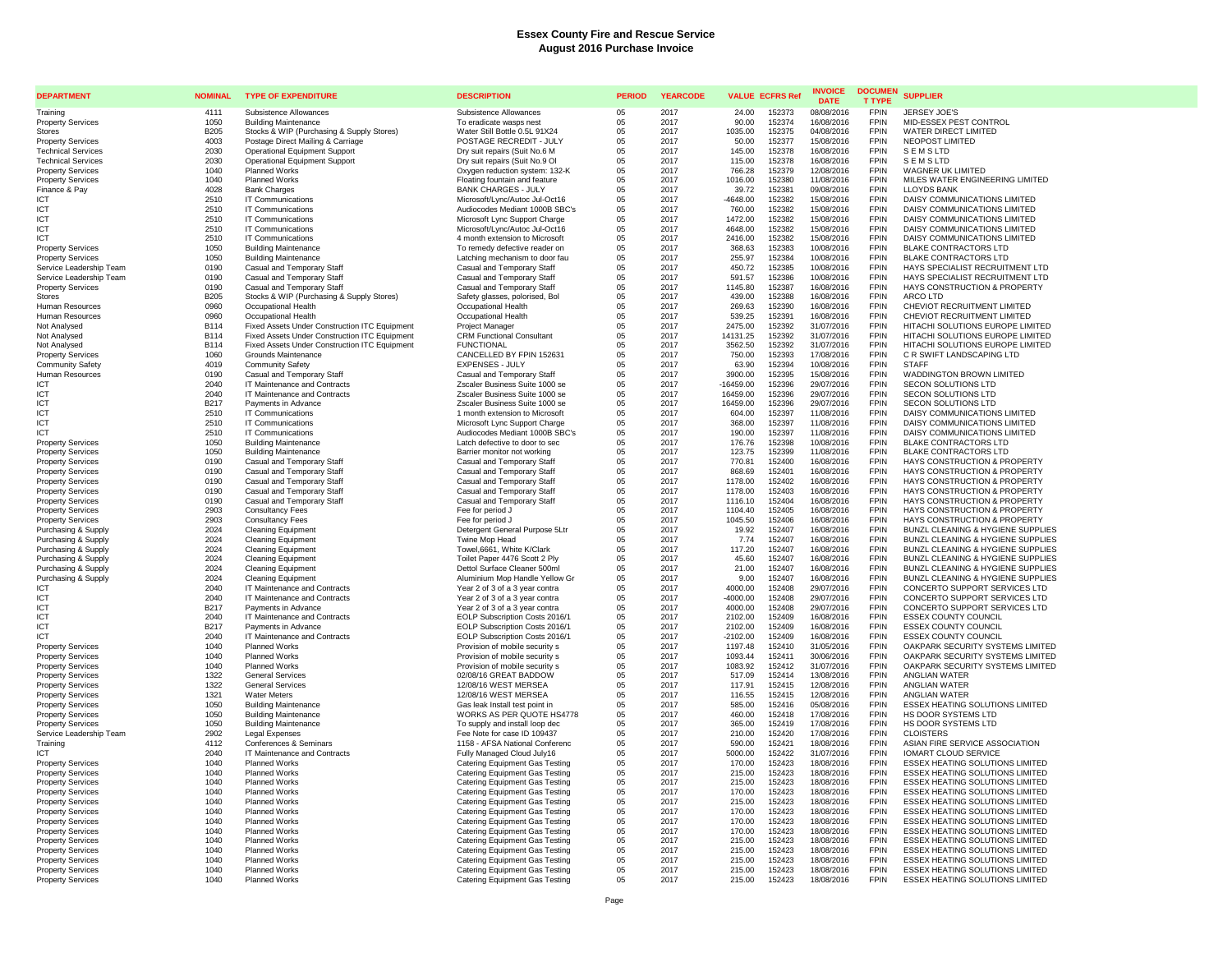| <b>DEPARTMENT</b>                                  | <b>NOMINAL</b>      | <b>TYPE OF EXPENDITURE</b>                                               | <b>DESCRIPTION</b>                                            | <b>PERIOD</b> | <b>YEARCODE</b> | <b>VALUE ECFRS Ref</b>                    | <b>INVOICE</b><br><b>DATE</b> | <b>DOCUMEN</b><br><b>T TYPE</b> | <b>SUPPLIER</b>                                                            |
|----------------------------------------------------|---------------------|--------------------------------------------------------------------------|---------------------------------------------------------------|---------------|-----------------|-------------------------------------------|-------------------------------|---------------------------------|----------------------------------------------------------------------------|
| <b>Property Services</b>                           | 1040                | <b>Planned Works</b>                                                     | <b>Catering Equipment Gas Testing</b>                         | 05            | 2017            | 170.00<br>152423                          | 18/08/2016                    | <b>FPIN</b>                     | <b>ESSEX HEATING SOLUTIONS LIMITED</b>                                     |
| <b>Property Services</b>                           | 1040                | <b>Planned Works</b>                                                     | Catering Equipment Gas Testing                                | 05            | 2017            | 170.00<br>152423                          | 18/08/2016                    | <b>FPIN</b>                     | ESSEX HEATING SOLUTIONS LIMITED                                            |
| <b>Property Services</b>                           | 1040                | <b>Planned Works</b>                                                     | <b>Catering Equipment Gas Testing</b>                         | 05            | 2017            | 152423<br>105.00                          | 18/08/2016                    | <b>FPIN</b>                     | ESSEX HEATING SOLUTIONS LIMITED                                            |
| <b>Property Services</b>                           | 1050                | <b>Building Maintenance</b>                                              | Appliance bay door. Cables no                                 | 05            | 2017            | 159.50<br>152424                          | 17/08/2016                    | <b>FPIN</b>                     | HS DOOR SYSTEMS LTD                                                        |
| <b>Property Services</b>                           | 1050                | <b>Building Maintenance</b>                                              | Quoted works HS4759                                           | 05            | 2017            | 960.00<br>152425                          | 17/08/2016                    | <b>FPIN</b>                     | HS DOOR SYSTEMS LTD                                                        |
| <b>Property Services</b>                           | 1050                | <b>Building Maintenance</b>                                              | Exit door leading from GF40 to                                | 05            | 2017            | 152426<br>183.70                          | 17/08/2016                    | <b>FPIN</b>                     | HS DOOR SYSTEMS LTD                                                        |
| <b>Property Services</b>                           | 1050                | <b>Building Maintenance</b>                                              | Rear bay door no 3. Door not                                  | 05            | 2017            | 132.00<br>152427                          | 17/08/2016                    | <b>FPIN</b>                     | HS DOOR SYSTEMS LTD                                                        |
| <b>ITTP Development</b>                            | 4005                | IT Consumables                                                           | Project Expenses - July 2016                                  | 05            | 2017            | 344.77<br>152428                          | 31/07/2016                    | <b>FPIN</b><br><b>FPIN</b>      | HITACHI SOLUTIONS EUROPE LIMITED                                           |
| <b>ITTP Development</b>                            | 4005<br>4005        | IT Consumables<br>IT Consumables                                         | <b>Outstanding Expenses</b>                                   | 05<br>05      | 2017<br>2017    | 337.65<br>152429<br>315.81<br>152430      | 31/03/2016<br>31/03/2016      | <b>FPIN</b>                     | HITACHI SOLUTIONS EUROPE LIMITED<br>HITACHI SOLUTIONS EUROPE LIMITED       |
| <b>ITTP Development</b><br><b>ICT</b>              | 4005                | IT Consumables                                                           | <b>Outstanding Expenses</b><br>APPLE 12.9-INCH IPAD PRO WI-FI | 05            | 2017            | 735.08<br>152431                          | 16/08/2016                    | <b>FPIN</b>                     | CDW LTD                                                                    |
| <b>ICT</b>                                         | 4005                | IT Consumables                                                           | APPLE 9.7-INCH IPAD PRO WI-FI                                 | 05            | 2017            | 1178.60<br>152431                         | 16/08/2016                    | <b>FPIN</b>                     | CDW LTD                                                                    |
| <b>Property Services</b>                           | 3436                | Fuel Pump Maintenance                                                    | Supply and install double poly                                | 05            | 2017            | 281.30<br>152432                          | 16/08/2016                    | <b>FPIN</b>                     | NORMAN DAVID MAINTENANCE                                                   |
| <b>Property Services</b>                           | 1050                | <b>Building Maintenance</b>                                              | Smoke seals to various doors                                  | 05            | 2017            | 283.16<br>152433                          | 16/08/2016                    | <b>FPIN</b>                     | NORMAN DAVID MAINTENANCE                                                   |
| <b>Property Services</b>                           | 1050                | <b>Building Maintenance</b>                                              | Door handle loose to Community                                | 05            | 2017            | 36.00<br>152434                           | 16/08/2016                    | FPIN                            | NORMAN DAVID MAINTENANCE                                                   |
| <b>Property Services</b>                           | 1499                | Furniture and Fittings                                                   | Install cigarette bin                                         | 05            | 2017            | 36.00<br>152435                           | 16/08/2016                    | <b>FPIN</b>                     | NORMAN DAVID MAINTENANCE                                                   |
| <b>Property Services</b>                           | 1330                | Building Cleaning                                                        | Collection & Disposal of 7no a                                | 05            | 2017            | 360.00<br>152436                          | 13/08/2016                    | <b>FPIN</b>                     | PRIMARY OFFICE FURNITURE SERVICES LTD                                      |
| <b>Property Services</b>                           | 3436                | Fuel Pump Maintenance                                                    | To cupply and install Compact                                 | 05            | 2017            | 2318.75<br>152437                         | 15/08/2016                    | <b>FPIN</b>                     | <b>VECTEC LTD</b>                                                          |
| Training                                           | 0702                | External Training - L&D Panel                                            | External Training - L&D Panel                                 | 05            | 2017            | 384.00<br>152438                          | 16/08/2016                    | <b>FPIN</b>                     | <b>QA LTD</b>                                                              |
| Catering                                           | 0190                | Casual and Temporary Staff                                               | Casual and Temporary Staff                                    | 05            | 2017            | 379.05<br>152439                          | 16/08/2016                    | <b>FPIN</b>                     | SEARCH RECRUITMENT SERVICES LTD                                            |
| Catering                                           | 0190                | Casual and Temporary Staff                                               | Casual and Temporary Staff                                    | 05            | 2017            | 403.65<br>152439                          | 16/08/2016                    | <b>FPIN</b><br><b>FPIN</b>      | SEARCH RECRUITMENT SERVICES LTD                                            |
| Catering                                           | 0190                | Casual and Temporary Staff                                               | Casual and Temporary Staff                                    | 05            | 2017            | 105.30<br>152439                          | 16/08/2016                    | <b>FPIN</b>                     | SEARCH RECRUITMENT SERVICES LTD                                            |
| Human Resources<br>Human Resources                 | 0960<br>0960        | Occupational Health<br>Occupational Health                               | Occupational Health<br>Occupational Health                    | 05<br>05      | 2017<br>2017    | 330.00<br>152440<br>450.00<br>152441      | 31/07/2016<br>31/07/2016      | <b>FPIN</b>                     | <b>WORKPLACE OPTIONS</b><br>WORKPLACE OPTIONS                              |
| <b>Community Safety</b>                            | 4019                | <b>Community Safety</b>                                                  | <b>RE FPIN 124203</b>                                         | 05            | 2017            | $-1604.17$<br>152443                      | 14/08/2014                    | <b>FPIN</b>                     | UNIVERSITY OF ESSEX CAMPUS SERVICES LTD                                    |
| Human Resources                                    | 0190                | Casual and Temporary Staff                                               | Casual and Temporary Staff                                    | 05            | 2017            | 3120.00<br>152444                         | 04/07/2016                    | <b>FPIN</b>                     | WADDINGTON BROWN LIMITED                                                   |
| <b>ICT</b>                                         | 2510                | <b>IT Communications</b>                                                 | September 2016 to November 201                                | 05            | 2017            | $-1432.40$<br>152445                      | 08/08/2016                    | <b>FPIN</b>                     | PAGEONE COMMUNICATIONS LTD                                                 |
| ICT                                                | 2510                | IT Communications                                                        | September 2016 to November 201                                | 05            | 2017            | 1432.40<br>152445                         | 08/08/2016                    | <b>FPIN</b>                     | PAGEONE COMMUNICATIONS LTD                                                 |
| ICT                                                | <b>B217</b>         | Payments in Advance                                                      | September 2016 to November 201                                | 05            | 2017            | 1432.40<br>152445                         | 08/08/2016                    | <b>FPIN</b>                     | PAGEONE COMMUNICATIONS LTD                                                 |
| ICT                                                | 2040                | IT Maintenance and Contracts                                             | Acrobat Professional - DC Lice                                | 05            | 2017            | 66.00<br>152446                           | 17/08/2016                    | <b>FPIN</b>                     | PHOENIX SOFTWARE LTD                                                       |
| Purchases                                          | <b>B207</b>         | Stocks & WIP (Fleet Stores)                                              | RE TMPI 955                                                   | 05            | 2017            | $-671.52$<br>152447                       | 16/05/2016                    | <b>FPIN</b>                     | <b>GODIVA LTD</b>                                                          |
| <b>Community Safety</b>                            | 4019                | <b>Community Safety</b>                                                  | Glassware engraving                                           | 05            | 2017            | 14.58<br>152448                           | 19/08/2016                    | <b>FPIN</b>                     | <b>TROPHY STORE</b>                                                        |
| Community Safety                                   | 4019                | Community Safety                                                         | GWKK110A Achievement Diamond O                                | 05            | 2017            | 24.16<br>152448                           | 19/08/2016                    | <b>FPIN</b>                     | <b>TROPHY STORE</b>                                                        |
| <b>Community Safety</b>                            | 4019                | <b>Community Safety</b>                                                  | Postage                                                       | 05            | 2017            | 5.82<br>152448                            | 19/08/2016                    | <b>FPIN</b>                     | <b>TROPHY STORE</b>                                                        |
| <b>ITTP Development</b>                            | 2040                | IT Maintenance and Contracts                                             | Resco Mobile CRM runtime lice                                 | 05            | 2017            | 7477.30<br>152473                         | 22/08/2016                    | <b>FPIN</b><br><b>FPIN</b>      | RESCO SPOL SRO                                                             |
| ICT                                                | B217                | Payments in Advance                                                      | Resco Mobile CRM Apr-Jun17                                    | 05            | 2017            | 0.00<br>152473                            | 22/08/2016                    |                                 | RESCO SPOL SRO                                                             |
| <b>ITTP Development</b><br><b>ITTP Development</b> | B217<br>2040        | Payments in Advance<br>IT Maintenance and Contracts                      | Resco Mobile CRM Jul-Mar17<br>Resco Mobile CRM runtime lice   | 05<br>05      | 2017<br>2017    | 7477.30<br>152473<br>$-7477.30$<br>152473 | 22/08/2016<br>22/08/2016      | <b>FPIN</b><br><b>FPIN</b>      | RESCO SPOL SRO<br>RESCO SPOL SRO                                           |
| <b>Property Services</b>                           | 1321                | <b>Water Meters</b>                                                      | 15/08/16 WETHERSFIELD                                         | 05            | 2017            | 34.73<br>152474                           | 15/08/2016                    | <b>FPIN</b>                     | ANGLIAN WATER                                                              |
| <b>Property Services</b>                           | 1322                | <b>General Services</b>                                                  | 15/08/16 WETHERSFIELD                                         | 05            | 2017            | 48.53<br>152474                           | 15/08/2016                    | <b>FPIN</b>                     | ANGLIAN WATER                                                              |
| Workshops Management                               | 3201                | Petrol and Diesel                                                        | Petrol and Diese                                              | 05            | 2017            | 2571.56<br>152475                         | 11/08/2016                    | <b>FPIN</b>                     | <b>CERTAS ENERGY UK LTD</b>                                                |
|                                                    | 4005                | <b>IT Consumables</b>                                                    | Printer Repair Service. Quotat                                | 05            | 2017            | 329.70<br>152476                          | 17/08/2016                    | <b>FPIN</b>                     | <b>HEWLETT PACKARD LTD</b>                                                 |
| Corporate Comms                                    | 4518                | Other Local Authority Services                                           | O/T Apr16                                                     | 05            | 2017            | 899.35<br>152477                          | 16/08/2016                    | <b>FPIN</b>                     | <b>ESSEX COUNTY COUNCIL</b>                                                |
| Corporate Comms                                    | 4518                | Other Local Authority Services                                           | Apr16                                                         | 05            | 2017            | 3799.10<br>152478                         | 16/08/2016                    | <b>FPIN</b>                     | <b>ESSEX COUNTY COUNCIL</b>                                                |
| Corporate Comms                                    | 4518                | Other Local Authority Services                                           | May 2016                                                      | 05            | 2017            | 3799.10<br>152478                         | 16/08/2016                    | <b>FPIN</b>                     | <b>ESSEX COUNTY COUNCIL</b>                                                |
| <b>Corporate Comms</b>                             | 4518                | Other Local Authority Services                                           | June 2016                                                     | 05            | 2017            | 2672.42<br>152479                         | 16/08/2016                    | <b>FPIN</b>                     | <b>ESSEX COUNTY COUNCIL</b>                                                |
| Corporate Comms                                    | 4518                | Other Local Authority Services                                           | <b>July 2016</b>                                              | 05            | 2017            | 2672.42<br>152479                         | 16/08/2016                    | <b>FPIN</b>                     | <b>ESSEX COUNTY COUNCIL</b>                                                |
| <b>Property Services</b>                           | 1050                | <b>Building Maintenance</b>                                              | To cut 2no keys for boiler roo                                | 05            | 2017            | 139.80<br>152480                          | 17/08/2016                    | <b>FPIN</b>                     | BRENTWOOD LOCK & SAFE CO LTD                                               |
| <b>Property Services</b>                           | 1050<br><b>B205</b> | <b>Building Maintenance</b><br>Stocks & WIP (Purchasing & Supply Stores) | Fault on Intruder alarm cannot<br>Axe - Firefighter           | 05            | 2017<br>2017    | 126.00<br>152481<br>488.88<br>152484      | 19/08/2016<br>17/08/2016      | <b>FPIN</b><br><b>FPIN</b>      | <b>BLAKE CONTRACTORS LTD</b><br><b>BRISTOL UNIFORMS LTD</b>                |
| Stores<br>Purchasing & Supply                      | 2024                | <b>Cleaning Equipment</b>                                                | Tufanega Lemon Hand Clean 4.5L                                | 05<br>05      | 2017            | 11.92<br>152485                           | 18/08/2016                    | <b>EPIN</b>                     | BUNZL CLEANING & HYGIENE SUPPLIES                                          |
| Purchasing & Supply                                | 2024                | <b>Cleaning Equipment</b>                                                | Dettol Surface Cleaner 500ml                                  | 05            | 2017            | 10.50<br>152485                           | 18/08/2016                    | <b>FPIN</b>                     | BUNZL CLEANING & HYGIENE SUPPLIES                                          |
| Purchasing & Supply                                | 1310                | Cleaning products                                                        | Descaler Viakal Trig 750Ml                                    | 05            | 2017            | 6.88<br>152485                            | 18/08/2016                    | <b>FPIN</b>                     | BUNZL CLEANING & HYGIENE SUPPLIES                                          |
| Purchasing & Supply                                | 2024                | <b>Cleaning Equipment</b>                                                | Lifeguard 3 Way Cleaner 1L                                    | 05            | 2017            | 6.42<br>152485                            | 18/08/2016                    | <b>FPIN</b>                     | BUNZL CLEANING & HYGIENE SUPPLIES                                          |
| Purchasing & Supply                                | 2024                | <b>Cleaning Equipment</b>                                                | STERILIZING FLUID MILTON 5 LI                                 | 05            | 2017            | 9.50<br>152485                            | 18/08/2016                    | <b>FPIN</b>                     | BUNZL CLEANING & HYGIENE SUPPLIES                                          |
| Purchasing & Supply                                | 2024                | <b>Cleaning Equipment</b>                                                | Towel, 6661, White K/Clark                                    | 05            | 2017            | 23.44<br>152485                           | 18/08/2016                    | <b>FPIN</b>                     | BUNZL CLEANING & HYGIENE SUPPLIES                                          |
| Purchasing & Supply                                | 1310                | Cleaning products                                                        | Dishwasher powder Bryta 5kg                                   | 05            | 2017            | 152486<br>11.16                           | 18/08/2016                    | <b>FPIN</b>                     | BUNZL CLEANING & HYGIENE SUPPLIES                                          |
| Purchasing & Supply                                | 2024                | <b>Cleaning Equipment</b>                                                | Towel, 6661, White K/Clark                                    | 05            | 2017            | 46.88<br>152486                           | 18/08/2016                    | <b>FPIN</b>                     | BUNZL CLEANING & HYGIENE SUPPLIES                                          |
| <b>Property Services</b>                           | 1050                | <b>Building Maintenance</b>                                              | Fire alarm panel showing pre a                                | 05            | 2017            | 135.92<br>152487                          | 19/08/2016                    | <b>FPIN</b>                     | BLAKE CONTRACTORS LTD                                                      |
| <b>Property Services</b>                           | 0190                | Casual and Temporary Staff                                               | Casual and Temporary Staff                                    | 05            | 2017            | 157.30<br>152490                          | 05/08/2016                    | <b>FPIN</b>                     | PURSUIT RESOURCES GROUP LTD                                                |
| Human Resources                                    | 0190                | Casual and Temporary Staff                                               | Casual and Temporary Staff                                    | 05            | 2017            | 310.28<br>152498                          | 19/08/2016                    | <b>FPIN</b><br><b>FPIN</b>      | REED SPECIALIST RECRUITMENT LIMITED                                        |
| Human Resources<br>Human Resources                 | 0960<br>0960        | Occupational Health<br>Occupational Health                               | Occupational Health<br>Occupational Health                    | 05<br>05      | 2017<br>2017    | $-310.28$<br>152498<br>310.28<br>152498   | 19/08/2016<br>19/08/2016      | <b>FPIN</b>                     | REED SPECIALIST RECRUITMENT LIMITED<br>REED SPECIALIST RECRUITMENT LIMITED |
| Safer Comms Admin                                  | 0190                | Casual and Temporary Staff                                               | Casual and Temporary Staff                                    | 05            | 2017            | 368.42<br>152499                          | 19/08/2016                    | <b>FPIN</b>                     | REED SPECIALIST RECRUITMENT LIMITED                                        |
| <b>ITTP Development</b>                            | 0190                | Casual and Temporary Staff                                               | Casual and Temporary Staff                                    | 05            | 2017            | 353.93<br>152500                          | 19/08/2016                    | <b>FPIN</b>                     | REED SPECIALIST RECRUITMENT LIMITED                                        |
| <b>Property Services</b>                           | 1030                | Int Decs/Alts & Improvements                                             | 1617/384 External Decorations                                 | 05            | 2017            | 13740.27<br>152501                        | 19/08/2016                    | <b>FPIN</b>                     | R J SPECIALIST COATINGS                                                    |
| <b>Property Services</b>                           | 1030                | Int Decs/Alts & Improvements                                             | 1617/384 External Decorations                                 | 05            | 2017            | $-13740.27$<br>152501                     | 19/08/2016                    | <b>FPIN</b>                     | R J SPECIALIST COATINGS                                                    |
| <b>Property Services</b>                           | 1030                | Int Decs/Alts & Improvements                                             | 1617/384 External Decorations                                 | 05            | 2017            | 8612.27<br>152501                         | 19/08/2016                    | <b>FPIN</b>                     | R J SPECIALIST COATINGS                                                    |
| <b>Property Services</b>                           | 1030                | Int Decs/Alts & Improvements                                             | 1617/384 External Decorations                                 | 05            | 2017            | 5128.00<br>152501                         | 19/08/2016                    | <b>FPIN</b>                     | R J SPECIALIST COATINGS                                                    |
| <b>Community Safety</b>                            | 4019                | <b>Community Safety</b>                                                  | Training                                                      | 05            | 2017            | 260.00<br>152502                          | 22/08/2016                    | <b>FPIN</b>                     | PAUL MOSTYN ADVANCED TRAINING                                              |
| <b>Property Services</b>                           | 1050                | <b>Building Maintenance</b>                                              | To repair/replace OHDC to fron                                | 05            | 2017            | 36.00<br>152503                           | 20/08/2016                    | <b>FPIN</b>                     | NORMAN DAVID MAINTENANCE                                                   |
| Not Analysed                                       | 1302                | Electricity                                                              | CREDIT                                                        | 05            | 2017            | $-37.85$<br>152505                        | 18/08/2016                    | <b>FPIN</b>                     | SOUTHERN ELECTRIC PLC                                                      |
| Not Analysed                                       | 1302                | Electricity                                                              | STANDING CHG                                                  | 05            | 2017            | 18.00<br>152505                           | 18/08/2016                    | <b>FPIN</b>                     | SOUTHERN ELECTRIC PLC                                                      |
| Not Analysed                                       | 1302                | Electricity                                                              | <b>STANDING CHG</b>                                           | 05            | 2017            | 23.75<br>152505                           | 18/08/2016                    | <b>FPIN</b><br><b>FPIN</b>      | SOUTHERN ELECTRIC PLC                                                      |
| ICT<br><b>ICT</b>                                  | 2040<br>2040        | IT Maintenance and Contracts<br>IT Maintenance and Contracts             | <b>Weekend Nights</b><br><b>Week Nights</b>                   | 05<br>0.5     | 2017<br>2017    | 152506<br>150.00<br>150.00<br>152506      | 18/08/2016<br>18/08/2016      | <b>FPIN</b>                     | MERVAD ELECTRICAL LIMITED<br>MERVAD ELECTRICAL LIMITED                     |
| Not Analysed                                       | 1301                | Gas                                                                      | <b>STANDING CHG</b>                                           | 05            | 2017            | 30.26<br>152507                           | 18/08/2016                    | <b>FPIN</b>                     | <b>SCOTTISH POWER</b>                                                      |
| Not Analysed                                       | 1301                | Gas                                                                      | <b>DISCOUNT</b>                                               | 05            | 2017            | $-1.59$<br>152507                         | 18/08/2016                    | <b>FPIN</b>                     | <b>SCOTTISH POWER</b>                                                      |
| Not Analysed                                       | 1302                | Electricity                                                              | CREDIT                                                        | 05            | 2017            | $-9.87$<br>152507                         | 18/08/2016                    | <b>FPIN</b>                     | <b>SCOTTISH POWER</b>                                                      |
| Not Analysed                                       | 1302                | Electricity                                                              | <b>STANDING CHG</b>                                           | 05            | 2017            | 30.26<br>152507                           | 18/08/2016                    | <b>FPIN</b>                     | <b>SCOTTISH POWER</b>                                                      |
|                                                    |                     |                                                                          |                                                               |               |                 |                                           |                               |                                 |                                                                            |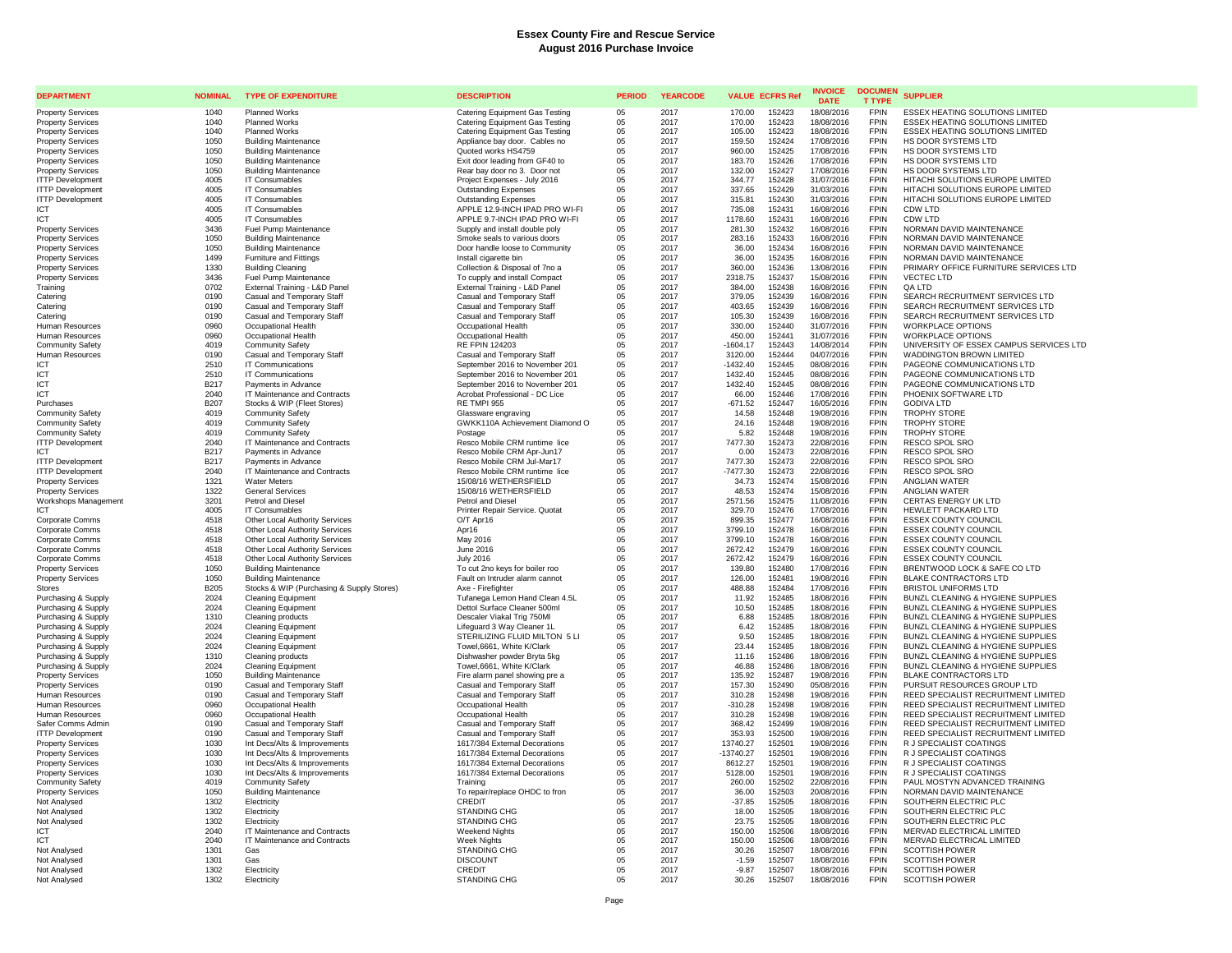| <b>DEPARTMENT</b>                                    | <b>NOMINAL</b>      | <b>TYPE OF EXPENDITURE</b>                                                   | <b>DESCRIPTION</b>                                               | <b>PERIOD</b> | <b>YEARCODE</b> | <b>VALUE ECFRS Ref</b>               | <b>INVOICE</b><br><b>DATE</b> | <b>DOCUMEN</b><br><b>T TYPE</b> | <b>SUPPLIER</b>                                                            |
|------------------------------------------------------|---------------------|------------------------------------------------------------------------------|------------------------------------------------------------------|---------------|-----------------|--------------------------------------|-------------------------------|---------------------------------|----------------------------------------------------------------------------|
| Not Analysed                                         | 1301                | Gas                                                                          | <b>CREDIT</b>                                                    | $0.5^{\circ}$ | 2017            | $-9.86$<br>152507                    | 18/08/2016                    | <b>FPIN</b>                     | <b>SCOTTISH POWER</b>                                                      |
| Not Analysed                                         | 1302                | Electricity                                                                  | <b>DISCOUNT</b>                                                  | 05            | 2017            | $-1.59$<br>152507                    | 18/08/2016                    | FPIN                            | <b>SCOTTISH POWER</b>                                                      |
| <b>Water Services</b>                                | 2087                | <b>Water Services</b>                                                        | HR66041 HORNDON ON THE HILL                                      | 05            | 2017            | 152532<br>358.55                     | 18/08/2016                    | <b>FPIN</b>                     | NORTHUMBRIAN WATER LTD (HYDRANTS)                                          |
| <b>Water Services</b>                                | 2087                | <b>Water Services</b>                                                        | HR66040 WESTCLIFF ON SEA                                         | 05            | 2017            | 326.00<br>152533                     | 18/08/2016                    | <b>FPIN</b>                     | NORTHUMBRIAN WATER LTD (HYDRANTS)                                          |
| <b>Water Services</b>                                | 2087                | <b>Water Services</b>                                                        | HR66042 HORNDON ON THE HILL                                      | 05            | 2017            | 358.55<br>152534                     | 18/08/2016                    | <b>FPIN</b><br><b>FPIN</b>      | NORTHUMBRIAN WATER LTD (HYDRANTS)                                          |
| <b>Water Services</b><br><b>Water Services</b>       | 2087<br>2087        | <b>Water Services</b><br><b>Water Services</b>                               | HR66032 LANGDON HILL<br>HR65999 MONKS MEAD                       | 05<br>05      | 2017<br>2017    | 70.00<br>152535<br>1040.00<br>152536 | 18/08/2016<br>18/08/2016      | <b>FPIN</b>                     | NORTHUMBRIAN WATER LTD (HYDRANTS)<br>NORTHUMBRIAN WATER LTD (HYDRANTS)     |
| <b>Water Services</b>                                | 2087                | <b>Water Services</b>                                                        | HR66024 WOODHAM WALTERS                                          | 05            | 2017            | 441.55<br>152537                     | 18/08/2016                    | FPIN                            | NORTHUMBRIAN WATER LTD (HYDRANTS)                                          |
| ICT                                                  | 4005                | IT Consumables                                                               | C13T243664010 Light Cyan Toner                                   | 05            | 2017            | 13.49<br>152538                      | 18/08/2016                    | <b>FPIN</b>                     | <b>XMA LIMITED</b>                                                         |
| Stores                                               | <b>B205</b>         | Stocks & WIP (Purchasing & Supply Stores)                                    | Cartrdige HP C9370A photo blac                                   | 05            | 2017            | 152538<br>40.01                      | 18/08/2016                    | FPIN                            | <b>XMA LIMITED</b>                                                         |
| Stores                                               | <b>B205</b>         | Stocks & WIP (Purchasing & Supply Stores)                                    | Cartridge HP C9372A Magenta                                      | 05            | 2017            | 152538<br>40.01                      | 18/08/2016                    | <b>FPIN</b>                     | <b>XMA LIMITED</b>                                                         |
| <b>Stores</b>                                        | B <sub>205</sub>    | Stocks & WIP (Purchasing & Supply Stores)                                    | Cartridge HP C9374A Grey                                         | 05            | 2017            | 152538<br>40.01                      | 18/08/2016                    | <b>FPIN</b>                     | <b>XMA LIMITED</b>                                                         |
| <b>Stores</b>                                        | B205                | Stocks & WIP (Purchasing & Supply Stores)                                    | Cartridge HP C9371A Cyan                                         | 05            | 2017            | 40.01<br>152538                      | 18/08/2016                    | <b>FPIN</b>                     | <b>XMA LIMITED</b>                                                         |
| <b>Stores</b>                                        | B205                | Stocks & WIP (Purchasing & Supply Stores)                                    | Cartridge HP C9373A Yellow                                       | 05            | 2017            | 39.97<br>152538                      | 18/08/2016                    | <b>FPIN</b>                     | <b>XMA LIMITED</b>                                                         |
| <b>Stores</b>                                        | B205                | Stocks & WIP (Purchasing & Supply Stores)                                    | Cartridge HP C9403A Matte blac                                   | 05            | 2017            | 39.97<br>152538                      | 18/08/2016                    | <b>FPIN</b>                     | <b>XMA LIMITED</b>                                                         |
| <b>Property Services</b>                             | 1322                | <b>General Services</b><br><b>Water Meters</b>                               | 16/08/16 HALSTEAD                                                | 05            | 2017<br>2017    | 46.78<br>152539<br>30.42             | 16/08/2016                    | <b>FPIN</b><br><b>FPIN</b>      | ANGLIAN WATER                                                              |
| <b>Property Services</b><br><b>Property Services</b> | 1321<br>1040        | Planned Works                                                                | 16/08/16 HALSTEAD<br>EyeBolt/Height Access Equipmen              | 05<br>05      | 2017            | 152539<br>347.00<br>152540           | 16/08/2016<br>11/08/2016      | FPIN                            | ANGLIAN WATER<br><b>INTROLAND LTD</b>                                      |
| <b>Property Services</b>                             | 1040                | <b>Planned Works</b>                                                         | EyeBolt/Height Access Equipmen                                   | 05            | 2017            | 152541<br>477.00                     | 11/08/2016                    | <b>FPIN</b>                     | <b>INTROLAND LTD</b>                                                       |
| <b>Technical Services</b>                            | 2032                | Operational Equip-Initial Purchase                                           | Handle extension pole 24"                                        | 05            | 2017            | 152542<br>1033.56                    | 18/08/2016                    | <b>FPIN</b>                     | JAFCO TOOLS LTD                                                            |
| <b>Technical Services</b>                            | 2032                | Operational Equip-Initial Purchase                                           | Fire beater with flapper, ligh                                   | 05            | 2017            | 1188.00<br>152542                    | 18/08/2016                    | <b>FPIN</b>                     | JAFCO TOOLS LTD                                                            |
| <b>Technical Services</b>                            | 2032                | Operational Equip-Initial Purchase                                           | Chrome, take apart system 36"                                    | 05            | 2017            | 760.32<br>152542                     | 18/08/2016                    | <b>FPIN</b>                     | JAFCO TOOLS LTD                                                            |
| <b>Technical Services</b>                            | 2032                | Operational Equip-Initial Purchase                                           | Handle, Butt End. Take Apart S.                                  | 05            | 2017            | 1782.00<br>152542                    | 18/08/2016                    | <b>FPIN</b>                     | JAFCO TOOLS LTD                                                            |
| <b>Technical Services</b>                            | 2032                | Operational Equip-Initial Purchase                                           | Ceiling hook, take apart syste                                   | 05            | 2017            | 460.35<br>152542                     | 18/08/2016                    | <b>FPIN</b>                     | JAFCO TOOLS LTD                                                            |
| <b>Technical Services</b>                            | 2032                | Operational Equip-Initial Purchase                                           | Broom Head Bass 13" Take Apart                                   | 05            | 2017            | 247.61<br>152542                     | 18/08/2016                    | <b>FPIN</b>                     | JAFCO TOOLS LTD                                                            |
| <b>Stores</b>                                        | <b>B205</b>         | Stocks & WIP (Purchasing & Supply Stores)                                    | Meatballs & Pasta S Heat 24                                      | 05            | 2017            | 183.60<br>152543                     | 16/08/2016                    | <b>FPIN</b>                     | CANLAND UK (HOT PACK) LTD                                                  |
| Stores                                               | <b>B205</b>         | Stocks & WIP (Purchasing & Supply Stores)                                    | Freight Misc                                                     | 05            | 2017<br>2017    | 23.00<br>152543<br>152543            | 16/08/2016<br>16/08/2016      | <b>FPIN</b><br><b>FPIN</b>      | CANLAND UK (HOT PACK) LTD<br>CANLAND UK (HOT PACK) LTD                     |
| <b>Stores</b><br><b>ICT</b>                          | <b>B205</b><br>2040 | Stocks & WIP (Purchasing & Supply Stores)<br>IT Maintenance and Contracts    | Saus & Beans S Heat 24<br>Netscaler customisation- 5 add         | 05<br>05      | 2017            | 183.60<br>5000.00<br>152544          | 18/08/2016                    | FPIN                            | <b>ESTEEM SYSTEMS LTD</b>                                                  |
| <b>Technical Services</b>                            | 2085                | <b>Breathing Apparatus</b>                                                   | Freight and Packaging                                            | 05            | 2017            | 152546<br>16.00                      | 19/08/2016                    | <b>FPIN</b>                     | <b>INTERSPIRO LTD</b>                                                      |
| <b>Technical Services</b>                            | 2085                | <b>Breathing Apparatus</b>                                                   | Hand Wheel Complete part no. 3                                   | 05            | 2017            | 122.40<br>152546                     | 19/08/2016                    | <b>FPIN</b>                     | <b>INTERSPIRO LTD</b>                                                      |
| Not Analysed                                         | B113                | <b>Fixed Assets Under Construction Vehicles</b>                              | YEAR 3 INCREASE                                                  | 05            | 2017            | 860.00<br>152548                     | 19/08/2016                    | <b>FPIN</b>                     | ANGLOCO LTD                                                                |
| Not Analysed                                         | <b>B113</b>         | Fixed Assets Under Construction Vehicles                                     | YEAR 2 INCREASE                                                  | 05            | 2017            | 152548<br>1280.00                    | 19/08/2016                    | <b>FPIN</b>                     | ANGLOCO LTD                                                                |
| Not Analysed                                         | B113                | <b>Fixed Assets Under Construction Vehicles</b>                              | Installation of superstructure                                   | 05            | 2017            | 48161.00<br>152548                   | 19/08/2016                    | FPIN                            | ANGLOCO LTD                                                                |
| <b>Property Services</b>                             | 1050                | <b>Building Maintenance</b>                                                  | Redial works following service                                   | 05            | 2017            | 130.00<br>152555                     | 18/08/2016                    | FPIN                            | EMS ENGINEERING MAINTENANCE SERVICES LTD                                   |
| <b>Property Services</b>                             | 1050                | <b>Building Maintenance</b>                                                  | to install new power supply in                                   | 05            | 2017            | 329.04<br>152556                     | 22/08/2016                    | <b>FPIN</b>                     | C S ELECTRICAL ESSEX LTD                                                   |
| Safer Comms Admin                                    | 0190                | Casual and Temporary Staff                                                   | Casual and Temporary Staff                                       | 05            | 2017            | 406.81<br>152557                     | 22/07/2016                    | <b>FPIN</b>                     | REED SPECIALIST RECRUITMENT LIMITED                                        |
| Safer Comms Admin<br>Perf Mamt & Impr                | 0190<br>0190        | Casual and Temporary Staff                                                   | Casual and Temporary Staff                                       | 05            | 2017<br>2017    | 152558<br>496.44<br>152559<br>541.68 | 29/07/2016                    | <b>FPIN</b><br><b>FPIN</b>      | REED SPECIALIST RECRUITMENT LIMITED<br>REED SPECIALIST RECRUITMENT LIMITED |
| Operations                                           | 0190                | Casual and Temporary Staff<br>Casual and Temporary Staff                     | Casual and Temporary Staff<br>Casual and Temporary Staff         | 05<br>05      | 2017            | 538.35<br>152560                     | 19/08/2016<br>19/08/2016      | <b>FPIN</b>                     | REED SPECIALIST RECRUITMENT LIMITED                                        |
| Operations                                           | 0190                | Casual and Temporary Staff                                                   | Casual and Temporary Staff                                       | 05            | 2017            | 152561<br>538.35                     | 19/08/2016                    | <b>FPIN</b>                     | REED SPECIALIST RECRUITMENT LIMITED                                        |
| <b>Property Services</b>                             | 1050                | <b>Building Maintenance</b>                                                  | Lift out of order on the 4/05/                                   | 05            | 2017            | 238.00<br>152562                     | 15/06/2016                    | <b>FPIN</b>                     | JACKSON LIFT SERVICES LTD                                                  |
| Human Resources                                      | 0190                | Casual and Temporary Staff                                                   | Casual and Temporary Staff                                       | 05            | 2017            | 330.30<br>152563                     | 19/08/2016                    | FPIN                            | REED SPECIALIST RECRUITMENT LIMITED                                        |
| Training                                             | 0715                | In House Operational Training                                                | In House Operational Training                                    | 05            | 2017            | 214.42<br>152564                     | 13/07/2016                    | <b>FPIN</b>                     | AIR PRODUCTS PLC                                                           |
| <b>Property Services</b>                             | 1040                | Planned Works                                                                | Servicing of the Passenger Lif                                   | 05            | 2017            | 164.00<br>152565                     | 08/07/2016                    | <b>FPIN</b>                     | JACKSON LIFT SERVICES LTD                                                  |
| <b>Property Services</b>                             | 1040                | <b>Planned Works</b>                                                         | Servicing of the Service Lift                                    | 05            | 2017            | 152566<br>92.25                      | 08/07/2016                    | <b>FPIN</b>                     | JACKSON LIFT SERVICES LTD                                                  |
| <b>Property Services</b>                             | 1040                | <b>Planned Works</b>                                                         | Servicing of the Service Lift                                    | 05            | 2017            | 92.25<br>152567                      | 08/07/2016                    | <b>FPIN</b>                     | <b>JACKSON LIFT SERVICES LTD</b>                                           |
| <b>Property Services</b>                             | 1040<br>1040        | <b>Planned Works</b><br><b>Planned Works</b>                                 | Servicing of the Passenger Lif<br>Servicing of the Passenger Lif | 05<br>05      | 2017<br>2017    | 152568<br>164.00<br>328.00<br>152569 | 08/07/2016<br>08/07/2016      | <b>FPIN</b><br><b>FPIN</b>      | JACKSON LIFT SERVICES LTD<br>JACKSON LIFT SERVICES LTD                     |
| <b>Property Services</b><br>Human Resources          | 4518                | Other Local Authority Services                                               | <b>ECC Pension Scheme Administrat</b>                            | 05            | 2017            | 8494.52<br>152570                    | 17/08/2016                    | <b>FPIN</b>                     | <b>ESSEX COUNTY COUNCIL</b>                                                |
| <b>Property Services</b>                             | 1330                | <b>Building Cleaning</b>                                                     | Would it be possible to arrang                                   | 05            | 2017            | 205.30<br>152571                     | 16/08/2016                    | FPIN                            | P F AHERN (LONDON) LTD                                                     |
| <b>Community Safety</b>                              | 4019                | <b>Community Safety</b>                                                      | Fire Museum ad in Chafford Hun                                   | 05            | 2017            | 152572<br>50.00                      | 13/08/2016                    | <b>FPIN</b>                     | <b>ARCHANT MEDIA</b>                                                       |
| <b>Stores</b>                                        | <b>B205</b>         | Stocks & WIP (Purchasing & Supply Stores)                                    | T-Shirt - Black With Logo - XI                                   | 05            | 2017            | 2236.00<br>152573                    | 19/08/2016                    | <b>FPIN</b>                     | DIMENSIONS (MWUK LTD TA)                                                   |
| <b>Stores</b>                                        | <b>B205</b>         | Stocks & WIP (Purchasing & Supply Stores)                                    | T-Shirt - Black With Logo - M                                    | 05            | 2017            | 516.00<br>152573                     | 19/08/2016                    | <b>FPIN</b>                     | DIMENSIONS (MWUK LTD TA)                                                   |
| <b>Stores</b>                                        | <b>B205</b>         | Stocks & WIP (Purchasing & Supply Stores)                                    | T-Shirt - Black With Logo - L                                    | 05            | 2017            | 3870.00<br>152573                    | 19/08/2016                    | <b>FPIN</b>                     | DIMENSIONS (MWUK LTD TA)                                                   |
| <b>Property Services</b>                             | 0190                | Casual and Temporary Staff                                                   | Casual and Temporary Staff                                       | 05            | 2017            | 1198.66<br>152574                    | 19/08/2016                    | <b>FPIN</b>                     | HAYS CONSTRUCTION & PROPERTY                                               |
| Purchasing & Supply<br>Safer Comms Admin             | 0190<br>0190        | Casual and Temporary Staff<br>Casual and Temporary Staff                     | Casual and Temporary Staff<br>Casual and Temporary Staff         | 05<br>05      | 2017<br>2017    | 473.60<br>152575<br>524.29<br>152576 | 15/08/2016<br>19/08/2016      | <b>FPIN</b><br><b>FPIN</b>      | A & J RECRUITMENT LTD<br>REED SPECIALIST RECRUITMENT LIMITED               |
| Safer Comms Admin                                    | 0190                | Casual and Temporary Staff                                                   | Casual and Temporary Staff                                       | 05            | 2017            | 399.97<br>152577                     | 19/08/2016                    | FPIN                            | REED SPECIALIST RECRUITMENT LIMITED                                        |
| Safer Comms Admin                                    | 0190                | Casual and Temporary Staff                                                   | Casual and Temporary Staff                                       | 05            | 2017            | 152578<br>399.97                     | 19/08/2016                    | <b>FPIN</b>                     | REED SPECIALIST RECRUITMENT LIMITED                                        |
| Safer Comms Admin                                    | 0190                | Casual and Temporary Staff                                                   | Casual and Temporary Staff                                       | 05            | 2017            | 406.81<br>152579                     | 19/08/2016                    | <b>FPIN</b>                     | REED SPECIALIST RECRUITMENT LIMITED                                        |
| <b>Technical Services</b>                            | 0190                | Casual and Temporary Staff                                                   | Casual and Temporary Staff                                       | 05            | 2017            | 582.01<br>152580                     | 19/08/2016                    | <b>FPIN</b>                     | REED SPECIALIST RECRUITMENT LIMITED                                        |
| Human Resources                                      | 0190                | Casual and Temporary Staff                                                   | Casual and Temporary Staff                                       | 05            | 2017            | 713.73<br>152581                     | 19/08/2016                    | <b>FPIN</b>                     | REED SPECIALIST RECRUITMENT LIMITED                                        |
| Safer Comms Admin                                    | 0190                | Casual and Temporary Staff                                                   | Casual and Temporary Staff                                       | 05            | 2017            | 508.01<br>152582                     | 19/08/2016                    | <b>FPIN</b>                     | REED SPECIALIST RECRUITMENT LIMITED                                        |
| Training                                             | 0190                | Casual and Temporary Staff                                                   | Casual and Temporary Staff                                       | 05            | 2017            | 234.20<br>152583                     | 19/08/2016                    | <b>FPIN</b>                     | REED SPECIALIST RECRUITMENT LIMITED                                        |
| Human Resources                                      | 0960                | Occupational Health                                                          | Occupational Health                                              | 05            | 2017            | 152584<br>191.00                     | 07/08/2016                    | <b>FPIN</b>                     | SYNERGY HEALTH LABORATORY SERVICES LTD                                     |
| Operations - USAR                                    | 2030                | <b>Operational Equipment Support</b>                                         | SOR12015 Hearing protection fo                                   | 05            | 2017            | 133.38<br>152585                     | 16/08/2016                    | <b>FPIN</b>                     | MSA (BRITAIN) LTD                                                          |
| Operations - USAR<br>Operations - USAR               | 2030<br>2030        | <b>Operational Equipment Support</b><br><b>Operational Equipment Support</b> | All as your quotation 20802391<br>Lamp XP LED                    | 05<br>05      | 2017<br>2017    | 152585<br>0.00<br>480.24<br>152585   | 16/08/2016<br>16/08/2016      | <b>FPIN</b><br><b>FPIN</b>      | MSA (BRITAIN) LTD<br>MSA (BRITAIN) LTD                                     |
| Catering                                             | 2017                | Canteen Equipment                                                            | Pan frying 240mm                                                 | 05            | 2017            | 22.38<br>152586                      | 16/08/2016                    | <b>FPIN</b>                     | <b>NISBETS</b>                                                             |
| Catering                                             | 2017                | Canteen Equipment                                                            | Tin Roasting Non-Stick 375X308                                   | 05            | 2017            | 152586<br>22.38                      | 16/08/2016                    | <b>FPIN</b>                     | <b>NISBETS</b>                                                             |
| Catering                                             | 2017                | Canteen Equipment                                                            | Casserole 3.75 litre oval with                                   | 05            | 2017            | 25.58<br>152586                      | 16/08/2016                    | <b>FPIN</b>                     | <b>NISBETS</b>                                                             |
| Catering                                             | 2017                | Canteen Equipment                                                            | Pan frying 240mm                                                 | 05            | 2017            | 24.39<br>152586                      | 16/08/2016                    | <b>FPIN</b>                     | <b>NISBETS</b>                                                             |
| Catering                                             | 2017                | Canteen Equipment                                                            | Spoon Tea Plain Pk12                                             | $0.5^{\circ}$ | 2017            | 152586<br>0.79                       | 16/08/2016                    | <b>FPIN</b>                     | <b>NISBETS</b>                                                             |
| Stores                                               | B205                | Stocks & WIP (Purchasing & Supply Stores)                                    | CB466 Mug White 10oz Pk 12                                       | 05            | 2017            | 152586<br>49.68                      | 16/08/2016                    | <b>FPIN</b>                     | <b>NISBETS</b>                                                             |
| Catering                                             | 2017                | Canteen Equipment                                                            | Aluminium S/Pan & Lid 5.1 Ltr                                    | 05            | 2017            | 21.34<br>152586                      | 16/08/2016                    | <b>FPIN</b>                     | <b>NISBETS</b>                                                             |
| Catering                                             | 2017                | Canteen Equipment                                                            | Casserole 2.5 litre round glas                                   | 05            | 2017            | 152586<br>10.39                      | 16/08/2016                    | <b>FPIN</b>                     | <b>NISBETS</b>                                                             |
| Catering                                             | 2017<br>2017        | Canteen Equipment                                                            | Jug measuring glass 1 litre P<br>Plate Soup/Pudd Plain Wh 6" 24  | 05<br>05      | 2017<br>2017    | 152586<br>12.78<br>152586<br>14.38   | 16/08/2016<br>16/08/2016      | <b>FPIN</b><br><b>FPIN</b>      | <b>NISBETS</b><br><b>NISBETS</b>                                           |
| Catering<br>Training                                 | 0702                | Canteen Equipment<br>External Training - L&D Panel                           | External Training - L&D Panel                                    | 05            | 2017            | 645.00<br>152587                     | 16/08/2016                    | <b>FPIN</b>                     | THE OUTREACH ORGANISATION LTD                                              |
|                                                      |                     |                                                                              |                                                                  |               |                 |                                      |                               |                                 |                                                                            |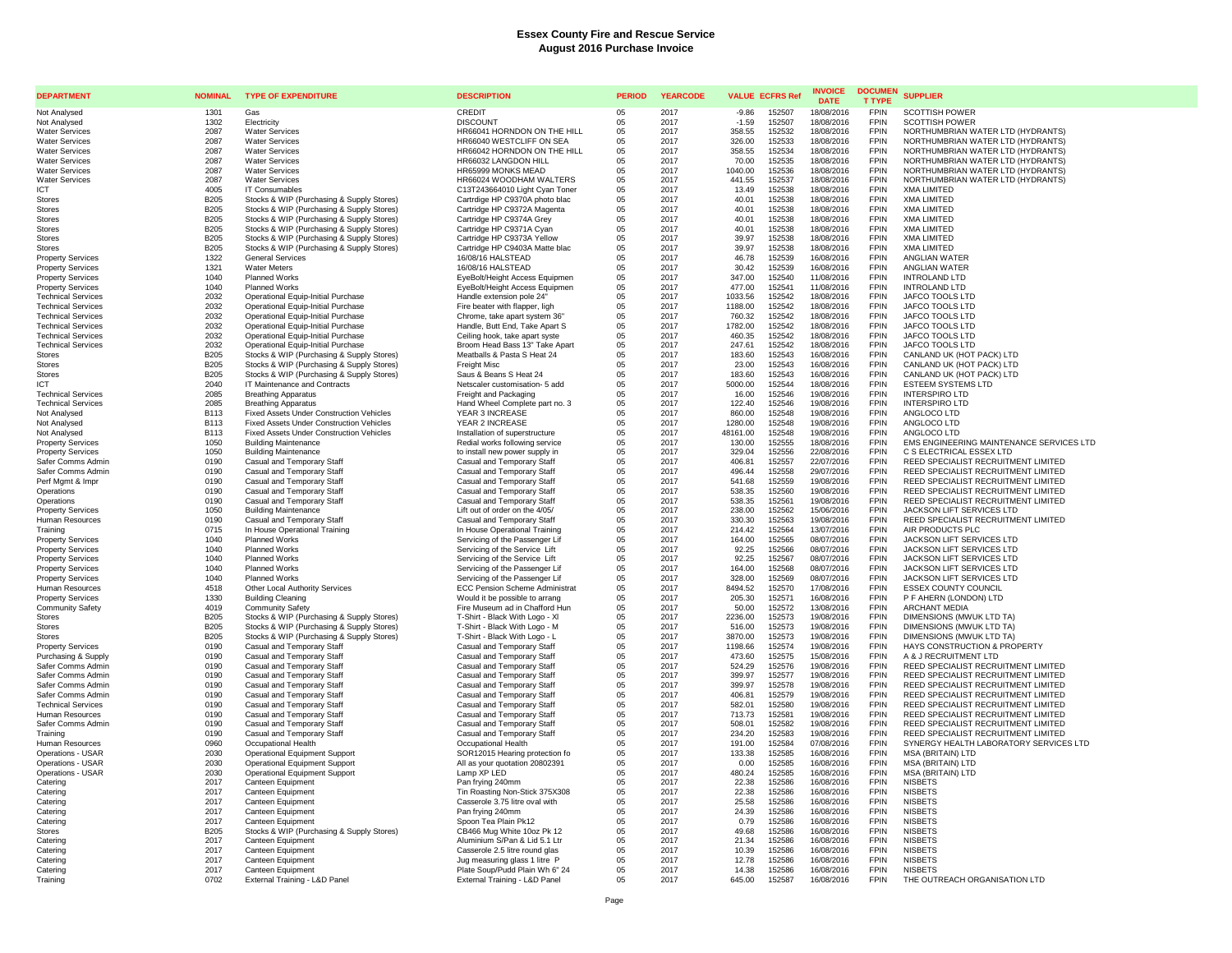| <b>DEPARTMENT</b>                                    | <b>NOMINAL</b> | <b>TYPE OF EXPENDITURE</b>                                               | <b>DESCRIPTION</b>                                               | <b>PERIOD</b> | <b>YEARCODE</b> | <b>VALUE ECFRS Ref</b>     |                  | <b>INVOICE</b><br><b>DATE</b> | <b>DOCUMEN</b><br><b>T TYPE</b> | <b>SUPPLIER</b>                                           |
|------------------------------------------------------|----------------|--------------------------------------------------------------------------|------------------------------------------------------------------|---------------|-----------------|----------------------------|------------------|-------------------------------|---------------------------------|-----------------------------------------------------------|
| Workshops Management                                 | 3050           | Leasing Charges                                                          | <b>Leasing Charges</b>                                           | 05            | 2017            | 4766.55                    | 152588           | 16/08/2016                    | <b>FPIN</b>                     | <b>LEX AUTOLEASE LTD</b>                                  |
| Workshops Management                                 | 3050           | Leasing Charges                                                          | Leasing Charges                                                  | 05            | 2017            | 3569.25                    | 152589           | 16/08/2016                    | <b>FPIN</b>                     | LEX AUTOLEASE LTD                                         |
| Workshops Management                                 | 3050           | Leasing Charges                                                          | Leasing Charges                                                  | 05            | 2017            | 5123.12                    | 152590           | 16/08/2016                    | <b>FPIN</b>                     | LEX AUTOLEASE LTD                                         |
| <b>Stores</b>                                        | <b>B205</b>    | Stocks & WIP (Purchasing & Supply Stores)                                | Tape. Hazard Warning.<br>BI                                      | 05            | 2017            | 96.00                      | 152591           | 19/08/2016                    | <b>FPIN</b>                     | PRO-TECT SIGNS LTD                                        |
| Stores                                               | <b>B205</b>    | Stocks & WIP (Purchasing & Supply Stores)<br><b>Building Maintenance</b> | Freight Misc                                                     | 05            | 2017            | 12.50                      | 152591           | 19/08/2016                    | <b>FPIN</b><br><b>FPIN</b>      | PRO-TECT SIGNS LTD<br>NORMAN DAVID MAINTENANCE            |
| <b>Property Services</b><br><b>Property Services</b> | 1050<br>1050   | <b>Building Maintenance</b>                                              | Door handle defective to first<br>Adjust/replace door closer. D  | 05<br>05      | 2017<br>2017    | 72.57<br>27.00             | 152592<br>152593 | 20/08/2016<br>20/08/2016      | <b>FPIN</b>                     | NORMAN DAVID MAINTENANCE                                  |
| Human Resources                                      | 0960           | Occupational Health                                                      | Occupational Health                                              | 05            | 2017            | 60.00                      | 152594           | 17/08/2016                    | <b>FPIN</b>                     | DR NAEEM & PARTNERS                                       |
| ICT                                                  | 0190           | Casual and Temporary Staff                                               | Casual and Temporary Staff                                       | 05            | 2017            | 493.23                     | 152598           | 22/08/2016                    | <b>FPIN</b>                     | HAYS SPECIALIST RECRUITMENT LTD                           |
| <b>ICT</b>                                           | 0190           | Casual and Temporary Staff                                               | Casual and Temporary Staff                                       | 05            | 2017            | 493.23                     | 152599           | 22/08/2016                    | FPIN                            | HAYS SPECIALIST RECRUITMENT LTD                           |
| <b>Property Services</b>                             | 1050           | <b>Building Maintenance</b>                                              | Cut back foam to junction of c                                   | 05            | 2017            | 300.00                     | 152600           | 22/08/2016                    | <b>FPIN</b>                     | ADVANCED ASBESTOS CONTRACTORS (SOUTH EAST) LTD            |
| Not Analysed                                         | 1301           | Gas                                                                      | CREDIT                                                           | 05            | 2017            | $-1.59$<br>152601          |                  | 19/08/2016                    | <b>FPIN</b>                     | <b>SCOTTISH POWER</b>                                     |
| Not Analysed                                         | 1301           | Gas                                                                      | <b>STANDING CHG</b>                                              | 05            | 2017            | 30.26                      | 152601           | 19/08/2016                    | <b>FPIN</b>                     | <b>SCOTTISH POWER</b>                                     |
| Not Analysed                                         | 1302           | Electricity                                                              | STANDING CHG                                                     | 05            | 2017            | 30.26<br>152601            |                  | 19/08/2016                    | <b>FPIN</b>                     | <b>SCOTTISH POWER</b>                                     |
| Not Analysed                                         | 1302           | Electricity                                                              | CREDIT                                                           | 05            | 2017            | $-1.59$                    | 152601           | 19/08/2016                    | <b>FPIN</b><br><b>FPIN</b>      | <b>SCOTTISH POWER</b>                                     |
| Service Leadership Team<br><b>Property Services</b>  | 4112<br>1060   | Conferences & Seminars<br>Grounds Maintenance                            | Reservation for 2 delegates -<br>Grounds Maintenance August      | 05<br>05      | 2017<br>2017    | 420.00<br>51.63            | 152602<br>152603 | 19/08/2016<br>22/08/2016      | <b>FPIN</b>                     | KENT FIRE & RESCUE SERVICE<br>PINNACLE ESSEX              |
| <b>Property Services</b>                             | 1060           | Grounds Maintenance                                                      | Grounds Maintenance August                                       | 05            | 2017            | 51.63                      | 152603           | 22/08/2016                    | FPIN                            | PINNACLE ESSEX                                            |
| <b>Property Services</b>                             | 1060           | Grounds Maintenance                                                      | Grounds Maintenance August                                       | 05            | 2017            | 128.76                     | 152603           | 22/08/2016                    | <b>FPIN</b>                     | PINNACLE ESSEX                                            |
| <b>Property Services</b>                             | 1060           | Grounds Maintenance                                                      | Grounds Maintenance August                                       | 05            | 2017            | 52.91                      | 152603           | 22/08/2016                    | <b>FPIN</b>                     | <b>PINNACLE ESSEX</b>                                     |
| <b>Property Services</b>                             | 1060           | Grounds Maintenance                                                      | Grounds Maintenance August                                       | 05            | 2017            | 234.56                     | 152603           | 22/08/2016                    | <b>FPIN</b>                     | <b>PINNACLE ESSEX</b>                                     |
| <b>Property Services</b>                             | 1060           | Grounds Maintenance                                                      | Grounds Maintenance August                                       | 05            | 2017            | 54.21                      | 152603           | 22/08/2016                    | <b>FPIN</b>                     | PINNACLE ESSEX                                            |
| <b>Property Services</b>                             | 1060           | Grounds Maintenance                                                      | Grounds Maintenance August                                       | 05            | 2017            | 80.82                      | 152603           | 22/08/2016                    | <b>FPIN</b>                     | PINNACLE ESSEX                                            |
| <b>Property Services</b>                             | 1060           | Grounds Maintenance                                                      | Grounds Maintenance August                                       | 05            | 2017            | 54.21                      | 152603           | 22/08/2016                    | <b>FPIN</b>                     | PINNACLE ESSEX                                            |
| <b>Property Services</b>                             | 1060           | Grounds Maintenance                                                      | Grounds Maintenance August                                       | 05<br>05      | 2017            | 202.84                     | 152603           | 22/08/2016                    | <b>FPIN</b><br><b>FPIN</b>      | PINNACLE ESSEX                                            |
| <b>Property Services</b><br><b>Property Services</b> | 1060<br>1060   | Grounds Maintenance<br>Grounds Maintenance                               | Grounds Maintenance August<br>Grounds Maintenance August         | 05            | 2017<br>2017    | 89.57<br>54.21<br>152603   | 152603           | 22/08/2016<br>22/08/2016      | <b>FPIN</b>                     | PINNACLE ESSEX<br>PINNACLE ESSEX                          |
| <b>Property Services</b>                             | 1060           | Grounds Maintenance                                                      | Grounds Maintenance August                                       | $05\,$        | 2017            | 62.53                      | 152603           | 22/08/2016                    | <b>FPIN</b>                     | <b>PINNACLE ESSEX</b>                                     |
| <b>Property Services</b>                             | 1330           | <b>Building Cleaning</b>                                                 | Monthly cleaning including kit                                   | 05            | 2017            | 1314.07                    | 152604           | 22/08/2016                    | <b>FPIN</b>                     | <b>PINNACLE ESSEX</b>                                     |
| <b>Property Services</b>                             | 1330           | <b>Building Cleaning</b>                                                 | Monthly cleaning including kit                                   | 05            | 2017            | 1928.47<br>152604          |                  | 22/08/2016                    | <b>FPIN</b>                     | PINNACLE ESSEX                                            |
| <b>Property Services</b>                             | 1330           | <b>Building Cleaning</b>                                                 | Monthly cleaning including kit                                   | 05            | 2017            | 105.59                     | 152604           | 22/08/2016                    | <b>FPIN</b>                     | PINNACLE ESSEX                                            |
| <b>Property Services</b>                             | 1330           | <b>Building Cleaning</b>                                                 | Monthly cleaning including kit                                   | 05            | 2017            | 211.18                     | 152604           | 22/08/2016                    | <b>FPIN</b>                     | <b>PINNACLE ESSEX</b>                                     |
| <b>Property Services</b>                             | 1330           | <b>Building Cleaning</b>                                                 | Monthly cleaning including kit                                   | 05            | 2017            | 937.90                     | 152604           | 22/08/2016                    | <b>FPIN</b>                     | PINNACLE ESSEX                                            |
| <b>Property Services</b>                             | 1330           | <b>Building Cleaning</b>                                                 | Monthly cleaning including kit                                   | 05            | 2017            | 2190.76                    | 152604           | 22/08/2016                    | <b>FPIN</b>                     | PINNACLE ESSEX                                            |
| Human Resources                                      | 2016<br>1499   | <b>Fitness Equipment</b><br><b>Furniture and Fittings</b>                | Investigate cost to repair leg                                   | 05<br>05      | 2017<br>2017    | 35.00<br>380.00            | 152605<br>152606 | 19/08/2016<br>22/08/2016      | <b>FPIN</b><br><b>FPIN</b>      | SPORTSAFE UK LTD<br>NANTMOR BLINDS LTD                    |
| <b>Property Services</b><br><b>Water Services</b>    | 2087           | <b>Water Services</b>                                                    | Blinds required for window in<br>5649H Easy drive self tapping   | 05            | 2017            | 26.60                      | 152607           | 15/08/2016                    | <b>FPIN</b>                     | <b>SCREWFIX DIRECT LTD</b>                                |
| <b>Water Services</b>                                | 2087           | <b>Water Services</b>                                                    | 48712 No Nonsense Trade red ox                                   | 05            | 2017            | 11.32                      | 152607           | 15/08/2016                    | <b>FPIN</b>                     | <b>SCREWEIX DIRECT LTD</b>                                |
| <b>Water Services</b>                                | 2087           | <b>Water Services</b>                                                    | 48952 No Nonsense line marking                                   | 05            | 2017            | 75.90                      | 152607           | 15/08/2016                    | <b>FPIN</b>                     | <b>SCREWFIX DIRECT LTD</b>                                |
| Purchasing & Supply                                  | 2303           | Clothing & Footwear                                                      | Munro 0025K Black/Black Jacket                                   | 05            | 2017            | 85.04                      | 152608           | 23/08/2016                    | <b>FPIN</b>                     | KEELA INTERNATIONAL LTD                                   |
| Training                                             | 0710           | Organisational Development                                               | Organisational Development                                       | 05            | 2017            | 450.00                     | 152609           | 24/08/2016                    | <b>FPIN</b>                     | PREMIER PARTNERSHIP                                       |
| <b>Property Services</b>                             | 1050           | <b>Building Maintenance</b>                                              | 5no striplights out in applian                                   | 05            | 2017            | 63.96                      | 152610           | 24/08/2016                    | <b>FPIN</b>                     | KIRKMAN & JOURDAIN LTD                                    |
| <b>Property Services</b>                             | 1050           | <b>Building Maintenance</b>                                              | To repair defective genie lead                                   | 05            | 2017            | 55.00                      | 152611           | 24/08/2016                    | <b>FPIN</b>                     | KIRKMAN & JOURDAIN LTD                                    |
| <b>Property Services</b>                             | 1050           | <b>Building Maintenance</b>                                              | Cherry Picker required - highl                                   | 05            | 2017            | 273.30                     | 152612           | 24/08/2016                    | <b>FPIN</b>                     | KIRKMAN & JOURDAIN LTD                                    |
| <b>Property Services</b>                             | 1050<br>1050   | <b>Building Maintenance</b><br><b>Building Maintenance</b>               | Genie lead not charge applianc                                   | 05<br>$05\,$  | 2017<br>2017    | 55.00<br>55.00             | 152613<br>152614 | 24/08/2016<br>24/08/2016      | <b>FPIN</b><br><b>FPIN</b>      | KIRKMAN & JOURDAIN LTD<br>KIRKMAN & JOURDAIN LTD          |
| <b>Property Services</b><br><b>Property Services</b> | 1050           | <b>Building Maintenance</b>                                              | Genie lead not working in RP p<br>To repair defective two gang s | 05            | 2017            | 87.60                      | 152615           | 24/08/2016                    | <b>FPIN</b>                     | KIRKMAN & JOURDAIN LTD                                    |
| <b>Property Services</b>                             | 1050           | <b>Building Maintenance</b>                                              | Flashing light in corridor out                                   | 05            | 2017            | 103.26                     | 152616           | 24/08/2016                    | <b>FPIN</b>                     | KIRKMAN & JOURDAIN LTD                                    |
| <b>Property Services</b>                             | 1050           | <b>Building Maintenance</b>                                              | LFF Room(L/H) Reading light                                      | 05            | 2017            | 208.50<br>152617           |                  | 24/08/2016                    | <b>FPIN</b>                     | KIRKMAN & JOURDAIN LTD                                    |
| <b>Property Services</b>                             | 1050           | <b>Building Maintenance</b>                                              | External light to entrance STC                                   | 05            | 2017            | 204.40                     | 152618           | 24/08/2016                    | <b>FPIN</b>                     | KIRKMAN & JOURDAIN LTD                                    |
| <b>Property Services</b>                             | 1050           | <b>Building Maintenance</b>                                              | No power to dishwasher or wate                                   | 05            | 2017            | 72.50                      | 152619           | 24/08/2016                    | <b>FPIN</b>                     | KIRKMAN & JOURDAIN LTD                                    |
| <b>Property Services</b>                             | 1050           | <b>Building Maintenance</b>                                              | Genie lead to pump bay not cha                                   | 05            | 2017            | 85.40                      | 152620           | 24/08/2016                    | <b>FPIN</b>                     | KIRKMAN & JOURDAIN LTD                                    |
| <b>Property Services</b>                             | 1050           | <b>Building Maintenance</b>                                              | Light to lecture room. Fitting                                   | 05            | 2017            | 55.00                      | 152621           | 24/08/2016                    | <b>FPIN</b>                     | KIRKMAN & JOURDAIN LTD                                    |
| <b>Property Services</b><br><b>Property Services</b> | 1050<br>1050   | <b>Building Maintenance</b><br><b>Building Maintenance</b>               | Genie lead to Rescue Pump not<br>Lack of power to DR room        | 05<br>05      | 2017<br>2017    | 55.00<br>180.00            | 152622<br>152623 | 24/08/2016<br>24/08/2016      | <b>FPIN</b><br><b>FPIN</b>      | KIRKMAN & JOURDAIN LTD<br>KIRKMAN & JOURDAIN LTD          |
| <b>Property Services</b>                             | 1050           | <b>Building Maintenance</b>                                              | Power issues to some areas of                                    | 05            | 2017            | 142.50                     | 152624           | 24/08/2016                    | <b>FPIN</b>                     | KIRKMAN & JOURDAIN LTD                                    |
| <b>ICT</b>                                           | 4005           | IT Consumables                                                           | Repair Service Quotation Numbe                                   | 05            | 2017            | 455.00                     | 152629           | 23/08/2016                    | <b>FPIN</b>                     | HEWLETT PACKARD LTD                                       |
| Service Leadership Team                              | 2903           | <b>Consultancy Fees</b>                                                  | LEADERSHIP CONSULTANCY                                           | 05            | 2017            | 1500.00                    | 152630           | 27/07/2016                    | <b>FPIN</b>                     | HEAD AND HEART LEADERSHIP LTD                             |
| Service Leadership Team                              | 2903           | <b>Consultancy Fees</b>                                                  | Preparation/design                                               | 05            | 2017            | 2500.00                    | 152630           | 27/07/2016                    | <b>FPIN</b>                     | HEAD AND HEART LEADERSHIP LTD                             |
| Service Leadership Team                              | 2903           | <b>Consultancy Fees</b>                                                  | Quarterly Leadership Mid July                                    | 05            | 2017            | 6000.00                    | 152630           | 27/07/2016                    | <b>FPIN</b>                     | HEAD AND HEART LEADERSHIP LTD                             |
| Service Leadership Team                              | 2903           | <b>Consultancy Fees</b>                                                  | TRAVEL                                                           | 05            | 2017            | 27.00                      | 152630           | 27/07/2016                    | <b>FPIN</b>                     | HEAD AND HEART LEADERSHIP LTD                             |
| <b>Property Services</b>                             | 1060           | Grounds Maintenance                                                      | CREDIT RE FPIN 152393                                            | 05            | 2017            | $-750.00$                  | 152631           | 24/08/2016                    | <b>FPIN</b>                     | C R SWIFT LANDSCAPING LTD                                 |
| <b>Property Services</b><br><b>Property Services</b> | 1060<br>0190   | Grounds Maintenance<br>Casual and Temporary Staff                        | Reduce tree size<br>Casual and Temporary Staff                   | 05<br>05      | 2017<br>2017    | 650.00<br>1489.75          | 152632<br>152634 | 17/08/2016<br>23/08/2016      | <b>FPIN</b><br>FPIN             | C R SWIFT LANDSCAPING LTD<br>HAYS CONSTRUCTION & PROPERTY |
| ICT                                                  | 2510           | <b>IT Communications</b>                                                 | Audiocodes Mediant 1000B SBC's                                   | 05            | 2017            | 190.00                     | 152635           | 05/08/2016                    | <b>FPIN</b>                     | DAISY COMMUNICATIONS LIMITED                              |
| ICT                                                  | 2510           | IT Communications                                                        | Microsoft Lync Support Charge                                    | 05            | 2017            | 368.00                     | 152635           | 05/08/2016                    | <b>FPIN</b>                     | DAISY COMMUNICATIONS LIMITED                              |
| ICT                                                  | 2510           | IT Communications                                                        | 13/05/2016 - 12/06/2016 1 month                                  | 05            | 2017            | 604.00                     | 152635           | 05/08/2016                    | <b>FPIN</b>                     | DAISY COMMUNICATIONS LIMITED                              |
| <b>Property Services</b>                             | 1050           | <b>Building Maintenance</b>                                              | Intruder Alarm reading intrude                                   | 05            | 2017            | 105.00                     | 152636           | 22/08/2016                    | <b>FPIN</b>                     | <b>BLAKE CONTRACTORS LTD</b>                              |
| <b>Property Services</b>                             | 0190           | Casual and Temporary Staff                                               | Casual and Temporary Staff                                       | 05            | 2017            | 685.16                     | 152637           | 23/08/2016                    | <b>FPIN</b>                     | HAYS CONSTRUCTION & PROPERTY                              |
| <b>Property Services</b>                             | 0190           | Casual and Temporary Staff                                               | Casual and Temporary Staff                                       | 05            | 2017            | 1178.00                    | 152638           | 23/08/2016                    | <b>FPIN</b>                     | HAYS CONSTRUCTION & PROPERTY                              |
| <b>Water Services</b>                                | 2087           | <b>Water Services</b>                                                    | Carriage & Packing                                               | 05            | 2017            | 15.20                      | 152639           | 24/08/2016                    | <b>FPIN</b>                     | COMMERCIAL & INDUSTRIAL GAUGES LTD                        |
| <b>Water Services</b>                                | 2087<br>B113   | <b>Water Services</b><br><b>Fixed Assets Under Construction Vehicles</b> | GAUGEAO15500 80mm st/st case g                                   | 05<br>05      | 2017<br>2017    | 225.40<br>152639<br>479.17 | 152640           | 24/08/2016<br>22/08/2016      | <b>FPIN</b><br><b>FPIN</b>      | COMMERCIAL & INDUSTRIAL GAUGES LTD<br>CYCLESCHEME LTD     |
| Not Analysed<br>Finance & Pay                        | 2903           | <b>Consultancy Fees</b>                                                  | Cycle Scheme 2016-17<br>Audit Management                         | 05            | 2017            | 242.33                     | 152641           | 23/08/2016                    | <b>FPIN</b>                     | RSM RISK ASSURANCE SERVICES LLP                           |
| Catering                                             | 4130           | <b>Hospitality &amp; Entertaining</b>                                    | <b>KP MESSCLUB</b>                                               | 05            | 2017            | 64.75                      | 152642           | 08/08/2016                    | <b>FPIN</b>                     | <b>BARRETTS PERFECT BUNS</b>                              |
| Catering                                             | 4130           | <b>Hospitality &amp; Entertaining</b>                                    | <b>KP MESSCLUB</b>                                               | 05            | 2017            | 67.00                      | 152643           | 15/08/2016                    | <b>FPIN</b>                     | <b>BARRETTS PERFECT BUNS</b>                              |
| Catering                                             | 4130           | <b>Hospitality &amp; Entertaining</b>                                    | <b>KP MESSCLUB</b>                                               | 05            | 2017            | 150.43                     | 152644           | 18/08/2016                    | <b>FPIN</b>                     | <b>BRAKE BROS LTD</b>                                     |
| Catering                                             | 4130           | <b>Hospitality &amp; Entertaining</b>                                    | <b>KP MESSCLUB</b>                                               | 05            | 2017            | 21.28                      | 152645           | 12/08/2016                    | <b>FPIN</b>                     | DONALD FREESTON                                           |
| Catering                                             | 4130           | Hospitality & Entertaining                                               | <b>KP MESSCLUB</b>                                               | 05            | 2017            | 99.38                      | 152646           | 15/08/2016                    | <b>FPIN</b>                     | DONALD FREESTON                                           |
| Catering                                             | 4130           | <b>Hospitality &amp; Entertaining</b>                                    | <b>KP MESSCLUB</b>                                               | 05            | 2017            | 39.69                      | 152647           | 16/08/2016                    | <b>FPIN</b>                     | DONALD FREESTON                                           |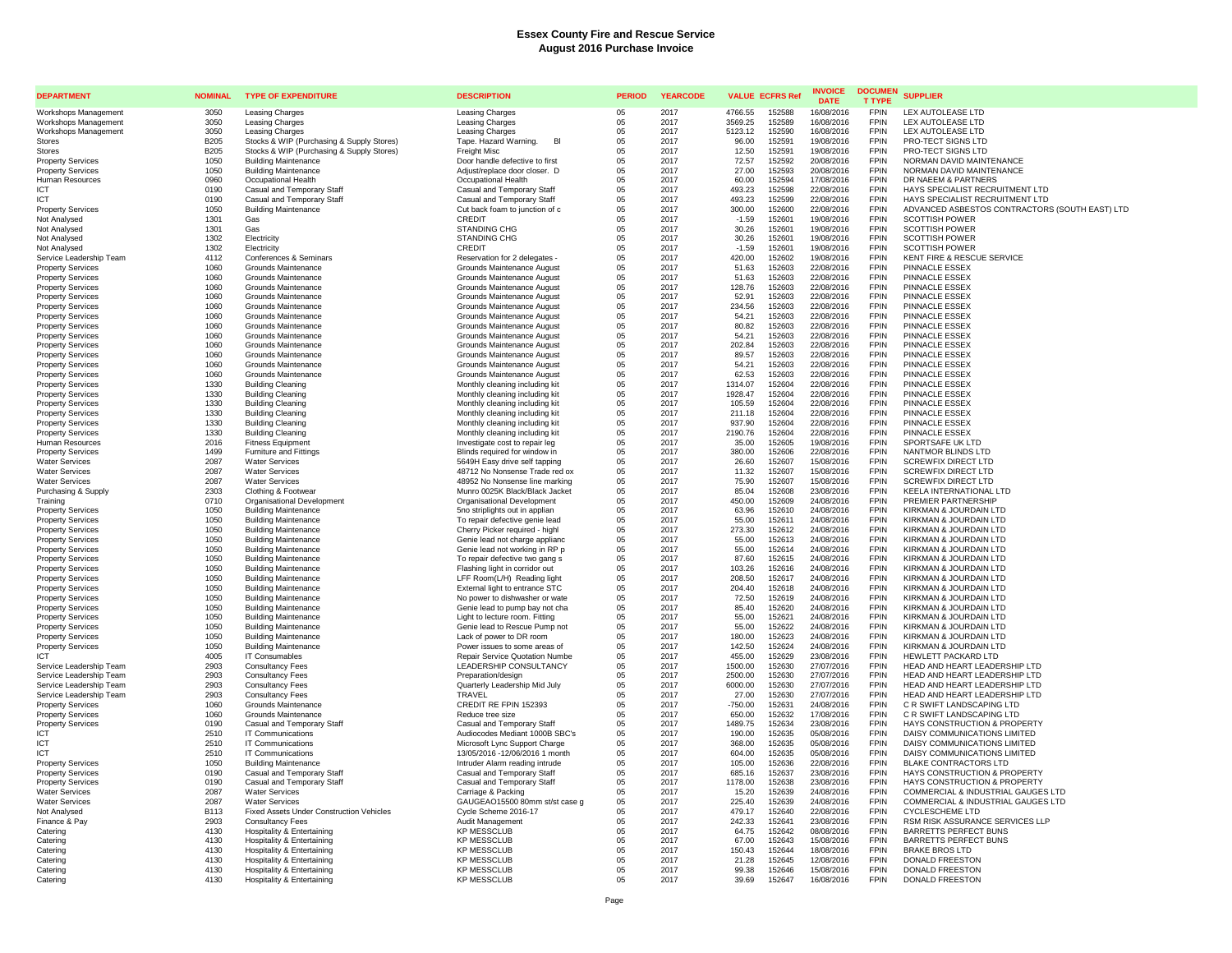| <b>DEPARTMENT</b>                                    | <b>NOMINAL</b>                  | <b>TYPE OF EXPENDITURE</b>                                                        | <b>DESCRIPTION</b>                                               | <b>PERIOD</b> | <b>YEARCODE</b> | <b>VALUE ECFRS Ref</b>                  | <b>INVOICE</b><br><b>DATE</b> | <b>DOCUMEN</b><br><b>T TYPE</b> | <b>SUPPLIER</b>                                                            |
|------------------------------------------------------|---------------------------------|-----------------------------------------------------------------------------------|------------------------------------------------------------------|---------------|-----------------|-----------------------------------------|-------------------------------|---------------------------------|----------------------------------------------------------------------------|
| Catering                                             | 4130                            | Hospitality & Entertaining                                                        | <b>KP MESSCLUB</b>                                               | 05            | 2017            | 30.28<br>152648                         | 17/08/2016                    | <b>FPIN</b>                     | <b>DONALD FREESTON</b>                                                     |
| Catering                                             | 4130                            | <b>Hospitality &amp; Entertaining</b>                                             | <b>KP MESSCLUB</b>                                               | 05            | 2017            | 21.44<br>152649                         | 18/08/2016                    | <b>FPIN</b>                     | <b>DONALD FREESTON</b>                                                     |
| Catering                                             | 4130                            | Hospitality & Entertaining                                                        | <b>KP MESSCLUB</b>                                               | 05            | 2017            | 21.85<br>152650                         | 19/08/2016                    | <b>FPIN</b>                     | <b>DONALD FREESTON</b>                                                     |
| Caterino                                             | 4130                            | Hospitality & Entertaining                                                        | <b>KP MESSCLUB</b>                                               | 05            | 2017            | 103.73<br>152651                        | 22/08/2016                    | <b>FPIN</b>                     | DONALD FREESTON                                                            |
| Caterino                                             | 4130                            | <b>Hospitality &amp; Entertaining</b>                                             | <b>KP MESSCLUB</b>                                               | 05            | 2017            | 28.42<br>152652                         | 23/08/2016                    | <b>FPIN</b>                     | <b>DONALD FREESTON</b>                                                     |
| Catering                                             | 4130                            | Hospitality & Entertaining                                                        | <b>KP MESSCLUB</b>                                               | 05            | 2017            | 152653<br>29.28                         | 24/08/2016                    | <b>FPIN</b>                     | <b>DONALD FREESTON</b>                                                     |
| Caterino                                             | 4130                            | <b>Hospitality &amp; Entertaining</b>                                             | <b>KP MESSCLUB</b>                                               | 05            | 2017            | 14.71<br>152654                         | 25/08/2016                    | <b>FPIN</b>                     | DONALD FREESTON                                                            |
| Catering                                             | 4130                            | Hospitality & Entertaining                                                        | <b>KP MESSCLUB</b>                                               | 05            | 2017            | 77.50<br>152655                         | 11/08/2016                    | <b>FPIN</b><br><b>FPIN</b>      | THE LITTLE FISH COMPANY (KELVEDON) LTD                                     |
| Catering<br>Catering                                 | 4130<br>4130                    | <b>Hospitality &amp; Entertaining</b><br><b>Hospitality &amp; Entertaining</b>    | <b>KP MESSCLUB</b><br><b>KP MESSCLUB</b>                         | 05<br>05      | 2017<br>2017    | 152656<br>146.89<br>152657<br>142.65    | 15/08/2016<br>22/08/2016      | <b>FPIN</b>                     | <b>DIRECT MEATS</b><br><b>DIRECT MEATS</b>                                 |
| Catering                                             | 4130                            | <b>Hospitality &amp; Entertaining</b>                                             | <b>KP MESSCLUB</b>                                               | 05            | 2017            | 33.56<br>152658                         | 24/08/2016                    | <b>FPIN</b>                     | <b>DIRECT MEATS</b>                                                        |
| Catering                                             | 4130                            | Hospitality & Entertaining                                                        | <b>KP MESSCLUB</b>                                               | 05            | 2017            | 97.58<br>152659                         | 16/08/2016                    | <b>FPIN</b>                     | H&J FOODS LTD T/A OLYMPIC FOODS                                            |
| Catering                                             | 4130                            | <b>Hospitality &amp; Entertaining</b>                                             | <b>KP MESSCLUB</b>                                               | 05            | 2017            | 152660<br>206.06                        | 18/08/2016                    | <b>FPIN</b>                     | H&J FOODS LTD T/A OLYMPIC FOODS                                            |
| Catering                                             | 4130                            | Hospitality & Entertaining                                                        | <b>KP MESSCLUB</b>                                               | 05            | 2017            | 152661<br>170.57                        | 23/08/2016                    | <b>FPIN</b>                     | H&J FOODS LTD T/A OLYMPIC FOODS                                            |
| <b>Human Resources</b>                               | 0960                            | Occupational Health                                                               | Occupational Health                                              | 05            | 2017            | 36.00<br>152664                         | 24/08/2016                    | <b>FPIN</b>                     | FOCUS AND VISION TECHNOLOGY LTD                                            |
| <b>Property Services</b>                             | 2903                            | <b>Consultancy Fees</b>                                                           | Fee for period J                                                 | 05            | 2017            | 1586.40<br>152665                       | 24/08/2016                    | <b>FPIN</b>                     | HAYS CONSTRUCTION & PROPERTY                                               |
| <b>Property Services</b>                             | 1040                            | <b>Planned Works</b>                                                              | Emptying of Deep lift pit                                        | 05            | 2017            | 152668<br>1316.00                       | 23/08/2016                    | <b>FPIN</b>                     | ASHWASTE ENVIRONMENTAL LTD                                                 |
| <b>Property Services</b>                             | 1040                            | Planned Works                                                                     | Emptying of Deep lift pit                                        | 05            | 2017            | 1047.00<br>152669                       | 23/08/2016                    | <b>FPIN</b>                     | ASHWASTE ENVIRONMENTAL LTD                                                 |
| <b>Property Services</b>                             | 1499                            | Furniture and Fittings                                                            | 2no chairs                                                       | 05            | 2017            | 496.60<br>152670                        | 25/08/2016                    | <b>FPIN</b>                     | BATES OFFICE SERVICES LIMITED                                              |
| <b>Property Services</b>                             | 1499                            | Furniture and Fittings                                                            | 1no Quatro lockers measuring 5                                   | $05\,$        | 2017            | 152671<br>49.49                         | 17/08/2016                    | <b>FPIN</b>                     | BATES OFFICE SERVICES LIMITED                                              |
| <b>Community Safety</b>                              | 4019                            | <b>Community Safety</b>                                                           | Dickies Large Bomber Jacket wi                                   | 05            | 2017            | 166.35<br>152672                        | 15/08/2016                    | <b>FPIN</b>                     | BALLANTYNE EDWARDS LTD                                                     |
| <b>Community Safety</b>                              | 4019                            | <b>Community Safety</b>                                                           | Regatta Hydroforce 3 layer sof                                   | 05            | 2017            | 153.12<br>152672                        | 15/08/2016                    | <b>FPIN</b><br><b>FPIN</b>      | BALLANTYNE EDWARDS LTD                                                     |
| <b>Community Safety</b>                              | 4019<br>4019                    | <b>Community Safety</b><br><b>Community Safety</b>                                | Dickies XL Bomber Jacket with                                    | 05<br>05      | 2017<br>2017    | 152672<br>66.54<br>152672               | 15/08/2016                    | <b>FPIN</b>                     | BALLANTYNE EDWARDS LTD<br>BALLANTYNE EDWARDS LTD                           |
| <b>Community Safety</b><br><b>Community Safety</b>   | 4019                            | <b>Community Safety</b>                                                           | Regatta Hydroforce 3 layer sof<br>Dickies XXL Bomber Jacket with | $05\,$        | 2017            | 38.28<br>33.27<br>152672                | 15/08/2016<br>15/08/2016      | <b>FPIN</b>                     | BALLANTYNE EDWARDS LTD                                                     |
| <b>Community Safety</b>                              | 4019                            | <b>Community Safety</b>                                                           | Dickies Medium Bomber Jacket w                                   | 05            | 2017            | 152672<br>166.35                        | 15/08/2016                    | <b>FPIN</b>                     | <b>BALLANTYNE EDWARDS LTD</b>                                              |
| <b>Human Resources</b>                               | 0190                            | Casual and Temporary Staff                                                        | Casual and Temporary Staff                                       | 05            | 2017            | 768.60<br>152673                        | 10/08/2016                    | <b>FPIN</b>                     | <b>HAYS OFFICE SUPPORT</b>                                                 |
| ICT                                                  | 4005                            | <b>IT Consumables</b>                                                             | VGA to HDMI adapters                                             | 05            | 2017            | 152675<br>96.00                         | 24/08/2016                    | <b>FPIN</b>                     | DATA PRO IT LIMITED                                                        |
| Workshops Management                                 | 3201                            | Petrol and Diesel                                                                 | Petrol and Diesel                                                | 05            | 2017            | 2463.16<br>152677                       | 19/08/2016                    | <b>FPIN</b>                     | CERTAS ENERGY UK LTD                                                       |
| <b>Property Services</b>                             | 1040                            | <b>Planned Works</b>                                                              | Water Mist Servicing July and                                    | 05            | 2017            | 852.50<br>152678                        | 23/08/2016                    | <b>FPIN</b>                     | <b>BALM &amp; DAVIES LTD</b>                                               |
| <b>Property Services</b>                             | 1050                            | <b>Building Maintenance</b>                                                       | low hot water pressure to hot                                    | $05\,$        | 2017            | 152679<br>50.19                         | 23/08/2016                    | <b>FPIN</b>                     | <b>BALM &amp; DAVIES LTD</b>                                               |
| <b>Property Services</b>                             | 1050                            | <b>Building Maintenance</b>                                                       | To remedy lack of hot water to                                   | 05            | 2017            | 73.62<br>152680                         | 23/08/2016                    | <b>FPIN</b>                     | <b>BALM &amp; DAVIES LTD</b>                                               |
| <b>Property Services</b>                             | 1050                            | <b>Building Maintenance</b>                                                       | Gas leak in equipment shop by                                    | 05            | 2017            | 594.82<br>152681                        | 23/08/2016                    | <b>FPIN</b>                     | <b>BALM &amp; DAVIES LTD</b>                                               |
| <b>Property Services</b>                             | 1050                            | <b>Building Maintenance</b>                                                       | Replace outside hose union tap                                   | 05            | 2017            | 152682<br>113.62                        | 23/08/2016                    | <b>FPIN</b>                     | <b>BALM &amp; DAVIES LTD</b>                                               |
| Emergency Planning & Civil Protection                | 4009                            | <b>Operational Support Costs</b>                                                  | RS03 Firefighter Technical Res                                   | 05            | 2017            | 292.15<br>152686                        | 24/08/2016                    | <b>FPIN</b>                     | <b>BALLYCLARE LIMITED</b>                                                  |
| <b>Property Services</b>                             | 1040                            | Planned Works                                                                     | Temporary reception cover w/e                                    | 05            | 2017            | 152687<br>381.15                        | 19/08/2016                    | <b>FPIN</b>                     | PURSUIT RESOURCES GROUP LTD                                                |
| <b>Property Services</b>                             | 0190                            | Casual and Temporary Staff                                                        | Casual and Temporary Staff                                       | $05\,$        | 2017            | 152687<br>381.15                        | 19/08/2016                    | <b>FPIN</b>                     | PURSUIT RESOURCES GROUP LTD                                                |
| <b>Property Services</b>                             | 1040                            | <b>Planned Works</b>                                                              | Temporary reception cover w/e                                    | 05            | 2017            | $-381.15$<br>152687                     | 19/08/2016                    | <b>FPIN</b>                     | PURSUIT RESOURCES GROUP LTD                                                |
| <b>Stores</b><br>Stores                              | <b>B205</b><br>B <sub>205</sub> | Stocks & WIP (Purchasing & Supply Stores)                                         | <b>RE FPIN 151290</b><br><b>RE FPIN 151290</b>                   | 05<br>05      | 2017<br>2017    | 152688<br>$-180.49$<br>152689<br>140.00 | 23/08/2016<br>23/08/2016      | <b>FPIN</b><br><b>FPIN</b>      | NEW BALANCE ATHLETIC SHOES (UK) LTD<br>NEW BALANCE ATHLETIC SHOES (UK) LTD |
| <b>Technical Services</b>                            | 2030                            | Stocks & WIP (Purchasing & Supply Stores)<br><b>Operational Equipment Support</b> | Freight Misc                                                     | 05            | 2017            | 7.95<br>152690                          | 18/08/2016                    | <b>FPIN</b>                     | SAFEQUIP LTD                                                               |
| <b>Technical Services</b>                            | 2030                            | <b>Operational Equipment Support</b>                                              | Predator full cut helmet - bla                                   | $05\,$        | 2017            | 152690<br>49.17                         | 18/08/2016                    | <b>FPIN</b>                     | SAFEQUIP LTD                                                               |
| <b>Property Services</b>                             | 1050                            | <b>Building Maintenance</b>                                                       | 3no fluorescent lights in pump                                   | 05            | 2017            | 181.31<br>152691                        | 24/08/2016                    | <b>FPIN</b>                     | KIRKMAN & JOURDAIN LTD                                                     |
| <b>Property Services</b>                             | 1050                            | <b>Building Maintenance</b>                                                       | Emg light in middle of bay (L2                                   | 05            | 2017            | 186.50<br>152692                        | 24/08/2016                    | <b>FPIN</b>                     | KIRKMAN & JOURDAIN LTD                                                     |
| <b>Property Services</b>                             | 1050                            | <b>Building Maintenance</b>                                                       | Emg light in gym (no 18) not f                                   | 05            | 2017            | 152693<br>208.24                        | 24/08/2016                    | <b>FPIN</b>                     | KIRKMAN & JOURDAIN LTD                                                     |
| <b>Property Services</b>                             | 1050                            | <b>Building Maintenance</b>                                                       | 2no emergency lights are not w                                   | 05            | 2017            | 152694<br>125.84                        | 24/08/2016                    | <b>FPIN</b>                     | KIRKMAN & JOURDAIN LTD                                                     |
| <b>Property Services</b>                             | 1050                            | <b>Building Maintenance</b>                                                       | Check electrics following rece                                   | 05            | 2017            | 55.00<br>152695                         | 24/08/2016                    | <b>FPIN</b>                     | KIRKMAN & JOURDAIN LTD                                                     |
| <b>Property Services</b>                             | 1050                            | <b>Building Maintenance</b>                                                       | To repair defective genie lead                                   | 05            | 2017            | 152696<br>55.00                         | 24/08/2016                    | <b>FPIN</b>                     | KIRKMAN & JOURDAIN LTD                                                     |
| <b>Property Services</b>                             | 1050                            | <b>Building Maintenance</b>                                                       | No charge from genie lead in R                                   | 05            | 2017            | 81.90<br>152697                         | 24/08/2016                    | <b>FPIN</b>                     | KIRKMAN & JOURDAIN LTD                                                     |
| <b>Property Services</b>                             | 1050                            | <b>Building Maintenance</b>                                                       | Lights in car park near disabl                                   | 05            | 2017            | 152698<br>225.91                        | 24/08/2016                    | <b>FPIN</b>                     | KIRKMAN & JOURDAIN LTD                                                     |
| <b>Property Services</b>                             | 1050                            | <b>Building Maintenance</b>                                                       | To repair defective genie lead                                   | $05\,$        | 2017            | 152699<br>190.00                        | 24/08/2016                    | <b>FPIN</b>                     | KIRKMAN & JOURDAIN LTD                                                     |
| <b>Property Services</b>                             | 1050<br>1050                    | <b>Building Maintenance</b>                                                       | Defective light fitting in rec                                   | 05<br>05      | 2017<br>2017    | 152700<br>72.50<br>152701<br>58.60      | 24/08/2016<br>24/08/2016      | <b>FPIN</b><br><b>FPIN</b>      | KIRKMAN & JOURDAIN LTD<br>KIRKMAN & JOURDAIN LTD                           |
| <b>Property Services</b><br><b>Property Services</b> | 1050                            | <b>Building Maintenance</b><br><b>Building Maintenance</b>                        | To replace battery in smoke al<br>To remedy defective plug socke | 05            | 2017            | 55.00<br>152702                         | 24/08/2016                    | <b>FPIN</b>                     | KIRKMAN & JOURDAIN LTD                                                     |
| <b>Property Services</b>                             | 1050                            | <b>Building Maintenance</b>                                                       | New flood lights on BA chamber                                   | 05            | 2017            | 90.00<br>152703                         | 24/08/2016                    | <b>FPIN</b>                     | KIRKMAN & JOURDAIN LTD                                                     |
| <b>Property Services</b>                             | 1050                            | <b>Building Maintenance</b>                                                       | Light in bay by back, light in                                   | 05            | 2017            | 278.20<br>152704                        | 24/08/2016                    | <b>FPIN</b>                     | KIRKMAN & JOURDAIN LTD                                                     |
| <b>Property Services</b>                             | 1050                            | <b>Building Maintenance</b>                                                       | To replace damaged Genie lead                                    | 05            | 2017            | 280.00<br>152705                        | 24/08/2016                    | <b>FPIN</b>                     | KIRKMAN & JOURDAIN LTD                                                     |
| <b>Property Services</b>                             | 1050                            | <b>Building Maintenance</b>                                                       | To repair cable on genie lead                                    | 05            | 2017            | 55.00<br>152706                         | 24/08/2016                    | <b>FPIN</b>                     | KIRKMAN & JOURDAIN LTD                                                     |
| <b>Property Services</b>                             | 1040                            | Planned Works                                                                     | Pat testing                                                      | 05            | 2017            | 45.50<br>152707                         | 24/08/2016                    | <b>FPIN</b>                     | KIRKMAN & JOURDAIN LTD                                                     |
| <b>Property Services</b>                             | 1040                            | <b>Planned Works</b>                                                              | Pat testing                                                      | 05            | 2017            | 54.60<br>152708                         | 24/08/2016                    | <b>FPIN</b>                     | KIRKMAN & JOURDAIN LTD                                                     |
| <b>Property Services</b>                             | 1040                            | <b>Planned Works</b>                                                              | Pat testing                                                      | 05            | 2017            | 55.90<br>152709                         | 24/08/2016                    | <b>FPIN</b>                     | KIRKMAN & JOURDAIN LTD                                                     |
| <b>Property Services</b>                             | 1040                            | <b>Planned Works</b>                                                              | Pat testing                                                      | 05            | 2017            | 152710<br>41.60                         | 24/08/2016                    | <b>FPIN</b>                     | KIRKMAN & JOURDAIN LTD                                                     |
| <b>Property Services</b>                             | 1040                            | Planned Works                                                                     | Pat testing                                                      | 05            | 2017            | 46.80<br>152711                         | 24/08/2016                    | <b>FPIN</b>                     | KIRKMAN & JOURDAIN LTD                                                     |
| <b>Property Services</b>                             | 1040                            | <b>Planned Works</b>                                                              | Pat testing                                                      | 05            | 2017            | 152712<br>165.10                        | 24/08/2016                    | <b>FPIN</b>                     | KIRKMAN & JOURDAIN LTD                                                     |
| <b>Property Services</b>                             | 1040<br>1040                    | <b>Planned Works</b><br><b>Planned Works</b>                                      | Pat testing<br>Pat testing                                       | 05<br>05      | 2017<br>2017    | 152713<br>37.70<br>33.80<br>152714      | 24/08/2016<br>24/08/2016      | <b>FPIN</b><br><b>FPIN</b>      | KIRKMAN & JOURDAIN LTD<br>KIRKMAN & JOURDAIN LTD                           |
| <b>Property Services</b>                             | 1040                            | <b>Planned Works</b>                                                              | Pat testing                                                      | 05            | 2017            | 44.20<br>152715                         | 24/08/2016                    | <b>FPIN</b>                     | KIRKMAN & JOURDAIN LTD                                                     |
| <b>Property Services</b><br><b>Property Services</b> | 1040                            | <b>Planned Works</b>                                                              | Pat testing                                                      | 05            | 2017            | 65.00<br>152716                         | 24/08/2016                    | <b>FPIN</b>                     | KIRKMAN & JOURDAIN LTD                                                     |
| <b>Property Services</b>                             | 1040                            | Planned Works                                                                     | Pat testing                                                      | 05            | 2017            | 53.30<br>152717                         | 24/08/2016                    | <b>FPIN</b>                     | KIRKMAN & JOURDAIN LTD                                                     |
| <b>Property Services</b>                             | 1040                            | <b>Planned Works</b>                                                              | Pat testing                                                      | 05            | 2017            | 152718<br>222.30                        | 24/08/2016                    | <b>FPIN</b>                     | KIRKMAN & JOURDAIN LTD                                                     |
| <b>Property Services</b>                             | 1040                            | <b>Planned Works</b>                                                              | Pat testing: 21-Wivenhoe Fire                                    | 05            | 2017            | 61.10<br>152719                         | 24/08/2016                    | <b>FPIN</b>                     | KIRKMAN & JOURDAIN LTD                                                     |
| <b>Property Services</b>                             | 1040                            | <b>Planned Works</b>                                                              | Pat testing: 81-Halstead Fire                                    | 05            | 2017            | 49.40<br>152720                         | 24/08/2016                    | <b>FPIN</b>                     | KIRKMAN & JOURDAIN LTD                                                     |
| <b>Property Services</b>                             | 1040                            | <b>Planned Works</b>                                                              | Pat testing: 131-Workshops and                                   | 05            | 2017            | 87.10<br>152721                         | 24/08/2016                    | <b>FPIN</b>                     | KIRKMAN & JOURDAIN LTD                                                     |
| <b>Property Services</b>                             | 1040                            | <b>Planned Works</b>                                                              | Pat testing: 82-Old Harlow Fir                                   | 05            | 2017            | 32.50<br>152722                         | 24/08/2016                    | <b>FPIN</b>                     | KIRKMAN & JOURDAIN LTD                                                     |
| <b>Property Services</b>                             | 1040                            | <b>Planned Works</b>                                                              | Pat testing: 88-Leaden Roding                                    | 05            | 2017            | 152723<br>36.40                         | 24/08/2016                    | <b>FPIN</b>                     | KIRKMAN & JOURDAIN LTD                                                     |
| <b>Property Services</b>                             | 1040                            | <b>Planned Works</b>                                                              | Pat testing: 20-Brightlingsea                                    | 05            | 2017            | 36.40<br>152724                         | 24/08/2016                    | <b>FPIN</b>                     | KIRKMAN & JOURDAIN LTD                                                     |
| <b>Property Services</b>                             | 1040                            | <b>Planned Works</b>                                                              | Pat testing: 19-Weeley Fire St                                   | 05            | 2017            | 40.30<br>152725                         | 24/08/2016                    | <b>FPIN</b>                     | KIRKMAN & JOURDAIN LTD                                                     |
| <b>Property Services</b>                             | 1040                            | <b>Planned Works</b>                                                              | Pat testing: 129-Wethersfield                                    | 05            | 2017            | 93.60<br>152726                         | 24/08/2016                    | <b>FPIN</b>                     | KIRKMAN & JOURDAIN LTD                                                     |
| <b>Property Services</b>                             | 1040                            | <b>Planned Works</b>                                                              | Pat testing: 17-Manningtree Fi                                   | 05            | 2017            | 46.80<br>152727                         | 24/08/2016                    | <b>FPIN</b>                     | KIRKMAN & JOURDAIN LTD                                                     |
| <b>Property Services</b>                             | 1040                            | <b>Planned Works</b>                                                              | Pat testing: 86-Thaxted Fire S                                   | 0.5           | 2017            | 36.40<br>152728                         | 24/08/2016                    | <b>FPIN</b>                     | KIRKMAN & JOURDAIN LTD                                                     |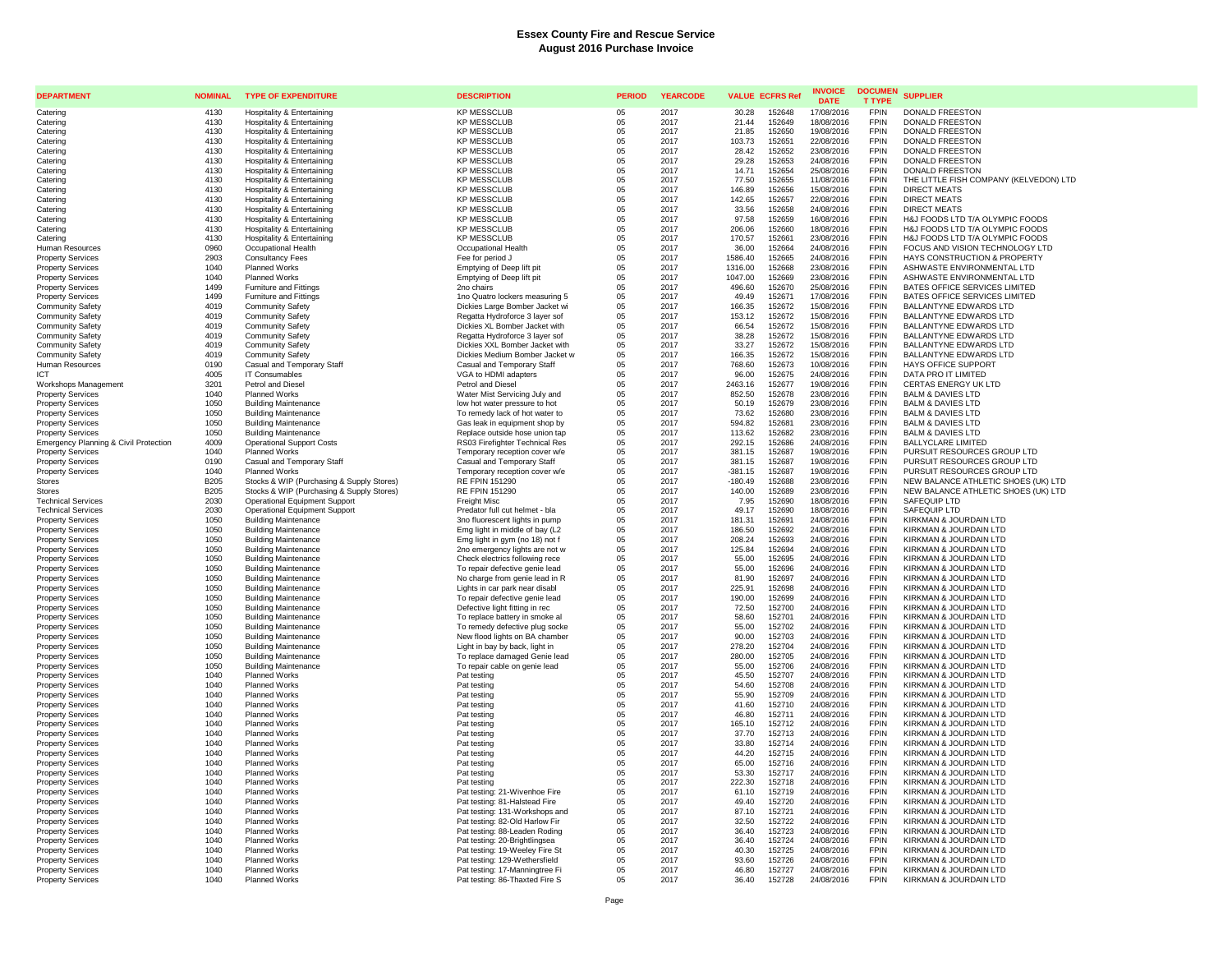| <b>DEPARTMENT</b>                                    | <b>NOMINAL</b> | <b>TYPE OF EXPENDITURE</b>                                       | <b>DESCRIPTION</b>                                            | <b>PERIOD</b> | <b>YEARCODE</b> | <b>VALUE ECFRS Ref</b> |                  | <b>INVOICE</b><br><b>DATE</b> | <b>DOCUMEN</b><br><b>T TYPE</b> | <b>SUPPLIER</b>                                                            |
|------------------------------------------------------|----------------|------------------------------------------------------------------|---------------------------------------------------------------|---------------|-----------------|------------------------|------------------|-------------------------------|---------------------------------|----------------------------------------------------------------------------|
| <b>Property Services</b>                             | 1040           | <b>Planned Works</b>                                             | Pat testing: 80-Sible Hedingha                                | 05            | 2017            | 40.30                  | 152729           | 24/08/2016                    | <b>FPIN</b>                     | KIRKMAN & JOURDAIN LTD                                                     |
| <b>Property Services</b>                             | 1040           | Planned Works                                                    | Pat testing                                                   | 05            | 2017            | 154.70                 | 152730           | 24/08/2016                    | <b>FPIN</b>                     | KIRKMAN & JOURDAIN LTD                                                     |
| <b>Water Services</b>                                | 2087           | <b>Water Services</b>                                            | Carriage                                                      | 05            | 2017            | 40.00                  | 152731           | 23/08/2016                    | <b>FPIN</b>                     | TSI FLOWMETERS LTD                                                         |
| <b>Water Services</b>                                | 2087           | <b>Water Services</b>                                            | Calibration of Flowmaster 250                                 | 05            | 2017            | 180.00                 | 152731           | 23/08/2016                    | <b>FPIN</b>                     | TSI FLOWMETERS LTD                                                         |
| <b>Water Services</b>                                | 2087           | <b>Water Services</b>                                            | Hydrant Indicator Numerals.                                   | 05            | 2017            | 54.00                  | 152732           | 23/08/2016                    | <b>FPIN</b>                     | PLATE & LOCATE LTD                                                         |
| <b>Water Services</b>                                | 2087           | <b>Water Services</b>                                            | Hydrant Indicator Numerals.                                   | 05<br>05      | 2017            | 59.00                  | 152732           | 23/08/2016                    | <b>FPIN</b><br><b>FPIN</b>      | PLATE & LOCATE LTD                                                         |
| <b>Water Services</b><br><b>Water Services</b>       | 2087<br>2087   | <b>Water Services</b><br><b>Water Services</b>                   | 45295 Thermoplastic H and dire<br>Hydrant Indicator Numerals. | 05            | 2017<br>2017    | 470.00<br>42.00        | 152732<br>152732 | 23/08/2016<br>23/08/2016      | <b>FPIN</b>                     | PLATE & LOCATE LTD<br>PLATE & LOCATE LTD                                   |
| <b>Water Services</b>                                | 2087           | <b>Water Services</b>                                            | 45266- Banding, Expamet 12.7mm                                | 05            | 2017            | 93.00                  | 152732           | 23/08/2016                    | <b>FPIN</b>                     | PLATE & LOCATE LTD                                                         |
| <b>Water Services</b>                                | 2087           | <b>Water Services</b>                                            | Hydrant Indicator Numerals.                                   | 05            | 2017            | 54.00                  | 152732           | 23/08/2016                    | <b>FPIN</b>                     | PLATE & LOCATE LTD                                                         |
| <b>Water Services</b>                                | 2087           | <b>Water Services</b>                                            | 45269- Fixing buckle C/W Bolts                                | 05            | 2017            | 52.80                  | 152732           | 23/08/2016                    | <b>FPIN</b>                     | PLATE & LOCATE LTD                                                         |
| <b>Water Services</b>                                | 2087           | <b>Water Services</b>                                            | <b>Hydrant Indicator Numerals</b>                             | 05            | 2017            | 45.00                  | 152732           | 23/08/2016                    | <b>FPIN</b>                     | PLATE & LOCATE LTD                                                         |
| Human Resources                                      | 0960           | Occupational Health                                              | Occupational Health                                           | 05            | 2017            | 260.00                 | 152733           | 19/08/2016                    | <b>FPIN</b>                     | HARLOW OCCUPATIONAL HEALTH SERVICE LTD                                     |
| Human Resources                                      | 0960           | Occupational Health                                              | Occupational Health                                           | 05            | 2017            | 380.00                 | 152734           | 24/08/2016                    | <b>FPIN</b>                     | DR G JACKSON CONSULTING LTD                                                |
| <b>Technical Services</b>                            | 2030           | <b>Operational Equipment Support</b>                             | Karabiner Alu S/G 25kN DMM A8                                 | 05            | 2017            | 42.50                  | 152735           | 02/08/2016                    | <b>FPIN</b>                     | COTSWOLD OUTDOOR LTD                                                       |
| <b>Property Services</b>                             | 1040           | Planned Works                                                    | Air Conditioning: 132-Kelvedon                                | 05            | 2017            | 5319.56                | 152736           | 23/08/2016                    | <b>FPIN</b>                     | <b>BALM &amp; DAVIES LTD</b>                                               |
| Training                                             | 4111           | Subsistence Allowances                                           | Subsistence Allowances                                        | 05            | 2017            | 24.00                  | 152737           | 08/08/2016                    | <b>FPIN</b>                     | JERSEY JOE'S                                                               |
| Training                                             | 4111<br>4111   | Subsistence Allowances<br>Subsistence Allowances                 | Subsistence Allowances                                        | 05<br>05      | 2017<br>2017    | 60.00<br>67.50         | 152737<br>152737 | 08/08/2016                    | <b>FPIN</b><br><b>FPIN</b>      | JERSEY JOE'S<br><b>JERSEY JOE'S</b>                                        |
| Training<br><b>Technical Services</b>                | 2031           | Managed Personal Protective Equipment                            | Subsistence Allowances<br>Activity No. 69339                  | 05            | 2017            | 18.21                  | 152738           | 08/08/2016<br>12/08/2016      | <b>FPIN</b>                     | <b>BALLYCLARE LIMITED</b>                                                  |
| <b>Technical Services</b>                            | 2031           | Managed Personal Protective Equipment                            | Activity Ref 69456 replacement                                | 05            | 2017            | 18.21                  | 152739           | 16/08/2016                    | <b>FPIN</b>                     | <b>BALLYCLARE LIMITED</b>                                                  |
| Not Analysed                                         | <b>B113</b>    | Fixed Assets Under Construction Vehicles                         | Cycle Scheme 2016-17                                          | 05            | 2017            | 658.33                 | 152740           | 29/08/2016                    | <b>FPIN</b>                     | CYCLESCHEME LTD                                                            |
| <b>Technical Services</b>                            | 2030           | Operational Equipment Support                                    | <b>RE FPIN 151145</b>                                         | 05            | 2017            | $-10.00$               | 152743           | 25/08/2016                    | <b>FPIN</b>                     | THAMESIDE FIRE PROTECTION CO LTD                                           |
| Purchasing & Supply                                  | 4001           | Stationery                                                       | Payslips, PDF delivery & posta                                | 05            | 2017            | 560.77                 | 152744           | 25/08/2016                    | <b>FPIN</b>                     | PROLOG PRINT MEDIA LTD                                                     |
| Operations                                           | 2401           | Laundry                                                          | Laundry 18.07.16 - 14.08.16                                   | 05            | 2017            | 1982.75                | 152746           | 14/08/2016                    | <b>FPIN</b>                     | PHS BESAFE                                                                 |
| <b>ITTP Development</b>                              | 4005           | IT Consumables                                                   | Microsoft Exchange Server Cons                                | 05            | 2017            | 850.00                 | 152752           | 23/08/2016                    | <b>FPIN</b>                     | <b>RISUAL LIMITED</b>                                                      |
| <b>ITTP Development</b>                              | 4005           | IT Consumables                                                   | Microsoft Exchange Server Cons                                | 05            | 2017            | $-850.00$              | 152752           | 23/08/2016                    | <b>FPIN</b>                     | <b>RISUAL LIMITED</b>                                                      |
| <b>ITTP Development</b>                              | 4005           | IT Consumables                                                   | Expense cost per day for consu                                | 05            | 2017            | 100.00                 | 152752           | 23/08/2016                    | <b>FPIN</b>                     | <b>RISUAL LIMITED</b>                                                      |
| <b>ITTP Development</b>                              | 4005           | IT Consumables                                                   | Expense cost per day for consu                                | 05            | 2017            | 100.00                 | 152752           | 23/08/2016                    | <b>FPIN</b>                     | RISUAL LIMITED                                                             |
| <b>ITTP Development</b>                              | 4005           | <b>IT Consumables</b>                                            | Expense cost per day for consu                                | 05            | 2017            | $-100.00$              | 152752           | 23/08/2016                    | <b>FPIN</b><br><b>FPIN</b>      | <b>RISUAL LIMITED</b>                                                      |
| <b>ITTP Development</b><br><b>ITTP Development</b>   | 4005<br>0190   | <b>IT Consumables</b><br>Casual and Temporary Staff              | Microsoft Exchange Server Cons<br>Casual and Temporary Staff  | 05<br>05      | 2017<br>2017    | 850.00<br>353.93       | 152752<br>152753 | 23/08/2016<br>26/08/2016      | <b>FPIN</b>                     | RISUAL LIMITED<br>REED SPECIALIST RECRUITMENT LIMITED                      |
| <b>Property Services</b>                             | 1050           | <b>Building Maintenance</b>                                      | to attend B A Chamber to hack                                 | 05            | 2017            | 45.00                  | 152764           | 24/08/2016                    | <b>FPIN</b>                     | NORMAN DAVID MAINTENANCE                                                   |
| <b>Property Services</b>                             | 1050           | <b>Building Maintenance</b>                                      | Remove lock to external gym do                                | 05            | 2017            | 130.03                 | 152765           | 24/08/2016                    | <b>FPIN</b>                     | NORMAN DAVID MAINTENANCE                                                   |
| <b>Property Services</b>                             | 1050           | <b>Building Maintenance</b>                                      | OHDC - not closing door                                       | 05            | 2017            | 36.00                  | 152766           | 24/08/2016                    | <b>FPIN</b>                     | NORMAN DAVID MAINTENANCE                                                   |
| <b>Property Services</b>                             | 1050           | <b>Building Maintenance</b>                                      | To provide window stays for sa                                | 05            | 2017            | 200.00                 | 152767           | 24/08/2016                    | <b>FPIN</b>                     | NORMAN DAVID MAINTENANCE                                                   |
| <b>Property Services</b>                             | 1050           | <b>Building Maintenance</b>                                      | Order 12no springs for stock                                  | 05            | 2017            | 702.75                 | 152767           | 24/08/2016                    | <b>FPIN</b>                     | NORMAN DAVID MAINTENANCE                                                   |
| <b>Property Services</b>                             | 1050           | <b>Building Maintenance</b>                                      | To install 5No 450x450x511mm I                                | 05            | 2017            | 719.17                 | 152768           | 24/08/2016                    | <b>FPIN</b>                     | NORMAN DAVID MAINTENANCE                                                   |
| <b>Property Services</b>                             | 1330           | <b>Building Cleaning</b>                                         | Monthly general clean                                         | 05            | 2017            | 1248.51                | 152769           | 31/08/2016                    | <b>FPIN</b>                     | MONTHIND CLEAN LLP                                                         |
| <b>Property Services</b>                             | 1330           | <b>Building Cleaning</b>                                         | Monthly general clean                                         | 05            | 2017            | 1795.09                | 152769           | 31/08/2016                    | <b>FPIN</b>                     | MONTHIND CLEAN LLP                                                         |
| <b>Property Services</b>                             | 1330           | <b>Building Cleaning</b>                                         | Monthly general clean                                         | 05            | 2017            | 466.51                 | 152769           | 31/08/2016                    | <b>FPIN</b><br><b>FPIN</b>      | MONTHIND CLEAN LLP                                                         |
| <b>Property Services</b>                             | 1330<br>1330   | <b>Building Cleaning</b><br><b>Building Cleaning</b>             | Monthly general clean                                         | 05<br>05      | 2017<br>2017    | 1021.80<br>1073.00     | 152769<br>152769 | 31/08/2016<br>31/08/2016      | <b>FPIN</b>                     | MONTHIND CLEAN LLP<br>MONTHIND CLEAN LLP                                   |
| <b>Property Services</b><br><b>Property Services</b> | 1330           | <b>Building Cleaning</b>                                         | Monthly general clean<br>Monthly general clean                | 05            | 2017            | 562.88                 | 152769           | 31/08/2016                    | <b>FPIN</b>                     | MONTHIND CLEAN LLP                                                         |
| <b>Property Services</b>                             | 1330           | <b>Building Cleaning</b>                                         | Monthly general clean                                         | 05            | 2017            | 1219.74                | 152769           | 31/08/2016                    | <b>FPIN</b>                     | MONTHIND CLEAN LLP                                                         |
| <b>Property Services</b>                             | 1330           | <b>Building Cleaning</b>                                         | Monthly general clean                                         | 05            | 2017            | 795.13                 | 152769           | 31/08/2016                    | <b>FPIN</b>                     | MONTHIND CLEAN LLP                                                         |
| <b>Property Services</b>                             | 1330           | <b>Building Cleaning</b>                                         | Monthly general clean                                         | 05            | 2017            | 1406.76                | 152769           | 31/08/2016                    | <b>FPIN</b>                     | MONTHIND CLEAN LLP                                                         |
| <b>Property Services</b>                             | 1330           | <b>Building Cleaning</b>                                         | Monthly general clean                                         | 05            | 2017            | 686.38                 | 152769           | 31/08/2016                    | <b>FPIN</b>                     | MONTHIND CLEAN LLP                                                         |
| <b>Property Services</b>                             | 1330           | <b>Building Cleaning</b>                                         | Monthly general clean                                         | 05            | 2017            | 911.84                 | 152769           | 31/08/2016                    | <b>FPIN</b>                     | MONTHIND CLEAN LLP                                                         |
| <b>Property Services</b>                             | 1330           | <b>Building Cleaning</b>                                         | Monthly general clean                                         | 05            | 2017            | 1179.65                | 152769           | 31/08/2016                    | <b>FPIN</b>                     | MONTHIND CLEAN LLP                                                         |
| <b>Property Services</b>                             | 1330           | <b>Building Cleaning</b>                                         | Monthly general clean                                         | 05            | 2017<br>2017    | 877.98                 | 152769<br>152769 | 31/08/2016                    | <b>FPIN</b><br><b>FPIN</b>      | MONTHIND CLEAN LLP                                                         |
| <b>Property Services</b>                             | 1330<br>1330   | <b>Building Cleaning</b><br><b>Building Cleaning</b>             | Monthly general clean                                         | 05<br>05      | 2017            | 1127.76<br>581.82      | 152769           | 31/08/2016<br>31/08/2016      | <b>FPIN</b>                     | MONTHIND CLEAN LLP<br>MONTHIND CLEAN LLP                                   |
| <b>Property Services</b><br><b>Property Services</b> | 1330           | <b>Building Cleaning</b>                                         | Monthly general clean<br>Monthly general clean                | 05            | 2017            | 967.04                 | 152769           | 31/08/2016                    | <b>FPIN</b>                     | MONTHIND CLEAN LLP                                                         |
| <b>Property Services</b>                             | 1330           | <b>Building Cleaning</b>                                         | Monthly general clean                                         | 05            | 2017            | 771.56                 | 152769           | 31/08/2016                    | <b>FPIN</b>                     | MONTHIND CLEAN LLP                                                         |
| <b>Property Services</b>                             | 1330           | <b>Building Cleaning</b>                                         | Monthly general clean                                         | 05            | 2017            | 576.61                 | 152769           | 31/08/2016                    | <b>FPIN</b>                     | MONTHIND CLEAN LLP                                                         |
| Human Resources                                      | 0190           | Casual and Temporary Staff                                       | Casual and Temporary Staff                                    | 05            | 2017            | 3900.00                | 152770           | 22/08/2016                    | <b>FPIN</b>                     | WADDINGTON BROWN LIMITED                                                   |
| Corporate Comms                                      | 4008           | Media Expenses                                                   | Radio Licence 20/9/16 to 19/9/                                | 05            | 2017            | 156.61                 | 152771           | 21/08/2016                    | <b>FPIN</b>                     | PHONOGRAPHIC PERFORMANCE LIMITED (PPL)                                     |
| Corporate Comms                                      | 6899           | Miscellaneous Expenses                                           | Radio Licence 20/9/16 to 19/9/                                | 05            | 2017            | 156.61                 | 152771           | 21/08/2016                    | <b>FPIN</b>                     | PHONOGRAPHIC PERFORMANCE LIMITED (PPL)                                     |
| Corporate Comms                                      | 6899           | Miscellaneous Expenses                                           | Radio Licence 20/9/16 to 19/9/                                | 05            | 2017            | $-156.61$              | 152771           | 21/08/2016                    | <b>FPIN</b>                     | PHONOGRAPHIC PERFORMANCE LIMITED (PPL)                                     |
| <b>Property Services</b>                             | 1030           | Int Decs/Alts & Improvements                                     | Quoted works to roof over clas                                | 05            | 2017            | 3080.00                | 152772           | 24/08/2016                    | <b>FPIN</b>                     | R J SPECIALIST COATINGS                                                    |
| ICT                                                  | 0190           | Casual and Temporary Staff                                       | Casual and Temporary Staff                                    | 05            | 2017            | 1487.50                | 152773           | 22/07/2016                    | <b>FPIN</b>                     | THE PEOPLE NETWORK                                                         |
| IC <sub>1</sub>                                      | 0190<br>0960   | Casual and Temporary Staff                                       | Casual and Temporary Staff                                    | 05<br>05      | 2017            | 2125.00                | 152774           | 19/08/2016                    | <b>FPIN</b><br><b>FPIN</b>      | THE PEOPLE NETWORK                                                         |
| Human Resources<br><b>Stores</b>                     | <b>B205</b>    | Occupational Health<br>Stocks & WIP (Purchasing & Supply Stores) | Occupational Health<br>Toner, Cyan, CE251A                    | 05            | 2017<br>2017    | 500.00<br>122.66       | 152775<br>152776 | 25/08/2016<br>24/08/2016      | <b>FPIN</b>                     | PETER ROBERTS<br><b>XMA LIMITED</b>                                        |
| Stores                                               | <b>B205</b>    | Stocks & WIP (Purchasing & Supply Stores)                        | CE400X Toner Black HP507X - 11                                | 05            | 2017            | 494.92                 | 152776           | 24/08/2016                    | <b>FPIN</b>                     | <b>XMA LIMITED</b>                                                         |
| Stores                                               | <b>B205</b>    | Stocks & WIP (Purchasing & Supply Stores)                        | CE400X Toner Black HP507X - 11                                | 05            | 2017            | 123.73                 | 152776           | 24/08/2016                    | <b>FPIN</b>                     | <b>XMA LIMITED</b>                                                         |
| Catering                                             | 0190           | Casual and Temporary Staff                                       | Casual and Temporary Staff                                    | 05            | 2017            | 530.73                 | 152777           | 23/08/2016                    | <b>FPIN</b>                     | SEARCH RECRUITMENT SERVICES LTD                                            |
| Catering                                             | 0190           | Casual and Temporary Staff                                       | Casual and Temporary Staff                                    | 05            | 2017            | 379.05                 | 152777           | 23/08/2016                    | <b>FPIN</b>                     | SEARCH RECRUITMENT SERVICES LTD                                            |
| Catering                                             | 0190           | Casual and Temporary Staff                                       | Casual and Temporary Staff                                    | 05            | 2017            | 93.60                  | 152777           | 23/08/2016                    | <b>FPIN</b>                     | SEARCH RECRUITMENT SERVICES LTD                                            |
| Purchasing & Supply                                  | 4001           | Stationery                                                       | Tolley's Employment Handbook 2                                | 05            | 2017            | 140.00                 | 152778           | 18/08/2016                    | <b>FPIN</b>                     | WILDY & SONS LTD                                                           |
| Purchasing & Supply                                  | 4001           | Stationery                                                       | Bar Manual: Advocacy 18th Edit                                | 05            | 2017            | 36.99                  | 152778           | 18/08/2016                    | <b>FPIN</b>                     | WILDY & SONS LTD                                                           |
| Safer Comms Admin                                    | 0190           | Casual and Temporary Staff                                       | Casual and Temporary Staff                                    | 05            | 2017            | 508.01                 | 152779           | 26/08/2016                    | <b>FPIN</b>                     | REED SPECIALIST RECRUITMENT LIMITED                                        |
| Safer Comms Admir                                    | 0190<br>0190   | Casual and Temporary Staff                                       | Casual and Temporary Staff                                    | 05            | 2017<br>2017    | 399.97<br>399.97       | 152780<br>152781 | 26/08/2016<br>26/08/2016      | <b>FPIN</b><br><b>FPIN</b>      | REED SPECIALIST RECRUITMENT LIMITED                                        |
| Safer Comms Admin                                    |                | Casual and Temporary Staff                                       | Casual and Temporary Staff                                    | 05<br>05      |                 |                        |                  |                               | <b>FPIN</b>                     | REED SPECIALIST RECRUITMENT LIMITED<br>REED SPECIALIST RECRUITMENT LIMITED |
| Operations<br>Perf Mamt & Impr                       | 0190<br>0190   | Casual and Temporary Staff<br>Casual and Temporary Staff         | Casual and Temporary Staff<br>Casual and Temporary Staff      | 05            | 2017<br>2017    | 538.35<br>541.68       | 152782<br>152783 | 26/08/2016<br>26/08/2016      | <b>FPIN</b>                     | REED SPECIALIST RECRUITMENT LIMITED                                        |
| <b>Human Resources</b>                               | 0960           | Occupational Health                                              | Occupational Health                                           | 05            | 2017            | 206.85                 | 152784           | 26/08/2016                    | <b>FPIN</b>                     | REED SPECIALIST RECRUITMENT LIMITED                                        |
| Human Resources                                      | 0960           | Occupational Health                                              | Occupational Health                                           | 05            | 2017            | $-206.85$              | 152784           | 26/08/2016                    | <b>FPIN</b>                     | REED SPECIALIST RECRUITMENT LIMITED                                        |
| Human Resources                                      | 0190           | Casual and Temporary Staff                                       | Casual and Temporary Staff                                    | 05            | 2017            | 206.85                 | 152784           | 26/08/2016                    | <b>FPIN</b>                     | REED SPECIALIST RECRUITMENT LIMITED                                        |
|                                                      |                |                                                                  |                                                               |               |                 |                        |                  |                               |                                 |                                                                            |